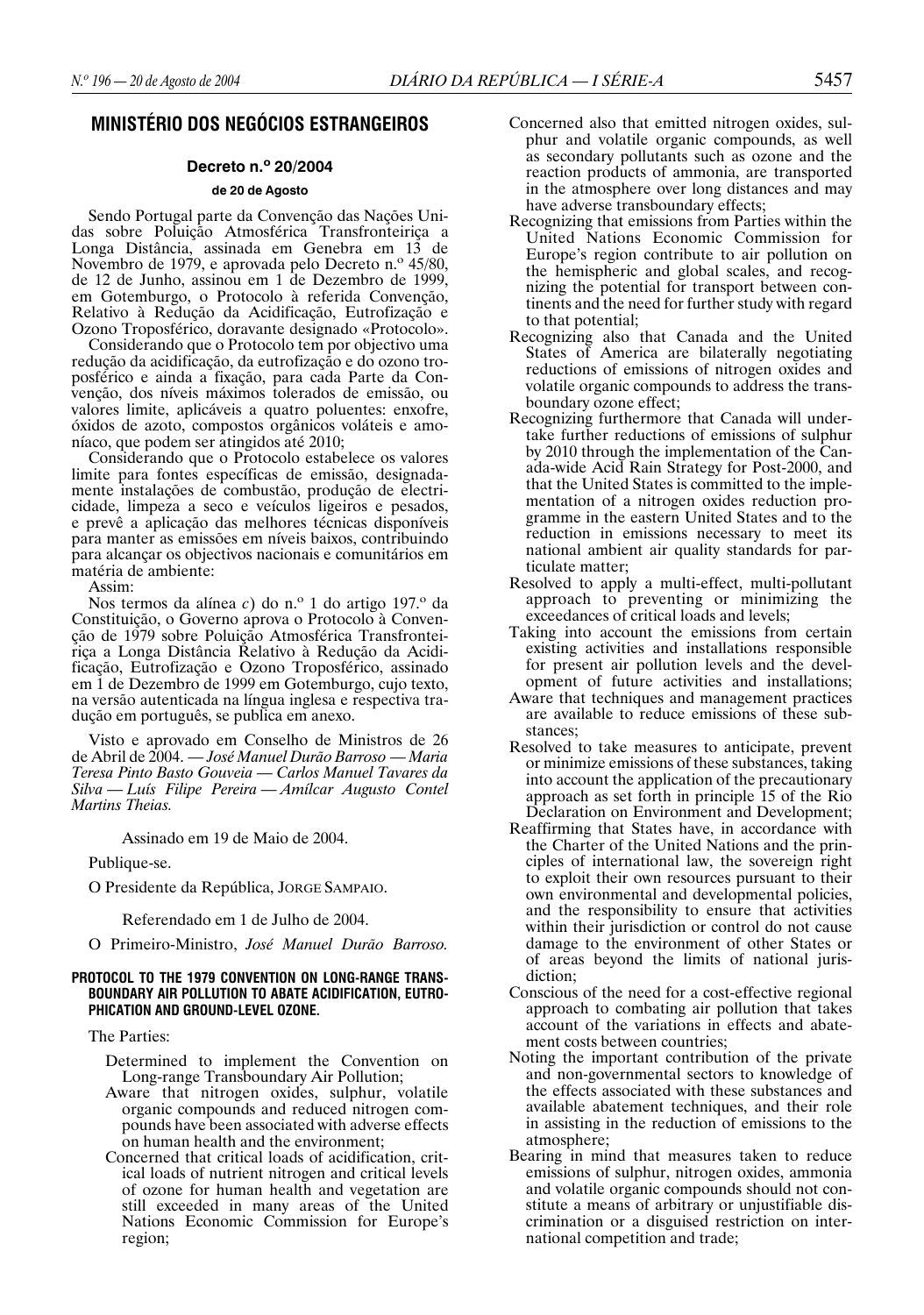- Taking into consideration best available scientific and technical knowledge and data on emissions, atmospheric processes and effects on human health and the environment of these substances, as well as on abatement costs, and acknowledging the need to improve this knowledge and to continue scientific and technical cooperation to further understanding of these issues;
- Noting that under the Protocol concerning the Control of Emissions of Nitrogen Oxides or their Transboundary Fluxes, adopted at Sofia on 31 October 1988, and the Protocol concerning the Control of Emissions of Volatile Organic Compounds or their Transboundary Fluxes, adopted at Geneva on 18 November 1991, there is already provision to control emissions of nitrogen oxides and volatile organic compounds, and that the technical annexes to both those Protocols already contain technical guidance for reducing these emissions;
- Noting also that under the Protocol on Further Reduction of Sulphur Emissions, adopted at Oslo on 14 June 1994, there is already provision to reduce sulphur emissions in order to contribute to the abatement of acid deposition by diminishing the exceedances of critical sulphur depositions, which have been derived from critical loads of acidity according to the contribution of oxidized sulphur compounds to the total acid deposition in 1990;
- Noting furthermore that this Protocol is the first agreement under the Convention to deal specifically with reduced nitrogen compounds;
- Bearing in mind that reducing the emissions of these substances may provide additional benefits for the control of other pollutants, including in particular transboundary secondary particulate aerosols, which contribute to human health effects associated with exposure to airborne particulates;
- Bearing in mind also the need to avoid, in so far as possible, taking measures for the achievement of the objectives of this Protocol that aggravate other health and environment-related problems;
- Noting that measures taken to reduce the emissions of nitrogen oxides and ammonia should involve consideration of the full biogeochemical nitrogen cycle and, so far as possible, not increase emissions of reactive nitrogen including nitrous oxide which could aggravate other nitrogen-related problems;
- Aware that methane and carbon monoxide emitted by human activities contribute, in the presence of nitrogen oxides and volatile organic compounds, to the formation of tropospheric ozone; and
- Aware also of the commitments that Parties have assumed under the United Nations Framework Convention on Climate Change:

have agreed as follows:

### Article 1

### **Definitions**

For the purposes of the present Protocol:

1) «Convention» means the Convention on Longrange Transboundary Air Pollution, adopted at Geneva on 13 November 1979;

- 2) «EMEP» means the Cooperative Programme for Monitoring and Evaluation of Long-range Transmission of Air Pollutants in Europe;
- 3) «Executive Body» means the Executive Body for the Convention constituted under article 10, paragraph 1, of the Convention;
- 4) «Commission» means the United Nations Economic Commission for Europe;
- 5) «Parties» means, unless the context otherwise requires, the Parties to the present Protocol;
- 6) «Geographical scope of EMEP» means the area defined in article 1, paragraph 4, of the Protocol to the 1979 Convention on Long-range Transboundary Air Pollution on Long-term Financing of the Cooperative Programme for Monitoring and Evaluation of the Long-range Transmission of Air Pollutants in Europe (EMEP), adopted at Geneva on 28 September 1984;
- 7) «Emission» means the release of a substance from a point or diffuse source into the atmosphere;
- 8) «Nitrogen oxides» means nitric oxide and nitrogen dioxide, expressed as nitrogen dioxide  $(NO<sub>2</sub>)$ ;
- 9) «Reduced nitrogen compounds» means ammonia and its reaction products;
- 10) «Sulphur» means all sulphur compounds, expressed as sulphur dioxide  $(SO<sub>2</sub>)$ ;
- 11) «Volatile organic compounds», or «VOCs», means, unless otherwise specified, all organic compounds of an anthropogenic nature, other than methane, that are capable of producing photochemical oxidants by reaction with nitrogen oxides in the presence of sunlight;
- 12) «Critical load» means a quantitative estimate of an exposure to one or more pollutants below which significant harmful effects on specified sensitive elements of the environment do not occur, according to present knowledge;
- 13) «Critical levels» means concentrations of pollutants in the atmosphere above which direct adverse effects on receptors, such as human beings, plants, ecosystems or materials, may occur, according to present knowledge;
- 14) «Pollutant emissions management area», or «PEMA», means an area designated in annex III under the conditions laid down in article 3, paragraph 9;
- 15) «Stationary source» means any fixed building, structure, facility, installation or equipment that emits or may emit sulphur, nitrogen oxides, volatile organic compounds or ammonia directly or indirectly into the atmosphere;
- 16) «New stationary source» means any stationary source of which the construction or substantial modification is commenced after the expiry of one year from the date of entry into force of the present Protocol. It shall be a matter for the competent national authorities to decide whether a modification is substantial or not, taking into account such factors as the environmental benefits of the modification.

### Article 2

### **Objective**

The objective of the present Protocol is to control and reduce emissions of sulphur, nitrogen oxides, ammo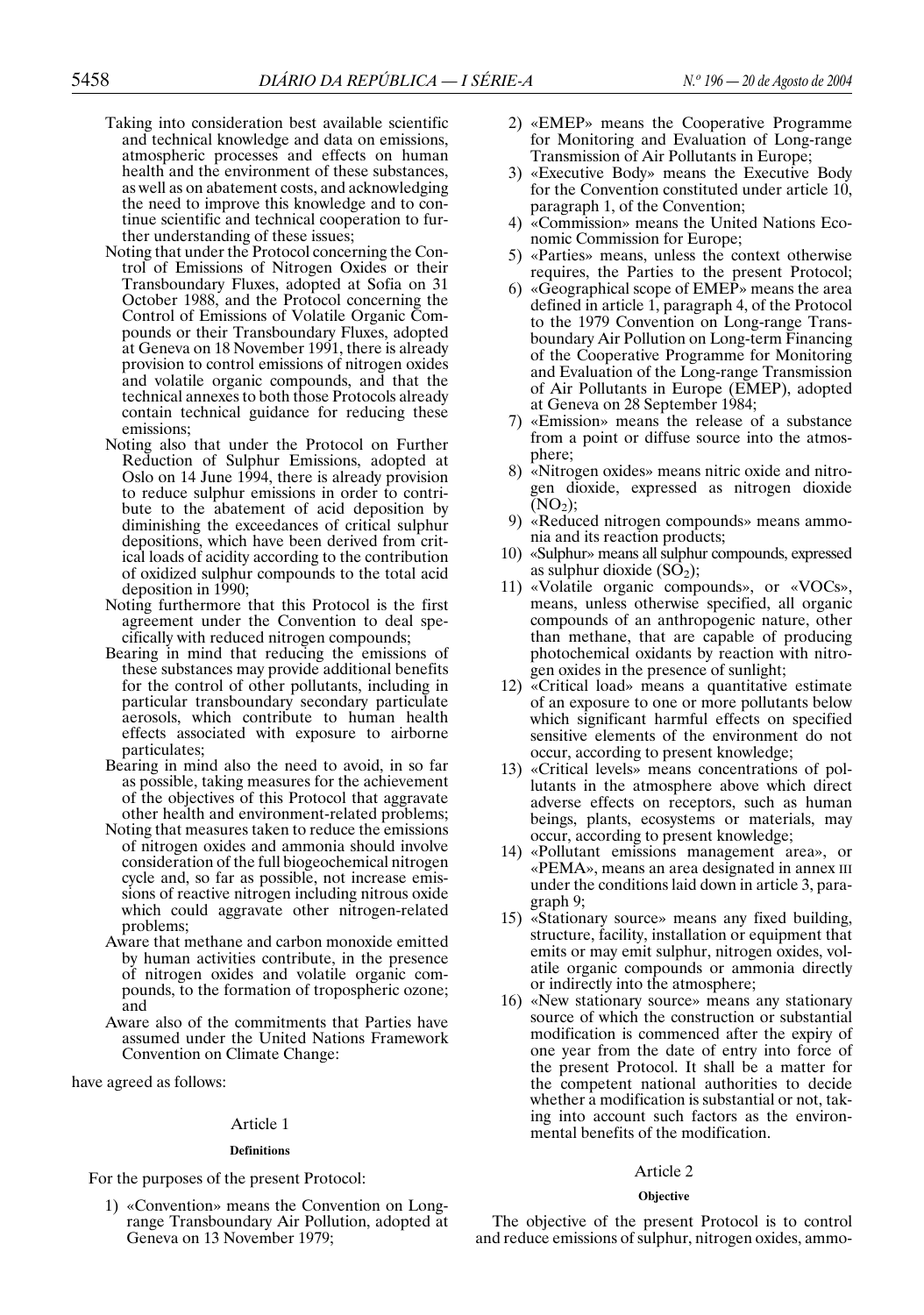nia and volatile organic compounds that are caused by anthropogenic activities and are likely to cause adverse effects on human health, natural ecosystems, materials and crops, due to acidification, eutrophication or ground-level ozone as a result of long-range transboundary atmospheric transport, and to ensure, as far as possible, that in the long term and in a stepwise approach, taking into account advances in scientific knowledge, atmospheric depositions or concentrations do not exceed:

- *a*) For Parties within the geographical scope of EMEP and Canada, the critical loads of acidity, as described in annex I;
- *b*) For Parties within the geographical scope of EMEP, the critical loads of nutrient nitrogen, as described in annex I; and
- *c*) For ozone:
	- *i*) For Parties within the geographical scope of EMEP, the critical levels of ozone, as given in annex I;
	- *ii*) For Canada, the Canada-wide Standard for ozone; and
	- *iii*) For the United States of America, the National Ambient Air Quality Standard for ozone.

### Article 3

### **Basic obligations**

1 — Each Party having an emission ceiling in any table in annex II shall reduce and maintain the reduction in its annual emissions in accordance with that ceiling and the timescales specified in that annex. Each Party shall, as a minimum, control its annual emissions of polluting compounds in accordance with the obligations in annex II.

2 — Each Party shall apply the limit values specified in annexes IV, V and VI to each new stationary source within a stationary source category as identified in those annexes, no later than the timescales specified in annex VII. As an alternative, a Party may apply different emission reduction strategies that achieve equivalent overall emission levels for all source categories together.

3 — Each Party shall, in so far as it is technically and economically feasible and taking into consideration the costs and advantages, apply the limit values specified in annexes IV, V and VI to each existing stationary source within a stationary source category as identified in those annexes, no later than the timescales specified in annex VII. As an alternative, a Party may apply different emission reduction strategies that achieve equivalent overall emission levels for all source categories together or, for Parties outside the geographical scope of EMEP, that are necessary to achieve national or regional goals for acidification abatement and to meet national air quality standards.

4 — Limit values for new and existing boilers and process heaters with a rated thermal input exceeding 50 MWth and new heavy-duty vehicles shall be evaluated by the Parties at a session of the Executive Body with a view to amending annexes IV, V and VIII no later than two years after the date of entry into force of the present Protocol.

5 — Each Party shall apply the limit values for the fuels and new mobile sources identified in annex VIII, no later than the timescales specified in annex VII.

6 — Each Party should apply best available techniques to mobile sources and to each new or existing stationary source, taking into account guidance documents I to V adopted by the Executive Body at its seventeenth session (decision 1999/1) and any amendments thereto.

7 — Each Party shall take appropriate measures based, *inter alia*, on scientific and economic criteria to reduce emissions of volatile organic compounds associated with the use of products not included in annex VI or VIII. The Parties shall, no later than at the second session of the Executive Body after the entry into force of the present Protocol, consider with a view to adopting an annex on products, including criteria for the selection of such products, limit values for the volatile organic compound content of products not included in annex VI or VIII, as well as timescales for the application of the limit values.

8 — Each Party shall, subject to paragraph 10:

- *a*) Apply, as a minimum, the ammonia control measures specified in annex IX; and
- *b*) Apply, where it considers it appropriate, best available techniques for preventing and reducing ammonia emissions, as listed in guidance document V adopted by the Executive Body at its seventeenth session (decision 1999/1) and any amendments thereto.
- 9 Paragraph 10 shall apply to any Party:
	- *a*) Whose total land area is greater than 2 million square kilometres;
	- *b*) Whose annual emissions of sulphur, nitrogen oxides, ammonia and/or volatile organic compounds contributing to acidification, eutrophication or ozone formation in areas under the jurisdiction of one or more other Parties originate predominantly from within an area under its jurisdiction that is listed as a PEMA in annex III, and which has presented documentation in accordance with subparagraph *c*) to this effect;
	- *c*) Which has submitted upon signature, ratification, acceptance or approval of, or accession to, the present Protocol a description of the geographical scope of one or more PEMAs for one or more pollutants, with supporting documentation, for inclusion in annex III; and
	- *d*) Which has specified upon signature, ratification, acceptance or approval of, or accession to, the present Protocol its intention to act in accordance with this paragraph.
- $10 A$  Party to which this paragraph applies shall:
	- *a*) If within the geographical scope of EMEP, be required to comply with the provisions of this article and annex II only within the relevant PEMA for each pollutant for which a PEMA within its jurisdiction is included in annex III; or
	- *b*) If not within the geographical scope of EMEP, be required to comply with the provisions of paragraphs 1, 2, 3, 5, 6 and 7 and annex II, only within the relevant PEMA for each pollutant (nitrogen oxides, sulphur and/or volatile organic compounds) for which a PEMA within its jurisdiction is included in annex III, and shall not be required to comply with paragraph 8 anywhere within its jurisdiction.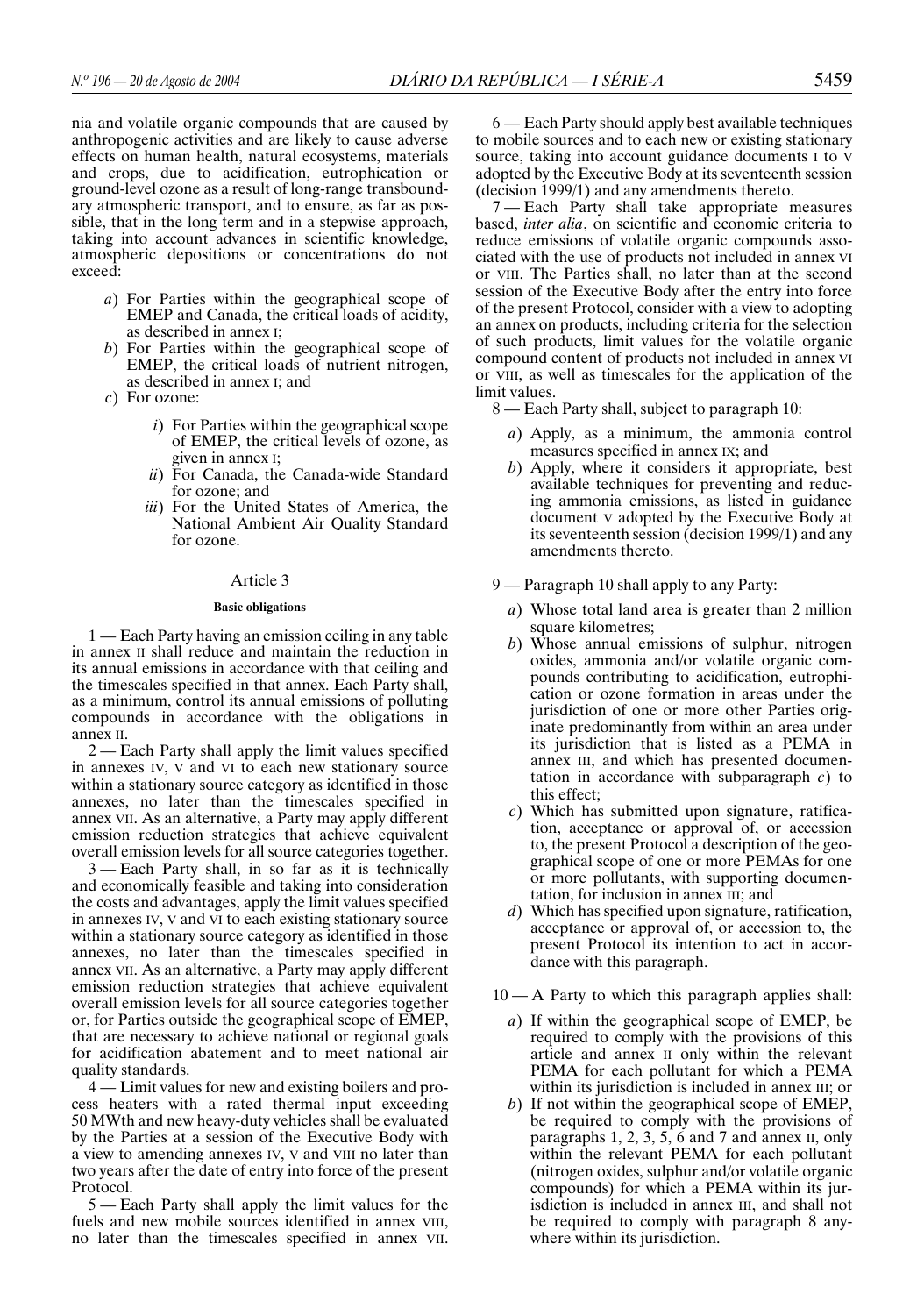11 — Canada and the United States of America shall, upon their ratification, acceptance or approval of, or accession to, the present Protocol, submit to the Executive Body their respective emission reduction commitments with respect to sulphur, nitrogen oxides and volatile organic compounds for automatic incorporation into annex II.

12 — The Parties shall, subject to the outcome of the first review provided for under article 10, paragraph 2, and no later than one year after completion of that review, commence negotiations on further obligations to reduce emissions.

### Article 4

#### **Exchange of information and technology**

1 — Each Party shall, in a manner consistent with its laws, regulations and practices and in accordance with its obligations in the present Protocol, create favourable conditions to facilitate the exchange of information, technologies and techniques, with the aim of reducing emissions of sulphur, nitrogen oxides, ammonia and volatile organic compounds by promoting *inter alia*:

- *a*) The development and updating of databases on best available techniques, including those that increase energy efficiency, low-emission burners and good environmental practice in agriculture;
- *b*) The exchange of information and experience in the development of less polluting transport systems;
- *c*) Direct industrial contacts and cooperation, including joint ventures; and
- *d*) The provision of technical assistance.

2 — In promoting the activities specified in paragraph 1, each Party shall create favourable conditions for the facilitation of contacts and cooperation among appropriate organizations and individuals in the private and public sectors that are capable of providing technology, design and engineering services, equipment or finance.

### Article 5

#### **Public awareness**

1 — Each Party shall, in a manner consistent with its laws, regulations and practices, promote the provision of information to the general public, including information on:

- *a*) National annual emissions of sulphur, nitrogen oxides, ammonia and volatile organic compounds and progress towards compliance with the national emission ceilings or other obligations referred to in article 3;
- *b*) Depositions and concentrations of the relevant pollutants and, where applicable, these depositions and concentrations in relation to critical loads and levels referred to in article 2;
- *c*) Levels of tropospheric ozone; and
- *d*) Strategies and measures applied or to be applied to reduce air pollution problems dealt with in the present Protocol and set out in article 6.

2 — Furthermore, each Party may make information widely available to the public with a view to minimizing emissions, including information on:

- *a*) Less polluting fuels, renewable energy and energy efficiency, including their use in transport;
- *b*) Volatile organic compounds in products, including labelling;
- *c*) Management options for wastes containing volatile organic compounds that are generated by the public;
- *d*) Good agricultural practices to reduce emissions of ammonia;
- *e*) Health and environmental effects associated with the pollutants covered by the present Protocol; and
- *f*) Steps which individuals and industries may take to help reduce emissions of the pollutants covered by the present Protocol.

### Article 6

### **Strategies, policies, programmes, measures and information**

1 — Each Party shall, as necessary and on the basis of sound scientific and economic criteria, in order to facilitate the implementation of its obligations under article 3:

- *a*) Adopt supporting strategies, policies and programmes without undue delay after the present Protocol enters into force for it;
- *b*) Apply measures to control and reduce its emissions of sulphur, nitrogen oxides, ammonia and volatile organic compounds;
- *c*) Apply measures to encourage the increase of energy efficiency and the use of renewable energy;
- *d*) Apply measures to decrease the use of polluting fuels;
- *e*) Develop and introduce less polluting transport systems and promote traffic management systems to reduce overall emissions from road traffic;
- *f*) Apply measures to encourage the development and introduction of low-polluting processes and products, taking into account guidance documents I to V adopted by the Executive Body at its seventeenth session (decision 1999/1) and any amendments thereto;
- *g*) Encourage the implementation of management programmes to reduce emissions, including voluntary programmes, and the use of economic instruments, taking into account guidance document VI adopted by the Executive Body at its seventeenth session (decision 1999/1) and any amendments thereto;
- *h*) Implement and further elaborate policies and measures in accordance with its national circumstances, such as the progressive reduction or phasing-out of market imperfections, fiscal incentives, tax and duty exemptions and subsidies in all sectors that emit sulphur, nitrogen oxides, ammonia and volatile organic compounds which run counter to the objective of the Protocol, and apply market instruments; and
- *i*) Apply measures, where cost-effective, to reduce emissions from waste products containing volatile organic compounds.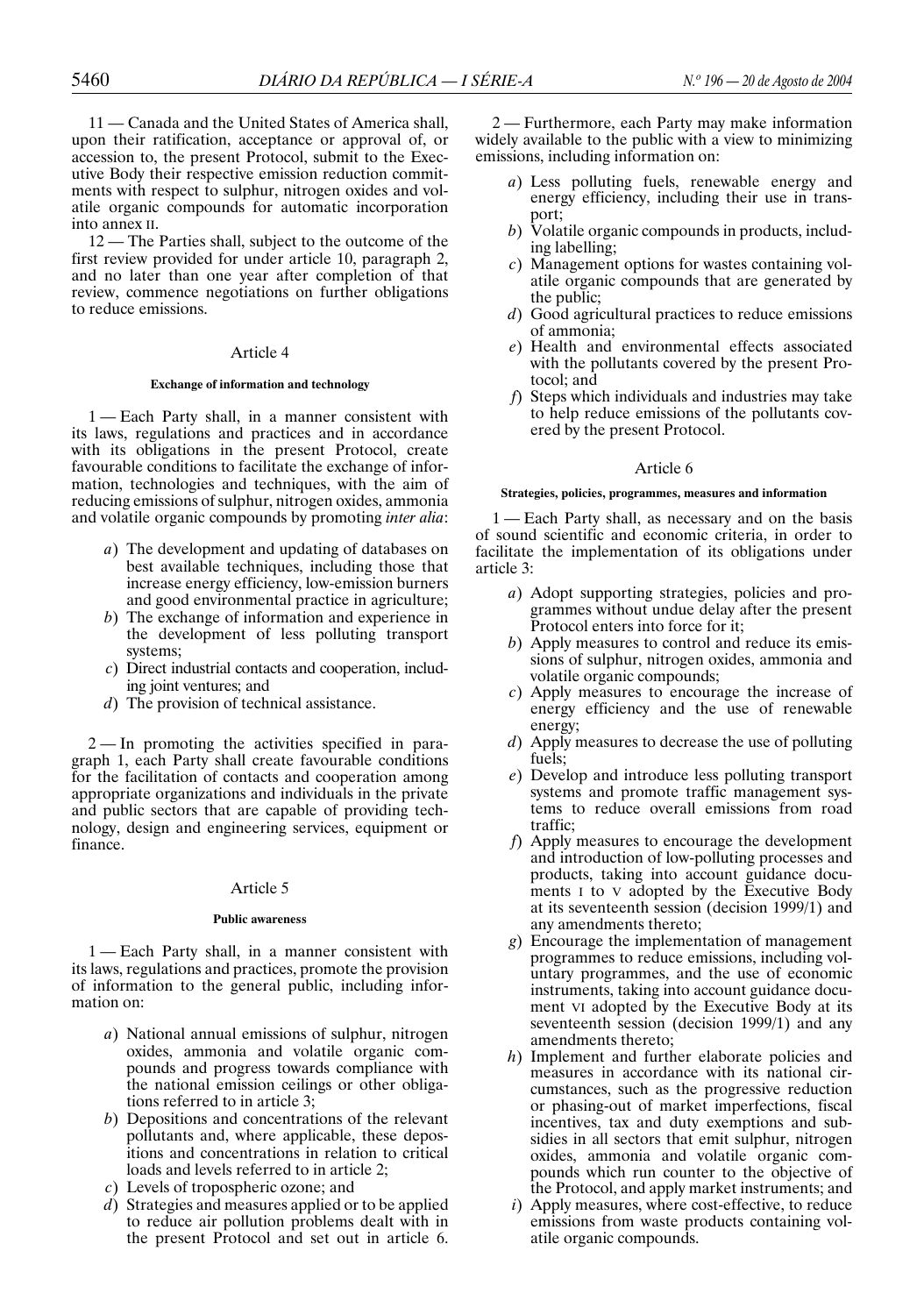2 — Each Party shall collect and maintain information on:

- *a*) Actual levels of emissions of sulphur, nitrogen compounds and volatile organic compounds, and of ambient concentrations and depositions of these compounds and ozone, taking into account, for those Parties within the geographical scope of EMEP, the work plan of EMEP; and
- *b*) The effects of ambient concentrations and of the deposition of sulphur, nitrogen compounds, volatile organic compounds and ozone on human health, terrestrial and aquatic ecosystems and materials.

3 — Any Party may take more stringent measures than those required by the present Protocol.

### Article 7

### **Reporting**

1 — Subject to its laws and regulations and in accordance with its obligations under the present Protocol:

- *a*) Each Party shall report, through the Executive Secretary of the Commission, to the Executive Body, on a periodic basis as determined by the Parties at a session of the Executive Body, information on the measures that it has taken to implement the present Protocol. Moreover:
	- *i*) Where a Party applies different emission reduction strategies under article 3, paragraphs 2 and 3, it shall document the strategies applied and its compliance with the requirements of those paragraphs;
	- *ii*) Where a Party judges certain limit values, as specified in accordance with article 3, paragraph 3, not to be technically and economically feasible, taking into consideration the costs and advantages, it shall report and justify this;
- *b*) Each Party within the geographical scope of EMEP shall report, through the Executive Secretary of the Commission, to EMEP, on a periodic basis to be determined by the Steering Body of EMEP and approved by the Parties at a session of the Executive Body, the following information:
	- *i*) Levels of emissions of sulphur, nitrogen oxides, ammonia and volatile organic compounds using, as a minimum, the methodologies and the temporal and spatial resolution specified by the Steering Body of EMEP;
	- *ii*) Levels of emissions of each substance in the reference year (1990) using the same methodologies and temporal and spatial resolution;
	- *iii*) Data on projected emissions and current reduction plans; and
	- *iv*) Where it deems it appropriate, any exceptional circumstances justifying emissions that are temporarily higher than the ceilings established for it for one or more pollutants; and

*c*) Parties in areas outside the geographical scope of EMEP shall make available information similar to that specified in subparagraph *b*), if requested to do so by the Executive Body.

2 — The information to be reported in accordance with paragraph 1, *a*), shall be in conformity with a decision regarding format and content to be adopted by the Parties at a session of the Executive Body.

The terms of this decision shall be reviewed as necessary to identify any additional elements regarding the format or the content of the information that is to be included in the reports.

3 — In good time before each annual session of the Executive Body, EMEP shall provide information on:

- *a*) Ambient concentrations and depositions of sulphur and nitrogen compounds as well as, where available, ambient concentrations of volatile organic compounds and ozone; and
- *b*) Calculations of sulphur and oxidized and reduced nitrogen budgets and relevant information on the long-range transport of ozone and its precursors.

Parties in areas outside the geographical scope of EMEP shall make available similar information if requested to do so by the Executive Body.

 $\overline{4}$  — The Executive Body shall, in accordance with article 10, paragraph 2, *b*), of the Convention, arrange for the preparation of information on the effects of depositions of sulphur and nitrogen compounds and concentrations of ozone.

5 — The Parties shall, at sessions of the Executive Body, arrange for the preparation, at regular intervals, of revised information on calculated and internationally optimized allocations of emission reductions for the States within the geographical scope of EMEP, using integrated assessment models, including atmospheric transport models, with a view to reducing further, for the purposes of article 3, paragraph 1, the difference between actual depositions of sulphur and nitrogen compounds and critical load values as well as the difference between actual ozone concentrations and the critical levels of ozone specified in annex I, or such alternative assessment methods as approved by the Parties at a session of the Executive Body.

### Article 8

### **Research, development and monitoring**

The Parties shall encourage research, development, monitoring and cooperation related to:

- *a*) The international harmonization of methods for the calculation and assessment of the adverse effects associated with the substances addressed by the present Protocol for use in establishing critical loads and critical levels and, as appropriate, the elaboration of procedures for such harmonization;
- *b*) The improvement of emission databases, in particular those on ammonia and volatile organic compounds;
- *c*) The improvement of monitoring techniques and systems and of the modelling of transport, concentrations and depositions of sulphur, nitrogen compounds and volatile organic compounds, as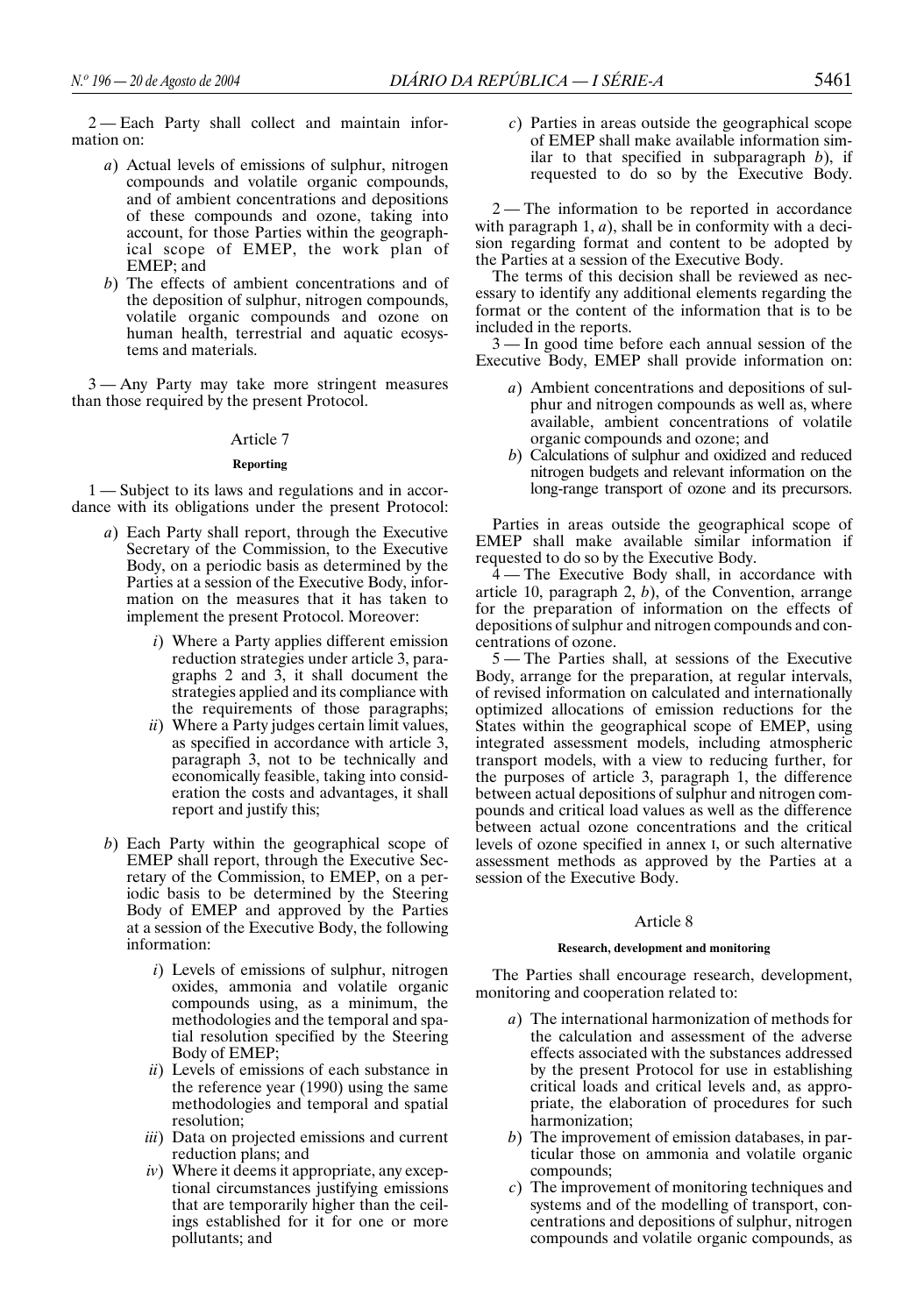well as of the formation of ozone and secondary particulate matter;

- *d*) The improvement of the scientific understanding of the long-term fate of emissions and their impact on the hemispheric background concentrations of sulphur, nitrogen, volatile organic compounds, ozone and particulate matter, focusing, in particular, on the chemistry of the free troposphere and the potential for intercontinental flow of pollutants;
- *e*) The further elaboration of an overall strategy to reduce the adverse effects of acidification, eutrophication and photochemical pollution, including synergisms and combined effects;
- *f*) Strategies for the further reduction of emissions of sulphur, nitrogen oxides, ammonia and volatile organic compounds based on critical loads and critical levels as well as on technical developments, and the improvement of integrated assessment modelling to calculate internationally optimized allocations of emission reductions taking into account the need to avoid excessive costs for any Party. Special emphasis should be given to emissions from agriculture and transport;
- *g*) The identification of trends over time and the scientific understanding of the wider effects of sulphur, nitrogen and volatile organic compounds and photochemical pollution on human health, including their contribution to concentrations of particulate matter, the environment, in particular acidification and eutrophication, and materials, especially historic and cultural monuments, taking into account the relationship between sulphur oxides, nitrogen oxides, ammonia, volatile organic compounds and tropospheric ozone;
- *h*) Emission abatement technologies, and technologies and techniques to improve energy efficiency, energy conservation and the use of renewable energy;
- *i*) The efficacy of ammonia control techniques for farms and their impact on local and regional deposition;
- *j*) The management of transport demand and the development and promotion of less polluting modes of transport;
- *k*) The quantification and, where possible, economic evaluation of benefits for the environment and human health resulting from the reduction of emissions of sulphur, nitrogen oxides, ammonia and volatile organic compounds; and
- *l*) The development of tools for making the methods and results of this work widely applicable and available.

### Article 9

### **Compliance**

Compliance by each Party with its obligations under the present Protocol shall be reviewed regularly. The Implementation Committee established by decision 1997/2 of the Executive Body at its fifteenth session shall carry out such reviews and report to the Parties at a session of the Executive Body in accordance with the terms of the annex to that decision, including any amendments thereto.

### Article 10

#### **Reviews by the parties at sessions of the executive body**

1 — The Parties shall, at sessions of the Executive Body, pursuant to article 10, paragraph 2, *a*), of the Convention, review the information supplied by the Parties, EMEP and subsidiary bodies of the Executive Body, the data on the effects of concentrations and depositions of sulphur and nitrogen compounds and of photochemical pollution as well as the reports of the Implementation Committee referred to in article 9 above.

 $2 - a$ ) The Parties shall, at sessions of the Executive Body, keep under review the obligations set out in the present Protocol, including:

- *i*) Their obligations in relation to their calculated and internationally optimized allocations of emission reductions referred to in article 7, paragraph 5, above; and
- *ii*) The adequacy of the obligations and the progress made towards the achievement of the objective of the present Protocol;

*b*) Reviews shall take into account the best available scientific information on the effects of acidification, eutrophication and photochemical pollution, including assessments of all relevant health effects, critical levels and loads, the development and refinement of integrated assessment models, technological developments, changing economic conditions, progress made on the databases on emissions and abatement techniques, especially related to ammonia and volatile organic compounds, and the fulfilment of the obligations on emission levels;

*c*) The procedures, methods and timing for such reviews shall be specified by the Parties at a session of the Executive Body. The first such review shall commence no later than one year after the present Protocol enters into force.

#### Article 11

#### **Settlement of disputes**

1 — In the event of a dispute between any two or more Parties concerning the interpretation or application of the present Protocol, the parties concerned shall seek a settlement of the dispute through negotiation or any other peaceful means of their own choice. The parties to the dispute shall inform the Executive Body of their dispute.

2 — When ratifying, accepting, approving or acceding to the present Protocol, or at any time thereafter, a Party which is not a regional economic integration organization may declare in a written instrument submitted to the Depositary that, in respect of any dispute concerning the interpretation or application of the Protocol, it recognizes one or both of the following means of dispute settlement as compulsory *ipso facto* and without special agreement, in relation to any Party accepting the same obligation:

- *a*) Submission of the dispute to the International Court of Justice;
- *b*) Arbitration in accordance with procedures to be adopted by the Parties at a session of the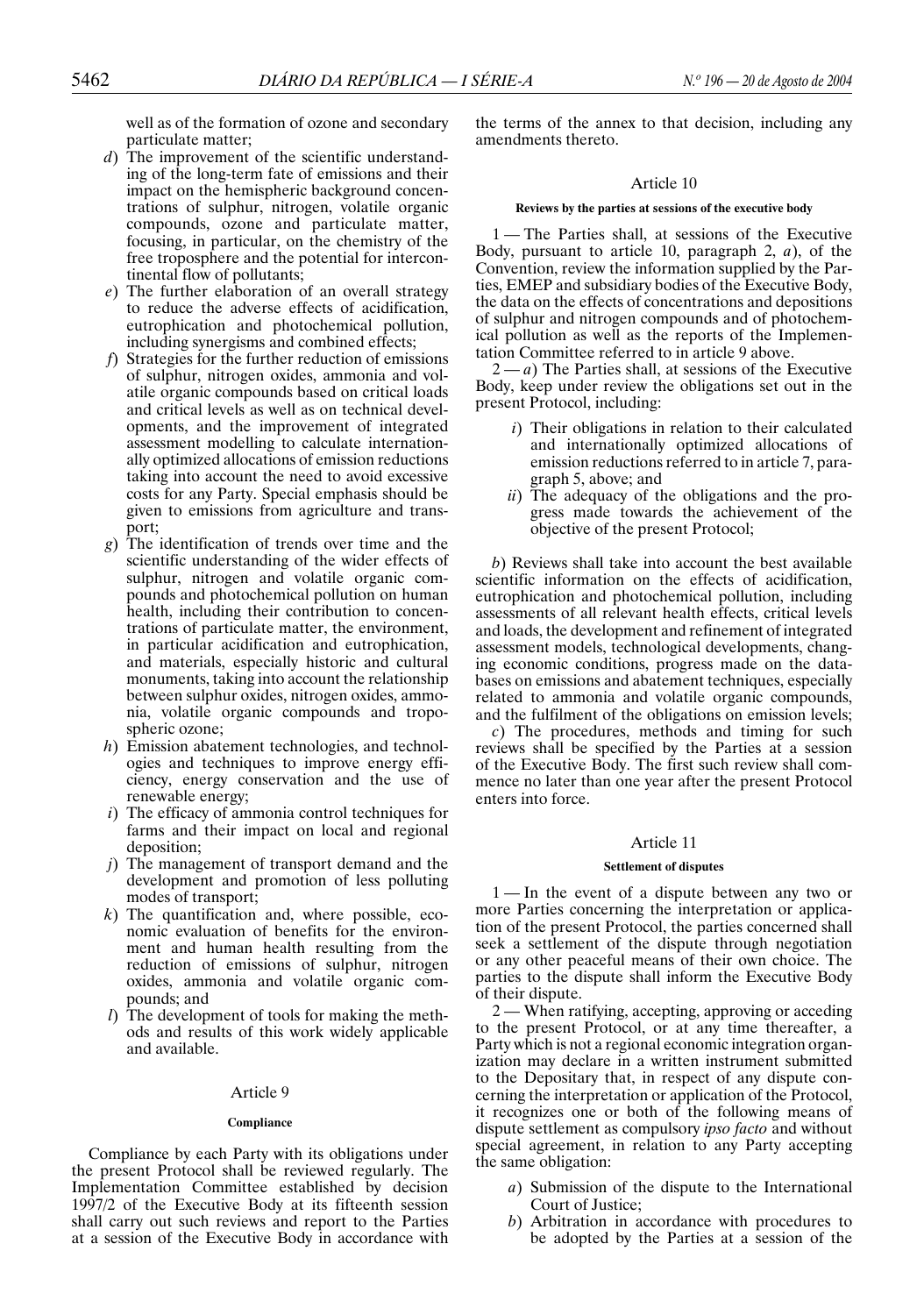Executive Body, as soon as practicable, in an annex on arbitration.

A Party which is a regional economic integration organization may make a declaration with like effect in relation to arbitration in accordance with the procedures referred to in subparagraph *b*).

3 — A declaration made under paragraph 2 shall remain in force until it expires in accordance with its terms or until three months after written notice of its revocation has been deposited with the Depositary.

4 — A new declaration, a notice of revocation or the expiry of a declaration shall not in any way affect proceedings pending before the International Court of Justice or the arbitral tribunal, unless the parties to the dispute agree otherwise.

 $\bar{5}$  — Except in a case where the Parties to a dispute have accepted the same means of dispute settlement under paragraph 2, if after twelve months following notification by one Party to another that a dispute exists between them, the Parties concerned have not been able to settle their dispute through the means mentioned in paragraph 1, the dispute shall be submitted, at the request of any of the Parties to the dispute, to conciliation.

6 — For the purpose of paragraph 5, a conciliation commission shall be created. The commission shall be composed of an equal number of members appointed by each Party concerned or, where Parties in conciliation share the same interest, by the group sharing that interest, and a chairperson chosen jointly by the members so appointed. The commission shall render a recommendatory award, which the Parties to the dispute shall consider in good faith.

### Article 12

#### **Annexes**

The annexes to the present Protocol shall form an integral part of the Protocol.

### Article 13

#### **Amendments and adjustments**

1 — Any Party may propose amendments to the present Protocol. Any Party to the Convention may propose an adjustment to annex II to the present Protocol to add to it its name, together with emission levels, emission ceilings and percentage emission reductions.

2 — Proposed amendments and adjustments shall be submitted in writing to the Executive Secretary of the Commission, who shall communicate them to all Parties. The Parties shall discuss the proposed amendments and adjustments at the next session of the Executive Body, provided that those proposals have been circulated by the Executive Secretary to the Parties at least ninety days in advance.

3 — Amendments to the present Protocol, including amendments to annexes II to IX, shall be adopted by consensus of the Parties present at a session of the Executive Body, and shall enter into force for the Parties which have accepted them on the ninetieth day after the date on which two thirds of the Parties have deposited with the Depositary their instruments of acceptance thereof. Amendments shall enter into force for any other Party on the ninetieth day after the date on which that Party has deposited its instrument of acceptance thereof.

4 — Amendments to the annexes to the present Protocol, other than to the annexes referred to in paragraph 3, shall be adopted by consensus of the Parties present at a session of the Executive Body. On the expiry of ninety days from the date of its communication to all Parties by the Executive Secretary of the Commission, an amendment to any such annex shall become effective for those Parties which have not submitted to the Depositary a notification in accordance with the provisions of paragraph 5, provided that at least sixteen Parties have not submitted such a notification.

5 — Any Party that is unable to approve an amendment to an annex, other than to an annex referred to in paragraph 3, shall so notify the Depositary in writing within ninety days from the date of the communication of its adoption. The Depositary shall without delay notify all Parties of any such notification received. A Party may at any time substitute an acceptance for its previous notification and, upon deposit of an instrument of acceptance with the Depositary, the amendment to such an annex shall become effective for that Party.

6 — Adjustments to annex II shall be adopted by consensus of the Parties present at a session of the Executive Body and shall become effective for all Parties to the present Protocol on the ninetieth day following the date on which the Executive Secretary of the Commission notifies those Parties in writing of the adoption of the adjustment.

### Article 14

### **Signature**

1 — The present Protocol shall be open for signature at Gothenburg (Sweden) on 30 November and 1 December 1999, then at United Nations Headquarters in New York until 30 May 2000, by States members of the Commission as well as States having consultative status with the Commission, pursuant to paragraph 8 of Economic and Social Council resolution 36 (IV) of 28 March 1947, and by regional economic integration organizations, constituted by sovereign States members of the Commission, which have competence in respect of the negotiation, conclusion and application of international agreements in matters covered by the Protocol, provided that the States and organizations concerned are Parties to the Convention and are listed in annex II.

2 — In matters within their competence, such regional economic integration organizations shall, on their own behalf, exercise the rights and fulfil the responsibilities which the present Protocol attributes to their member States. In such cases, the member States of these organizations shall not be entitled to exercise such rights individually.

#### Article 15

### **Ratification, acceptance, approval and accession**

1 — The present Protocol shall be subject to ratification, acceptance or approval by Signatories.

2 — The present Protocol shall be open for accession as from 31 May 2000 by the States and organizations that meet the requirements of article 14, paragraph 1.

3 — The instruments of ratification, acceptance, approval or accession shall be deposited with the Depositary.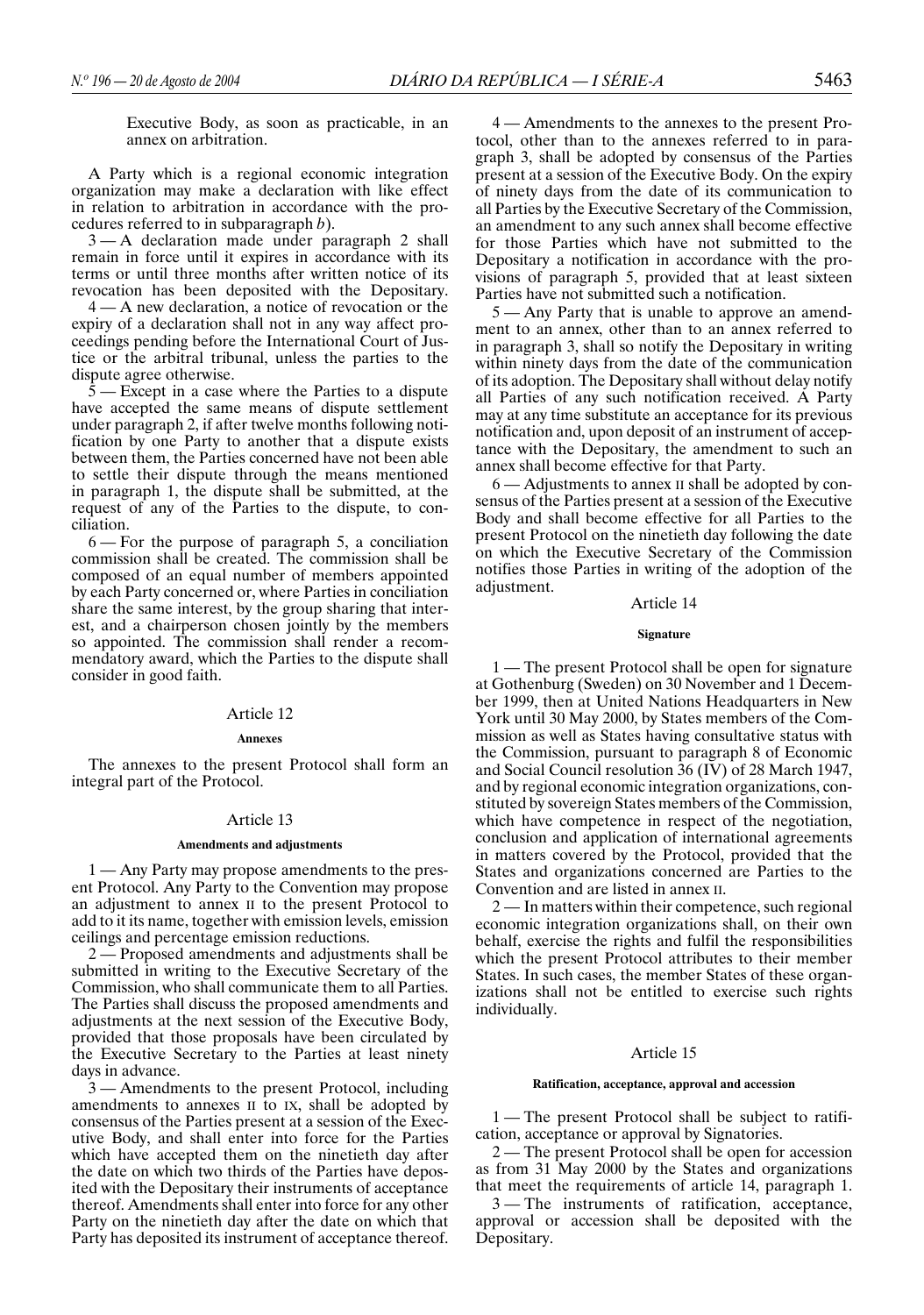### Article 16

### **Depositary**

The Secretary-General of the United Nations shall be the Depositary.

### Article 17

### **Entry into force**

1 — The present Protocol shall enter into force on the ninetieth day following the date on which the sixteenth instrument of ratification, acceptance, approval or accession has been deposited with the Depositary.

2 — For each State and organization that meets the requirements of article 14, paragraph 1, which ratifies, accepts or approves the present Protocol or accedes thereto after the deposit of the sixteenth instrument of ratification, acceptance, approval or accession, the Protocol shall enter into force on the ninetieth day following the date of deposit by such Party of its instrument of ratification, acceptance, approval or accession.

### Article 18

### **Withdrawal**

At any time after five years from the date on which the present Protocol has come into force with respect to a Party, that Party may withdraw from it by giving written notification to the Depositary. Any such withdrawal shall take effect on the ninetieth day following the date of its receipt by the Depositary, or on such later date as may be specified in the notification of the withdrawal.

### Article 19

### **Authentic texts**

The original of the present Protocol, of which the English, French and Russian texts are equally authentic, shall be deposited with the Secretary-General of the United Nations.

In witness whereof the undersigned, being duly authorized thereto, have signed the present Protocol.

Done at Gothenburg (Sweden), this thirtieth day of November one thousand nine hundred and ninety-nine.

### ANNEX I

### **Critical loads and levels**

### **I) Critical loads of acidity**

### A — For Parties within the geographical scope of EMEP

1 — Critical loads (as defined in article 1) of acidity for ecosystems are determined in accordance with the Convention's *Manual on methodologies and criteria for mapping critical levels/loads and geographical areas where they are exceeded.* They are the maximum amount of acidifying deposition an ecosystem can tolerate in the long term without being damaged. Critical loads of acidity in terms of nitrogen take account of within-ecosystem nitrogen removal processes (e.g. uptake by plants). Critical loads of acidity in terms of sulphur do not. A combined sulphur and nitrogen critical load of acidity considers nitrogen only when the nitrogen deposition is greater than the ecosystem nitrogen removal processes. All critical loads reported by Parties are summarized for use in the integrated assessment modelling employed to provide guidance for setting the emission ceilings in annex II.

#### B — For Parties in North America

2 — For eastern Canada, critical sulphur plus nitrogen loads for forested ecosystems have been determined with scientific methodologies and criteria (1997 Canadian Acid Rain Assessment) similar to those in the Convention's *Manual on methodologies and criteria for mapping critical levels/loads and geographical areas where they are exceeded.* Eastern Canada critical load values (as defined in article 1) of acidity are for sulphate in precipitation expressed in kg/ha/year. Alberta in western Canada, where deposition levels are currently below the environmental limits, has adopted the generic critical load classification systems used for soils in Europe for potential acidity. Potential acidity is defined by subtracting the total (both wet and dry) deposition of base cations from that of sulphur and nitrogen. In addition to critical loads for potential acidity, Alberta has established target and monitoring loads for managing acidifying emissions.

3 — For the United States of America, the effects of acidification are evaluated through an assessment of the sensitivity of ecosystems, the total loading within ecosystems of acidifying compounds, and the uncertainty associated with nitrogen removal processes within ecosystems.

4 — These loads and effects are used in integrated assessment modelling and provide guidance for setting the emission ceilings and/or reductions for Canada and the United States of America in annex II.

#### **II) Critical loads of nutrient nitrogen**

#### For Parties within the geographical scope of EMEP

5 — Critical loads (as defined in article 1) of nutrient nitrogen (eutrophication) for ecosystems are determined in accordance with the Convention's *Manual on methodologies and criteria for mapping critical levels/loads and geographical areas where they are exceeded.* They are the maximum amount of eutrophying nitrogen deposition an ecosystem can tolerate in the long term without being damaged. All critical loads reported by Parties are summarized for use in the integrated assessment modelling employed to provide guidance for setting the emission ceilings in annex II.

### **III) Critical levels of ozone**

### A — For Parties within the geographical scope of EMEP

6 — Critical levels (as defined in article 1) of ozone are determined to protect plants in accordance with the Convention's *Manual on methodologies and criteria for mapping critical levels/loads and geographical areas where they are exceeded.* They are expressed as a cumulative exposure over a threshold ozone concentration of 40 ppb (parts per billion by volume). This exposure index is referred to as AOT40 (accumulated exposure over a threshold of 40 ppb). The AOT40 is calculated as the sum of the differences between the hourly concentration (in ppb) and 40 ppb for each hour when the concentration exceeds 40 ppb.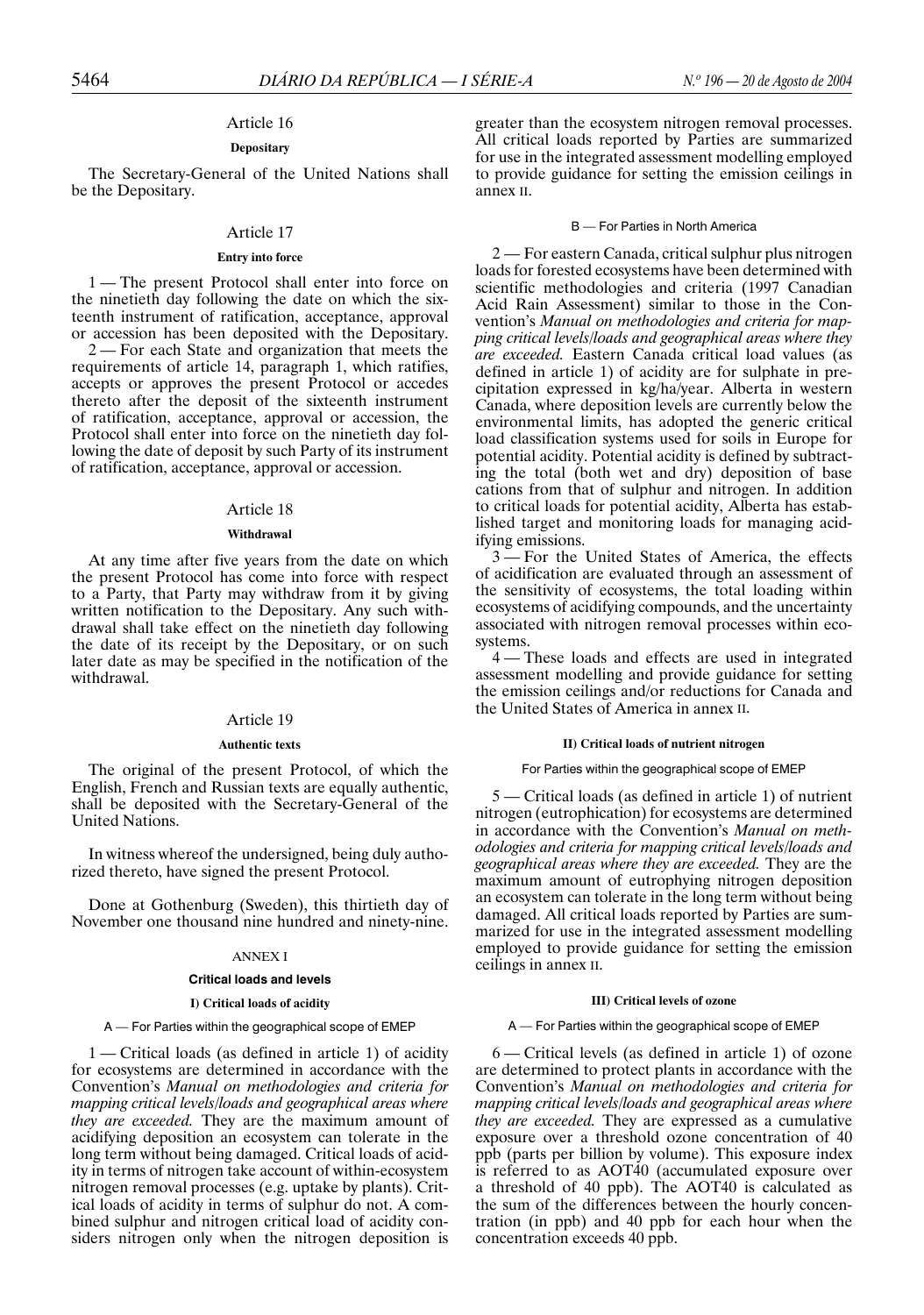7 — The long-term critical level of ozone for crops of an AOT40 of 3000 ppb.hours for May-July (used as a typical growing season) and for daylight hours was used to define areas at risk where the critical level is exceeded. A specific reduction of exceedances was targeted in the integrated assessment modelling undertaken for the present Protocol to provide guidance for setting the emission ceilings in annex II. The long-term critical level of ozone for crops is considered also to protect other plants such as trees and natural vegetation. Further scientific work is under way to develop a more differentiated interpretation of exceedances of critical levels of ozone for vegetation.

8 — A critical level of ozone for human health is represented by the WHO Air Quality Guideline level for ozone of 120  $\mu$ g/m<sup>3</sup> as an 8-hour average. In collaboration with the World Health Organization's Regional Office for Europe (WHO/EURO), a critical level expressed as an AOT60 (accumulated exposure over a threshold of 60 ppb), i.e. 120  $\mu$ g/m<sup>3</sup>, calculated over one year, was adopted as a surrogate for the WHO Air Quality Guideline for the purpose of integrated assessment modelling. This was used to define areas at risk where the critical level is exceeded. A specific reduction of these exceedances was targeted in the integrated assessment modelling undertaken for the present Protocol to provide guidance for setting the emission ceilings in annex II.

### B — For Parties in North America

9 — For Canada, critical levels of ozone are determined to protect human health and the environment and are used to establish a Canada-wide Standard for ozone. The emission ceilings in annex II are defined according to the ambition level required to achieve the Canada-wide Standard for ozone.

10 — For the United States of America, critical levels of ozone are determined to protect public health with an adequate margin of safety, to protect public welfare from any known or expected adverse effects, and are used to establish a national ambient air quality standard. Integrated assessment modelling and the air quality standard are used in providing guidance for setting the emission ceilings and/or reductions for the United States of America in annex II.

#### ANNEX II

#### **Emission ceilings**

The emission ceilings listed in the tables below relate to the provisions of article 3, paragraphs 1 and 10, of the present Protocol. The 1980 and 1990 emission levels and the percentage emission reductions listed are given for information purposes only.

#### TABLE 1

**Emission ceilings for sulphur (thousands of tonnes of** *SO***<sup>2</sup> per year)**

|                                    | <b>Emission</b> levels   |                        | Emission               | Percentage<br>emission                     |  |
|------------------------------------|--------------------------|------------------------|------------------------|--------------------------------------------|--|
| Party                              | 1980                     | 1990                   | ceilings<br>for 2010   | reductions<br>for 2010<br>(base year 1990) |  |
| Armenia<br>.<br>Austria<br>Belgium | 141<br>400<br>740<br>828 | 73<br>91<br>637<br>372 | 73<br>39<br>480<br>106 | $-57$<br>$-25$<br>$-72$                    |  |

|                                                                                                                                                                                                                                                                                                                                                  | <b>Emission</b> levels                                                                                                                                   |                                                                                                                                                                | Emission                                                                                                                             | Percentage<br>emission                                                                                                                                                          |
|--------------------------------------------------------------------------------------------------------------------------------------------------------------------------------------------------------------------------------------------------------------------------------------------------------------------------------------------------|----------------------------------------------------------------------------------------------------------------------------------------------------------|----------------------------------------------------------------------------------------------------------------------------------------------------------------|--------------------------------------------------------------------------------------------------------------------------------------|---------------------------------------------------------------------------------------------------------------------------------------------------------------------------------|
| Party                                                                                                                                                                                                                                                                                                                                            | 1980                                                                                                                                                     | 1990                                                                                                                                                           | ceilings<br>for 2010                                                                                                                 | reductions<br>for 2010<br>(base year 1990)                                                                                                                                      |
| Bulgaria<br>Canada national $(a)$<br>$PEMA (SOMA) \ldots$                                                                                                                                                                                                                                                                                        | 2,050<br>4,643<br>3,135                                                                                                                                  | 2,008<br>3,236<br>1,873                                                                                                                                        | 856                                                                                                                                  | $-57$                                                                                                                                                                           |
| Croatia<br>Czech Republic $\ldots \ldots \ldots$<br>Denmark<br>Finland<br>France<br>Germany<br>Greece<br>Hungary<br>Ireland<br>Italy<br>Liechtenstein<br>Lithuania<br>Luxembourg<br>Netherlands $\ldots$<br>Norway $\ldots \ldots \ldots \ldots \ldots$<br>Poland<br>Portugal<br>Republic of Moldova<br>Romania<br>.<br>Russian Federation $(b)$ | 150<br>2,257<br>450<br>584<br>3,208<br>7,514<br>400<br>1,633<br>222<br>3,757<br>0.39<br>311<br>24<br>490<br>137<br>4,100<br>266<br>308<br>1,055<br>7,161 | 180<br>1,876<br>182<br>260<br>1,269<br>5,313<br>509<br>1,010<br>178<br>1,651<br>119<br>0.15<br>222<br>15<br>202<br>53<br>3,210<br>362<br>265<br>1,311<br>4,460 | 70<br>283<br>55<br>116<br>400<br>550<br>546<br>550<br>42<br>500<br>107<br>0.11<br>145<br>4<br>50<br>22<br>1,397<br>170<br>135<br>918 | $-61$<br>$-85$<br>$-70$<br>$-55$<br>$-68$<br>$-90$<br>$-7$<br>$-46$<br>$-76$<br>$-70$<br>$-10$<br>$-27$<br>$-35$<br>$-73$<br>$-75$<br>$-58$<br>$-56$<br>$-53$<br>$-49$<br>$-30$ |
| $PEMA$                                                                                                                                                                                                                                                                                                                                           | 1,062                                                                                                                                                    | 1,133                                                                                                                                                          | 635                                                                                                                                  | $-44$                                                                                                                                                                           |
| Slovakia<br>Slovenia<br>Spain $(b)$<br>Sweden<br>Switzerland<br>Ukraine<br>United Kingdom<br>United States of America $(c)$                                                                                                                                                                                                                      | 780<br>235<br>2,959<br>491<br>116<br>3,849<br>4,863                                                                                                      | 543<br>194<br>2,182<br>119<br>43<br>2,782<br>3,731                                                                                                             | 110<br>27<br>774<br>67<br>26<br>1,457<br>625                                                                                         | $-80$<br>$-86$<br>$-65$<br>$-44$<br>$-40$<br>$-48$<br>$-83$                                                                                                                     |
| European Community                                                                                                                                                                                                                                                                                                                               |                                                                                                                                                          | 26,456 16,436                                                                                                                                                  | 4,059                                                                                                                                | $-75$                                                                                                                                                                           |

(a) Upon ratification, acceptance or approval of, or accession to, the present Protocol, Canada shall submit an emission ceiling for sulphur, either at a national level or for its<br>PEMA, and will endeavour to provide a ceil 1994 as the South-east Canada SOMA. This is an area of 1 million km<sup>2</sup> which includes<br>all the territory of the provinces of Prince Edward Island, Nova Scotia and New Brunswick,<br>all the territory of the province of Quebec s on the north coast of the Gulf of Saint Lawrence and the point where the Quebec-Ontario<br>boundary intersects the James Bay coastline, and all the territory of the province of Ontario<br>south of a straight line between the poi

(b) Figures apply to the European part within the EMEP area.<br>
(c) Upon ratification, acceptance or approval of, or accession to, the present Protocol,<br>
the United States of America shall provide for inclusion in this anne either nationally or within a PEMA if it has submitted a PEMA for sulphur for inclusion in annex III; *b*) a value for total estimated sulphur emission levels for 1990, either national or for the PEMA; *c*) an indicative value for total sulphur emission levels for 2010, either national or for the PEMA; and *d*) associated estimates of the percentage reduction in sulphur emissions. Item *b*) will be included in the table and items *a*), *c*) and *d*) will be included in a footnote to the table.

#### TABLE 2

#### **Emission ceilings for nitrogen oxides (thousands of tonnes of** *NO***<sup>2</sup> per year)**

| Party                                           | Emission<br>levels<br>1990              | Emission<br>ceilings<br>for 2010 | Percentage<br>emission<br>reductions<br>for 2010<br>(base year 1990) |
|-------------------------------------------------|-----------------------------------------|----------------------------------|----------------------------------------------------------------------|
| Austria<br>Belgium<br>Bulgaria<br>Canada $(a1)$ | 46<br>194<br>285<br>339<br>361<br>2,104 | 46<br>107<br>255<br>181<br>266   | $-45$<br>$-11$<br>$-47$<br>$-26$                                     |
| Czech Republic<br>Denmark<br>France             | 87<br>742<br>282<br>300<br>1.882        | 87<br>286<br>127<br>170<br>860   | 0<br>$-61$<br>$-55$<br>$-43$<br>$-54$                                |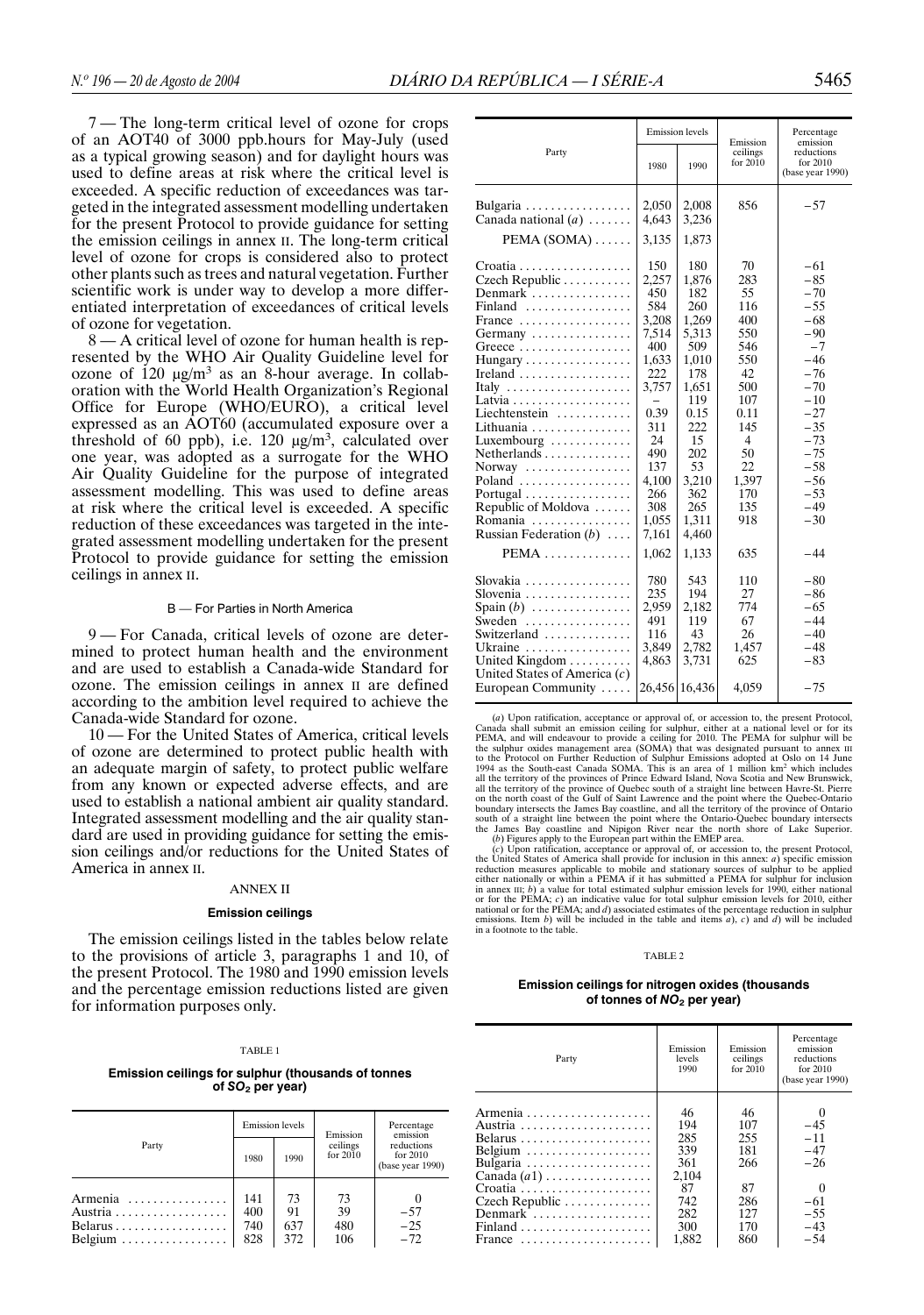| Party                                                                                                                                                                                                                                                                                                                                                       | Emission<br>levels<br>1990                                                                                                 | Emission<br>ceilings<br>for $2010$                                                                            | Percentage<br>emission<br>reductions<br>for 2010<br>(base year 1990)                                                                            |
|-------------------------------------------------------------------------------------------------------------------------------------------------------------------------------------------------------------------------------------------------------------------------------------------------------------------------------------------------------------|----------------------------------------------------------------------------------------------------------------------------|---------------------------------------------------------------------------------------------------------------|-------------------------------------------------------------------------------------------------------------------------------------------------|
| Germany $\dots\dots\dots\dots\dots\dots$<br>Greece<br>Hungary<br>Ireland<br>Italy<br>Liechtenstein $\ldots \ldots \ldots \ldots$<br>Lithuania<br>Luxembourg $\dots\dots\dots\dots\dots$<br>Netherlands<br>$Norway \ldots \ldots \ldots \ldots \ldots \ldots$<br>Poland<br>Portugal<br>Republic of Moldova<br>Romania<br>Russian Federation $(b1)$<br>$PEMA$ | 2,693<br>343<br>238<br>115<br>1,938<br>93<br>0.63<br>158<br>23<br>580<br>218<br>1,280<br>348<br>100<br>546<br>3,600<br>360 | 1,081<br>344<br>198<br>65<br>1,000<br>84<br>0.37<br>110<br>11<br>266<br>156<br>879<br>260<br>90<br>437<br>265 | $-60$<br>$\Omega$<br>$-17$<br>$-43$<br>$-48$<br>$-10$<br>$-41$<br>$-30$<br>$-52$<br>$-54$<br>$-28$<br>$-31$<br>$-25$<br>$-10$<br>$-20$<br>$-26$ |
| Slovakia<br>Slovenia<br>Spain $(b1)$<br>Switzerland<br>Ukraine<br>United Kingdom $\dots\dots\dots\dots$<br>United States of America $(c1)$<br>European Community                                                                                                                                                                                            | 225<br>62<br>1,113<br>338<br>166<br>1,888<br>2,673<br>13,161                                                               | 130<br>45<br>847<br>148<br>79<br>1,222<br>1,181<br>6,671                                                      | $-42$<br>$-27$<br>$-24$<br>$-56$<br>$-52$<br>$-35$<br>$-56$<br>$-49$                                                                            |

(a1) Upon ratification, acceptance or approval of, or accession to, the present Protocol, Canada shall submit 1990 emission levels and 2010 emission cellings for nitregen oxides, either at a national level or for its PEMA

reduction measures applicable to mobile and stationary sources of nitrogen oxides to be applical either nationally or within a PEMA if it has submitted a PEMA for nitrogen oxides for inclusion in annex II; b) a value for t levels for 2010, either national or for the PEMA; and  $d$ ) associated estimates of the percentage<br>reduction in nitrogen oxide emissions. Item b) will be included in the table and items  $a$ ),<br>c) and  $d$ ) will be included i

#### TABLE 3

#### **Emission ceilings for ammonia (thousands of tonnes of** *NH***<sup>3</sup> per year)**

| Party                                              | Emission<br>levels<br>1990 | Emission<br>ceilings<br>for $20\overline{1}0$ | Percentage<br>emission<br>reductions<br>for 2010<br>(base year 1990) |
|----------------------------------------------------|----------------------------|-----------------------------------------------|----------------------------------------------------------------------|
|                                                    | 25                         | 25                                            | $\Omega$                                                             |
|                                                    | 81                         | 66                                            | $-19$                                                                |
| Belarus                                            | 219                        | 158                                           | $-28$                                                                |
| Belgium                                            | 107                        | 74                                            | $-31$                                                                |
| Bulgaria                                           | 144                        | 108                                           | $-25$                                                                |
| Croatia                                            | 37                         | 30                                            | $-19$                                                                |
| Czech Republic                                     | 156                        | 101                                           | $-35$                                                                |
| Denmark                                            | 122                        | 69                                            | $-43$                                                                |
|                                                    | 35                         | 31                                            | $-11$                                                                |
| France                                             | 814                        | 780                                           | $-4$                                                                 |
| Germany $\dots\dots\dots\dots\dots\dots\dots$      | 764                        | 550                                           | $-28$                                                                |
| Greece                                             | 80                         | 73                                            | $-9$                                                                 |
| Hungary                                            | 124                        | 90                                            | $-27$                                                                |
| Ireland                                            | 126                        | 116                                           | $-8$                                                                 |
| Italy                                              | 466                        | 419                                           | $-10$                                                                |
|                                                    | 44                         | 44                                            | $\theta$                                                             |
| Liechtenstein                                      | 0.15                       | 0.15                                          | $\theta$                                                             |
| Lithuania                                          | 84                         | 84                                            | $\theta$                                                             |
| Luxembourg                                         | 7                          | 7                                             | $\theta$                                                             |
| Netherlands                                        | 226                        | 128                                           | $-43$                                                                |
| Norway $\ldots \ldots \ldots \ldots \ldots \ldots$ | 23                         | 23                                            | $\theta$                                                             |
| Poland                                             | 508                        | 468                                           | - 8                                                                  |
| Portugal                                           | 98                         | 108                                           | 10                                                                   |
| Republic of Moldova                                | 49                         | 42                                            | $-14$                                                                |
| Romania                                            | 300                        | 210                                           | $-30$                                                                |
| Russian Federation $(a2)$                          | 1,191                      |                                               |                                                                      |

| Party                                                                                                                                                               | Emission<br>levels<br>1990                         | Emission<br>ceilings<br>for $2010$                  | Percentage<br>emission<br>reductions<br>for $2010$<br>(base year 1990) |
|---------------------------------------------------------------------------------------------------------------------------------------------------------------------|----------------------------------------------------|-----------------------------------------------------|------------------------------------------------------------------------|
| $PEMA$                                                                                                                                                              | 61                                                 | 49                                                  | $-20$                                                                  |
| Slovakia<br>Slovenia<br>Spain $(a2)$<br>Sweden $\dots\dots\dots\dots\dots\dots\dots$<br>Switzerland<br>Ukraine<br>United Kingdom<br>European Community $\dots\dots$ | 62<br>24<br>351<br>61<br>72<br>729<br>333<br>3,671 | 39<br>20<br>353<br>.57<br>63<br>592<br>297<br>3,129 | $-37$<br>$-17$<br>$-7$<br>$-13$<br>$-19$<br>$-11$<br>$-15$             |

(*a*2) Figures apply to the European part within the EMEP area.

#### TABLE 4

**Emission ceilings for volatile organic compounds (thousands of tonnes of VOC per year)**

| Party                                                                                                                                                                                                                                                                                                                                                            | Emission<br>levels<br>1990                                                                                                                                                                         | Emission<br>ceilings<br>for 2010                                                                                                                                          | Percentage<br>emission<br>reductions<br>for 2010<br>(base year 1990)                                                                                                                                                     |
|------------------------------------------------------------------------------------------------------------------------------------------------------------------------------------------------------------------------------------------------------------------------------------------------------------------------------------------------------------------|----------------------------------------------------------------------------------------------------------------------------------------------------------------------------------------------------|---------------------------------------------------------------------------------------------------------------------------------------------------------------------------|--------------------------------------------------------------------------------------------------------------------------------------------------------------------------------------------------------------------------|
| Belgium<br>Bulgaria<br>Canada $(a3)$<br>Czech Republic<br>Denmark<br>France<br>Germany $\dots\dots\dots\dots\dots\dots\dots$<br>Greece<br>Ireland<br>Italy<br>Liechtenstein<br>Lithuania<br>Luxembourg<br>Netherlands<br>Norway $\dots \dots \dots \dots \dots \dots \dots$<br>Poland<br>Portugal<br>Republic of Moldova<br>Romania<br>Russian Federation $(b3)$ | 81<br>351<br>533<br>324<br>217<br>2,880<br>105<br>435<br>178<br>209<br>2,957<br>3,195<br>373<br>205<br>197<br>2,213<br>152<br>1.56<br>103<br>20<br>502<br>310<br>831<br>640<br>157<br>616<br>3,566 | 81<br>159<br>309<br>144<br>185<br>90<br>220<br>85<br>130<br>1,100<br>995<br>261<br>137<br>55<br>1,159<br>136<br>0.86<br>92<br>9<br>191<br>195<br>800<br>202<br>100<br>523 | 0<br>$-55$<br>$-42$<br>$-56$<br>$-15$<br>$-14$<br>$-49$<br>$-52$<br>$-38$<br>$-63$<br>$-69$<br>$-30$<br>$-33$<br>$-72$<br>$-48$<br>$-11$<br>$-45$<br>$-11$<br>$-55$<br>$-62$<br>$-37$<br>$-4$<br>$-68$<br>$-36$<br>$-15$ |
| $PEMA$<br>Slovenia<br>Spain $(b3)$<br>Switzerland<br>Ukraine<br>United Kingdom $\dots\dots\dots\dots$<br>United States of America $(c3)$                                                                                                                                                                                                                         | 203<br>149<br>42<br>1,094<br>526<br>292<br>1,369<br>2,555                                                                                                                                          | 165<br>140<br>40<br>669<br>241<br>144<br>797<br>1,200                                                                                                                     | $-19$<br>- 6<br>$-5$<br>$-39$<br>$-54$<br>$-51$<br>$-42$<br>$-53$                                                                                                                                                        |
| European Community $\dots\dots$                                                                                                                                                                                                                                                                                                                                  | 15,353                                                                                                                                                                                             | 6,600                                                                                                                                                                     | $-57$                                                                                                                                                                                                                    |

(a3) Upon ratification, acceptance or approval of, or accession to, the present Protocol,<br>Canada shall submit 1990 emission levels and 2010 emission ceilings for volatile organic<br>compounds, either at a national level or fo

if it has submitted one.<br>
(b3) Figures apply to the European part within the EMEP area.<br>
(c3) Upon ratification, acceptance or approval of, or accession to, the present Protocol,<br>
(c3) Upon ratification, acceptance or app organic compounds for inclusion in annex III; b) a value for total estimated volatile organic<br>compound emission levels for 1990, either national or for the PEMA; c) an indicative value<br>for total volatile organic compound e PEMA; and (d) associated estimates of the percentage reduction in volatile organic compound<br>emissions. Item (b) will be included in the table and items a), c) and d) will be included<br>in a footnote to the table.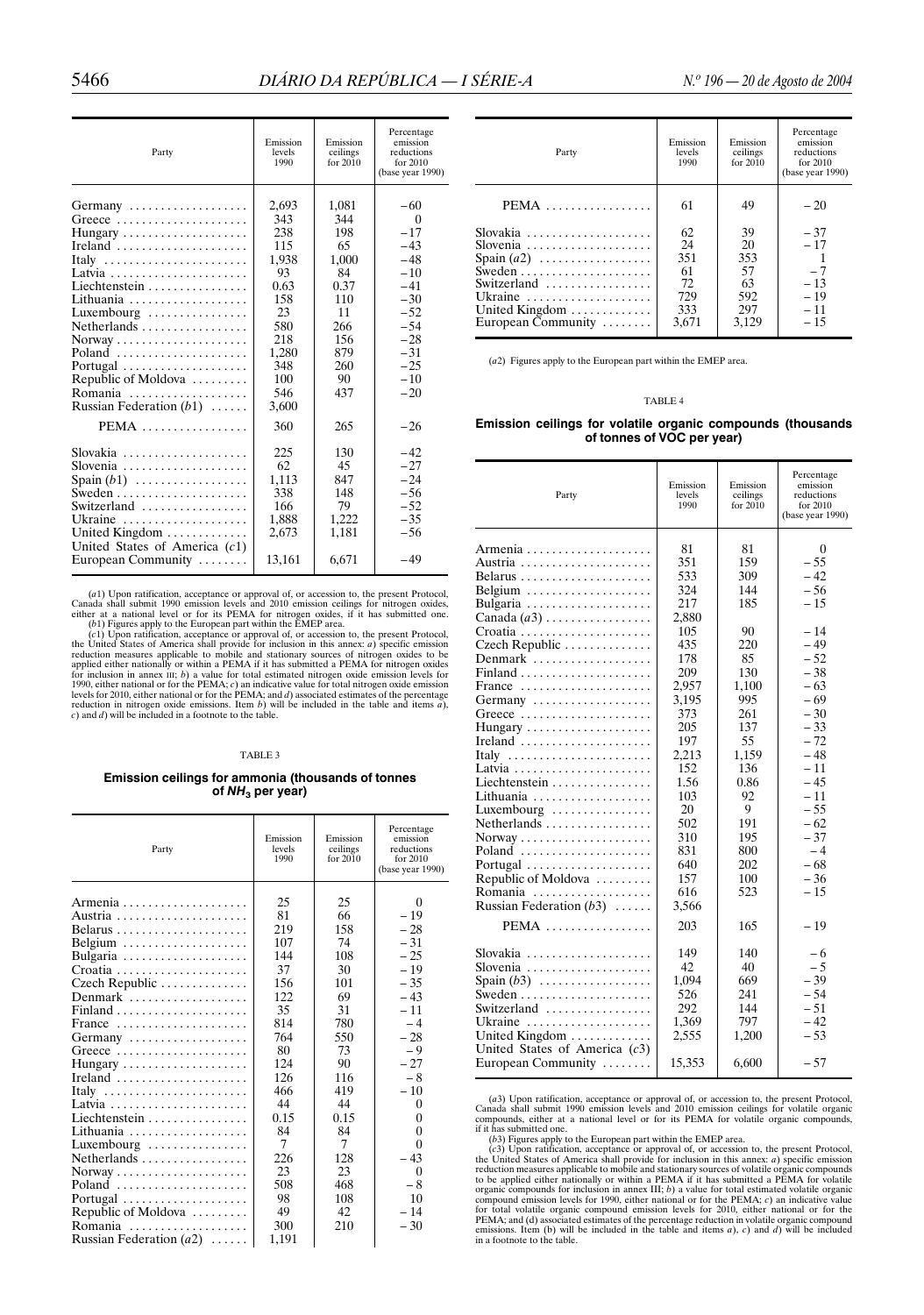### ANNEX III

#### **Designated Pollutant Emissions Management Area (PEMA)**

The following PEMA is listed for the purpose of the present Protocol: Russian Federation PEMA.

This is the area of Murmansk oblast, the Republic of Karelia, Leningrad oblast (including St. Petersburg), Pskov oblast, Novgorod oblast and Kaliningrad oblast. The boundary of the PEMA coincides with the State and administrative boundaries of these constituent entities of the Russian Federation.

### ANNEX IV

#### **Limit values for emissions of sulphur from stationary sources**

1 — Section A applies to Parties other than Canada and the United States of America, section B applies to Canada and section C applies to the United States of America.

### **A — Parties other than Canada and the United States of America**

2 — For the purpose of section A, except table 2 and paragraphs 11 and 12, limit value means the quantity of a gaseous substance contained in the waste gases from an installation that is not to be exceeded. Unless otherwise specified, it shall be calculated in terms of mass of pollutant per volume of the waste gases (expressed as mg/m<sup>3</sup>), assuming standard conditions for temperature and pressure for dry gas (volume at 273.15 K, 101.3 kPa). With regard to the oxygen content of the exhaust gas, the values given in the tables below for each source category shall apply. Dilution for the purpose of lowering concentrations of pollutants in waste gases is not permitted. Start-up, shutdown and maintenance of equipment are excluded.

3 — Emissions shall be monitored 1/in all cases. Compliance with limit values shall be verified. The methods of verification can include continuous or discontinuous measurements, type approval, or any other technically sound method.

4 — Sampling and analysis of pollutants, as well as reference measurement methods to calibrate any measurement system, shall be carried out in accordance with the standards laid down by the European Committee for Standardization (CEN) or by the International Organization for Standardization (ISO).

While awaiting the development of CEN or ISO standards, national standards shall apply.

5 — Measurements of emissions should be carried out continuously when emissions of  $SO_2$  exceed 75 kg/h.

6 — In the case of continuous measurement for new plant, compliance with the emission standards is achieved if the calculated daily mean values do not exceed the limit value and if no hourly value exceeds the limit value by 100%.

7 — In the case of continuous measurements for existing plant, compliance with the emission standards is achieved if *a*) none of the monthly mean values exceeds the limit values; and *b*) 97% of all the 48-hour mean values do not exceed 110% of the limit values.

8 — In the case of discontinuous measurements, as a minimum requirement, compliance with the emission standards is achieved if the mean value based on an appropriate number of measurements under representative conditions does not exceed the value of the emission standard.

9 — Boilers and process heaters with a rated thermal input exceeding 50 MWth:

#### TABLE 1

**Limit values for** *SO***<sup>x</sup> emissions released from boilers (***a***)**

|                                                                                     | Thermal input<br>$(MW_{th})$                             | Limit value<br>(mg SO <sub>2</sub> /Nm <sup>3</sup> )<br>(b) | Alternative for<br>domestic solid fuels<br>removal efficiency |
|-------------------------------------------------------------------------------------|----------------------------------------------------------|--------------------------------------------------------------|---------------------------------------------------------------|
|                                                                                     | 50-100<br>100-300<br>> 300                               | 850<br>$(c)$ 850-200<br>(linear decrease)<br>(c) 200         | $(d)$ 90%<br>$(d)$ 92%<br>( <i>d</i> ) 95 $%$                 |
|                                                                                     | 50-100<br>100-500<br>> 500<br>50-150<br>150-500<br>> 500 | 2.000<br>2,000-400<br>(linear decrease)<br>400               | $40\%$<br>40-90 $%$<br>(linear increase)<br>$90\%$            |
|                                                                                     | 50-300<br>300-500<br>> 500                               | 1,700<br>1,700-400<br>(linear decrease)<br>400               |                                                               |
| Gaseous fuels in general; new and existing installations                            |                                                          | 35                                                           |                                                               |
| Low-calorific-value gases (e.g., gasification of refinery residues or combustion of |                                                          | 5<br>new 400<br>existing 800                                 |                                                               |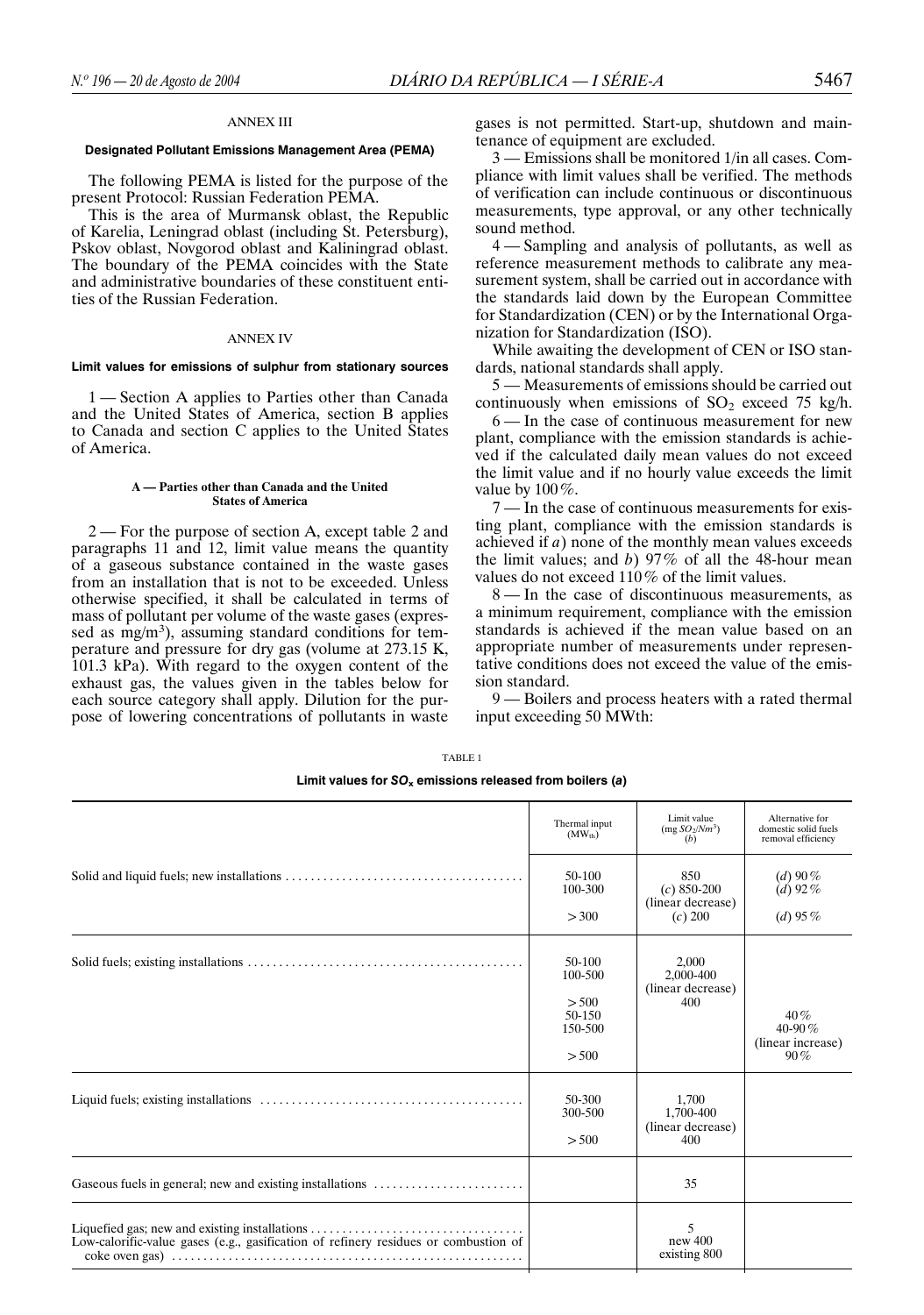|                                                                                                | Thermal input<br>$(MW_{th})$        | Limit value<br>(mg SO <sub>2</sub> /Nm <sup>3</sup> )<br>(b) | Alternative for<br>domestic solid fuels<br>removal efficiency |
|------------------------------------------------------------------------------------------------|-------------------------------------|--------------------------------------------------------------|---------------------------------------------------------------|
|                                                                                                |                                     | new 200<br>existing 800                                      |                                                               |
| New combustion plant in refineries (average of all new combustion installations)               | $> 50$ (total<br>refinery capacity) | 600                                                          |                                                               |
| Existing combustion plant in refineries (average of all existing combustion ins-<br>tallations |                                     | 1.000                                                        |                                                               |

(*a*) In particular, the limit values shall not apply to:

Plant in which the products of combustion are used for direct heating, drying, or any other treatment of objects or materials, e.g. reheating furnaces, furnaces for heat treatment; Post-combustion plant, i.e. any technical apparatus designed to purify the waste gases by combustion that is not operated as an independent combustion plant;

Facilities for the regeneration of catalytic cracking catalysts; Facilities for the conversion of hydrogen sulphide into sulphur;

Reactors used in the chemical industry; Coke battery furnaces;

Cowpers; Waste incinerators; and

Plant powered by diesel, petrol or gas engines or by combustion turbines, irrespective of the fuel used.

(b) The O<sub>2</sub> reference content is 6 % for solid fuels and 3 % for others.<br>(c) 400 with heavy fuel oil S < 0.25 %.<br>(*d*) If an installation reaches 300 mg/Nm<sub>3</sub> SO<sub>2</sub>, it may be exempted from applying the removal efficienc

 $10$  — Gas oil:

### TABLE 2

#### **Limit values for the sulphur content of gas oil (***a***)**

|                                       | Sulphur content (per cent by weight)                      |
|---------------------------------------|-----------------------------------------------------------|
| Gas oil $\ldots \ldots \ldots \ldots$ | $< 0.2$ after 1 July 2000<br>$< 0.1$ after 1 January 2008 |

(*a*) «Gas oil» means any petroleum product within HS 2710, or any petroleum product which, by reason of its distillation limits, falls within the category of middle distillates intended<br>for use as fuel and of which at least 85 per cent by volume, including distillation losses,<br>distils at 3500C. Fuels used excluded from this definition. Gas oil intended for marine use is included in the definition<br>if it meets the description above or it has a viscosity or density falling within the ranges<br>of viscosity or density defined for

11 — Claus plant: for plant that produces more than 50 Mg of sulphur a day:

- *a*) Sulphur recovery 99.5 % for new plant;
- *b*) Sulphur recovery 97% for existing plant.

12 — Titanium dioxide production: in new and existing installations, discharges arising from digestion and calcination steps in the manufacture of titanium dioxide shall be reduced to a value of not more than 10 kg of *SO*<sup>2</sup> equivalent per Mg of titanium dioxide produced.

### **B — Canada**

13 — Limit values for controlling emissions of sulphur dioxide from new stationary sources in the following stationary source category will be determined on the basis of available information on control technology and levels including limit values applied in other countries and the following document:

Canada Gazette, Part I. Department of the Environment. Thermal Power Generation Emissions National Guidelines for New Stationary Sources. May 15, 1993, pp. 1633-1638.

#### **C — United States of America**

14 — Limit values for controlling emissions of sulphur dioxide from new stationary sources in the following stationary source categories are specified in the following documents:

- *a*) Electric Utility Steam Generating Units 40 Code of Federal Regulations (CFR), part 60, Subpart D, and Subpart Da;
- *b*) Industrial-Commercial-Institutional Steam Generating Units — 40 CFR, part 60, Subpart Db, and Subpart Dc;
- *c*) Sulphuric Acid Plants 40 CFR, part 60, subpart H;
- *d*) Petroleum Refineries 40 CFR, part 60, subpart J;
- *e*) Primary Copper Smelters 40 CFR, part 60, subpart P;
- *f*) Primary Zinc Smelters 40 CFR, part 60, subpart Q;
- *g*) Primary Lead Smelters 40 CFR, part 60, subpart R;
- *h*) Stationary Gas Turbines 40 CFR, part 60, subpart GG;
- *i*) Onshore Natural Gas Processing 40 CFR, part 60, subpart LLL;
- *Municipal Waste Combustors 40 CFR, part 60,* subpart Ea and subpart Eb; and
- *k*) Hospital/Medical/Infectious Waste Incinerators — 40 CFR, part 60, subpart Ec.

*Note 1.* — Monitoring is to be understood as an overall activity, comprising measuring of emissions, mass balancing, etc. It can be carried out continuously or discontinuously.

### ANNEX V

#### **Limit values for emissions of nitrogen oxides from stationary sources**

– Section A applies to Parties other than Canada and the United States of America, section B applies to Canada and section C applies to the United States of America.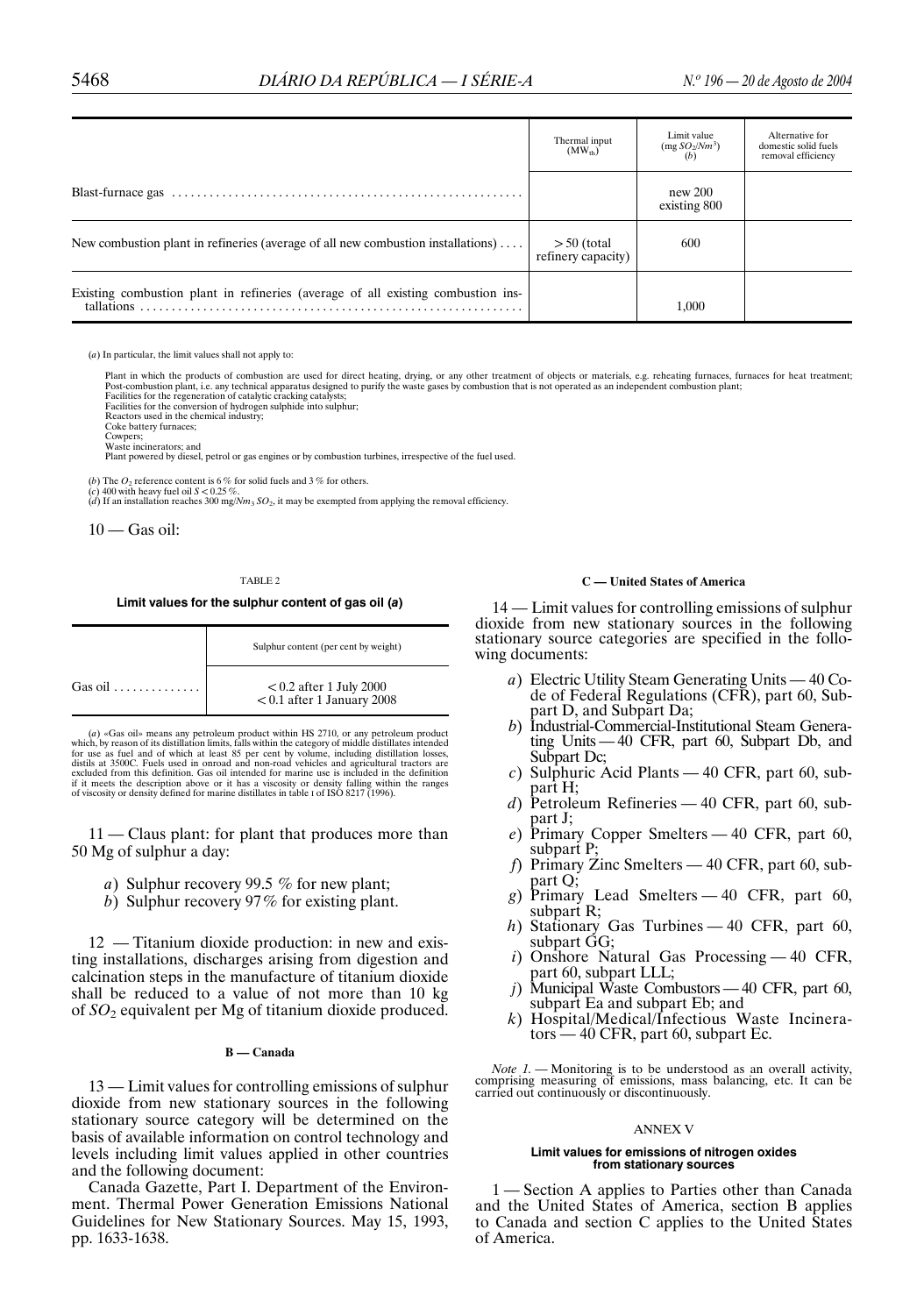### **A — Parties other than Canada and the United States of America**

2 — For the purpose of section A, limit value means the quantity of a gaseous substance contained in the waste gases from an installation that is not to be exceeded. Unless otherwise specified, it shall be calculated in terms of mass of pollutant per volume of the waste gases (expressed as mg/m3), assuming standard conditions for temperature and pressure for dry gas (volume at 273.15 K, 101.3 kPa). With regard to the oxygen content of exhaust gas, the values given in the tables below for each source category shall apply. Dilution for the purpose of lowering concentrations of pollutants in waste gases is not permitted. Limit values generally address *NO* together with *NO*2, commonly named NOx, expressed as *NO*2. Start-up, shutdown and maintenance of equipment are excluded.

3 — Emissions shall be monitored 1/ in all cases. Compliance with limit values shall be verified. The methods of verification can include continuous or discontinuous measurements, type approval, or any other technically sound method.

4 — Sampling and analysis of pollutants, as well as reference measurement methods to calibrate any measurement system, shall be carried out in accordance with the standards laid down by the European Committee for Standardization (CEN) or by the International Organization for Standardization (ISO).

While awaiting the development of CEN or ISO standards, national standards shall apply.

5 — Measurements of emissions should be carried out continuously when emissions of  $NO<sub>x</sub>$  exceed 75 kg/h.

6 — In the case of continuous measurements, except for existing combustion plant covered in table 1, compliance with the emission standards is achieved if the calculated daily mean values do not exceed the limit value and if no hourly value exceeds the limit value by  $100\%$ .

7 — In the case of continuous measurements for existing combustion plant covered in table 1, compliance with the emission standards is achieved if: *a*) none of the monthly mean values exceeds the emission limit values; and *b*) 95 % of all the 48-hour mean values do not exceed 110% of the emission limit values.

8 — In the case of discontinuous measurements, as a minimum requirement, compliance with the emission standards is achieved if the mean value based on an appropriate number of measurements under representative conditions does not exceed the value of the emission standard.

9 — Boilers and process heaters with a rated thermal input exceeding 50 MWth:

### TABLE 1

**Limit values for** *NO***<sup>x</sup> emissions released from boilers (***a***)**

|                                                                                | Limit<br>value<br>$(mg/Nm^3)(b)$ |
|--------------------------------------------------------------------------------|----------------------------------|
| Solid fuels, new installations:<br>Boilers 50-100 MWth<br>Boilers 100-300 MWth | 400<br>300<br>200                |

|                                                                                                            | I imit<br>value<br>$(mg/Nm^3)(b)$ |
|------------------------------------------------------------------------------------------------------------|-----------------------------------|
| Solid fuels, existing installations:<br>Solid in general<br>Solid with less than $10\%$ volatile compounds | 650<br>1,300                      |
| Liquid fuels, new installations:                                                                           |                                   |
| Boilers 50-100 MWth<br>Boilers 100-300 MWth<br>Boilers $> 300$ MWth                                        | 400<br>300<br>200                 |
| Liquid fuels, existing installations $\ldots$<br>Gaseous fuels, new installations:                         | 450                               |
| Fuel: natural gas:                                                                                         |                                   |
| Boilers 50-300 MWth $\ldots$ ,<br>Boilers $> 300$ MWth                                                     | 150<br>100                        |
| Fuel: all other gases $\dots\dots\dots\dots\dots\dots\dots\dots\dots$                                      | 200                               |
| Gaseous fuels, existing installations                                                                      | 350                               |

(*a*) In particular, the limit values shall not apply to:

| Plant in which the products of combustion are used for direct heating, drying, or<br>any other treatment of objects or materials, e.g. reheating furnaces, furnaces<br>for heat treatment: |
|--------------------------------------------------------------------------------------------------------------------------------------------------------------------------------------------|
| Post-combustion plant, <i>i.e.</i> any technical apparatus designed to purify the waste<br>gases by combustion that is not operated as an independent combustion plant;                    |
| Facilities for the regeneration of catalytic cracking catalysts;                                                                                                                           |
| Facilities for the conversion of hydrogen sulphide into sulphur;                                                                                                                           |
| Reactors used in the chemical industry;                                                                                                                                                    |
| Coke battery furnaces;                                                                                                                                                                     |
| Cowpers:                                                                                                                                                                                   |
| Waste incinerators; and                                                                                                                                                                    |
| Plant powered by diesel, petrol or gas engines or by combustion turbines, irrespective<br>of the fuel used.                                                                                |
|                                                                                                                                                                                            |

(*b*) These values do not apply to boilers running less than 500 hours a year. The *O*<sup>2</sup> reference content is 6 % for solid fuels and 3 % for others.

10 — Onshore combustion turbines with a rated thermal input exceeding 50MWth: the  $NO<sub>x</sub>$  limit values expressed in mg/*Nm*3 (with an  $O_2$  content of 15%) are to be applied to a single turbine. The limit values in table 2 apply only above 70% load.

### TABLE 2

#### **Limit values for** *NO***<sup>x</sup> emissions released from onshore combustion turbines**

| $> 50$ MW <sub>th</sub> (Thermal input at ISO conditions) | Limit value<br>$(mg/Mm^3)$ |  |
|-----------------------------------------------------------|----------------------------|--|
| Existing installations, all fuels $(d)$ :                 |                            |  |
|                                                           | 150<br>200                 |  |

(*a*) Natural gas is naturally occurring methane with not more than 20% (by volume) of inerts and other constituents. (*b*) 75 mg/*Nm*<sup>3</sup> if:

Combustion turbine used in a combined heat and power system; or Combustion turbine driving compressor for public gas grid supply.

For combustion turbines not falling into either of the above categories, but having an efficiency greater than 35%, determined at ISO base load conditions, the limit value shall

be 50\**n/35* where *n* is the combutstion turbine efficiency expressed as a percentage (and determined at ISO base load conditions).<br>
(c) This limit value applies only to combustion turbines firing light and medium distil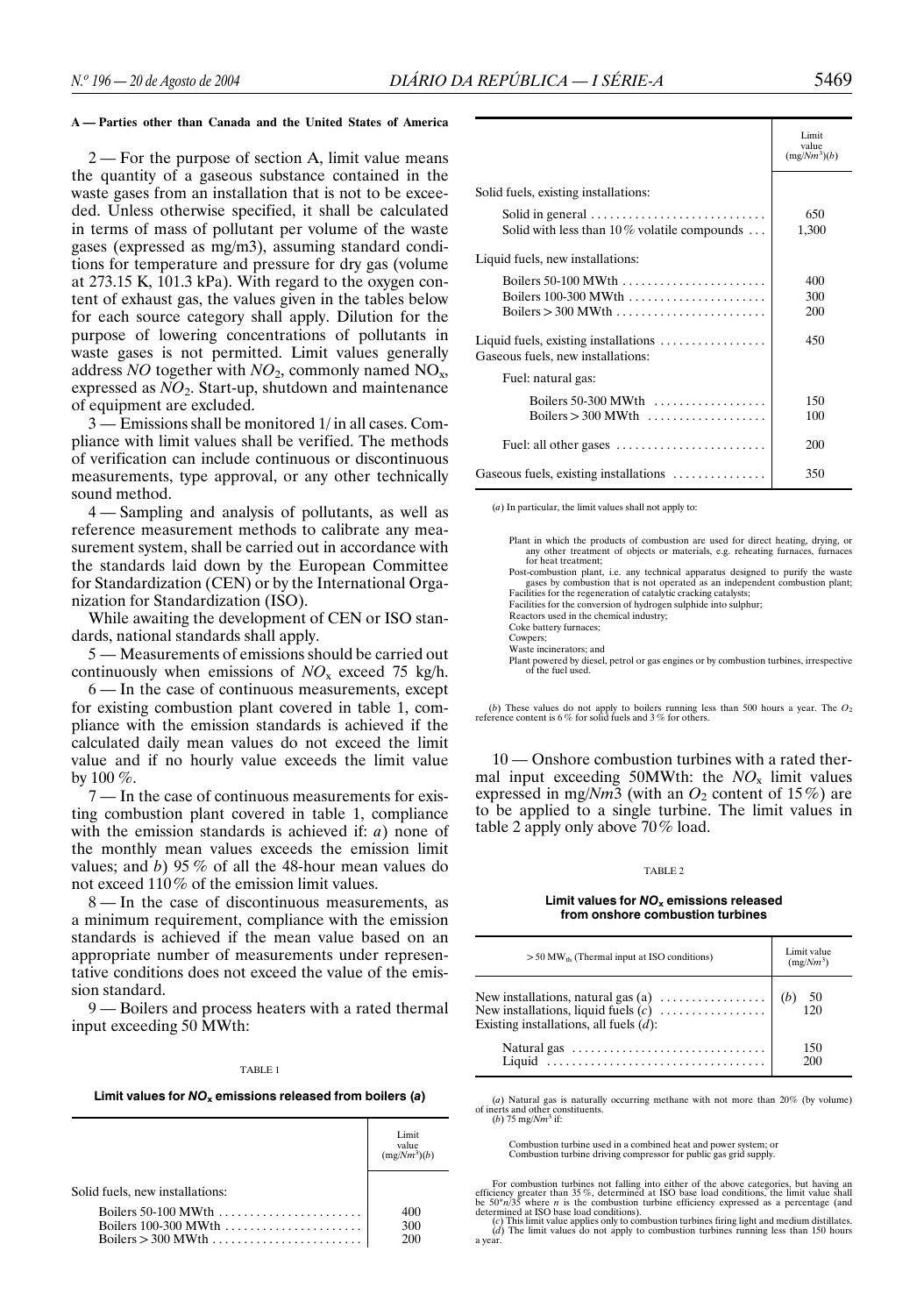### 11 — Cement production:

#### TABLE 3

#### **Limit values for** *NO***<sup>x</sup> emissions released from cement production (***a***)**

|                                                                              | Limit value<br>$(mg/Mm^3)$ |
|------------------------------------------------------------------------------|----------------------------|
| New installations (10 % $O_2$ ):                                             |                            |
| Other kilns $\ldots, \ldots, \ldots, \ldots, \ldots, \ldots, \ldots, \ldots$ | 500<br>800                 |
| Existing installations $(10\% O_2) \dots \dots \dots \dots$                  |                            |

(*a*) Installations for the production of cement clinker in rotary kilns with a capacity  $> 500$  Mg/day or in other furnaces with a capacity  $> 50$  Mg/day.

### 12 — Stationary engines:

#### TABLE 4

### **Limit values for** *NO***<sup>x</sup> emissions released from new stationary engines**

| Capacity, technique, fuel specification                                                                                                                              | Limit value<br>$(a)$ (mg/N $m3$ ) |
|----------------------------------------------------------------------------------------------------------------------------------------------------------------------|-----------------------------------|
| Spark ignition (=Otto) engines, 4-stroke, $> 1$ MWth:<br>Lean-burn engines<br>All other engines                                                                      | 250<br>500                        |
| Compression ignition (=Diesel) engines, $> 5$ MWth:<br>Fuel: natural gas (jet ignition engines) $\dots \dots$<br>Fuel: heavy fuel oil<br>Fuel: diesel oil or gas oil | 500<br>600<br>500                 |

(*a*) These values do not apply to engines running less than 500 hours a year. The *O*<sup>2</sup> reference content is 5 %.

13 — Production and processing of metals:

### TABLE 5

### **Limit values for** *NO***<sup>x</sup> emissions released from primary iron and steel (***a***) production**

| Capacity, technique, fuel specification                             | Limit value<br>$(mg/Nm^3)$ |
|---------------------------------------------------------------------|----------------------------|
| New and existing sinter plant $\dots\dots\dots\dots\dots\dots\dots$ | 400                        |

(a) Production and processing of metals: metal ore roasting or sintering installations, installations for the production of pig iron or steel (primary or secondary fusion) including continuous casting with a capacity exce

14 — Nitric acid production:

#### TABLE 6

**Limit values for** *NO***<sup>x</sup> emissions released from nitric acid production excluding acid concentration units**

| Capacity, technique, fuel specification | Limit value<br>$(mg/Nm^3)$ |
|-----------------------------------------|----------------------------|
|                                         | 350                        |
|                                         | 450                        |

### **B — Canada**

15 — Limit values for controlling emissions of nitrogen oxides  $(NO_x)$  from new stationary sources in the following stationnary source categories will be determined on the basis of available information on control technology and levels including limit values applied in other countries and the following documents:

- *a*) Canadian Council of Ministers of the Environment (CCME). National Emission Guidelines for Stationary Combustion Turbines. December 1992 — PN1072;
- *b*) Canada Gazette, Part I. Department of the Environment. Thermal Power Generation Emissions — National Guidelines for New Stationary Sources. May 15, 1993, pp. 1633-1638; and
- *c*) CME. National Emission Guidelines for Cement Kilns. March 1998 — PN1284.

### **C — United States of America**

16 — Limit values for controlling emissions of *NO*<sup>x</sup> from new stationary sources in the following stationary source categories are specified in the following documents:

- *a*) Coal-fired Utility Units 40 Code of Federal Regulations (CFR), part 76;
- *b*) Electric Utility Steam Generating Units 40 CFR, part 60, subpart D, and subpart Da;
- *c*) Industrial-Commercial-Institutional Steam Generating Units — 40 CFR, part 60, subpart Db;
- *d*) Nitric Acid Plants 40 CFR, part 60, subpart G;
- *e*) Stationary Gas Turbines 40 CFR, part 60, subpart GG;
- *f*) Municipal Waste Combustors 40 CFR, part 60, subpart Ea and subpart Eb; and
- *g*) Hospital/Medical/Infectious Waste Incinerators 40 CFR, part 60, Subpart Ec.

*Note 1.* — Monitoring is to be understood as an overall activity, comprising measuring of emissions, mass balancing, etc. It can be carried out continuously or discontinuously.

#### ANNEX VI

#### **Limit values for emissions of volatile organic compounds from stationary sources**

1 — Section A applies to Parties other than Canada and the United States of America, section B applies to Canada and section C applies to the United States of America.

### **A — Parties other than Canada and the United States of America**

2 — This section of the present annex covers the stationary sources of non-methane volatile organic compound (NMVOC) emissions listed in paragraphs 8 to 21 below. Installations or parts of installations for research, development and testing of new products and processes are not covered. Threshold values are given in the sector-specific tables below. They generally refer to solvent consumption or emission mass flow. Where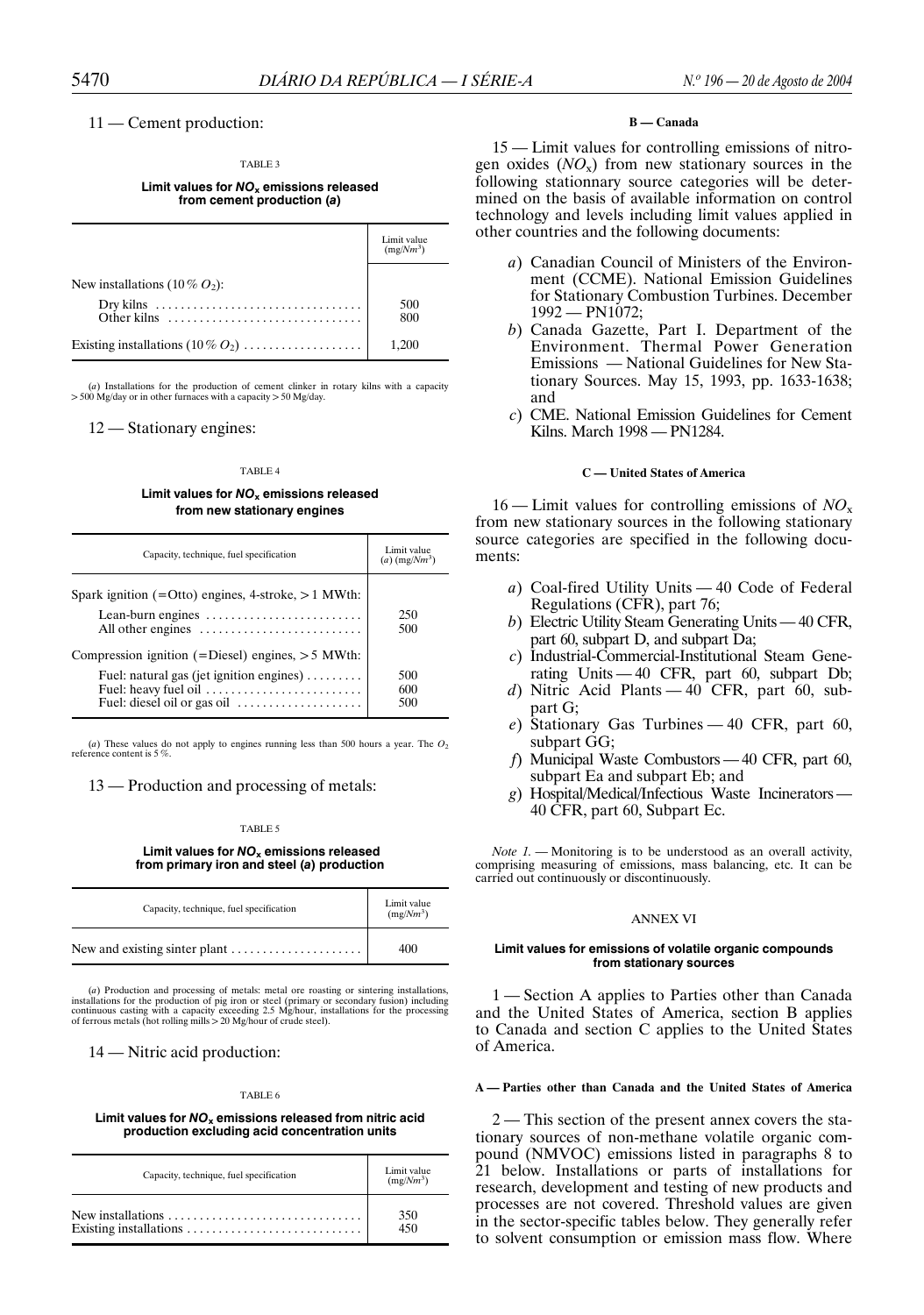one operator carries out several activities falling under the same subheading at the same installation on the same site, the solvent consumption or emission mass flow of such activities are added together. If no threshold value is indicated, the given limit value applies to all the installations concerned.

3 — For the purpose of section A of the present annex:

- *a*) «Storage and distribution of petrol» means the loading of trucks, railway wagons, barges and seagoing ships at depots and mineral oil refinery dispatch stations, excluding vehicle refuelling at service stations covered by relevant documents on mobile sources;
- *b*) «Adhesive coating» means any process in which an adhesive is applied to a surface, with the exception of adhesive coating and laminating associated with printing processes and wood and plastic lamination;
- *c*) «Wood and plastic lamination» means any process to adhere together wood and/or plastic to produce laminated products;
- *d*) «Coating processes» means the application of metal and plastic surfaces to: passenger cars, truck cabins, trucks, buses or wooden surfaces and covers any process in which a single or multiple application of a continuous film of coating is laid onto:
	- *i*) New vehicles defined (see below) as vehicles of category M1 and of category N1 insofar as they are coated at the same installation as M1 vehicles;
	- *ii*) Truck cabins, defined as the housing for the driver, and all integrated housing for the technical equipment of category N2 and N3 vehicles;
	- *iii*) Vans and trucks defined as category N1, N2 and N3 vehicles, but excluding truck cabins;
	- *iv*) Buses defined as category M2 and M3 vehicles; and
	- *v*) Other metallic and plastic surfaces including those of aeroplanes, ships, trains, etc., wooden surfaces, textile, fabric, film and paper surfaces.

This source category does not include the coating of substrates with metals by electrophoretic or chemical spraying techniques. If the coating process includes a step in which the same article is printed, that printing step is considered part of the coating process. However, printing processes operated as a separate activity are not included. In this definition:

- M1 vehicles are those used for the carriage of passengers and comprising not more than eight seats in addition to the driver's seat;
- M2 vehicles are those used for the carriage of passengers and comprising more than eight seats in addition to the driver's seat, and having a maximum mass not exceeding 5 Mg;
- M3 vehicles are those used for the carriage of passengers and comprising more than eight seats in addition to the driver's seat, and having a maximum mass exceeding 5 Mg;
- N1 vehicles are those used for the carriage of goods and having a maximum mass not exceeding 3.5 Mg;
- N2 vehicles are those used for the carriage of goods and having a maximum mass exceeding 3.5 Mg but not exceeding 12 Mg;
- N3 vehicles are those used for the carriage of goods and having a maximum mass exceeding 12 Mg;
- *e*) «Coil coating» means any processes where coiled steel, stainless steel, coated steel, copper alloys or aluminium strip is coated with either a film-forming or laminate coating in a continuous process;
- *f*) «Dry cleaning» means any industrial or commercial process using VOCs in an installation to clean garments, furnishings and similar consumer goods with the exception of the manual removal of stains and spots in the textile and clothing industry;
- *g*) «Manufacturing of coatings, varnishes, inks and adhesives» means the manufacture of coating preparations, varnishes, inks and adhesives, and of intermediates as far as they are produced in the same installation by mixing pigments, resins and adhesive materials with organic solvents or other carriers. This category also includes dispersion, predispersion, realization of a certain viscosity or colour and packing the final products in containers;
- *h*) «Printing» means any process of reproduction of text and or images in which, with the use of an image carrier, ink is transferred onto a surface and applies to the following subprocesses:
	- *i*) Flexography: a printing process using an image carrier of rubber or elastic photopolymers on which the printing inks are above the non-printing areas, using liquid inks that dry through evaporation;
	- *ii*) Heat set web offset: a web-fed printing process using an image carrier in which the printing and non-printing areas are in the same plane, where web-fed means that the material to be printed is fed to the machine from a reel as distinct from separate sheets. The non-printing area is treated to attract water and thus reject ink. The printing area is treated to receive and transmit ink to the surface to be printed. Evaporation takes place in an oven where hot air is used to heat the printed material;
	- *iii*) Publication rotogravure: rotogravure used for printing paper for magazines, brochures, catalogues or similar products, using toluene-based inks;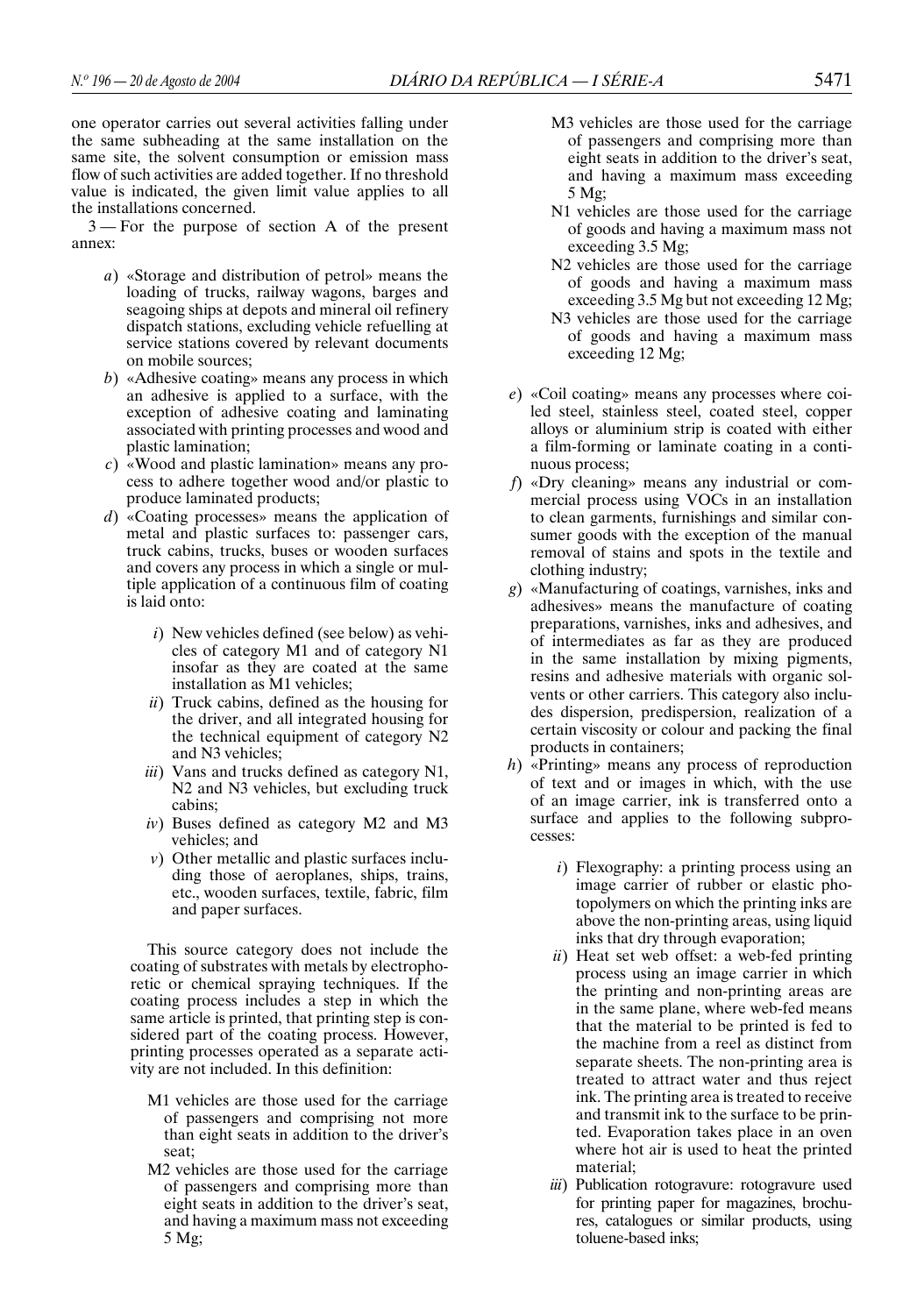- *iv*) Rotogravure: a printing process using a cylindrical image carrier in which the printing area is below the non-printing area, using liquid inks that dry through evaporation. The recesses are filled with ink and the surplus is cleaned off the nonprinting area before the surface to be printed contacts the cylinder and lifts the ink from the recesses;
- *v*) Rotary screen printing: a web-fed printing process in which the ink is passed onto the surface to be printed by forcing it through a porous image carrier, in which the printing area is open and the non-printing area is sealed off, using liquid inks that dry only through evaporation. Web-fed means that the material to be printed is fed to the machine from a reel as distinct from separate sheets;
- *vi*) Laminating associated to a printing process: the adhering of two or more flexible materials to produce laminates; and
- *vii*) Varnishing: a process by which a varnish or an adhesive coating is applied to a flexible material for the purpose of later sealing the packaging material;
- *i*) «Manufacturing of pharmaceutical products» means chemical synthesis, fermentation, extraction, formulation and finishing of pharmaceutical products and, where carried out at the same site, the manufacture of intermediate products;
- *j*) «Conversion of natural or synthetic rubber» means any process of mixing, crushing, blending, calendering, extruding and vulcanization of natural or synthetic rubber and additionally processes for the processing of natural or synthetic rubber to derive an end product;
- *k*) «Surface cleaning» means any process except dry cleaning using organic solvents to remove contamination from the surface of material, including degreasing; a cleaning process consisting of more than one step before or after any other processing step is considered as one surface-cleaning process. The process refers to the cleaning of the surface of products and not to the cleaning of process equipment;
- *l*) «Extraction of vegetable oil and animal fat and refining of vegetable oil» means the extraction of vegetable oil from seeds and other vegetable matter, the processing of dry residues to produce animal feed, and the purification of fats and vegetable oils derived from seeds, vegetable matter and/or animal matter;
- *m*) «Vehicle refinishing» means any industrial or commercial coating activity and associated degreasing activities performing:
	- *i*) The coating of road vehicles, or part of them, carried out as part of vehicle repair, conservation or decoration outside manufacturing installations, or
	- *ii*) The original coating of road vehicles, or part of them, with refinishing-type materials, where this is carried out away from the original manufacturing line, or
	- *iii*) The coating of trailers (including semitrailers);
- *n*) «Impregnation of wooden surfaces» means any process impregnating timber with preservative;
- *o*) «Standard conditions» means a temperature of 273.15 K and a pressure of 101.3 kPa;
- *p*) «NMVOCs» comprise all organic compounds except methane which at 273.15 K show a vapour pressure of at least 0.01 kPa or which show a comparable volatility under the given application conditions;
- *q*) «Waste gas» means the final gaseous discharge containing NMVOCs or other pollutants from a stack or from emission abatement equipment into air. The volumetric flow rates shall be expressed in m3/h at standard conditions;
- *r*) «Fugitive emission of NMVOCs» means any emission, not in waste gases, of NMVOC into air, soil and water as well as, unless otherwise stated, solvents contained in any product and includes uncaptured emissions of NMVOCs released to the outside environment via windows, doors, vents and similar openings. Fugitive limit values are calculated on the basis of a solvent management plan (see appendix I to the present annex);
- *s*) «Total emission of NMVOCs» means the sum of fugitive emission of NMVOCs and emission of NMVOCs in waste gases;
- *t*) «Input» means the quantity of organic solvents and their quantity in preparations used when carrying out a process, including the solvents recycled inside and outside the installation, and which are counted every time they are used to carry out the activity;
- *u*) «Limit value» means the maximum quantity of a gaseous substance contained in the waste gases from an installation which is not to be exceeded during normal operation. Unless otherwise specified, it shall be calculated in terms of mass of pollutant per volume of the waste gases (expressed as mg C/Nm3 unless specified otherwise), assuming standard conditions for temperature and pressure for dry gas. For solventusing installations, limit values are given as mass unit per characteristic unit of the respective activity. Gas volumes that are added to the waste gas for cooling or dilution purposes shall not be considered when determining the mass concentration of the pollutant in the waste gas. Limit values generally address all volatile organic compounds except methane (no further distinction is made, e.g. in terms of reactivity or toxicity);
- *v*) «Normal operation» means all periods of operation except start-up and shutdown operations and maintenance of equipment;
- *w*) «Substances harmful to human health» are subdivided into two categories:
	- *i*) Halogenated VOCs that have possible risk of irreversible effects; or
	- *ii*) Hazardous substances that are carcinogens, mutagens or toxic to reproduction or that may cause cancer, may cause heritable genetic damage, may cause cancer by inhalation, may impair fertility or may cause harm to the unborn child.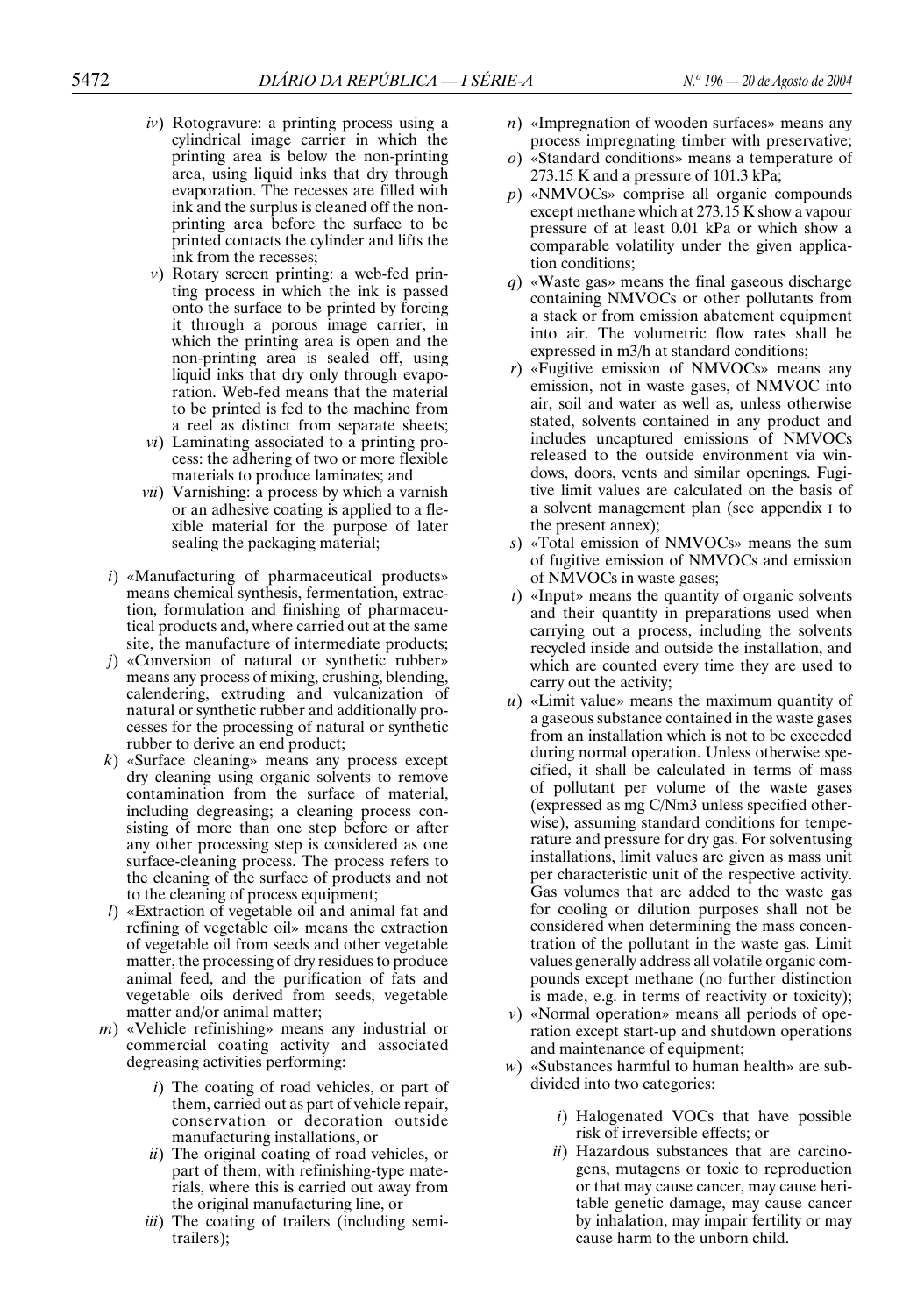- 4 The following requirements shall be satisfied:
	- *a*) Emissions of NMVOCs shall be monitored 1/ and compliance with limit values shall be verified. The methods of verification may include continuous or discontinuous measurements, type approval, or any other technically sound method; furthermore, they shall be economically viable;
	- *b*) The concentrations of air pollutants in gas-carrying ducts shall be measured in a representative way. Sampling and analysis of all pollutants, as well as reference measurement methods to calibrate any measurement system, shall be carried out according to the standards laid down by the European Committee for Standardization (CEN) or by the International Organization for Standardization (ISO). While awaiting the development of CEN or ISO standards, national standards shall apply;
	- *c*) If measurements of emissions of NMVOCs are required, they should be carried out continuously if emissions of NMVOCs exceed 10 kg of total organic carbon (TOC)/h in the exhaust duct downstream from an emission reduction installation and the hours of operation exceed 200 hours a year. For all other installations, discontinuous measurement is required as a minimum. For the approval of compliance, own approaches may be used provided that they result in equal stringency;
	- *d*) In the case of continuous measurements, as a minimum requirement, compliance with the emission standards is achieved if the daily mean does not exceed the limit value during normal operation and no hourly average exceeds the limit values by 150 %. For the approval of compliance, own approaches may be used provided that they result in equal stringency;
	- *e*) In the case of discontinuous measurements, as a minimum requirement, compliance with the emission standards is achieved if the mean value of all readings does not exceed the limit value and no hourly mean exceeds the limit value by 150 %. For the approval of compliance, own approaches may be used provided that they result in equal stringency;
	- *f*) All appropriate precautions shall be taken to minimize emissions of NMVOCs during start-up and shutdown, and in case of deviations from normal operation; and

*g*) Measurements are not required if end-of-pipe abatement equipment is not needed to comply with the limit values below and it can be shown that limit values are not exceeded.

5 — The following limit values should be applied for waste gases, unless stated otherwise below:

- *a*) 20 mg substance/m3 for discharges of halogenated volatile organic compounds (which are assigned the risk phrase: possible risk of irreversible effects), where the mass flow of the sum of the considered compounds is greater than or equal to 100 g/h; and
- $b)$  2 mg/m<sub>3</sub> (expressed as the mass sum of individual compounds) for discharges of volatile organic compounds (which are assigned the following risk phrases: may cause cancer, heritable genetic damage, cancer by inhalation or harm to the unborn child; may impair fertility), where the mass flow of the sum of the considered compounds is greater than or equal to 10 g/h.

6 — For the source categories listed in paragraphs 9 to 21 below, the following revisions are relevant:

- *a*) Instead of applying the limit values for installations set out below, the operators of the respective installations may be allowed to use a reduction scheme (see appendix II to the present annex). The purpose of a reduction scheme is to give the operator the possibility to achieve by other means emission reductions equivalent to those achieved if given limit values were to be applied; and
- *b*) For fugitive emissions of NMVOCs, the fugitive emission values set out below shall be applied as a limit value. However, where it is demonstrated to the satisfaction of the competent authority that for an individual installation this value is not technically and economically feasible, the competent authority may exempt that installation provided that significant risks to human health or the environment are not expected. For each derogation, the operator must demonstrate to the satisfaction of the competent authority that the best available technique is used.

7 — The limit values for VOC emissions for the source categories defined in paragraph 3 shall be as specified in paragraphs 8 to 21 below.

8 — Storage and distribution of petrol:

TABLE 1

**Limit values for VOC emissions released from the storage and distribution of petrol, excluding the loading of seagoing ships**

| Capacity, technique, further specification                                                                                                                                                        | Threshold values | Limit value |
|---------------------------------------------------------------------------------------------------------------------------------------------------------------------------------------------------|------------------|-------------|
| Vapour recovery unit serving storage and distribution facilities at refinery   5,000 m <sup>3</sup> petrol throughput an-   10 g VOC/Nm <sup>3</sup> , including met-<br>tank farms or terminals. | nually.          | hane.       |

*Note.* — The vapour displaced by the filling of petrol storage tanks shall be displaced either into other storage tanks or into abatement equipment meeting the limit values in the table above.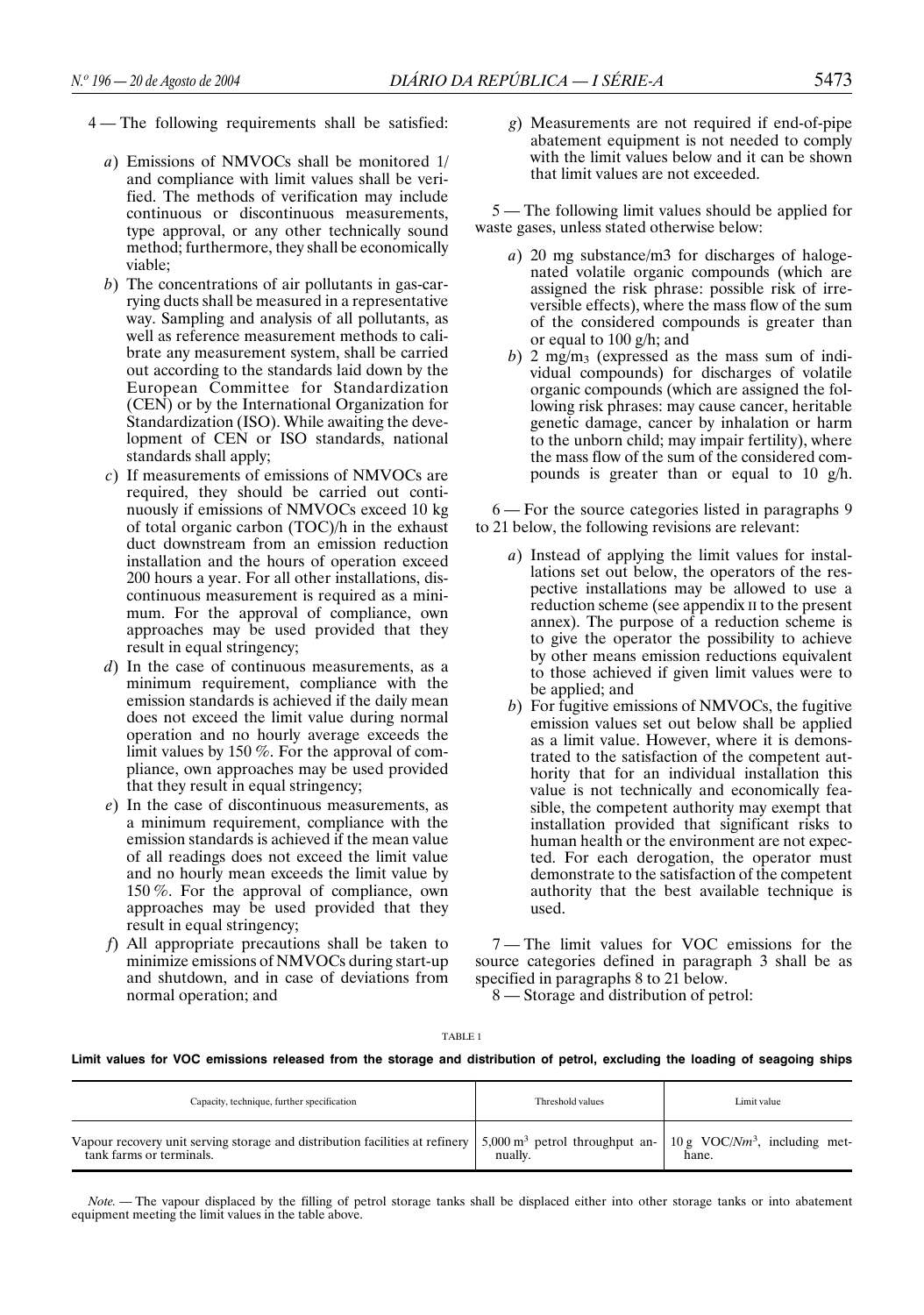### 9 — Adhesive coating: TABLE 2

### **Limit values for NMVOC emissions released from adhesive coating**

| Capacity, technique, further specification                                                  | Threshold value for<br>solvent consumption<br>(mg/year) | Limit value                     | Limit value for<br>fugitive emissions<br>of NMVOCs<br>$(\%$ of solvent input) |
|---------------------------------------------------------------------------------------------|---------------------------------------------------------|---------------------------------|-------------------------------------------------------------------------------|
|                                                                                             | > 5                                                     | 25 g<br>solvent per pair        |                                                                               |
| Other adhesive coating, except footwear; new and existing installations $\dots \dots \dots$ | $5 - 15$                                                | ( <i>a</i> ) 50 mg<br>C/N $m^3$ | 25                                                                            |
|                                                                                             | >15                                                     | ( <i>a</i> ) 50 mg<br>C/N $m^3$ | 20                                                                            |

(*a*) If techniques are used which allow reuse of recovered solvent, the limit value shall be 150 mg C/*Nm*<sup>3</sup> .

### 10 — Wood and plastic lamination:

### TABLE 3

### **Limit values for NMVOC emissions released from wood and plastic lamination**

| Capacity, technique, further specification | Threshold value<br>for solvent<br>consumption<br>(mg/year) | Limite value<br>for total<br>emissions<br>of NMVOCs |
|--------------------------------------------|------------------------------------------------------------|-----------------------------------------------------|
|                                            | >                                                          | 30 g NMVOC/m <sup>2</sup>                           |

11 — Coating processes (metal and plastic surfaces in passenger cars, truck cabins, trucks, buses, wooden surfaces):

### TABLE 4

### **Limit values for NMVOC emissions released from coating processes in the car industry**

| Capacity, technique, futher specification                                                  | Threshold value for solvent<br>consumption (mg/year) $(a)$                | Limit value $(b)$ for total<br>emissions of NMVOCs                          |  |
|--------------------------------------------------------------------------------------------|---------------------------------------------------------------------------|-----------------------------------------------------------------------------|--|
|                                                                                            | $> 15$ (and $> 5,000$ coated items<br>a year).                            | 45 g NMVOC/m <sup>2</sup> or 1.3 kg/item<br>and 33 g NMVOC/m <sup>2</sup> . |  |
|                                                                                            | $> 15$ (and $> 5,000$ coated items<br>a year).                            | 60 g NMVOC / $m2$ or 1.9 kg/item<br>and 41 g NMVOC/m <sup>2</sup> .         |  |
|                                                                                            | $> 15$ (5,000 coated monocoques<br>or $>3,500$ coated chassis a<br>year). | 90 g NMVOC/ $m2$ or 1.5 kg/item<br>and 70 g NMVOC/m <sup>2</sup> .          |  |
| New installations, coating of new truck cabins $(N1, N2, N3)$                              | $> 15$ (5,000 coated items a year)                                        | 65 g NMVOC/ $m^2$ .                                                         |  |
| New installations, coating of new truck cabins $(N1, N2, N3)$                              | $> 15$ ( $> 5,000$ coated items a<br>year).                               | 55 g NMVOC/ $m^2$ .                                                         |  |
| Existing installations, coating of new truck cabins $(N1, N2, N3)$                         | $> 15$ (5,000 coated items a year).                                       | $85$ g NMVOC/m <sup>2</sup> .                                               |  |
| Existing installations, coating of new truck cabins $(N1, N2, N3)$                         | $> 15$ ( $> 5,000$ coated items a<br>year).                               | 75 g NMVOC/m <sup>2</sup> .                                                 |  |
| New installations, coating of new trucks and vans (without cabin) (N1,<br>$N2, N3$ ).      | $> 15$ (2,500 coated items a year)                                        | 90 g NMVOC/ $m^2$ .                                                         |  |
| New installations, coating of new trucks and vans (without cabin) (N1,<br>$N2, N3$ ).      | $> 15$ ( $> 2,500$ coated items a<br>year)                                | 70 g NMVOC/m <sup>2</sup> .                                                 |  |
| Existing installations, coating of new trucks and vans (without cabin) (N1,<br>N2, N3      | $> 15$ (2,500 coated items a year)                                        | 120 g NMVOC/ $m^2$ .                                                        |  |
| Existing installations, coating of new trucks and vans (without cabin) (N1,<br>$N2, N3$ ). | $> 15$ ( $> 2,500$ coated items a<br>year).                               | 90 g NMVOC/ $m^2$ .                                                         |  |
|                                                                                            | $> 15$ (2,000 coated items a year)                                        | 210 g NMVOC/ $m^2$ .                                                        |  |
|                                                                                            | $>15$ ( $>2,000$ coated items a<br>year).                                 | 150 g NMVOC/ $m^2$ .                                                        |  |
|                                                                                            | $> 15$ (2,000 coated items a year)                                        | 290 g NMVOC/m <sup>2</sup> .                                                |  |
|                                                                                            | $>15$ ( $>2,000$ coated items a<br>year).                                 | 225 g NMVOC/m <sup>2</sup> .                                                |  |

(a) For a solvent consumption 15 mg a year (coating of cars), table 14 on car refinishing applies.<br>
(b) The total limit values are expressed in terms of mass of solvent (g) emitted in relation to the surface area of produ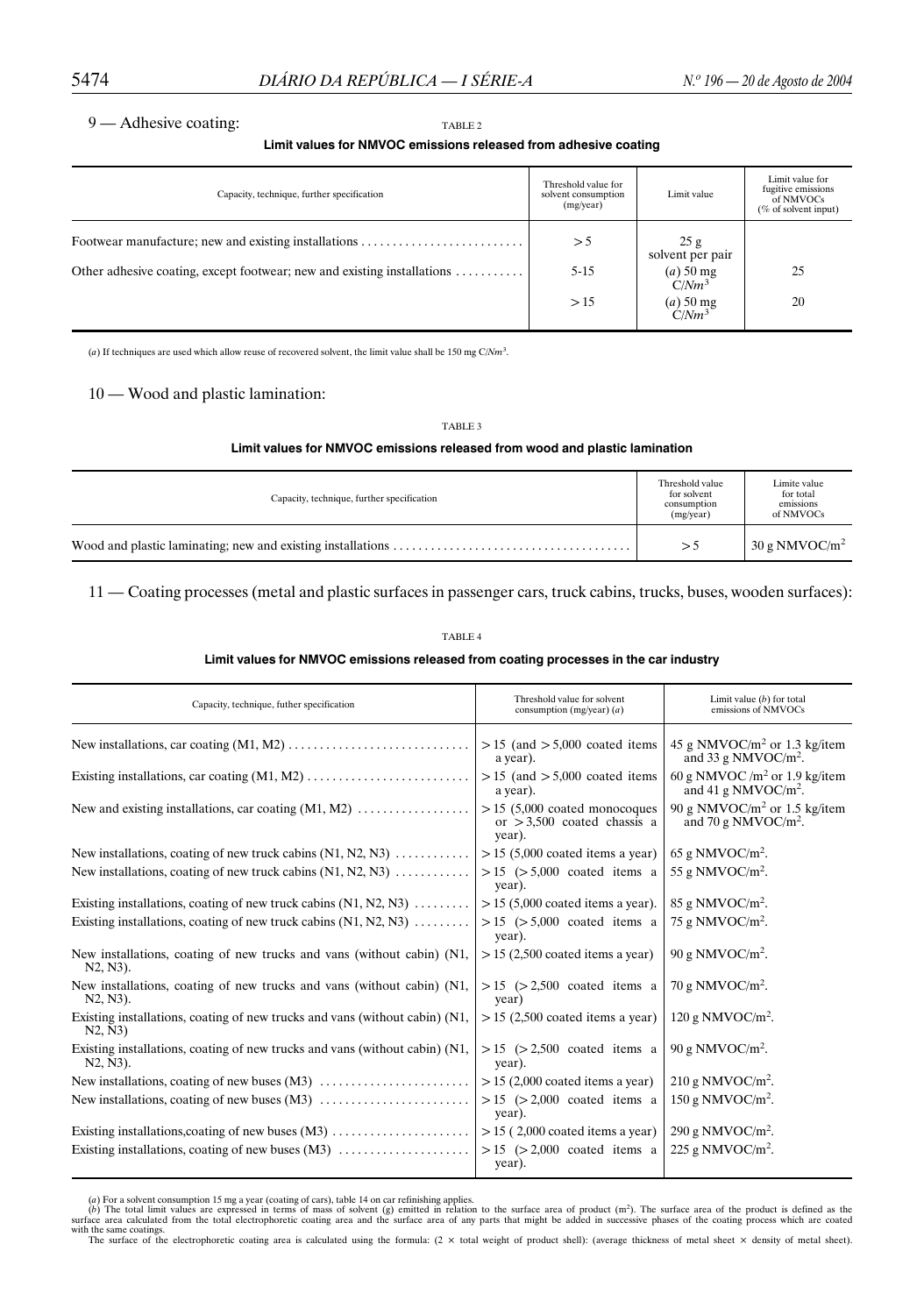#### TABLE 5

#### **Limit values for NMVOC emissions released from coating processes in various industrial sectors**

| Capacity, technique,<br>further specification                                                                                                                                                             | Threshold<br>value for<br>solvent<br>consumptions<br>(mg/year) | Limit value                                  | Limit value<br>for fugitive<br>emission<br>of NMVOCs<br>(% of solvent<br>input) |
|-----------------------------------------------------------------------------------------------------------------------------------------------------------------------------------------------------------|----------------------------------------------------------------|----------------------------------------------|---------------------------------------------------------------------------------|
| New and existing installa-<br>tions: other coating, incl.<br>metal, plastics, textile,<br>fabric, foil and paper<br>(excl. web screen prin-<br>ting for textiles, see<br>printing) $\ldots \ldots \ldots$ | $5 - 15$                                                       | ( <i>a</i> ) ( <i>b</i> ) 100 mg<br>$C/Nm^3$ | (b) 25                                                                          |
|                                                                                                                                                                                                           | >15                                                            | (b) $(c)$ (d) 50/75 mg<br>$C/Nm^3$           | 20<br>(b)                                                                       |
| New and existing installa-<br>tion: wood coating $\dots$                                                                                                                                                  | $15 - 25$                                                      | (a) 100 mg<br>$C/Nm^3$                       | 25                                                                              |
|                                                                                                                                                                                                           | >25                                                            | $(c)$ 50/75 mg<br>$C/Nm^3$                   | 20                                                                              |

(a) Limit value applies to coating applications and drying processes operated under<br>contained conditions.<br>(b) If contained coating conditions are not possible (boat construction, aircraft coating,<br>etc.), installations may paragraph 6,  $a$ ) is then to be used, unless it is demonstrated to the satisfaction of the competent authority that this option is not technically and economically feasible. In this case, the operator must demonstrate to

(*d*) If, for textile coating, techniques are used which allow reuse of recovered solvents, the limit value shall be 150 mg C/*Nm*<sup>3</sup> for drying and coating together.

### 12 — Coil coating:

### TABLE 6

### **Limit values for NMVOC emissions released from coil coating**

| Capacity, technique, further specification                                                     | Threshold<br>value for<br>solvent<br>consumption<br>(mg/year) | Limit<br>value<br>(mg<br>$C/Nm^3$ | Limit value<br>for fugitive<br>emissions<br>of NMVOCs<br>$(\%$ of solvent<br>input) |
|------------------------------------------------------------------------------------------------|---------------------------------------------------------------|-----------------------------------|-------------------------------------------------------------------------------------|
| New installations $\dots\dots\dots\dots\dots$<br>Existing installations $\ldots \ldots \ldots$ | $>$ 25<br>$>$ 25                                              | (a) 50<br>(a) 50                  | 10                                                                                  |

(*a*) If tecnhiques are used which allow reuse of recovered solvent, the limit value shall be 150 mg  $C/Nm^3$ .

13 — Dry cleaning:

### TABLE 7

#### **Limit values for NMVOC emissions released from dry cleaning**

| Capacity, technique, further specification       | Threshold<br>value<br>for solvent<br>consumption<br>(mg/year) | Limit value                                                                     |
|--------------------------------------------------|---------------------------------------------------------------|---------------------------------------------------------------------------------|
| New and existing installations $\dots\dots\dots$ |                                                               | $\begin{array}{ c c } \hline (a) & 20 & g \ \hline \text{NMVOC/kg} \end{array}$ |

(*a*) Limit value for total emissions of NMVOCs calculated as mass of emitted solvent per mass of cleaned and dried product.

14 — Manufacturing of coatings, varnishes, inks and adhesives:

#### TABLE 8

#### **Limit values for NMVOC emissions released from manufacturing of coatings, varnishes, inks and adhesives**

| Capacity, technique, further specification | Threshold<br>value for<br>solvent<br>consumption<br>(mg/year) | Limit<br>value<br>$\begin{array}{c} \text{(mg)}\\ \text{C/N}m^3 \text{)} \end{array}$ | Limit value<br>for fugitive<br>emissions<br>of NMVOCs<br>$(\%$ of solvent<br>input) |  |
|--------------------------------------------|---------------------------------------------------------------|---------------------------------------------------------------------------------------|-------------------------------------------------------------------------------------|--|
| New and existing installations $\dots$     | $\begin{vmatrix} 100 - 1{,}000 \\ > 1{,}000 \end{vmatrix}$    | $(a)$ 150<br>(b) 150                                                                  | $(a)$ $(c)$ 5                                                                       |  |

(*a*) A total limit value of 5 % of solvent input may be applied instead of using the waste gas concentration limit and the limit value for fugitive emissions of NMVOCs.<br>
(b) A total limit value of  $3\%$  of solvent input may be applied instead of using the<br>
waste gas concentration limit and the limit value

15 — Printing (flexography, heat set web offset, publication rotogravure, etc.):

### TABLE 9

#### **Limit values for NMVOC emissions released from printing processes**

| Capacity, technique, further specification                                                                                                      | Threshold value for<br>solvent consumption<br>(mg/year)   | Limit value<br>$(mg C/Nm^3)$                | Limite value for fugitive<br>emissions of NMVOCs<br>$(\%$ of solvent input) |  |  |
|-------------------------------------------------------------------------------------------------------------------------------------------------|-----------------------------------------------------------|---------------------------------------------|-----------------------------------------------------------------------------|--|--|
| New and existing installations: heat set web offset<br>New and existing installations: rotary screen printing on textiles, paperboard $\dots$ . | 15-25<br>$>25$<br>$>25$<br>>25<br>$15 - 25$<br>>25<br>>30 | 100<br>$\frac{20}{75}$<br>100<br>100<br>100 | 30<br>$\binom{a}{a}$<br>30<br>25<br>20<br>20                                |  |  |

(*a*) Solvent residue in finished products is not to be considered as part of the fugitive emissions of NMVOCs.

### 16 — Manufacturing of pharmaceutical products:

#### TABLE 10

### **Limit values for NMVOC emissions released from manufacturing of pharmaceutical products**

| Capacity, technique, further specification | Threshold value for<br>solvent consumption<br>(mg/year) | Limit value<br>$(mg C/Nm^3)$ | Limite value for fugitive<br>emissions of NMVOCs<br>$(\%$ of solvent input) |  |  |
|--------------------------------------------|---------------------------------------------------------|------------------------------|-----------------------------------------------------------------------------|--|--|
|                                            | >50                                                     | (a) (b) 20                   | ( <i>b</i> ) ( <i>d</i> ) 5                                                 |  |  |
|                                            | >50                                                     | $\vec{a}$ ) $\vec{c}$ ) 20   | $(c)$ $(d)$ 15                                                              |  |  |

(a) If techniques are used which allow reuse of recovered solvents, the limit value shall be 150 mg  $C/Nm^3$ .<br>(b) A total limit value of 5% of solvent input may be applied instead of using the waste gas concentration limit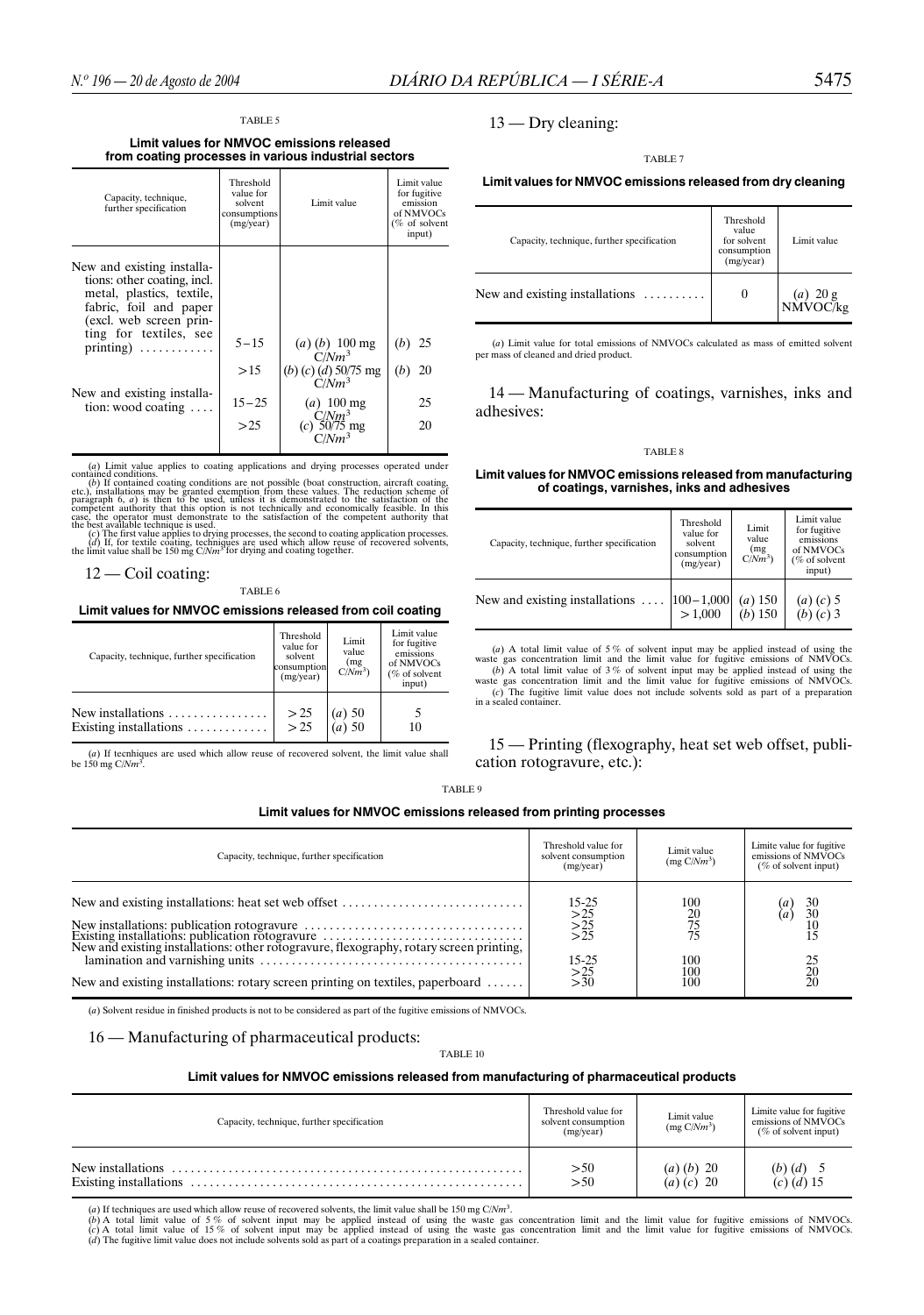### 17 — Conversion of natural or synthetic rubber:

### TABLE 11

#### **Limit values for NMVOC emissions released from conversion of natural or synthetic rubber**

| Capacity, technique, further specification                                                  | Threshold value for<br>solvent consumption<br>(mg/year) | Limit value<br>$(mg C/Nm^3)$ | Limit value for fugitive<br>emissions of NMVOCs<br>$(\%$ of solvent input) |  |
|---------------------------------------------------------------------------------------------|---------------------------------------------------------|------------------------------|----------------------------------------------------------------------------|--|
| New and existing installations: conversion of natural or synthetic rubber $\dots\dots\dots$ | >15                                                     | $(a)$ $(b)$ 20               | $(a)$ $(c)$ 25                                                             |  |

(a) A total limit value of 25% of solvent input may be applied instead of using the waste gas concentration limit and the limit value for fugitive emissions of NMVOCs.<br>(b) If tecnhiques are used which allow reuse of recove

18 — Surface cleaning:

### TABLE 12

### **Limit values for NMVOC emissions released from surface cleaning**

| Capacity, technique, further specification                                                                                                                                                 | Threshold value for<br>solvent consumption<br>(mg/year) | Limit value                                                                                                                                   | Limit value for fugitive<br>emissions of NMVOCs<br>$(\%$ of solvent input) |
|--------------------------------------------------------------------------------------------------------------------------------------------------------------------------------------------|---------------------------------------------------------|-----------------------------------------------------------------------------------------------------------------------------------------------|----------------------------------------------------------------------------|
| New and existing installations: surface cleaning using substances mentioned in para-<br>New and existing installations: other surface cleaning $\dots \dots \dots \dots \dots \dots \dots$ | $1 - 5$<br>> 5<br>$2 - 10$<br>>10                       | $20 \text{ mg}$ compound/ $Nm^3$<br>$20 \text{ mg}$<br>compound/ $Nm^3$<br>$(a)$ 75 mg<br>C/Nm <sup>3</sup><br>(a) 75 mg<br>C/Nm <sup>3</sup> | 15<br>10<br>(a) 20<br>(a) 15                                               |

(*a*) Installations wich demonstrate to the competent authority that the average organic solvent content of all cleaning material used does not exceed 30 % w/w are exempt from applying these values.

19 — Vegetable oil and animal fat extraction and vegetabel oil refining processes:

### TABLE 13

### **Limit values for NMVOC emissions released from extraction of vegetable and animal fat and refining of vegetable oil**

| Capacity, technique, further specification | Threshold value for<br>solvent consumption<br>(mg/year) | Total limit value<br>(kg/Mg)                                                                                                                                                                                                                                                                            |
|--------------------------------------------|---------------------------------------------------------|---------------------------------------------------------------------------------------------------------------------------------------------------------------------------------------------------------------------------------------------------------------------------------------------------------|
|                                            | >10                                                     | Animal fat $-1.5$ .<br>$Castor - 3.$<br>Rape seed $-1$ .<br>Sunflower seed $-1$ .<br>Soya beans (normal crush) $-0.8$ .<br>Soya beans (white flakes) $-1.2$ .<br>Other seeds and vegetable mate-<br>rial $(a)$ - 3.<br>All fractionation processes, excl.<br>degumming $(b)$ - 1.5.<br>Degumming $-4$ . |

(a) Limit values for total emissions of NMVOCs from installations treating single batches of seeds or other vegetable material shall be set case by case by the competent authorities<br>on the basis of the best available techn

20 — Vehicle refinishing:

### TABLE 14

### **Limit values for NMVOC emissions released from vehicle refinishing**

| Capacity, technique, further specification | Threshold value for<br>solvent consumption<br>(mg/year) | Limit value<br>$(mg C/Nm^3)$ | Limite value for fugitive<br>emissions of NMVOCs<br>$(\%$ of solvent input) |  |
|--------------------------------------------|---------------------------------------------------------|------------------------------|-----------------------------------------------------------------------------|--|
|                                            | > 0.5                                                   | (a) 50                       |                                                                             |  |

(*a*) Compliance with limit values to be proven by 15-minute average measurements.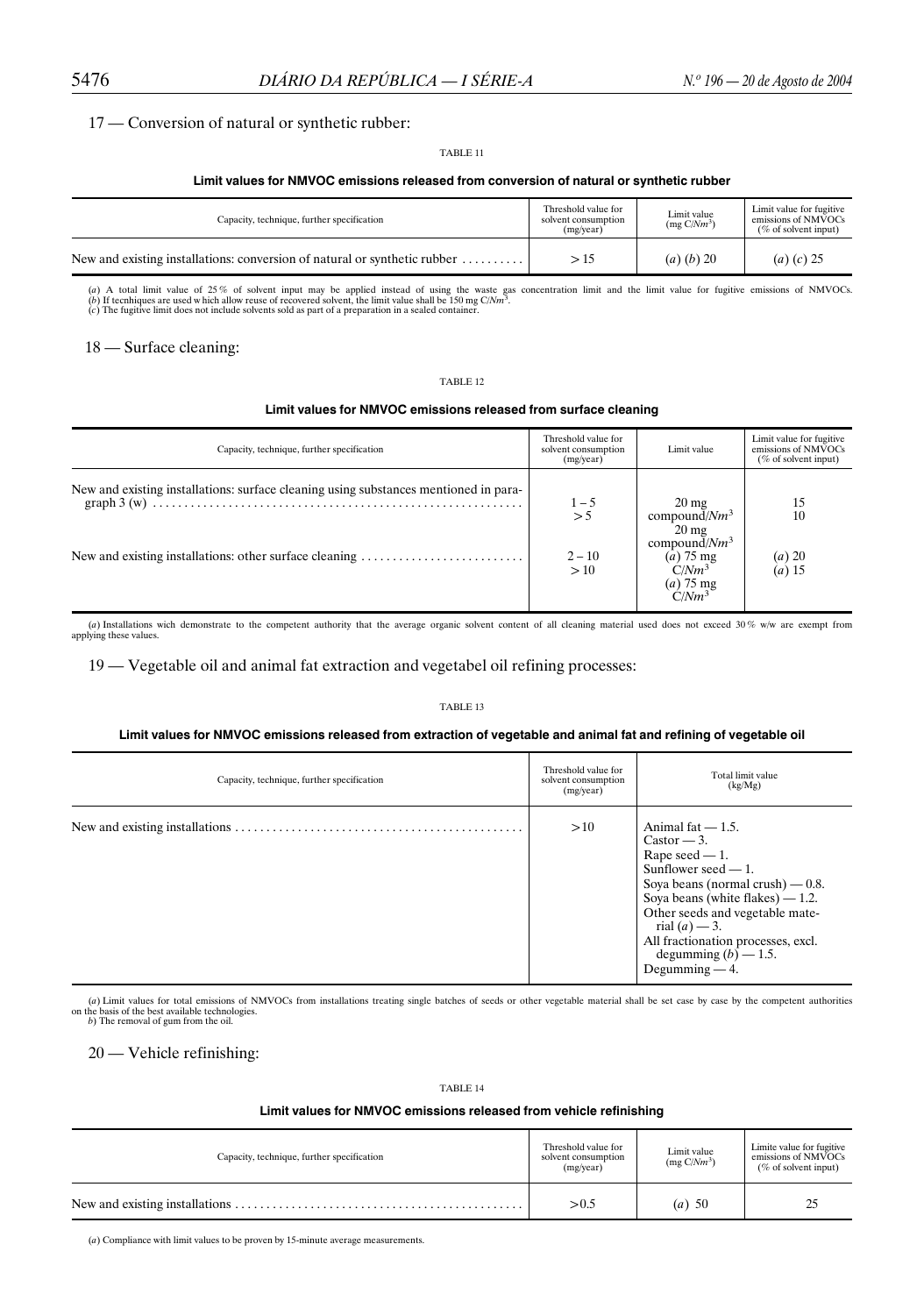### 21 — Impregnation of wooden surfaces:

### TABLE 15

### **Limit values for NMVOC emissions released from impregnation of wooden surfaces**

| Capacity, technique, further specification | Threshold value for<br>solvent consumption<br>(mg/year) | Limit value<br>$(mg C/Nm^3)$ | Limite value for fugitive<br>emissions of NMVOCs<br>(% of solvent input) |
|--------------------------------------------|---------------------------------------------------------|------------------------------|--------------------------------------------------------------------------|
|                                            | >25                                                     | $(a)$ (b) 100                | $(b)$ 45                                                                 |

(a) Does not apply to impregnation with creosote.<br>(b) A total limit value of 11 kg solvent/m<sup>3</sup> of wood treated may be applied instead of using the waste gas concentration limit value for fugitive emissions of NMVOCs.

### **B — Canada**

22 — Limit values for controlling emissions of volatile organic compounds (VOCs) from new stationary sources in the following stationary source categories will be determined on the basis of available information on control technology and levels, including limit values applied in other countries, and the following documents:

- *a*) Canadian Council of Ministers of the Environment (CCME). Environmental Code of Practice for the Reduction of Solvent Emissions from Dry Cleaning Facilities. December 1992PN1053;
- *b*) CCME. Environmental Guideline for the Control of Volatile Organic Compounds Process Emissions from New Organic Chemical Operations. September 1993. PN1108;
- *c*) CCME. Environmental Code of Practice for the Measurement and Control of Fugitive VOC Emissions from Equipment Leaks. October 1993. PN1106;
- *d*) CCME. A Program to Reduce Volatile Organic Compound Emissions by 40 Percent from Adhesives and Sealants. March 1994. PN1116;
- *e*) CCME. A Plan to Reduce Volatile Organic Compound Emissions by 20 Percent from Consumer Surface Coatings. March 1994. PN1114;
- *f*) CCME. Environmental Guidelines for Controlling Emissions of Volatile Organic Compounds from Aboveground Storage Tanks. June 1995. PN1180;
- *g*) CCME. Environmental Code of Practice for Vapour Recovery during Vehicle Refueling at Service Stations and Other Gasoline Dispersing Facilities. (Stage II) April 1995. PN1184;
- *h*) CCME. Environmental Code of Practice for the Reduction of Solvent Emissions from Commercial and Industrial Degreasing Facilities. June 1995. PN1182;
- *i*) CCME. New Source Performance Standards and Guidelines for the Reduction of Volatile Organic Compound Emissions from Canadian Automotive Original Equipment Manufacturer (OEM) Coating Facilities. August 1995. PN1234;
- *j*) CCME. Environmental Guideline for the Reduction of Volatile Organic Compound Emissions from the Plastics Processing Industry. July 1997. PN1276; and

*k*) CCME. National Standards for the Volatile Organic Compound Content of Canadian Commercial/Industrial Surface Coating Products —- Automotive Refinishing. August 1997. PN1288.

### **C — United States of America**

23 — Limit values for controlling emissions of VOCs from new stationary sources in the following stationary source categories are specified in the following documents:

- *a*) Storage Vessels for Petroleum Liquids 40 Code of Federal Regulations (CFR), part 60, subpar K and subpart Ka;
- *b*) Storage Vessels for Volatile Organic Liquids 40 CFR, part 60, subpart Kb;
- *c*) Petroleum Refineries 40 CFR, part 60, subpart J;
- *d*) Surface Coating of Metal Furniture 40 CFR, part 60, subpart EE;
- *e*) Surface Coating for Automobile and Light Duty Trucks — 40 CFR, part 60, subpart MM;
- *f*) Publication Rotogravure Printing 40 CFR, part 60, subpart QQ;
- *g*) Pressure Sensitive Tape and Label Surface Coating Operations — 40 CFR, part 60, subpart RR;
- *h*) Large Appliance, Metal Coil and Beverage Can Surface Coating — 40 CFR, part 60, subpart SS, subpart TT and subpart WW;
- *i*) Bulk Gasoline Terminals 40 CFR, part 60, subpart XX;
- *j*) Rubber Tire Manufacturing 40 CFR, part 60, subpart BBB;
- *k*) Polymer Manufacturing 40 CFR, part 60, Subpart DDD;
- *l*) Flexible Vinyl and Urethane Coating and Printing — 40 CFR, part 60, subpart FFF;
- *m*) Petroleum Refinery Equipment Leaks and Wastewater Systems — 40 CFR, part 60, subpart GGG and subpart QQQ;
- *n*) Synthetic Fiber Production 40 CFR, part 60, subpart HHH;
- *o*) Petroleum Dry Cleaners 40 CFR, part 60, subpart JJJ;
- *p*) Onshore Natural Gas Processing Plants 40 CFR, part 60, subpart KKK;
- *q*) SOCMI Equipment Leaks, Air Oxidation Units, Distillation Operations and Reactor Proces-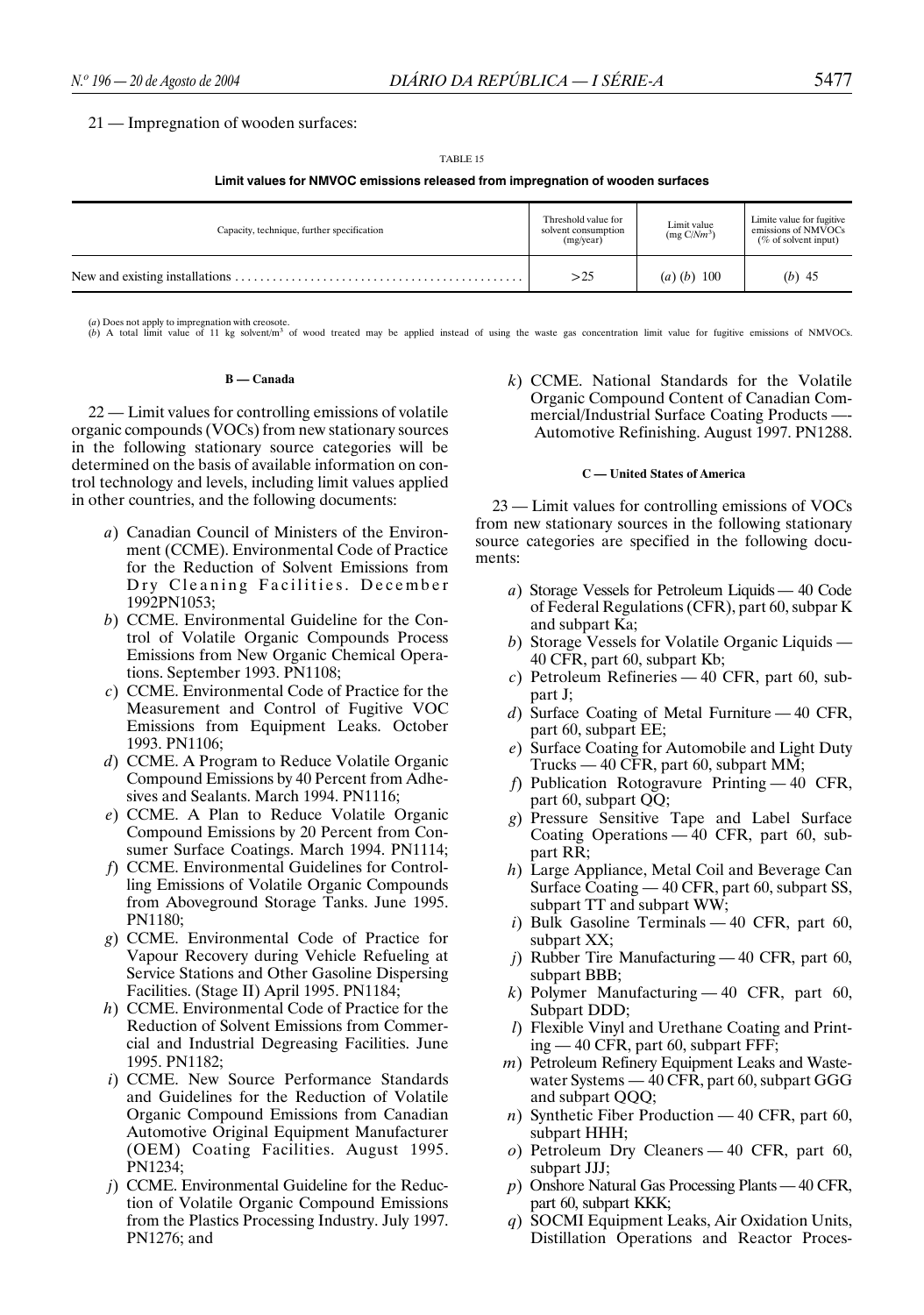ses — 40 CFR, part 60, subpart VV, subpart III, subpart NNN and Subpart RRR;

- *r*) Magnetic Tape Coating 40 CFR, part 60, subpart SSS;
- *s*) Industrial Surface Coatings 40 CFR, part 60, Subpart TTT; and
- *t*) Polymeric Coatings of Supporting Substrates Facilities - 40 CFR, part 60, Subpart VVV.

*Note 1.* — Monitoring is to be understood as an overall activity, comprising measuring of emissions, mass balancing, etc. It can be carried out continuously or discontinuously.

#### APPENDIX I

### **Solvent management plan**

#### **Introduction**

1 — This appendix to the annex on limit values for emissions of non-methane volatile organic compounds (NMVOCs) from stationary sources provides guidance on carrying out a solvent management plan. It identifies the principles to be applied (para. 2), provides a framework for the mass balance (para. 3) and provides an indication of the requirements for verification of compliance (para. 4).

### **Principles**

2— The solvent management plan serves the following purposes:

- *a*) Verification of compliance, as specified in the annex; and
- *b*) Identification of future reduction options.

### **Definitions**

3 — The following definitions provide a framework for the mass balance exercise:

*a*) Inputs of organic solvents:

*I*1 — The quantity of organic solvents or their quantity in preparations purchased that are used as input into the process in the time frame over which the mass balance is being calculated;

*I*2 — The quantity of organic solvents or their quantity in preparations recovered and reused as solvent input into the process (the recycled solvent is counted every time it is used to carry out the activity);

*b*) Outputs of organic solvents:

*O*1 — Emission of NMVOCs in waste gases;

*O*2 — Organic solvents lost in water, if appropriate taking into account waste-water treatment when calculating *O5;*

*O*3 — The quantity of organic solvents that remains as contamination or residue in output of products from the process;

*O*4 — Uncaptured emissions of organic solvents to air. This includes the general ventilation of rooms, where air is released to the outside environment via windows, doors, vents and similar openings;

*O*5 — Organic solvents and/or organic compounds lost due to chemical or physical reactions (including, for example, those that are destroyed, e.g. by incineration or other waste-gas or waste-water treatments, or captured, e.g. by adsorption, as long as they are not counted under *O*6, *O*7 or *O*8);

*O*6 — Organic solvents contained in collected waste; *O*7 — Organic solvents, or organic solvents contained in preparations, that are sold or are intended to be sold as a commercially valuable product;

*O*8 — Organic solvents contained in preparations recovered for reuse but not as input into the process, as long as they are not counted under *O*7;

*O*9 — Organic solvents released in other ways.

#### **Guidance on use of the solvent management plan for verification of compliance**

4 — The use of the solvent management plan will be determined by the particular requirement which is to be verified, as follows:

- *a*) Verification of compliance with the reduction option mentioned in paragraph 6, *a*), of the annex, with a total limit value expressed in solvent emissions per unit product, or as otherwise stated in the annex:
	- *i*) For all activities using the reduction option mentioned in paragraph 6, *a*), of the annex, the solvent management plan should be put into effect annually to determine consumption. Consumption can be calculated by means of the following equation:

*C*=*I*1–*O*8

A parallel exercise should also be undertaken to determine solids used in coating in order to derive the annual reference emission and the target emission each year;

*ii*) For assessing compliance with a total limit value expressed in solvent emissions per unit product or as otherwise stated in the annex, the solvent management plan should be put into effect annually to determine emission of NMVOCs. Emission of NMVOCs can be calculated by means of the following equation:

### *E=F+O*1

where  $F$  is the fugitive emission of NMVOC as defined in subparagraph *b*), *i*), below. The emission figure should be divided by the relevant product parameter;

*b*) Determination of fugitive emission of NMVOCs for comparison with fugitive emission values in the annex:

or

*i*) Methodology — the fugitive emission of NMVOC can be calculated by means of the following equation:

$$
F = I1 - O1 - O5 - O6 - O7 - O8
$$

$$
F = O2 + O3 + O4 + O9
$$

This quantity can be determined by direct measurement of the quantities. Alternatively, an equivalent calculation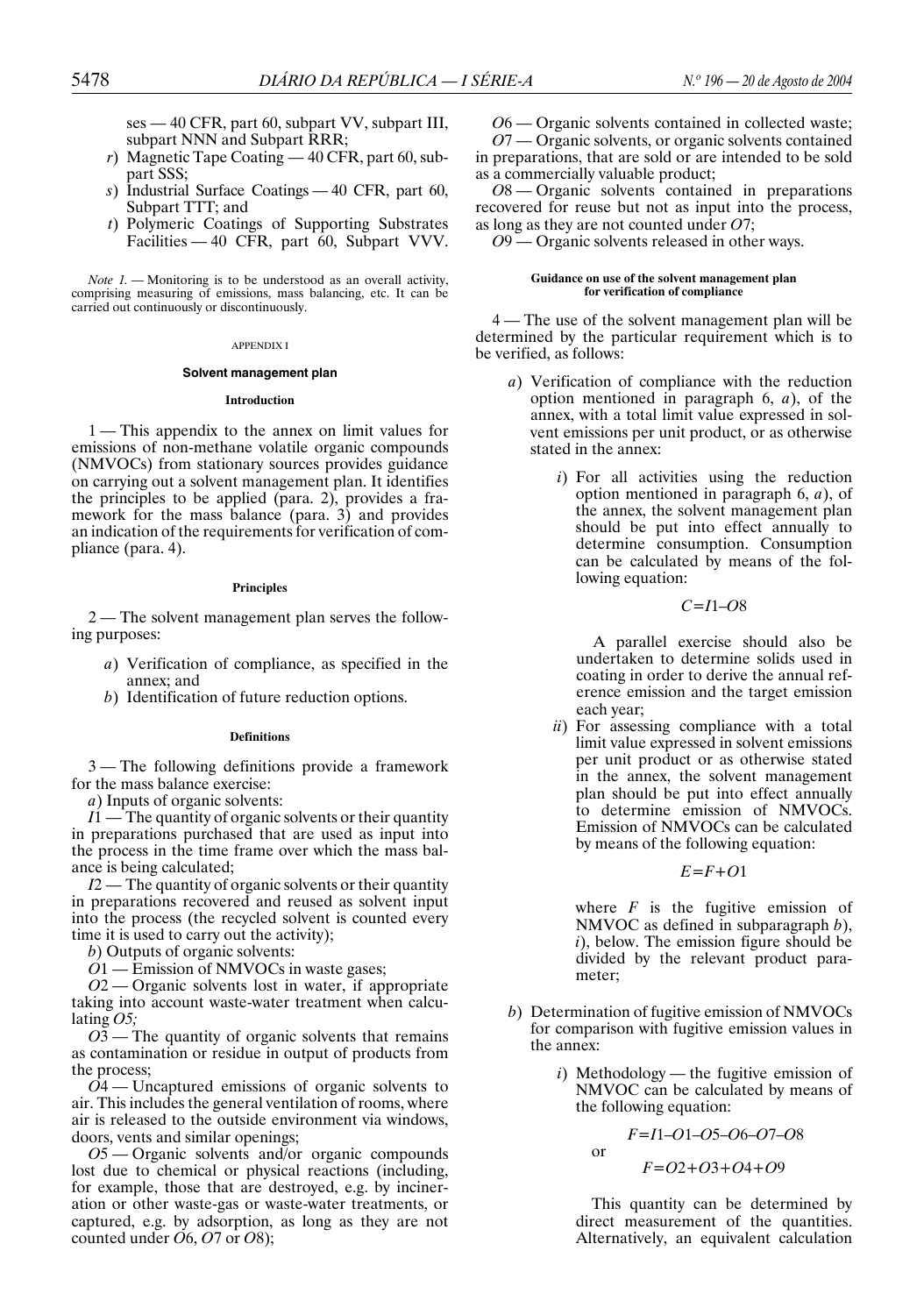can be made by other means, for instance by using the capture efficiency of the process.

The fugitive emission value is expressed as a proportion of the input, which can be calculated by means of the following equation:

 $I = I1 + I2$ 

*ii*) Frequency — fugitive emission of NMVOCs can be determined by a short but comprehensive set of measurements. This need not to be done again until the equipment is modified.

#### APPENDIX II

#### **Reduction scheme**

### **Principles**

1 — The purpose of the reduction scheme is to allow the operator the possibility to achieve by other means emission reductions equivalent to those achieved if the limit values were to be applied. To that end the operator may use any reduction scheme specially designed for his installation, provided that in the end an equivalent emission reduction is achieved. Parties shall report on progress in achieving the same emission reduction, including experience with the application of the reduction scheme.

#### **Practice**

2 — If applying coatings, varnishes, adhesives or inks, the following scheme can be used. Where it is inappropriate, the competent authority may allow an operator to apply any alternative exemption scheme which it is satisfied fulfils the principles outlined here. The design of the scheme takes into account the following facts:

- *a*) Where substitutes containing little or no solvent are still under development, a time extension must be given to the operator to implement his emission reduction plans;
- *b*) The reference point for emission reductions should correspond as closely as possible to the emissions that would have resulted had no reduction action been taken.

3 — The following scheme shall operate for installations for which a constant solid content of product can be assumed and used to define the reference point for emission reductions:

*a*) The operator shall forward an emission reduction plan which includes in particular decreases in the average solvent content of the total input and/or increased efficiency in the use of solids to achieve a reduction of the total emissions from the installation to a given percentage of annual reference emissions, termed the target emission. This must be done in the following time frame:

|                                             | Time period |                                        |  |  |  |
|---------------------------------------------|-------------|----------------------------------------|--|--|--|
| Existing installations<br>New installations |             | Maximum allowed total annual emissions |  |  |  |
|                                             |             |                                        |  |  |  |

*b*) The annual reference emission is calculated as follows:

*i*) The total mass of solids in the quantity of coating and/or ink, varnish or adhesive consumed in a year is determined. Solids are all materials in coatings, inks, varnishes and adhesives that become solid once the water or the volatile organic compounds are evaporated.

*ii*) The annual reference emissions are calculated by multiplying the mass determined as in subparagraph *i*) by the appropriate factor listed in the table below. The competent authorities may adjust these factors for individual installations to reflect documented increased efficiency in the use of solids.

| Activity                                                                                                               | Multiplication factor<br>for use in subpara-<br>graph(b), ii) |
|------------------------------------------------------------------------------------------------------------------------|---------------------------------------------------------------|
| Rotogravure printing; flexography printing; laminating as part of a printing activity; printing; varnishing as part of | 2.33                                                          |

*iii*) The target emission is equal to the annual reference emission multiplied by a percentage equal to: (The fugitive emission value  $+ 15$ ), for installations in the following sectors:

Vehicle coating (solvent consumption  $\lt 15$  mg/year) and vehicle refinishing; Metal, plastic, textile, fabric, film and paper coating (solvent consumption between 5 and 15 mg/year); Coating of wooden surfaces (solvent consumption between 15 and 25 mg/year);

(The fugitive emission value  $+ 5$ ) for all other installations;

*iv*) Compliance is achieved if the actual solvent emission determined from the solvent management plan is less than or equal to the target emission.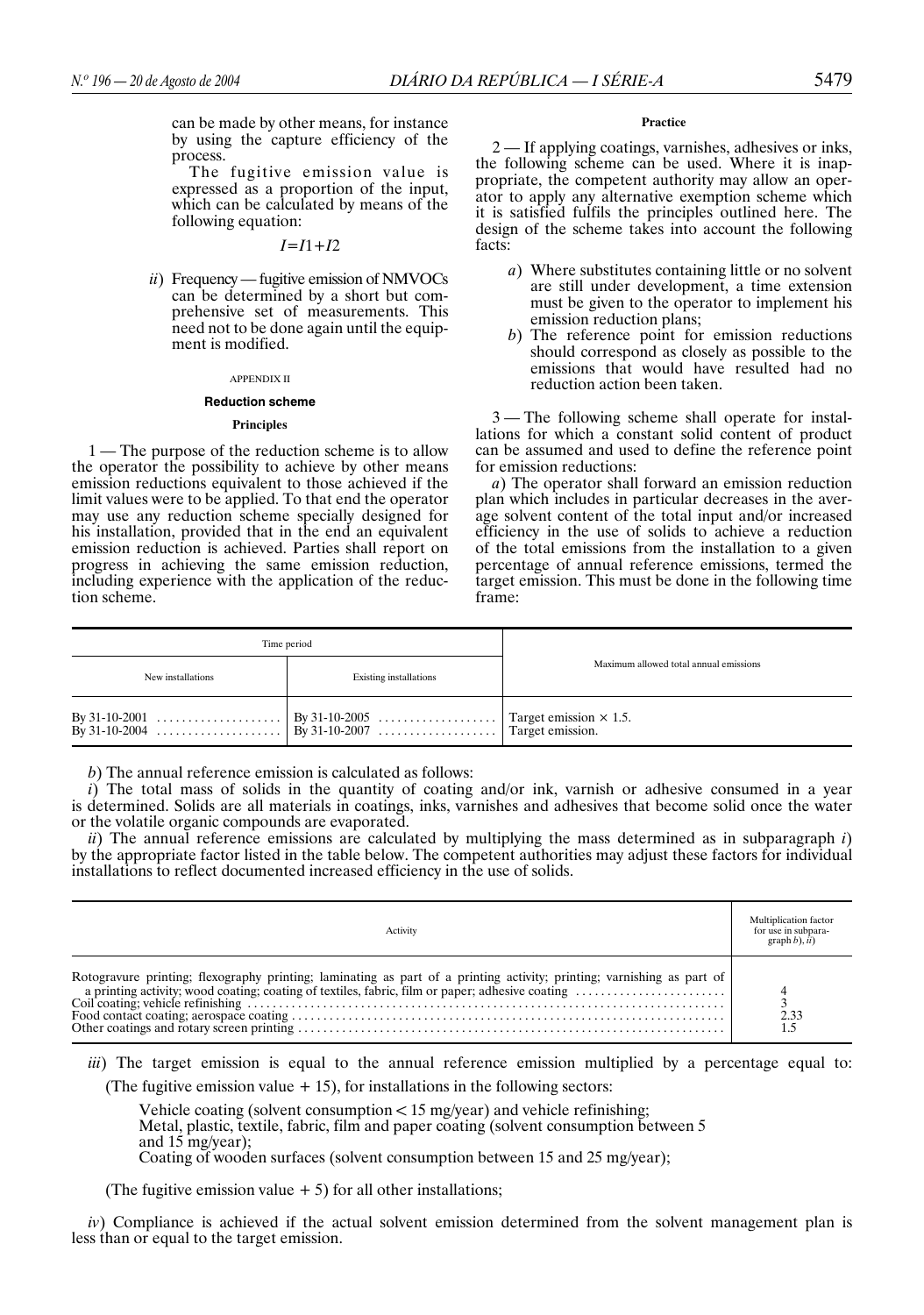### ANNEX VII

#### **Timescales under article 3**

1 — The timescales for the application of the limit values referred to in article 3, paragraphs 2 and 3, shall be:

- *a*) For new stationary sources, one year after the date of entry into force of the present Protocol for the Party in question; and
- *b*) For existing stationary sources:
	- *i*) In the case of a Party that is not a country with an economy in transition, one year after the date of entry into force of the present Protocol or 31 December 2007, whichever is the later; and
	- *ii*) In the case of a Party that is a country with an economy in transition, eight years after the entry into force of the present Protocol.

2 — The timescales for the application of the limit values for fuels and new mobile sources referred to in article 3, paragraph 5, and the limit values for gas oil referred to in annex IV, table 2, shall be:

- *i*) In the case of a Party that is not a country with an economy in transition, the date of entry into force of the present Protocol or the dates associated with the measures specified in annex VIII and with the limit values specified in annex IV, table 2, whichever is the later; and
- *ii*) In the case of a Party that is a country with an economy in transition, five years after the date of entry into force of the present Protocol or five years after the dates associated with the measures specified in annex VIII and with the limit values in annex IV, table 2, whichever is the later.

This timescale shall not apply to a Party to the present Protocol to the extent that that Party is subject to a shorter timescale with regard to gas oil under the Protocol on Further Reduction of Sulphur Emissions.

3 — For the purpose of the present annex, «a country with an economy in transition» means a Party that has made with its instrument of ratification, acceptance, approval or accession a declaration that it wishes to be treated as a country with an economy in transition for the purposes of paragraphs 1 and/or 2 of this annex.

### ANNEX VIII

#### **Limit value for fuels and new mobile sources**

#### **Introduction**

1 — Section A applies to Parties other than Canada and the United States of America, section B applies to Canada and section C applies to the United States of America.

2 — The annex contains limit values for *NO*x, expressed as nitrogen dioxide (*NO*<sub>2</sub>) equivalents, and for hydrocarbons, most of which are volatile organic compounds, as well as environmental specifications for marketed fuels for vehicles.

3 — The timescales for applying the limit values in this annex are laid down in annex VII.

### **A — Parties other than Canada and the United States of America**

### Passenger cars and light-duty vehicles

4 — Limit values for power-driven vehicles with at least four wheels and used for the carriage of passengers (category M) and goods (category N) are given in table 1.

### Heavy-duty vehicles

5 — Limit values for engines for heavy-duty vehicles are given in tables 2 and 3 depending on the applicable test procedures.

#### Motorcycles and mopeds

6 — Limit values for motorcycles and mopeds are given in table 6 and table 7.

#### Non-road vehicles and machines

7 — Limit values for agricultural and forestry tractors and other non-road vehicle/machine engines are listed in tables 4 and 5. Stage I (table 4) is based on ECE regulation 96, «Uniform provisions concerning the approval of compression-ignition (C.I.) engines to be installed in agricultural and forestry tractors with regard to the emissions of pollutants by the engine».

#### Fuel quality

8 — Environmental quality specifications for petrol and diesel are given in tables 8 to 11.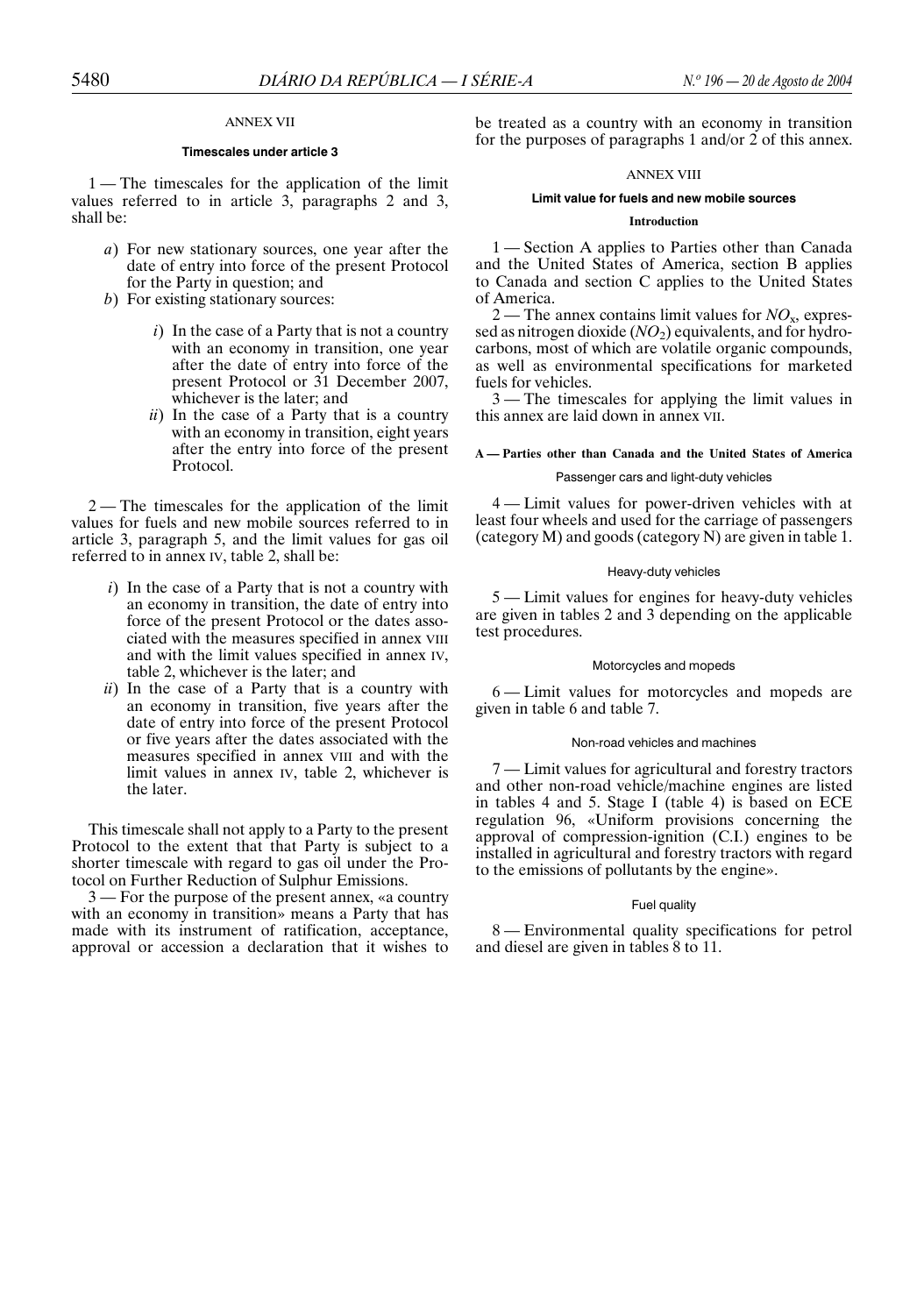*N. o 196 — 20 de Agosto de 2004*

#### TABLE 1

**Limit values for passenger cars and light-duty vehicles**

|          |          |                                    |                                                    |                                                      | Limit values                            |                      |                          |                                                                                  |                                |                      |                                                                                  |                      |                                                                                       |
|----------|----------|------------------------------------|----------------------------------------------------|------------------------------------------------------|-----------------------------------------|----------------------|--------------------------|----------------------------------------------------------------------------------|--------------------------------|----------------------|----------------------------------------------------------------------------------|----------------------|---------------------------------------------------------------------------------------|
| Category |          | Class                              | To be applied<br>from $(b)$                        | Reference mass                                       | Carbon monoxide<br>L1(g/km)<br>(RW)(kg) |                      | Hydrocarbons<br>L2(g/km) |                                                                                  | Nitrogen oxides<br>L3 $(g/km)$ |                      | Hydrocarbons and nitrogen<br>oxides combined<br>$L2+L3(g/km)$                    |                      | Particulates<br>$\left(a\right)$<br>$\hspace{1.0cm} \rule{1.5cm}{0.15cm}$<br>L4(g/km) |
|          |          |                                    |                                                    |                                                      | Petrol                                  | Diesel               | Petrol                   | Diesel                                                                           | Petrol                         | Diesel               | Petrol                                                                           | Diesel               | Diesel                                                                                |
| A        | $(c)$ M  |                                    | $1 - 1 - 2001$                                     | $(g)$ All                                            | 2.30                                    | 0.64                 | 0.20                     | $\overline{\phantom{m}}$                                                         | 0.15                           | 0.50                 | $\overline{\phantom{0}}$                                                         | 0.56                 | 0.05                                                                                  |
|          | $(d)$ N1 | $\mathbf{I}$<br>$\mathop{\rm III}$ | $(e)$ 1-1-2001<br>$1 - 1 - 2002$<br>$1 - 1 - 2002$ | RW 1,305<br>$1,305 < \text{RW } 1,760$<br>1,760 < RW | 2.30<br>4.17<br>5.22                    | 0.64<br>0.80<br>0.95 | 0.20<br>0.25<br>0.29     | $\overline{\phantom{0}}$<br>$\overline{\phantom{0}}$<br>$\overline{\phantom{0}}$ | 0.15<br>0.18<br>0.21           | 0.50<br>0.65<br>0.78 | $\overline{\phantom{0}}$<br>$\overline{\phantom{0}}$<br>$\overline{\phantom{0}}$ | 0.56<br>0.72<br>0.86 | 0.05<br>0.07<br>0.10                                                                  |
| B        | $(c)$ M  |                                    | $1 - 1 - 2006$                                     | All                                                  |                                         | 0.50                 | 0.10                     | $\overline{\phantom{0}}$                                                         | 0.08                           | 0.25                 | $\overline{\phantom{0}}$                                                         | 0.30                 | 0.025                                                                                 |
|          | $(d)$ N1 | $\mathbf{I}$<br>Ш                  | $(f)$ 1-1-2006<br>$1 - 1 - 2007$<br>$1 - 1 - 2007$ | RW 1,305<br>$1,305 < \text{RW } 1,760$<br>1,760 < RW | 1.81<br>2.27                            | 0.50<br>0.63<br>0.74 | 0.10<br>0.13<br>0.16     | $\overline{\phantom{0}}$<br>$-$<br>$\overline{\phantom{0}}$                      | 0.08<br>0.10<br>0.11           | 0.25<br>0.33<br>0.39 | $\overline{\phantom{0}}$<br>$\overline{\phantom{0}}$<br>$\overline{\phantom{0}}$ | 0.30<br>0.39<br>0.46 | 0.025<br>0.04<br>0.06                                                                 |

(a) For compression-ignition engines.<br>(b) The registration, sale or entry into service of new vehicles that fail to comply with the respective limit values shall be refused as from the dates given in this column and type a dates.

(c) Except vehicles whose maximum mass exceeds 2,500 kg.<br>(d) And those category M vehicles specified in note (c).<br>(e) 1.1.2002 for those category M vehicles specified in note (c).<br>(g) 1.1.2007 for those category M vehicles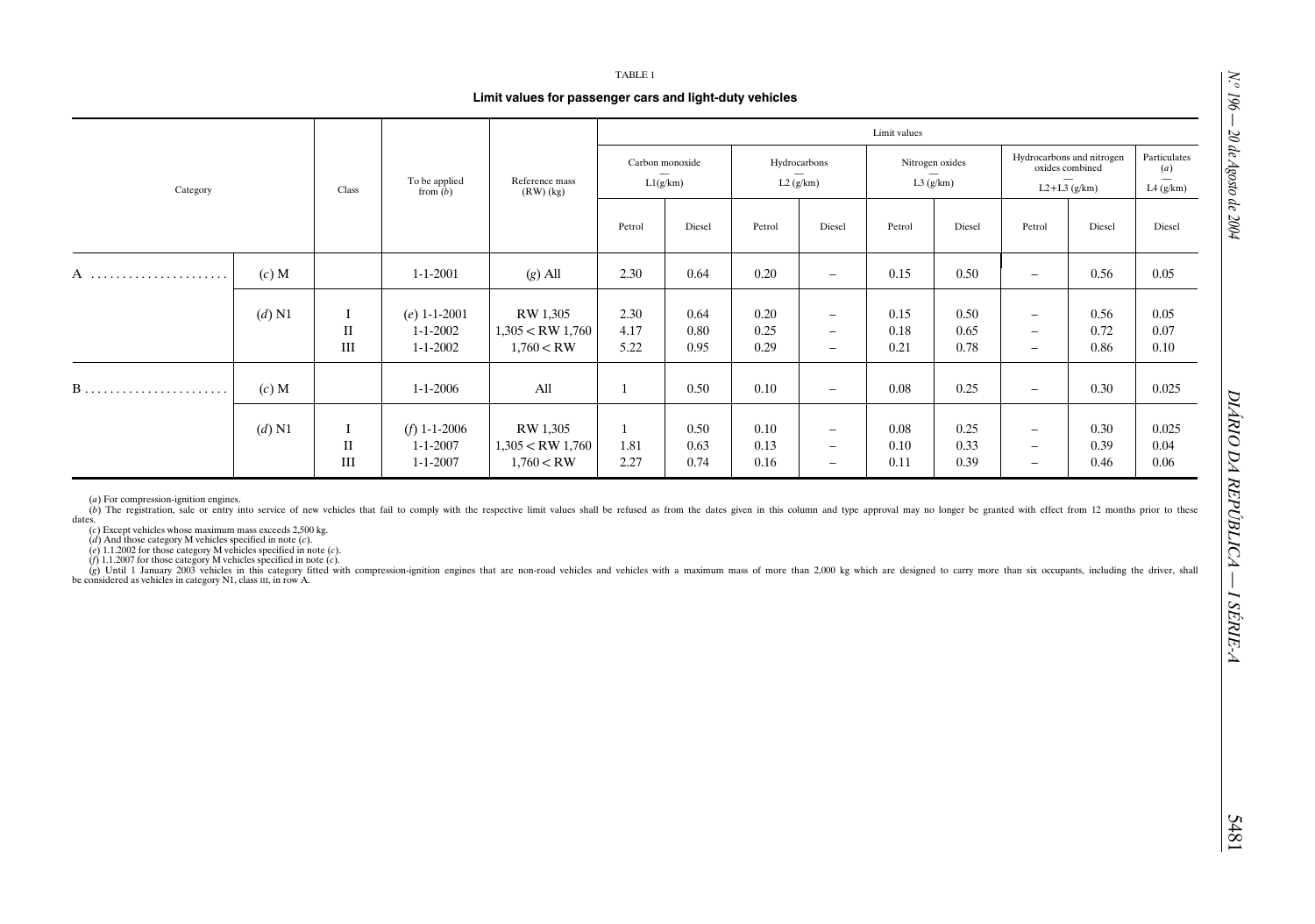#### TABLE 2

#### **Limit values for heavy-duty vehicles — European steady-state cycle (ESC) and European load-response (ELR) tests**

| Row              | To be applied                       | Carbon monoxide   | Hydrocarbons         | Nitrogen oxides | Particulates                             | Smoke             |
|------------------|-------------------------------------|-------------------|----------------------|-----------------|------------------------------------------|-------------------|
|                  | from $(a)$                          | (g/kWh)           | (g/kWh)              | (g/kWh)         | (g/kWh)                                  | $(m^{-1})$        |
| <b>B</b> 1<br>B2 | 1-10-2001<br>1-10-2006<br>1-10-2009 | 2.1<br>1.5<br>1.5 | 0.66<br>0.46<br>0.46 | 3.5             | ( <i>b</i> ) $0.10/0.13$<br>0.02<br>0.02 | 0.8<br>0.5<br>0.5 |

(*a*) With effect from the given dates and except for vehicles and engines intended for export to countries that are not parties to the present Protocol and for replacement engines for vehicles in use, Parties shall prohibit the registration, sale, entry into service or use of new vehicles propelled by a compression-ignition or gas engine and the sale and use of new compression-ignition or gas engines if their emissions do not comply with the respective limit values. With effect from twelve months prior to these dates, type approval may be refused if the limit values are not complied with.

(*b*) For engines with a swept volume below 0,75 dm<sup>3</sup> per cylinder and a rated power speed above 3000 revolutions per minute.

#### TABLE 3

#### **Limit values for heavy-duty vehicles — European transient cycle (ETC) test (***a***)**

| Row | To be applied<br>from $(b)$         | Carbon<br>monoxide<br>(g/kWh) | Non-methane<br>hydrocarbons<br>(g/kWh) | Methane $(c)$<br>(g/kWh) | Nitrogen<br>oxides<br>(g/kWh) | Particulates $(d)$              |
|-----|-------------------------------------|-------------------------------|----------------------------------------|--------------------------|-------------------------------|---------------------------------|
|     | 1-10-2001<br>1-10-2006<br>1-10-2009 | 5.45                          | 0.78<br>0.55<br>0.55                   | 1.6<br>1.1<br>1.1        | 3.5                           | $(e)$ 0.16/0.21<br>0.03<br>0.03 |

(a) The conditions for verifying the acceptability of the ETC tests when measuring the emissions of gas-fuelled engines against the limit values applicable in row A shall be re-examined and, where necessary, modified in ac

(*b*) With effect from the given dates and except for vehicles and engines intended for export to countries that are not parties to the present Protocol and for replacement engines for vehicles in use, Parties shall prohibit the registration, sale, entry into service or use of new vehicles propelled by a compression-ignition or gas engine and the sale and use of new<br>compression-ignition or gas engine if the limit values are not complied with.

(c) For natural gas engines only.

(*d*) Not applicable to gas-fuelled engines at stage A and stages B1 and B2.

(*e*) For engines with a swept volume below 0.75 dm3 per cylinder and a rated power speed above 3000 revolutions per minute.

#### TABLE 4

#### **Limit values (stage I) for diesel engines for non-road mobile machines (measurement procedure ISO 8178)**

| Net power $(P)$<br>$(kW)$                                                                                        | To be applied from $(a)$              | Carbon monoxide<br>(g/KWh) | Hydrocarbons<br>(g/KWh) | Nitrogen oxides<br>(g/KWh) | Particulate<br>matter<br>(g/KWh) |
|------------------------------------------------------------------------------------------------------------------|---------------------------------------|----------------------------|-------------------------|----------------------------|----------------------------------|
| $130 \text{ P} < 560 \ldots \ldots \ldots \ldots \ldots \ldots \ldots \ldots \ldots \ldots \ldots \ldots \ldots$ | 31-12-1998<br>31-12-1998<br>31-3-1998 | 6.5                        | 1.3                     | 9.2<br>9.2<br>9.2          | 0.54<br>0.70<br>0.85             |

a) With effect from the given date and with the exception of machinery and engines intended for export to countries that are not parties to the present Protocol, Parties shall permit the registration, where applicable, and

*Note.* — These limits are engine-out limits and shall be achieved before any exhaust after-treatment service.

### TABLE 5

### **Limit values (stage II) for diesel engines for non-road mobile machines (measurement procedure ISO 8178)**

| Net power $(P)$<br>(kW)                                                                                                                                                                                                      | To be applied from $(a)$                             | Carbon monoxide<br>(g/KWh) | Hydrocarbons<br>(g/KWh) | Nitrogen oxides<br>$(g/KWh)$ | Particulate<br>matter<br>(g/KWh) |
|------------------------------------------------------------------------------------------------------------------------------------------------------------------------------------------------------------------------------|------------------------------------------------------|----------------------------|-------------------------|------------------------------|----------------------------------|
| $130 \text{ P} < 560 \ldots \ldots \ldots \ldots \ldots \ldots \ldots \ldots \ldots \ldots \ldots \ldots \ldots$<br>$75 \text{ P} < 130 \ldots \ldots \ldots \ldots \ldots \ldots \ldots \ldots \ldots \ldots \ldots \ldots$ | 31-12-2001<br>31-12-2002<br>31-12-2003<br>31-12-2000 | 3.5                        |                         |                              | 0.2<br>0.3<br>0.4<br>0.8         |

(*a*) With effect from the given dates and with the exception of machinery and engines intended for export to countries that are not parties to the present Protocol, Parties shall permit the registration, where applicable, and placing on the market of new engines, whether or not installed in machinery, only if they meet the limit values set out in the table. Type<br>approval for an engine type or famil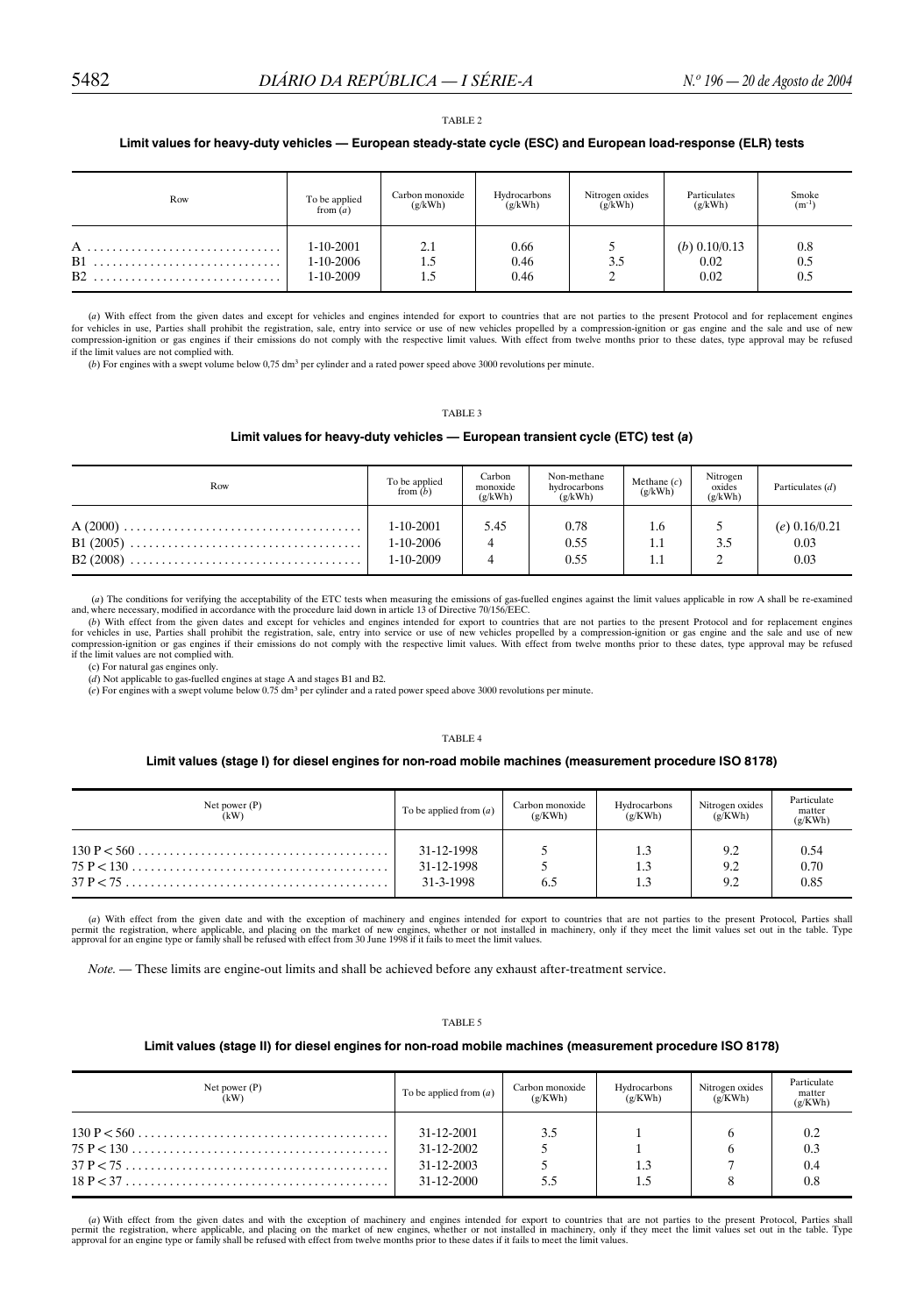#### TABLE 6

### Limit values for motorcycles and 3 and 4 wheelers (> 50 cm<sup>3</sup>; > 45 km/h) to be applied from 17 June 1999 (a)

| Engine type | Limit values                                                                                    |
|-------------|-------------------------------------------------------------------------------------------------|
|             | $CO=8$ g/km<br>$HC=4$ g/km<br>$NO_x=0.1$ g/km<br>$CO=13$ g/km<br>$HC=3$ g/km<br>$NO_x=0.3$ g/km |

(*a*) Type approval shall be refused as from the given date if the vehicle's emissions do not meet the limit values.

*Note.* — For 3 and 4 wheelers, the limit values have to be multiplied by 1.5.

### TABLE 7

### Limit values for mopeds (50 cm<sup>3</sup>; < 45 km/h)

| Stage |                        | Limit values   |                            |
|-------|------------------------|----------------|----------------------------|
|       |                        | $CO$ (g/km)    | $\frac{HC + NO_x}{(g/km)}$ |
|       | 17-6-1999<br>17-6-2002 | $(b)$ 6<br>(c) | $(b)$ 3<br>                |

(*a*) Type approval shall be refused as from the given dates if the vehicle's emissions do not meet the limit values. (*b*) For 3 and 4 wheelers, multiply by 2.

 $(c)$  For 3 and 4 wheelers, 3.5 g/km.

#### TABLE 8

#### **Environmental specifications for marketed fuels to be used for vehicles equipped with positive-ignition engines**

**Type — Petrol**

|                                                                                                                                                             |                                                                      | Limits $(a)$ |                                                 | Test                                                           |                                              |
|-------------------------------------------------------------------------------------------------------------------------------------------------------------|----------------------------------------------------------------------|--------------|-------------------------------------------------|----------------------------------------------------------------|----------------------------------------------|
| Parameter                                                                                                                                                   | Unit                                                                 | Minimum      | Maximum                                         | Method $(b)$                                                   | Date of<br>publication                       |
| Distillation:                                                                                                                                               | kPa                                                                  | 95<br>85     | 60                                              | EN 25164<br>EN 25163<br><b>EN 12</b>                           | 1993<br>1993<br>1993                         |
|                                                                                                                                                             | $\%$ v/v<br>$\%$ v/v                                                 | 46<br>75     |                                                 | <b>EN-ISO 3405</b>                                             | 1988                                         |
| Hydrocarbon analysis:                                                                                                                                       |                                                                      |              |                                                 |                                                                |                                              |
| Benzene $\ldots \ldots \ldots \ldots \ldots \ldots \ldots \ldots \ldots \ldots \ldots \ldots$                                                               | $\%$ v/v                                                             |              | $(d)$ 18<br>42                                  | ASTM D1319<br>ASTM D1319<br>Project EN 12177                   | 1995<br>1995<br>1995                         |
| Oxygenates:                                                                                                                                                 | $\%$ m/m                                                             |              | 2.7                                             | EN 1601                                                        | 1996                                         |
| Methanol, stabilizing agents must be added<br>Ethanol, stabilizing agents may be necessary<br>Ethers containing 5 or more carbon atoms per molecule $\dots$ | $\%$ v/v<br>$\%$ v/v<br>$\%$ v/v<br>$\%$ v/v<br>$\%$ v/v<br>$\%$ v/v |              | 3<br>$\overline{\phantom{0}}$<br>10<br>10<br>15 | EN 1601<br>EN 1601<br>EN 1601<br>EN 1601<br>EN 1601<br>EN 1601 | 1996<br>1996<br>1996<br>1996<br>1996<br>1996 |
|                                                                                                                                                             | $\%$ v/v<br>mg/kg                                                    |              | 10<br>150                                       | EN 1601<br>Project ENISO/DIS<br>14596                          | 1996<br>1996                                 |

(a) The values quoted in the specification are «true values». In the establishment of their limit values, the terms of ISO 4259, «Petroleum products — Determination and application data in relation to methods of tests, ha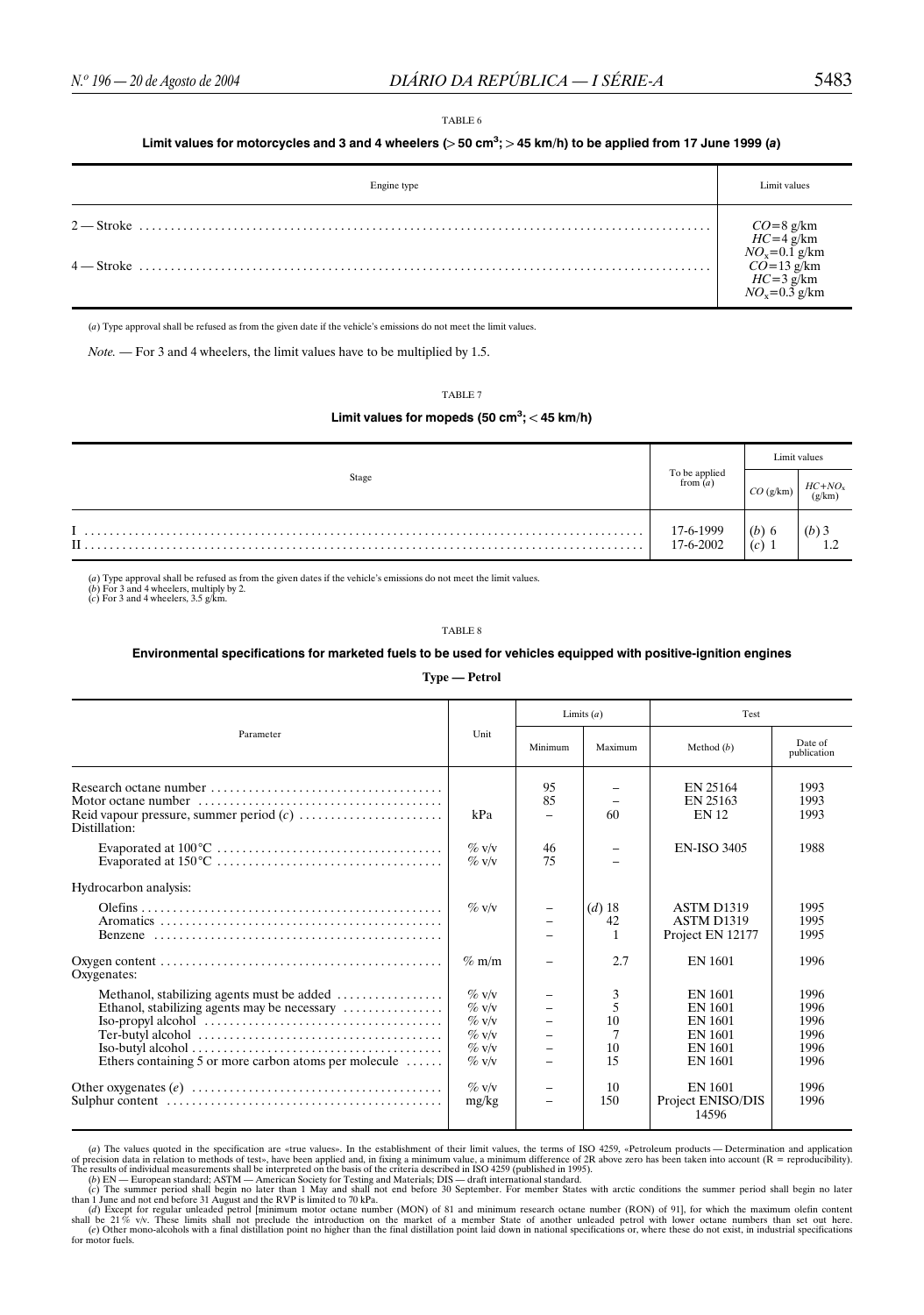*Note.* — Parties shall ensure that, no later than 1 January 2000, petrol can be marketed within their territory only if it complies with the environmental specifications set out in table 8. Where a Party determines that banning petrol with a sulphur content which does not comply with the specifications for sulphur content in table 8, but does not exceed the current content, would raise severe difficulties for its industries in making the necessary changes in their manufacturing facilities by 1 January 2000, it may extend the time period of marketing within its territory until 1 January 2003 at the latest. In such a case the Party shall specify, in a declaration to be deposited together with its instrument of ratification, acceptance, approval or accession, that it intends to extend the time period and present written information on the reason for this to the Executive Body.

#### TABLE 9

### **Environmental specifications for marketed fuels to be used for vehicles equipped with compression-ignition engines**

**Type — Diesel fuel**

| Parameter |                                                           | Limits $(a)$ |                         | Test                                                                                             |                                      |
|-----------|-----------------------------------------------------------|--------------|-------------------------|--------------------------------------------------------------------------------------------------|--------------------------------------|
|           |                                                           | Minimum      | Maximum                 | Method $(b)$                                                                                     | Date of<br>publication               |
|           | kg/m <sup>3</sup><br>$\rm ^{\circ}C$<br>$\%$ m/m<br>mg/kg | 51           | 845<br>360<br>11<br>350 | <b>EN-ISO 5165</b><br>EN-ISO 3675<br><b>EN-ISO 3405</b><br>IP 391<br>project EN-ISO/DIS<br>14596 | 1992<br>1995<br>1988<br>1995<br>1996 |

(*a*) The values quoted in the specification are «true values». In the establishment of their limit values, the terms of ISO 4259, «Petroleum products — Determination and application of precision data in relation to methods of test», have been applied and, in fixing a minimum value, a minimum difference of 2R above zero has been taken into account (R = reproducibility).<br>The results of individual measur

*Note.* — Parties shall ensure that, no later than 1 January 2000, diesel fuel can be marketed within their territory only if it complies with the environmental specifications set out in table 9. Where a Party determines that banning diesel fuel with a sulphur content which does not comply with the specifications for sulphur content in table 9, but does not exceed the current content, would raise severe difficulties for its industries in making the necessary changes in their manufacturing facilities by 1 January 2000, it may extend the time period of marketing within its territory until 1 January 2003 at the latest. In such a case the Party shall specify, in a declaration to be deposited together with its instrument of ratification, acceptance, approval or accession, that it intends to extend the time period and present written information on the reason for this to the Executive Body.

#### TABLE 10

### **Environmental specifications for marketed fuels to be used for vehicles equipped with positive-ignition engines**

**Type — Petrol**

| Parameter             |                                  | Limits $(a)$ |         | Test                        |                        |
|-----------------------|----------------------------------|--------------|---------|-----------------------------|------------------------|
|                       |                                  | Minimum      | Maximum | Method $(b)$                | Date of<br>publication |
| Distillation:         | kPa                              | 95<br>85     |         | EN 25164<br>EN 5163         | 1993<br>1993           |
|                       | $\%$ v/v                         |              |         |                             |                        |
| Hydrocarbon analysis: |                                  |              |         |                             |                        |
|                       | $\%$ v/v<br>$\%$ v/v<br>$\%$ v/v |              | 35      | ASTM D <sub>1319</sub>      | 1995                   |
|                       | $\%$ m/m<br>mg/kg                |              | 50      | Project EN-ISO/DIS<br>14596 | 1996                   |

(*a*) The values quoted in the specification are «true values». In the establishment of their limit values, the terms of ISO 4259, «Petroleum products — Determination and application of precision data in relation to methods of test», have been applied and, in fixing a minimum value, a minimum difference of 2R above zero has been taken into account (R = reproducibility).<br>The results of individual measur

*Note.* — Parties shall ensure that, no later than 1 January 2005, petrol can be marketed within their territory only if it complies with the environmental specifications set out in table 10. Where a Party determines that banning petrol with a sulphur content which does not comply with the specifications for sulphur content in table 10, but does comply with table 8, would raise severe difficulties for its industries in making the necessary changes in their manufacturing facilities by 1 January 2005, it may extend the time period of marketing within its territory until 1 January 2007 at the latest. In such a case the Party shall specify, in a declaration to be deposited together with its instrument of ratification, acceptance, approval or accession, that it intends to extend the time period and present written information on the reason for this to the Executive Body.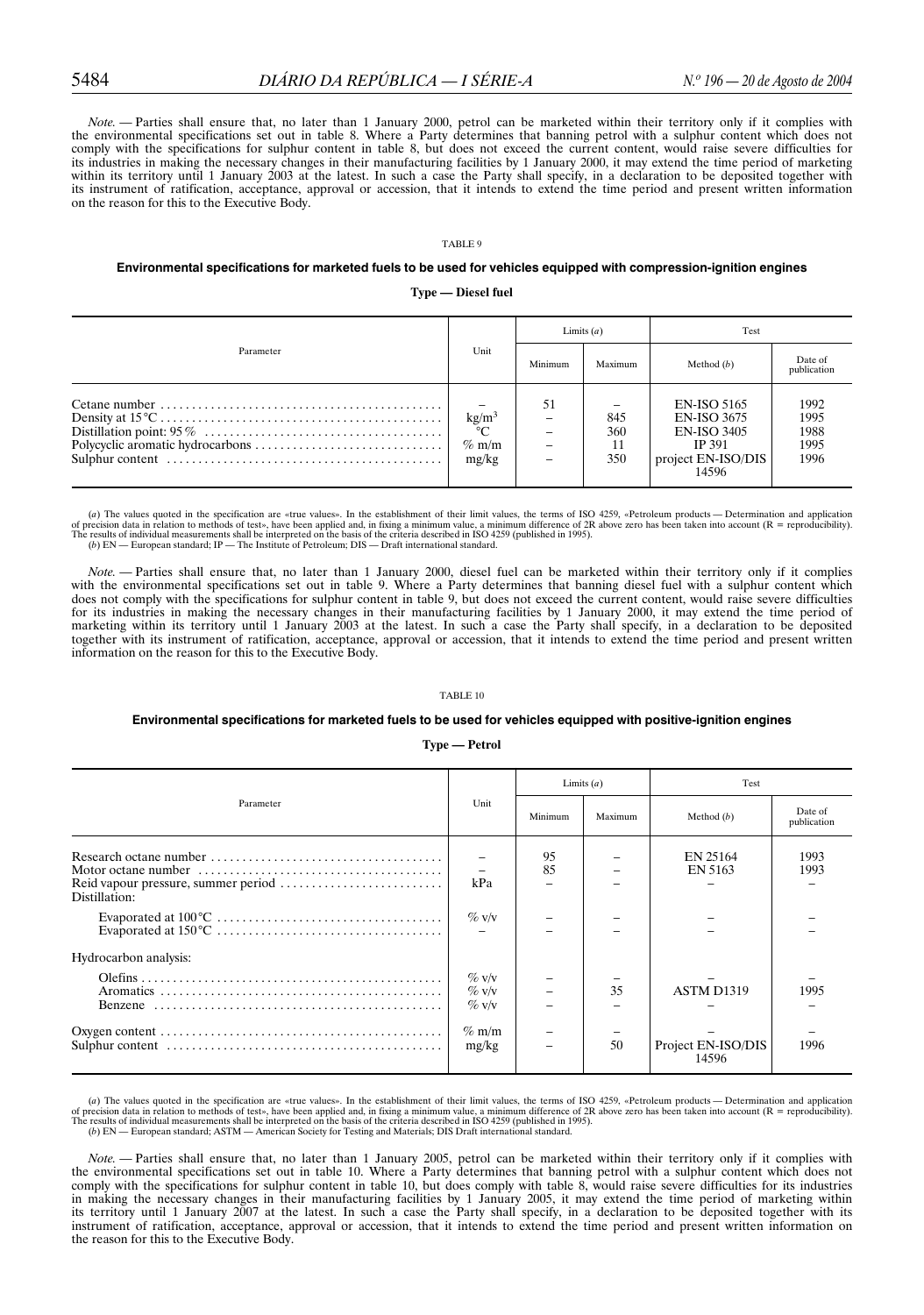#### TABLE 11

### **Environmental specifications for marketed fuels to be used for vehicles equipped with compression-ignition engines**

**Type — Diesel fuel**

| Parameter |                                            | Limits $(a)$ |         | Test               |                        |
|-----------|--------------------------------------------|--------------|---------|--------------------|------------------------|
|           |                                            | Minimum      | Maximum | Method $(b)$       | Date of<br>publication |
|           | $kg/m^3$ <sup>o</sup> C<br>$%$ mm<br>mg/kg |              | 50      | Project EN-ISO/DIS | 1996                   |

(*a*) The values quoted in the specification are «true values». In the establishment of their limit values, the terms of ISO 4259, «Petroleum products — Determination and application of precision data in relation to methods of test», have been applied and, in fixing a minimum value, a minimum difference of 2R above zero has been taken into account (R =reproducibility).<br>The results of individual measure

(*b*) EN — European standard; DIS — Draft international standard.

*Note.* — Parties shall ensure that, no later than 1 January 2005, diesel fuel can be marketed within their territory only if it complies with the environmental specifications set out in table 11. Where a Party determines that banning diesel fuel with a sulphur content which does not comply with the specifications for sulphur content in table 11, but does comply with table 9, would raise severe difficulties for its industries in making the necessary changes in their manufacturing facilities by 1 January 2005, it may extend the time period of marketing within its territory until 1 January 2007 at the latest. In such a case the Party shall specify, in a declaration to be deposited together with its instrument of ratification, acceptance, approval or accession, that it intends to extend the time period and present written information on the reason for this to the Executive Body.

#### **B — Canada**

23 — New vehicle emission standards for light-duty vehicles, light-duty trucks, heavy-duty vehicles, heavyduty engines and motorcycles: Motor Vehicle Safety Act (and successor legislation), Schedule V of the Motor Vehicle Safety Regulations: Vehicle Emissions (Standard 1100), SOR/97-376, (28 July, 1997), as amended from time to time.

24 — Canadian Environmental Protection Act, Diesel Fuel Regulations, SOR/97-110 (4 February, 1997, sulphur in diesel fuel), as amended from time to time.

25 — Canadian Environmental Protection Act, Benzene in Gasoline Regulations, SOR/97-493 (6 November, 1997), as amended from time to time.

26 — Canadian Environmental Protection Act, Sulphur in Gasoline Regulations, Canada Gazette, part II, June 4, 1999, as amended from time to time.

#### **C — United States of America**

27 — Implementation of a mobile source emission control programme for light-duty vehicles, light-duty trucks, heavy-duty trucks and fuels to the extent required by sections 202 (*a*), 202 (*g*) and 202 (*h*) of the Clean Air Act, as implemented through:

- *a*) 40 Code of Federal Regulations (CFR), part 80, subpart D — Reformulated Gasoline;
- *b*) 40 CFR, part 86, subpart A General Provisions for Emission Regulations;
- *c*) 40 CFR, part 80, section 80.29 Controls and Prohibitions on Diesel Fuel Quality.

#### ANNEX IX

### **Measures for the control of emissions of ammonia from agricultural sources**

1 — The Parties that are subject to obligations in article 3, paragraph 8, *a*), shall take the measures set out in this annex.

2 — Each Party shall take due account of the need to reduce losses from the whole nitrogen cycle.

### **A — Advisory code of good agricultural practice**

3 — Within one year from the date of entry into force of the present Protocol for it, a Party shall establish, publish and disseminate an advisory code of good agricultural practice to control ammonia emissions. The code shall take into account the specific conditions within the territory of the Party and shall include provisions on:

Nitrogen management, taking account of the whole nitrogen cycle;

Livestock feeding strategies;

Low-emission manure spreading techniques;

Low-emission manure storage systems;

Low-emission animal housing systems; and

Possibilities for limiting ammonia emissions from the use of mineral fertilizers.

Parties should give a title to the code with a view to avoiding confusion with other codes of guidance.

### **B — Urea and ammonium carbonate fertilizers**

4 — Within one year from the date of entry into force of the present Protocol for it, a Party shall take such steps as are feasible to limit ammonia emissions from the use of solid fertilizers based on urea.

5 — Within one year from the date of entry into force of the present Protocol for it, a Party shall prohibit the use of ammonium carbonate fertilizers.

### **C — Manure application**

6 — Each Party shall ensure that low-emission slurry application techniques (as listed in guidance document V adopted by the Executive Body at its seventeenth session (decision 1999/1) and any amendments thereto) that have been shown to reduce emissions by at least 30% compared to the reference specified in that guidance document are used as far as the Party in question considers them applicable, taking account of local soil and geomorphological conditions, slurry type and farm struc-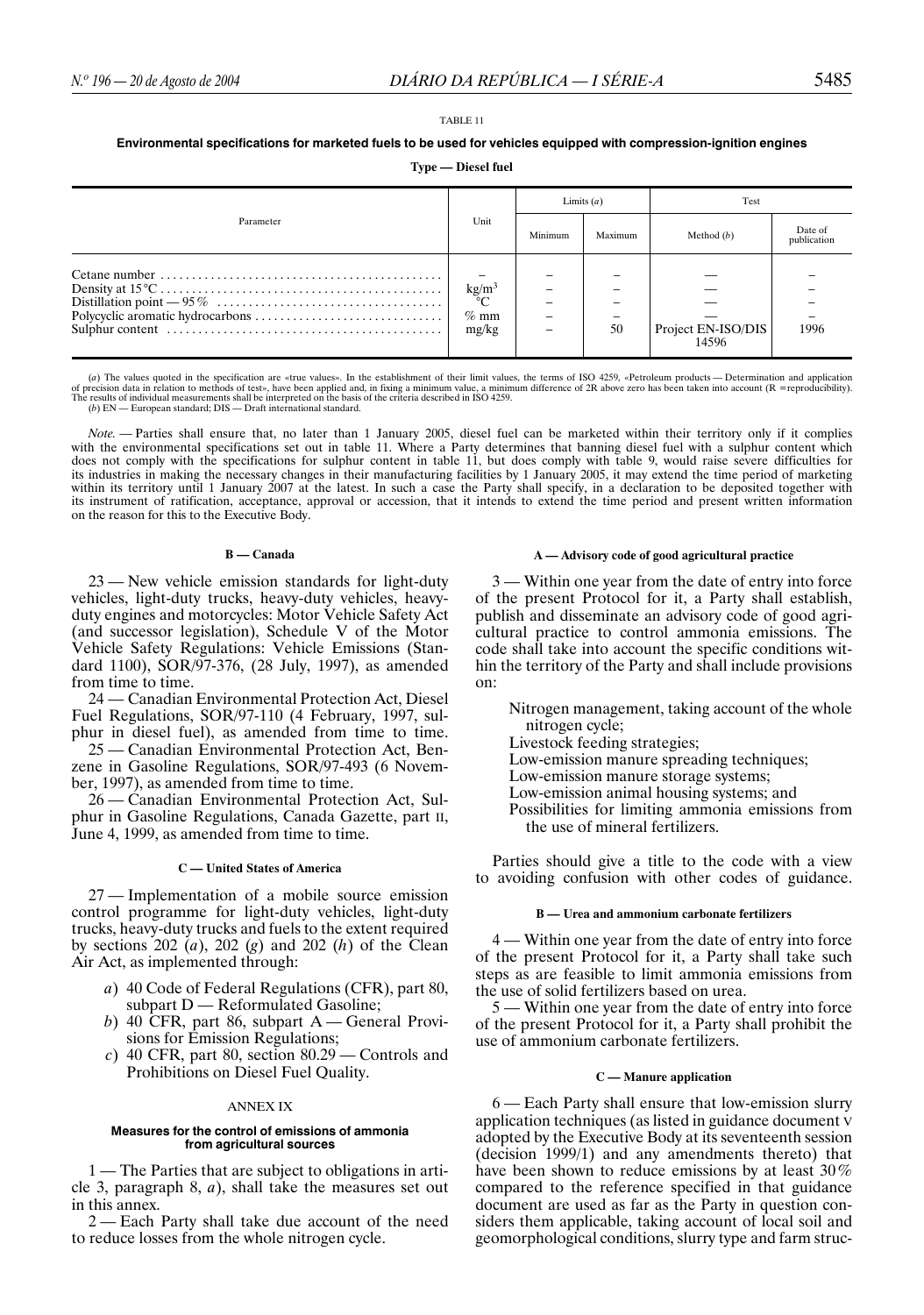ture. The timescales for the application of these measures shall be: 31 December 2009 for Parties with economies in transition and 31 December 2007 for other Parties  $(^1)$ .

7 — Within one year from the date of entry into force of the present Protocol for it, a Party shall ensure that solid manure applied to land to be ploughed shall be incorporated within at least 24 hours of spreading as far as it considers this measure applicable, taking account of local soil and geomorphological conditions and farm structure.

### **D — Manure storage**

8 — Within one year from the date of entry into force of the present Protocol for it, a Party shall use for new slurry stores on large pig and poultry farms of 2,000 fattening pigs or  $750$  sows or  $40,000$  poultry, low-emission storage systems or techniques that have been shown to reduce emissions by 40% or more compared to the reference (as listed in the guidance document referred to in paragraph 6), or other systems or techniques with a demonstrably equivalent efficiency  $(2)$ .

9 — For existing slurry stores on large pig and poultry farms of 2,000 fattening pigs or 750 sows or 40,000 poultry, a Party shall achieve emission reductions of 40% insofar as the Party considers the necessary techniques to be technically and economically feasible  $(2)$ . The timescales for the application of these measures shall be: 31 December 2009 for Parties with economies in transition and 31 December 2007 for all other Parties  $(1)$ .

#### **E — Animal housing**

1 — Within one year from the date of entry into force of the present Protocol for it, a Party shall use, for new animal housing on large pig and poultry farms of 2,000 fattening pigs or 750 sows or 40,000 poultry, housing systems which have been shown to reduce emissions by 20% or more compared to the reference (as listed in the guidance document referred to in paragraph 6), or other systems or techniques with a demonstrably equivalent efficiency  $(2)$ . Applicability may be limited for animal welfare reasons, for instance in straw-based systems for pigs and aviary and free-range systems for poultry.

 $(1)$  For the purpose of the present annex, «a country with an economy in transition» means a Party that has made with its instrument of ratification, acceptance, approval or accession a declaration that it wishes to be treated as a country with an economy in transition for the purposes of paragraphs 6 and/or 9 of this annex.

(2 ) Where a Party judges that other systems or techniques with a demonstrably equivalent efficiency can be used for manure storage and animal housing in order to comply with paragraphs 8 and 10, or where a Party judges the reduction of emissions from manure storage required under paragraph 9 not to be technically or economically feasible, documentation to this effect shall be reported in accordance with article 7, paragraph 1, *a*).

### **PROTOCOLO À CONVENÇÃO de 1979 SOBRE A POLUIÇÃO ATMOS-FÉRICA TRANSFRONTEIRIÇA A LONGA DISTÂNCIA RELATIVO À REDUÇÃO DA ACIDIFICAÇÃO, EUTROFIZAÇÃO E OZONO TROPOSFÉRICO.**

### As Partes:

Decididas a aplicar a Convenção sobre a poluição atmosférica transfronteiras a longa distância; Conscientes de que os óxidos de azoto, o enxofre, os compostos orgânicos voláteis e os compostos de azoto reduzido têm sido associados a efeitos nocivos sobre a saúde humana e o ambiente;

- Preocupadas com o facto de as cargas críticas de acidificação e de nutrientes azotados, bem como os níveis críticos de ozono para a saúde humana e a vegetação, ainda serem excedidos em muitas zonas da região da Comissão Económica para a Europa das Nações Unidas;
- Também preocupadas com o facto de os óxidos de azoto, o enxofre e os compostos orgânicos voláteis emitidos, bem como vários poluentes secundários como o ozono e os produtos de reacção do amoníaco, serem transportados na atmosfera a longas distâncias e poderem ter efeitos transfronteiras prejudiciais;
- Reconhecendo que as emissões das Partes da região da Comissão Económica para a Europa das Nações Unidas contribuem para a poluição atmosférica à escala do hemisfério e do planeta, bem como o potencial de transporte dos poluentes entre continentes e a necessidade de mais estudos sobre esse potencial;
- Reconhecendo também que o Canadá e os Estados Unidos da América estão a negociar reduções das emissões de óxidos de azoto e de compostos orgânicos voláteis a nível bilateral, a fim de fazerem face ao efeito do ozono transfronteiras;
- Reconhecendo ainda que o Canadá intentará novas reduções das emissões de enxofre em 2010, através da aplicação da estratégia canadiana em matéria de chuva ácida para o período pós-2000, e que os Estados Unidos se comprometeram a aplicar um programa de redução dos óxidos de azoto, na região leste do País, e a reduzir as emissões na medida do necessário para cumprirem as suas normas nacionais de qualidade de ar ambiente em relação às partículas;
- Resolvidas a aplicar uma abordagem multiefeitos, multipoluentes para a prevenção ou minimização das excedências das cargas e níveis críticos;
- Tendo em conta as emissões de determinadas actividades e instalações existentes, responsáveis pelos actuais níveis de poluição atmosférica, e o desenvolvimento das actividades e instalações futuras;
- Sabendo que existem técnicas e práticas de gestão disponíveis para reduzir as emissões destas substâncias;
- Decididas a tomar medidas para prever, prevenir ou minimizar as emissões destas substâncias, tendo em conta a aplicação da abordagem de precaução enunciada no princípio n.º 15 da Declaração do Rio sobre o Ambiente e o Desenvolvimento;
- Reafirmando que, em conformidade com a Carta das Nações Unidas e os princípios do direito internacional, os Estados têm o direito soberano de explorar os seus próprios recursos, ao abrigo das suas próprias políticas de ambiente e desenvolvimento, e a responsabilidade de garantir que as actividades levadas a cabo sob a sua jurisdição ou controlo não causam danos ao ambiente dos outros Estados ou regiões fora dos limites da jurisdição nacional;
- Conscientes da necessidade de uma abordagem regional economicamente viável à luta contra a poluição atmosférica, que tome em consideração a variação dos efeitos e dos custos da sua redução de país para país;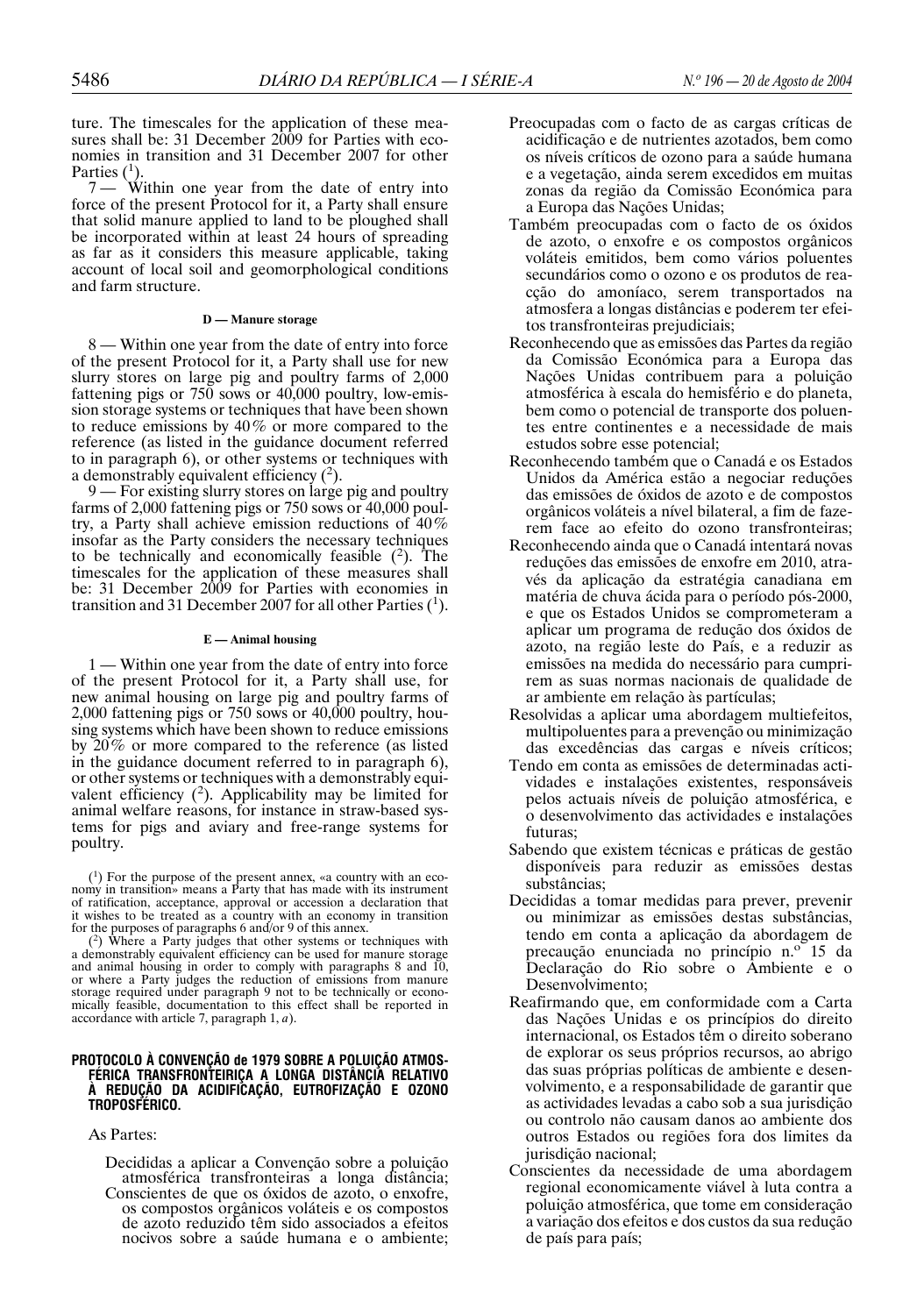- Tomando nota da importante contribuição dos sectores privado e não governamental para o conhecimento dos efeitos associados a estas substâncias e das técnicas de redução disponíveis, bem como do seu papel na ajuda à redução das emissões para a atmosfera;
- Tendo presente que as medidas tomadas para reduzir as emissões de enxofre, óxidos de azoto, amoníaco e compostos orgânicos voláteis não devem constituir um meio de discriminação arbitrária ou injustificável, nem uma restrição disfarçada à concorrência e ao comércio internacionais;
- Tomando em consideração os melhores conhecimentos e dados técnicos e científicos disponíveis sobre as emissões, os processos atmosféricos e os efeitos destas substâncias sobre a saúde humana e o ambiente, bem como sobre os custos da atenuação, e admitindo a necessidade de melhorar estes conhecimentos e continuar a cooperação científica e técnica para compreender melhor estas questões;
- Tomando nota de que, ao abrigo do Protocolo Relativo ao Controlo das Emissões de Óxidos de Azoto ou dos Seus Fluxos Transfronteiras, adoptado em Sófia em 31 de Outubro de 1988, e do Protocolo Relativo ao Controlo das Emissões de Compostos Orgânicos Voláteis ou Seus Fluxos Transfronteiras, adoptado em Genebra em 18 de Novembro de 1991, já está previsto o controlo das emissões de óxidos de azoto e de compostos orgânicos voláteis, e que os anexos técnicos a estes dois Protocolos já contêm orientações técnicas para reduzir estas emissões;
- Tomando igualmente nota de que, ao abrigo do Protocolo Relativo a Uma Nova Redução das Emissões de Enxofre, adoptado em Oslo em 14 de Junho de 1994, já está prevista a redução das emissões de enxofre, a fim de contribuir para a atenuação da deposição ácida através da diminuição das excedências das deposições críticas de enxofre, estimadas a partir das cargas críticas de acidez tendo em conta a contribuição dos compostos oxidados do enxofre para a deposição ácida total em 1990;
- Tomando nota ainda de que o presente Protocolo é o primeiro acordo ao abrigo da Convenção especificamente destinado a tratar dos compostos de azoto reduzido;
- Tendo presente que a redução das emissões destas substâncias pode proporcionar benefícios adicionais para o controlo de outros poluentes, nomeadamente os aerossóis de partículas secundárias transfronteiras, que contribuem para os efeitos sobre a saúde humana associados à exposição a partículas em suspensão na atmosfera;
- Tendo também presente a necessidade de evitar, na medida do possível, a adopção de medidas que, visando a consecução dos objectivos do presente Protocolo, agravem outros problemas relacionados com a saúde e o ambiente;
- Tomando nota de que as medidas adoptadas para reduzir as emissões de óxidos de azoto e de amoníaco devem ter em conta todo o ciclo biogeoquímico do azoto e, na medida do possível, evitar aumentar as emissões de azoto reactivo, incluindo o óxido de azoto, susceptíveis de agravar outros problemas relacionados com o azoto;
- Conscientes de que o metano e o monóxido de carbono emitidos pelas actividades humanas contribuem, na presença dos óxidos de azoto e dos compostos orgânicos voláteis, para a formação de ozono troposférico; e
- Igualmente conscientes dos compromissos assumidos pelas Partes ao abrigo da Convenção Quadro das Nações Unidas sobre Alterações Climáticas;

acordaram no seguinte:

### Artigo 1.º

### **Definições**

Para efeitos do presente Protocolo, entende-se por:

- «Convenção» a Convenção sobre a Poluição Atmosférica Transfronteiras a Longa Distância, adoptada em Genebra, em 13 de Novembro de 1979;
- «EMEP» o Programa de Cooperação para a Vigilância Contínua e para a Avaliação do Transporte a Longa Distância dos Poluentes Atmosféricos na Europa;
- «Órgão executivo» o órgão executivo da Convenção constituído em aplicação do n.º 1 do artigo 10.º da Convenção;
- «Comissão» a Comissão Económica para a Europa das Nações Unidas (CEE-NU);
- «Partes» salvo indicação em contrário as Partes no presente Protocolo;
- «Zona geográfica de actividades do EMEP» a zona definida no n.º 4 do artigo 1.º do Protocolo da Convenção de 1979 sobre a Poluição Atmosférica Transfronteiriça a Longa Distância Relativo ao Financiamento a Longo Prazo do Programa de Cooperação para a Vigilância Contínua e para a Avaliação do Transporte a Longa Distância dos Poluentes Atmosféricos na Europa (EMEP), adoptado em Genebra em 28 de Setembro de 1984;
- «Emissão» a descarga de substâncias de uma fonte pontual ou difusa para a atmosfera;
- «Óxidos de azoto» o monóxido de azoto e o dióxido de azoto, expressos em dióxido de azoto (*NO*2);
- «Compostos de azoto reduzido» o amoníaco e os produtos da sua reacção;
- «Enxofre» todos os compostos de enxofre, expressos como dióxido de enxofre (*SO*2);
- «Compostos orgânicos voláteis» ou «COV» salvo especificação em contrário todos os compostos orgânicos de natureza antropogénica, à excepção do metano, que possam produzir oxidantes fotoquímicos por reacção com óxidos de azoto, na presença de luz solar;
- «Carga crítica» uma estimativa quantitativa da exposição a um ou diversos poluentes abaixo da qual, de acordo com os conhecimentos actuais, não se verificam efeitos nocivos apreciáveis sobre determinados elementos sensíveis do ambiente;
- «Níveis críticos» as concentrações de poluentes na atmosfera acima dos quais, de acordo com os conhecimentos actuais, é possível verificarem-se efeitos nocivos directos sobre receptores tais como seres humanos, plantas, ecossistemas ou materiais;
- «Zona de gestão das emissões poluentes» ou «ZGEP» uma zona designada no anexo III ao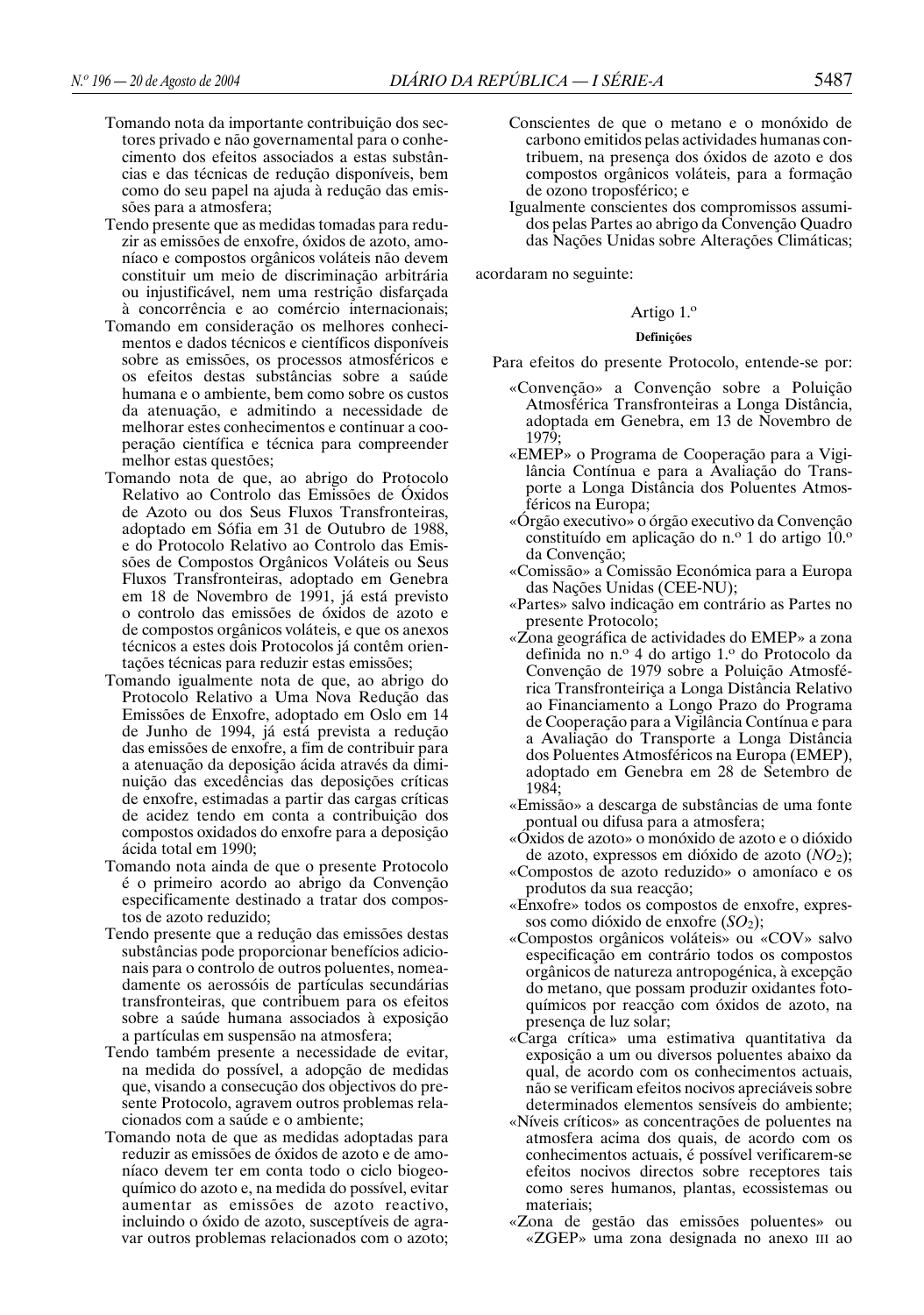abrigo das condições definidas no n.º 9 do artigo 3.<sup>o</sup>;

- «Fonte fixa» qualquer edifício, estrutura, estabelecimento, instalação ou equipamento fixo que emita ou possa emitir enxofre, óxidos de azoto, compostos orgânicos voláteis ou amoníaco, directa ou indirectamente para a atmosfera;
- «Nova fonte fixa» qualquer fonte fixa cuja construção ou alteração importante tenha tido início após o termo de um período de um ano a contar da data de entrada em vigor do presente Protocolo. Incumbe às autoridades nacionais competentes decidir quando se trata de uma alteração importante, tendo em conta factores como os benefícios para o ambiente de tal alteração.

### Artigo 2.<sup>o</sup>

### **Objectivo**

Objectivo do presente Protocolo é controlar e reduzir as emissões de enxofre, óxidos de azoto, amoníaco e compostos orgânicos voláteis, causadas por actividades antropogénicas e susceptíveis de provocar efeitos nocivos sobre a saúde humana, ecossistemas naturais, materiais e culturas, devido à acidificação, eutrofização ou ao ozono a nível do solo, em resultado do transporte atmosférico transfronteiras a longa distância, e assegurar, na medida do possível, que a longo prazo e numa abordagem progressiva, tendo em conta os progressos do conhecimento científico, as deposições ou concentrações atmosféricas não excedam:

- *a*) No caso das Partes situadas na zona geográfica de actividades do EMEP e no Canadá, as cargas críticas de acidez, descritas no anexo I;
- *b*) No caso das Partes situadas na zona geográfica de actividades do EMEP, as cargas críticas de nutrientes azotados, descritas no anexo I; e
- *c*) Relativamente ao ozono:
	- No caso das Partes situadas na zona geográfica de actividades do EMEP, os níveis críticos de ozono, apresentados no anexo I; No caso do Canadá, a norma canadiana referente ao ozono; e
	- No caso dos Estados Unidos da América, a norma nacional em matéria de qualidade do ar referente ao ozono.

### Artigo  $3.0^{\circ}$

#### **Obrigações fundamentais**

1 — Cada uma das Partes que tenha um tecto de emissão em qualquer quadro do anexo II deverá reduzir e manter a redução das suas emissões anuais de acordo com esse tecto de emissão e de acordo com os prazos especificados no referido anexo. Cada uma das Partes deverá, no mínimo, controlar as suas emissões anuais de compostos poluentes em conformidade com as obrigações previstas no anexo II.

2 — Cada uma das Partes deverá aplicar os valores limite especificados nos anexos IV, V e VI a cada nova fonte fixa incluída numa categoria de fontes fixas identificada nesses anexos, o mais tardar nos prazos especificados no anexo VII. Em alternativa, as Partes poderão aplicar estratégias diferentes de redução das emissões, que permitam atingir níveis de emissão globais equivalentes para o conjunto de todas as categorias de fontes.

3 — Cada uma das Partes deverá, tanto quanto for técnica e economicamente viável, e tomando em consideração os custos e benefícios, aplicar os valores limite especificados nos anexos IV, V e VI a cada fonte fixa existente incluída numa categoria de fontes fixas identificadas nesses anexos, o mais tardar nos prazos especificados no anexo VII. Em alternativa, uma Parte poderá aplicar estratégias diferentes de redução das emissões, que permitam atingir níveis de emissão globais equivalentes para o conjunto de todas as categorias de fontes, ou, no caso das Partes situadas fora da zona geográfica das actividades do EMEP, as que sejam necessárias para alcançar os objectivos nacionais ou regionais de redução da acidificação e para cumprir as normas nacionais em matéria de qualidade do ar.

4 — Os valores limite para as caldeiras e geradores de calor industriais novos e existentes, com uma potência térmica nominal superior a 50 Mwth, e para os novos veículos pesados, deverão ser avaliados pelas Partes em sessão do órgão executivo, tendo em vista a alteração dos anexos IV, V e VIII, o mais tardar até dois anos após a data de entrada em vigor do presente Protocolo.

5 — Cada uma das Partes deverá aplicar os valores limite para os combustíveis e para as novas fontes móveis identificados no anexo VIII, o mais tardar nos prazos especificados no anexo VII.

6 — Cada uma das Partes deverá aplicar as melhores técnicas disponíveis às fontes móveis e a cada fonte fixa nova ou existente, tendo em conta os documentos de orientação I a V adoptados pelo órgão executivo na sua  $17<sup>a</sup>$  sessão (Decisão n.º 1999/1) e quaisquer alterações neles introduzidas.

7 — Cada uma das Partes deverá tomar medidas adequadas com base, nomeadamente, em critérios científicos e económicos para reduzir as emissões de compostos orgânicos voláteis associadas à utilização de produtos não incluídos no anexo VI ou VIII. O mais tardar na segunda sessão do órgão executivo após a entrada em vigor do presente Protocolo, as Partes deverão considerar valores limite para o teor de compostos orgânicos voláteis dos produtos que não figuram nos anexos VI ou VIII, bem como os prazos de aplicação desses valores limite, tendo em vista a adopção de um anexo sobre os produtos, incluindo os respectivos critérios de selecção.

8 — Cada uma das Partes deverá, nos termos do  $n.^{\circ}$  10:

- *a*) Aplicar, no mínimo, as medidas relativas ao controlo do amoníaco especificadas no anexo IX; e
- *b*) Aplicar, sempre que o considere apropriado, as melhores técnicas disponíveis para prevenir e reduzir as emissões de amoníaco, enumeradas no documento de orientação V adoptado pelo órgão executivo na sua 17.a sessão (Decisão n.<sup>o</sup> 1999/1) e em quaisquer alterações que lhe sejam introduzidas.
- 9 O n.º 10 será aplicável a qualquer Parte:
	- *a*) Cuja superfície total seja superior a 2 milhões de km2 ;
	- *b*) Cujas emissões anuais de enxofre, óxidos de azoto, amoníaco e ou compostos orgânicos volá-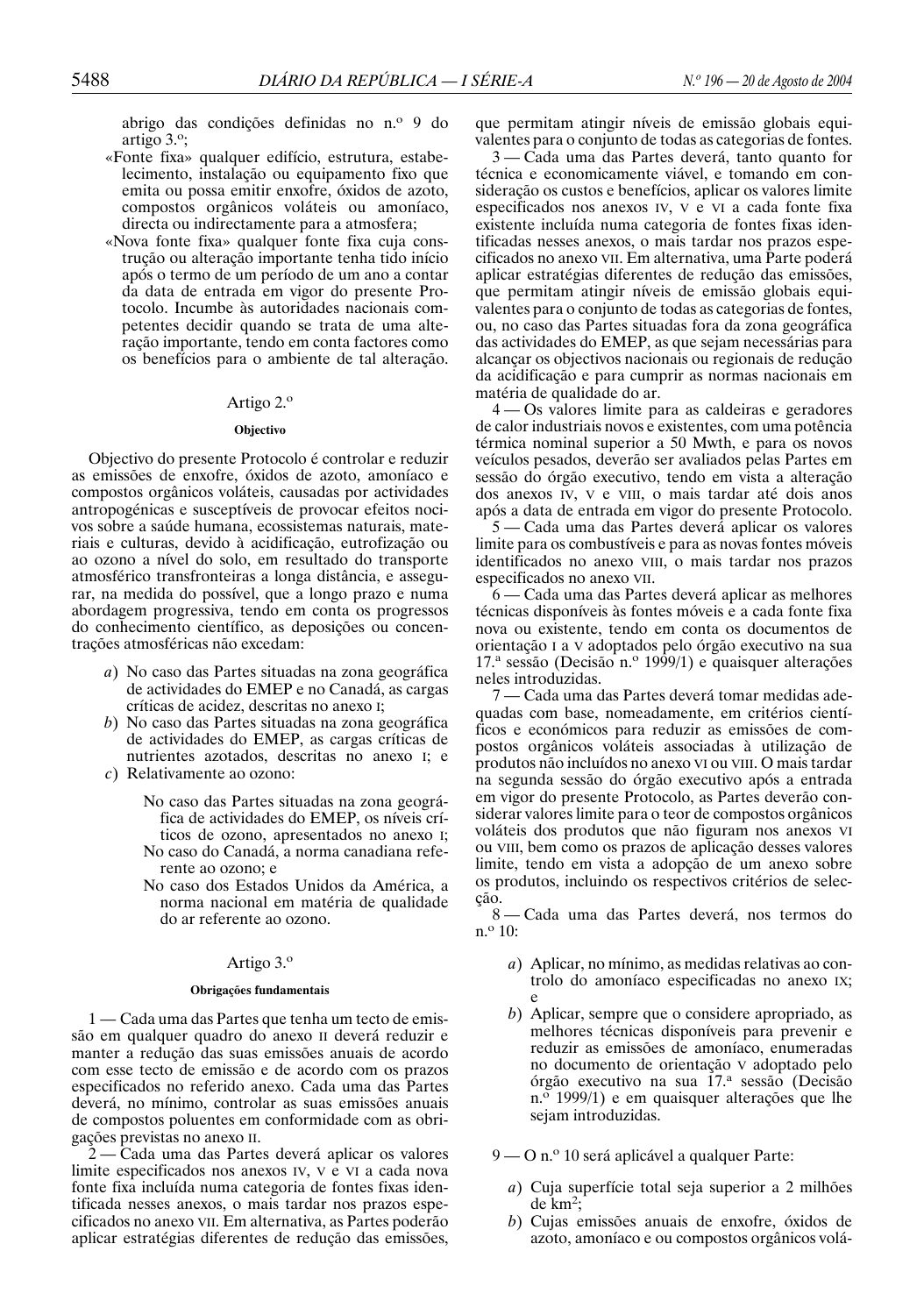teis, que contribuem para a acidificação, eutrofização ou formação de ozono em zonas sob a jurisdição de uma ou mais Partes, têm predominantemente origem no interior de zonas sob a sua jurisdição incluídas no anexo III sob a designação de zonas de gestão das emissões poluentes (ZGEP), e que tenha apresentado uma documentação conforme com a alínea *c*) nesse sentido;

- *c*) Que, ao assinar, ratificar, aceitar, aprovar ou aderir ao presente Protocolo, tenha apresentado uma descrição do âmbito geográfico de uma ou mais ZGEP, em relação a um ou mais poluentes, com a respectiva documentação de apoio, para inclusão no anexo III; e
- *d*) Que, ao assinar, ratificar, aceitar, aprovar ou aderir ao presente Protocolo, tenha especificado a sua intenção de agir em conformidade com o presente número.

10 — As Partes a quem o presente número seja aplicável:

- *a*) Caso estejam situadas na zona geográfica de actividades do EMEP, só serão obrigadas a cumprir as disposições do presente artigo e do anexo II na ZGEP pertinente para cada poluente relativamente ao qual tenham sido incluída uma ZGEP sob a sua jurisdição no anexo III; ou
- *b*) Caso estejam situadas fora da zona geográfica de actividades do EMEP, só serão obrigadas a cumprir as disposições dos n.<sup>os</sup> 1, 2, 3, 5, 6 e 7 e do anexo II, na ZGEP pertinente para cada poluente (óxidos de azoto, enxofre e ou compostos orgânicos voláteis) em relação ao qual haja uma ZGEP sob a sua jurisdição incluída no anexo III, e não serão obrigadas a cumprir o n.º 8 em qualquer zona da sua jurisdição.

11 — O Canadá e os Estados Unidos da América, ao ratificarem, aceitarem, aprovarem ou aderirem ao presente Protocolo, deverão apresentar ao órgão executivo os respectivos compromissos de redução das emissões em relação ao enxofre, aos óxidos de azoto e aos compostos orgânicos voláteis para incorporação automática no anexo II.

12 — As Partes, sob reserva dos resultados da primeira revisão prevista no n.º 2 do artigo 10.º e o mais tardar um ano após a conclusão de tal revisão, deverão encetar negociações tendo em vista o estabelecimento de novas obrigações destinadas a reduzir as emissões.

### Artigo 4.º

### **Intercâmbio de informação e tecnologia**

1 — As Partes devem, em conformidade com as suas disposições legislativas e regulamentares e práticas nacionais e com as obrigações contraídas em virtude do presente Protocolo, criar condições favoráveis para facilitar o intercâmbio de informações, tecnologias e técnicas, com o objectivo de reduzir as emissões de enxofre, óxidos de azoto, amoníaco e compostos orgânicos voláteis, nomeadamente através da promoção:

*a*) Do desenvolvimento e actualização das bases de dados sobre as melhores técnicas disponíveis,

incluindo as que reforçam a eficiência energética, os queimadores de baixas emissões e as boas práticas ambientais na agricultura;

- *b*) Do intercâmbio de informações e experiências no desenvolvimento de sistemas de transporte menos poluentes;
- *c*) De contactos e cooperação directos no sector industrial, incluindo *joint-ventures;* e
- *d*) Da prestação de assistência técnica.

2 — Na promoção das actividades especificadas no n.<sup>o</sup> 1, as Partes devem criar as condições favoráveis facilitando os contactos e a cooperação entre as organizações e as entidades competentes, tanto no sector privado como no público, susceptíveis de fornecer tecnologias, serviços de projecto e engenharia, equipamento ou financiamento.

### Artigo  $5.0^{\circ}$

### **Sensibilização do público**

1 — As Partes devem, em conformidade com as suas disposições legislativas, regulamentares e práticas nacionais, promover o fornecimento de informações ao público em geral, nomeadamente sobre:

- *a*) As emissões nacionais anuais de enxofre, óxidos de azoto, amoníaco e compostos orgânicos voláteis e os progressos alcançados no cumprimento dos tectos de emissão nacionais ou de outras obrigações mencionadas no artigo 3.º;
- *b*) As deposições e concentrações dos poluentes em causa e, quando aplicável, o valor destas deposições e concentrações em relação às cargas e níveis críticos mencionados no artigo 2.º;
- *c*) Os níveis de ozono troposférico; e
- *d*) As estratégias e medidas aplicadas ou a aplicar para reduzir os problemas de poluição atmosférica tratados no presente Protocolo e expostos no artigo  $6.0$

2 — Cada uma das Partes pode ainda proporcionar um amplo acesso público às informações, tendo em vista diminuir as emissões, nomeadamente sobre:

- *a*) Combustíveis menos poluentes, energias renováveis e eficiência energética, incluindo a sua utilização nos transportes;
- *b*) Os compostos orgânicos voláteis contidos nos produtos, incluindo a rotulagem;
- *c*) As opções de gestão dos resíduos, que contêm compostos orgânicos voláteis, produzidos pelos consumidores;
- *d*) As boas práticas agrícolas para reduzir as emissões de amoníaco;
- *e*) Os efeitos sobre a saúde e o ambiente associados aos poluentes abrangidos pelo presente Protocolo; e
- *f*) As medidas que os indivíduos e as indústrias podem tomar para ajudar a reduzir as emissões dos poluentes abrangidos pelo presente Protocolo.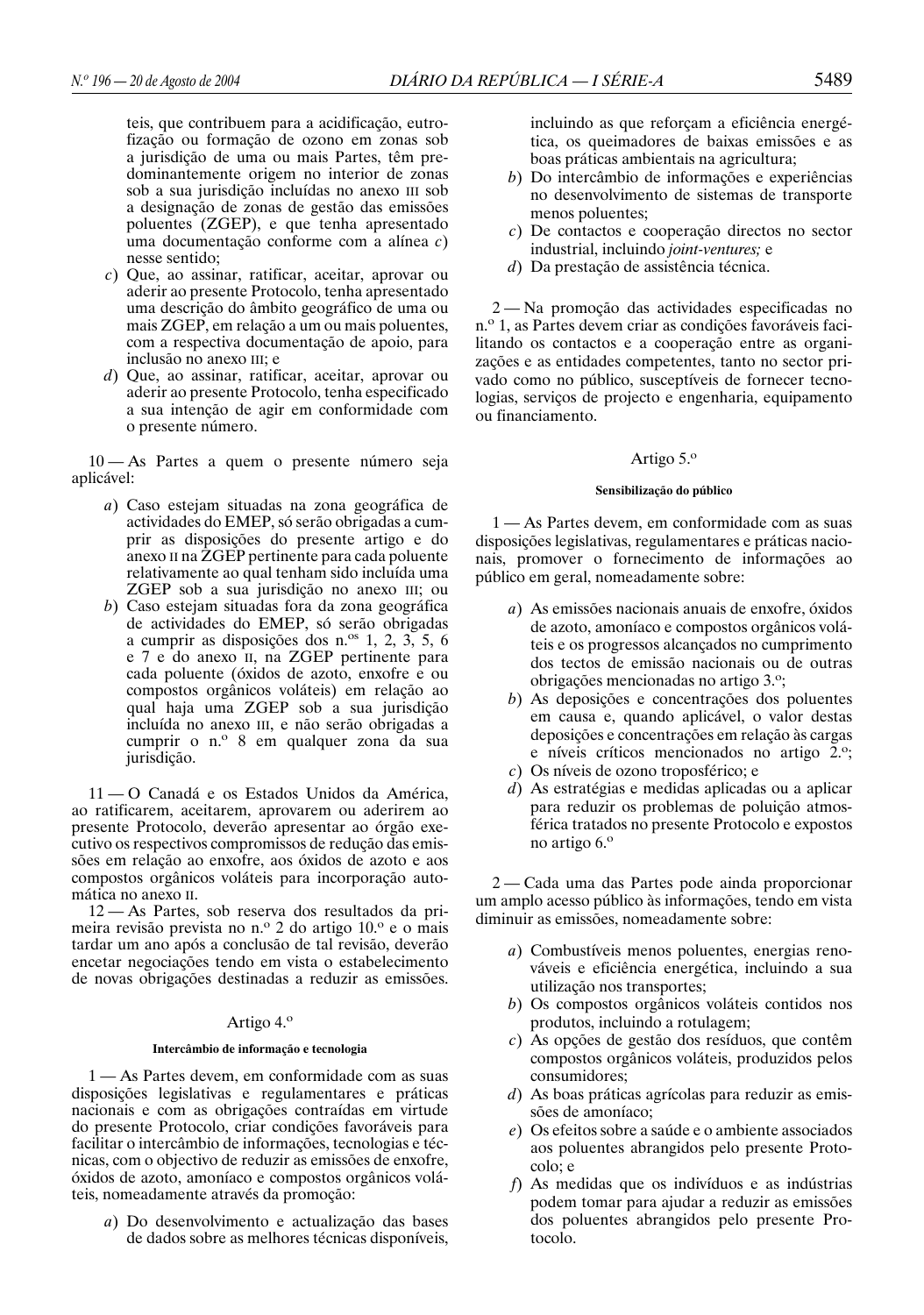### Artigo  $6.0$

### **Estratégias, políticas, programas, medidas e informação**

1 — A fim de facilitar a aplicação das suas obrigações ao abrigo do artigo 3.º, cada uma das Partes deve, na medida do necessário e com base em sólidos critérios científicos e económicos:

- *a*) Adoptar estratégias, políticas e programas de apoio sem tardar após a respectiva entrada em vigor do presente Protocolo;
- *b*) Aplicar medidas destinadas a controlar e a reduzir as suas emissões de enxofre, óxidos de azoto, amoníaco e compostos orgânicos voláteis;
- *c*) Aplicar medidas destinadas a incentivar o aumento da eficiência energética e a utilização de energias renováveis;
- *d*) Aplicar medidas destinadas a diminuir a utilização de combustíveis poluentes;
- *e*) Desenvolver e introduzir sistemas de transporte menos poluentes e promover sistemas de gestão do tráfego destinados a reduzir as emissões globais do tráfego rodoviário;
- *f*) Aplicar medidas destinadas a incentivar o desenvolvimento e a introdução de processos e produtos pouco poluentes, tendo em conta os documentos de orientação I a V adoptados pelo órgão executivo na sua 17.ª sessão (Decisão n.º 1999/1) e quaisquer alterações aos mesmos;
- *g*) Incentivar a execução de programas de gestão destinados a reduzir as emissões, incluindo programas voluntários, e a utilização de instrumentos económicos, tendo em conta o documento de orientação VI adoptado pelo órgão executivo na sua  $17<sup>a</sup>$  sessão (Decisão n.º 1999/1) e quaisquer alterações ao mesmo;
- *h*) Aplicar e aperfeiçoar, em conformidade com as respectivas circunstâncias nacionais, políticas e medidas como a redução ou a eliminação progressivas das imperfeições do mercado, dos incentivos fiscais, das isenções fiscais e aduaneiras e dos subsídios em todos os sectores que emitam enxofre, óxidos de azoto, amoníaco e compostos orgânicos voláteis, os quais contrariam o objectivo do Protocolo, e empregar instrumentos de mercado; e
- *i*) Aplicar medidas destinadas a reduzir as emissões de resíduos contendo compostos orgânicos voláteis, sempre que tal seja economicamente viável.

2 — Cada uma das Partes deve compilar e manter informações sobre:

- *a*) Os níveis efectivos das emissões de enxofre, compostos de azoto e compostos orgânicos voláteis, bem como das concentrações no ambiente e das deposições destes compostos e do ozono, tendo em conta, em relação às Partes situadas na zona geográfica de actividades do EMEP, o plano de trabalho deste último; e
- *b*) Os efeitos das concentrações ambiente e da deposição do enxofre, dos compostos de azoto, dos compostos orgânicos voláteis e do ozono sobre a saúde humana, os sistemas terrestres e aquáticos e os materiais.

3 — As Partes podem tomar medidas mais rigorosas do que as prescritas pelo presente Protocolo.

### Artigo 7.º

#### **Comunicação de informações**

1 — Sob reserva das respectivas disposições legislativas e regulamentares e em conformidade com as suas obrigações contraídas em virtude do presente Protocolo:

- *a*) Cada uma das Partes, por intermédio do secretário executivo da Comissão, deve comunicar ao órgão executivo, a intervalos fixados pelas Partes numa sessão deste último, informações sobre as medidas que tenha tomado para aplicar o presente Protocolo. Além disso:
	- *i*) Sempre que as Partes apliquem estratégias diferentes de redução das emissões ao abrigo dos n.<sup>os</sup> 2 e 3 do artigo 3.º, deverão documentar as estratégias aplicadas e a sua conformidade com os requisitos previstos nos ditos números;
	- *ii*) Sempre que as Partes considerem que determinados valores limite, especificados em conformidade com o n.º 3 do artigo 3.º, não são técnica e economicamente exequíveis, tomando em consideração os custos e benefícios, deverão comunicá-lo e justificá-lo;
- *b*) Cada uma das Partes situadas na zona geográfica de actividades do EMEP deve comunicar a este último, por intermédio do Secretariado Executivo da Comissão, a intervalos a fixar pelo órgão director do EMEP e aprovados pelas Partes por ocasião de uma sessão do órgão executivo, as informações seguintes:
	- *i*) Os níveis das emissões de enxofre, óxidos de azoto, amoníaco e compostos orgânicos voláteis, utilizando, no mínimo, as metodologias e a resolução temporal e espacial especificada pelo órgão director do EMEP;
	- *ii*) Os níveis de emissões de cada substância no ano de referência (1990) utilizando as mesmas metodologias e resolução temporal e espacial;
	- *iii*) Dados sobre as projecções de emissões previstas e os actuais planos de redução; e
	- *iv*) Sempre que o considere apropriado, quaisquer circunstâncias excepcionais que justifiquem emissões temporariamente mais elevadas do que os respectivos tectos de emissão estabelecidos em relação a um ou mais poluentes; e
- *c*) As Partes situadas fora da zona geográfica de actividades do EMEP devem comunicar informações semelhantes às especificadas na alínea *b*), caso o órgão executivo o solicite.

 $2$ — As informações a comunicar nos termos do n.<sup>o</sup> 1, alínea *a*), devem estar em conformidade com uma decisão respeitante ao formato e ao conteúdo, a adoptar pelas Partes numa sessão do órgão executivo. Os termos desta decisão serão revistos na medida do necessário para identificar quaisquer elementos adicionais relativos ao formato ou ao conteúdo das informações que devam ser incluídos nos relatórios.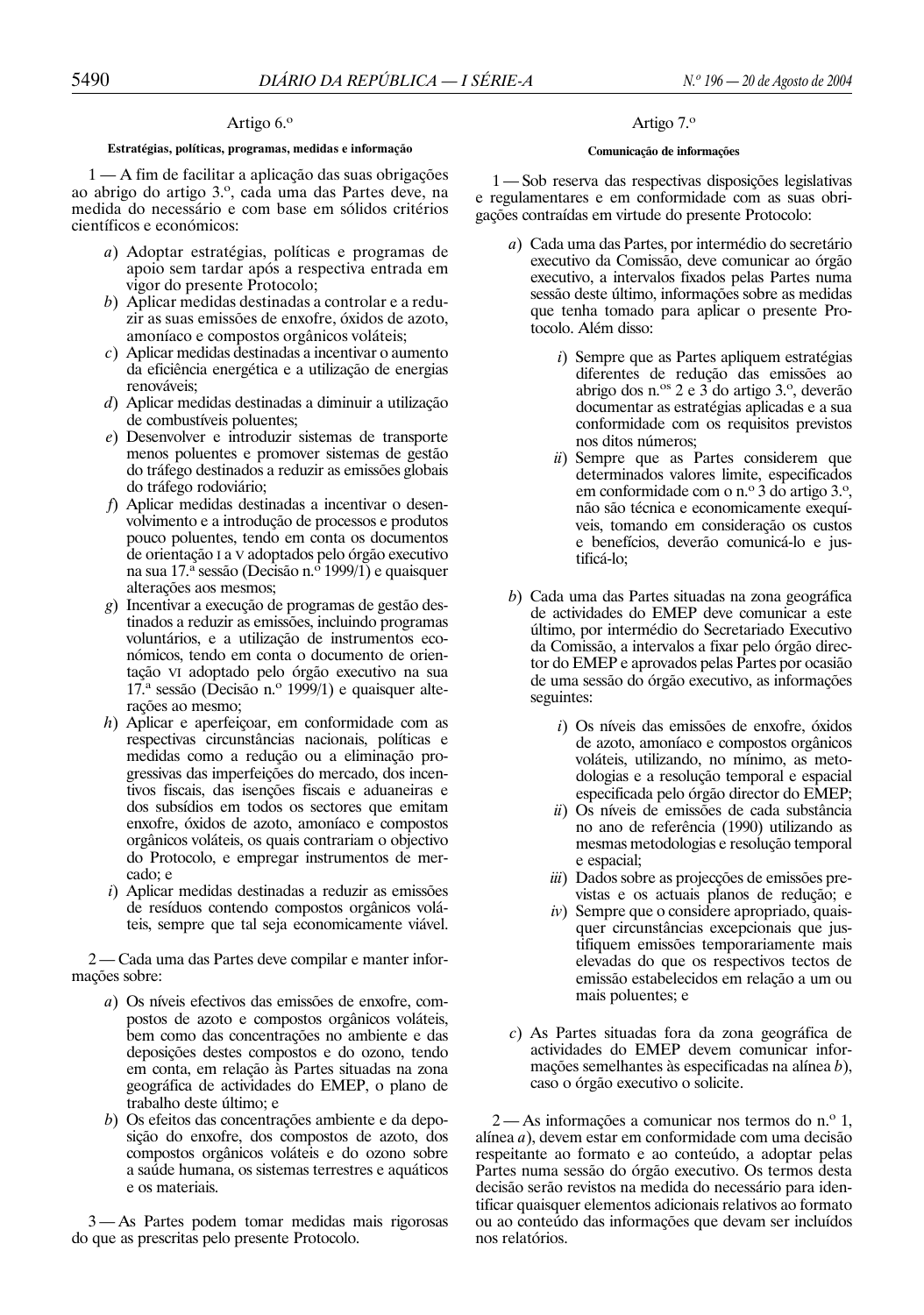3 — O EMEP deve fornecer, em tempo útil, antes de cada uma das sessões anuais do órgão executivo, informações relativas:

- *a*) Às concentrações ambiente e deposições de enxofre e compostos de azoto, bem como, sempre que disponíveis, às concentrações ambiente de compostos orgânicos voláteis e ozono; e
- *b*) Aos cálculos dos balanços de enxofre e azoto oxidado e reduzido, bem como informações relevantes sobre o transporte a longa distância de ozono e seus precursores.

As Partes situadas fora da zona geográfica de actividades do EMEP devem comunicar informações semelhantes no caso de o órgão executivo o solicitar.

 $4-0$  órgão executivo, em conformidade com o n.<sup>o</sup> 2, alínea *b*), do artigo 10.º da Convenção, deve adoptar as disposições necessárias ao estabelecimento das informações relativas aos efeitos das deposições de enxofre e compostos de azoto e das concentrações de ozono.

5 — Por ocasião das sessões do órgão executivo, as Partes devem tomar as disposições necessárias para o estabelecimento, a intervalos regulares, das informações revistas relativas à repartição da redução das emissões calculada e optimizada a nível internacional pelos Estados situados na zona geográfica de actividades do EMEP, por meio de modelos de avaliação integrada, incluindo modelos do transporte atmosférico, com vista a uma maior redução, em conformidade com os objectivos do n.º 1 do artigo 3.º, da diferença entre as deposições efectivas de enxofre e compostos de azoto e os valores das cargas críticas, bem como da diferença entre as concentrações efectivas de ozono e os níveis críticos de ozono especificados no anexo I, ou os métodos de avaliação alternativos aprovados pelas Partes numa sessão do órgão executivo.

### Artigo 8.º

#### **Investigação, desenvolvimento e vigilância contínua**

As Partes devem incentivar a investigação, o desenvolvimento, a vigilância contínua e a cooperação nos seguintes domínios:

- *a*) Harmonização a nível internacional dos métodos de cálculo e avaliação dos efeitos nocivos associados às substâncias visadas pelo presente Protocolo, para serem utilizados no estabelecimento das cargas críticas e dos níveis críticos e, se for caso disso, na elaboração de procedimentos para uma tal harmonização;
- *b*) Aperfeiçoamento das bases de dados sobre as emissões, em especial as relativas ao amoníaco e aos compostos orgânicos voláteis;
- *c*) Aperfeiçoamento de técnicas e sistemas de vigilância e modelização do transporte, concentrações e deposições de enxofre, compostos de azoto e compostos orgânicos voláteis, bem como da formação de ozono e partículas secundárias;
- *d*) Melhoria do conhecimento científico quanto ao futuro das emissões a longo prazo e do seu impacte nas concentrações de fundo de enxofre, azoto, compostos orgânicos voláteis, ozono e partículas, à escala hemisférica, com particular ênfase na química da troposfera livre e na potencial circulação intercontinental de poluentes;
- *e*) Aperfeiçoamento de uma estratégia global destinada a reduzir os efeitos adversos da acidificação, da eutrofização e da poluição fotoquímica, incluindo sinergias e efeitos combinados;
- *f*) Definição de estratégias para uma maior redução das emissões de enxofre, óxidos de azoto, amoníaco e compostos orgânicos voláteis, baseadas nas cargas críticas e níveis críticos, bem como nos progressos técnicos e na melhoria dos modelos de avaliação integrada, para calcular a repartição optimizada das reduções de emissões a nível internacional, tendo em conta a necessidade de evitar custos excessivos para as Partes. Deve ser dada especial atenção às emissões provenientes da agricultura e dos transportes;
- *g*) Identificação das tendências ao longo do tempo e compreensão científica dos efeitos gerais do enxofre, compostos de azoto, compostos orgânicos voláteis e da poluição fotoquímica sobre a saúde humana, incluindo a sua contribuição para as concentrações de partículas sobre o ambiente, em especial sobre a acidificação e a eutrofização, e sobre os materiais, em particular sobre o património histórico e cultural, tendo em conta a relação entre os óxidos de enxofre, os óxidos de azoto, o amoníaco, os compostos orgânicos voláteis e o ozono troposférico;
- *h*) Tecnologias de redução de emissões e tecnologias e técnicas destinadas a reforçar a eficiência energética, a conservação da energia e a utilização de energias renováveis;
- *i*) Eficácia das técnicas de controlo do amoníaco nas explorações agrícolas e o seu impacte na deposição local e regional;
- *j*) Gestão da procura de transporte e o desenvolvimento e promoção de modos de transporte menos poluentes;
- *k*) Quantificação e, quando possível, a avaliação económica dos benefícios para o ambiente e a saúde humana resultantes da redução das emissões de enxofre, óxidos de azoto, amoníaco e compostos orgânicos voláteis; e
- *l*) Desenvolvimento de ferramentas para tornar os métodos e resultados deste trabalho amplamente aplicáveis e disponíveis.

### Artigo 9.º

### **Cumprimento**

O cumprimento por cada uma das Partes das obrigações contraídas em virtude do presente Protocolo será analisado regularmente. O Comité de Implementação criado pela Decisão n.º 1997/2, do órgão executivo, na sua 15.a sessão, efectuará essas análises e apresentará um relatório às Partes por ocasião das sessões do órgão executivo, em conformidade com os termos do anexo a essa decisão, podendo propor eventuais alterações.

### Artigo  $10$ <sup>o</sup>

### **Análise pelas partes por ocasião das sessões do órgão executivo**

1 — Nas sessões do órgão executivo, as Partes, em aplicação do n.º 2, alínea *a*), do artigo 10.º da Convenção, devem analisar as informações fornecidas pelas Partes, pelo EMEP e pelos órgãos subsidiários do órgão executivo, os dados relativos aos efeitos das concentrações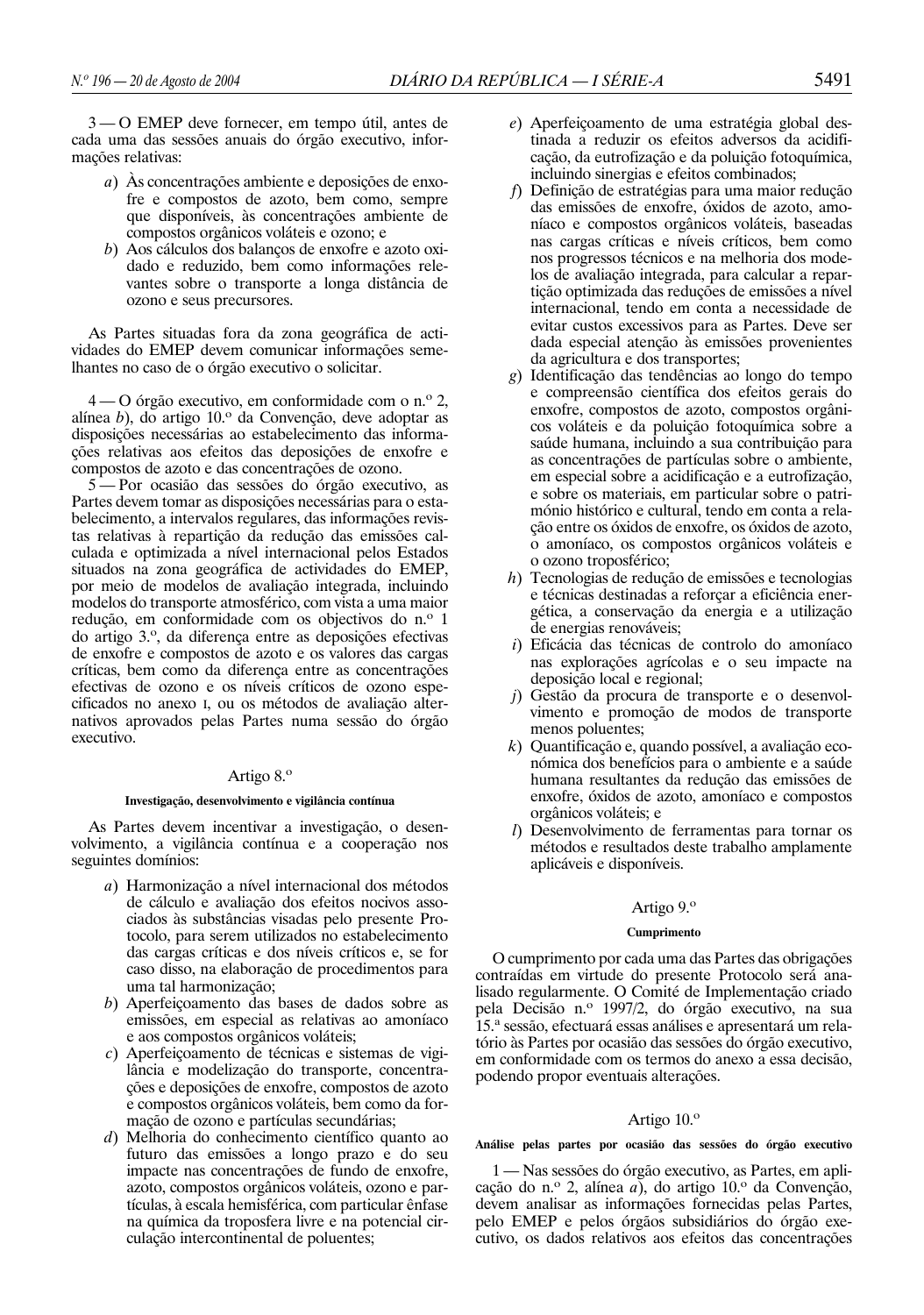e deposições de enxofre e compostos de azoto e da poluição fotoquímica, bem como os relatórios do Comité de Implementação referido no artigo 9.º

- *a*) As Partes devem proceder à análise regular das obrigações fixadas no presente Protocolo, por ocasião das sessões do órgão executivo, nomeadamente:
	- *i*) As suas obrigações no que diz respeito à repartição das reduções de emissões calculadas e optimizadas a nível internacional referidas no n.º 5 do artigo 7.º; e
	- *ii*) A adequação das obrigações e os progressos alcançados na realização do objectivo do presente Protocolo;
- *b*) As análises devem tomar em consideração as melhores informações científicas disponíveis sobre os efeitos da acidificação, da eutrofização e da poluição fotoquímica, incluindo as avaliações de todos os efeitos pertinentes para a saúde, os níveis e cargas críticas, o desenvolvimento e aperfeiçoamento dos modelos de avaliação integrada, os progressos tecnológicos, a evolução da situação económica, os progressos alcançados em termos de bases de dados sobre as emissões e as técnicas de redução, nomeadamente as relacionadas com o amoníaco e os compostos orgânicos voláteis, e o cumprimento das obrigações relativas aos níveis de emissão;
- *c*) Os procedimentos, métodos e calendário destas análises devem ser especificados pelas Partes por ocasião de uma sessão do órgão executivo. A primeira revisão deste tipo deverá ser encetada o mais tardar um ano após a entrada em vigor do presente Protocolo.

### Artigo 11.º

#### **Resolução de diferendos**

1 — Em caso de diferendo entre duas ou mais Partes a respeito da interpretação ou da aplicação do presente Protocolo, as Partes em questão devem procurar resolver o diferendo por meio de negociação ou por qualquer outro meio pacífico que escolham. As Partes no diferendo devem informar o órgão executivo a respeito do seu diferendo.

2 — Quando ratifica, aceita, aprova ou adere ao presente Protocolo, ou em qualquer momento posteriormente, uma Parte que não seja uma organização de integração económica regional pode declarar num instrumento escrito submetido ao depositário que, no que diz respeito a qualquer diferendo relacionado com a interpretação ou a aplicação do Protocolo, reconhece como obrigatório(s) *ipso facto* e sem acordo especial um dos dois meios de resolução seguintes ou ambos, em relação a qualquer Parte que aceite a mesma obrigação:

- *a*) Sujeição do diferendo à apreciação do Tribunal Internacional de Justiça;
- *b*) Arbitragem, em conformidade com procedimentos que serão adoptados pelas Partes numa sessão do órgão executivo, o mais brevemente possível, num anexo consagrado à arbitragem.

Uma Parte que é uma organização de integração económica regional pode fazer uma declaração no mesmo sentido no que diz respeito à arbitragem em conformidade com o procedimento estabelecido na alínea *b*) anterior.

3 — A declaração efectuada em aplicação do n.º 2 permanece em vigor até à sua expiração em conformidade com os seus próprios termos ou até ao termo de um prazo de três meses a contar da data na qual a notificação escrita da revogação desta declaração foi depositada junto do Depositário.

4 — O depósito de uma nova declaração, a notificação da revogação de uma declaração ou o termo de validade de uma declaração não devem afectar em nada os processos pendentes no Tribunal Internacional de Justiça ou no Tribunal de Arbitragem, a menos que as Partes no diferendo decidam de outro modo.

5 — Excepto no caso em que as Partes num diferendo tenham aceite o mesmo meio de resolução de diferendos referido no n.º 2, se, no termo de um prazo de 12 meses a contar da data na qual uma Parte notificou à outra Parte a existência de um diferendo entre elas, as Partes envolvidas não tiverem conseguido resolver o seu diferendo utilizando os meios referidos no n.º 1, o diferendo, a pedido de qualquer uma das Partes no diferendo, deverá ser submetido a conciliação.

 $6$  — Para efeitos do n.º 5, será criada uma comissão de conciliação. A comissão será composta por um número equivalente de membros designados por cada uma das Partes envolvidas ou quando diversas Partes no processo de conciliação partilham interesses idênticos, pelo conjunto destas Partes e por um presidente escolhido conjuntamente pelos membros assim designados. A comissão emite uma recomendação que as Partes no diferendo examinarão de boa fé.

### Artigo 12.º

#### **Anexos**

Os anexos do presente Protocolo fazem parte integrante do Protocolo.

### Artigo 13.º

### **Alterações e ajustamentos**

1 — Qualquer Parte pode propor alterações ao presente Protocolo. Qualquer Parte na Convenção pode propor um ajustamento do anexo II do presente Protocolo com vista a aditar-lhe o seu nome, juntamente com os níveis de emissão, os tectos de emissão e a percentagem de redução das emissões.

2 — Tais alterações e ajustamentos devem ser apresentados por escrito ao secretário executivo da Comissão, que as comunicará a todas as Partes. As Partes devem discutir as alterações e ajustamentos propostos na sessão seguinte do órgão executivo, desde que as propostas em questão tenham sido divulgadas pelo secretário executivo às Partes com pelo menos 90 dias de antecedência.

3 — As alterações ao presente Protocolo e aos seus anexos II a IX devem ser adoptadas por consenso das Partes presentes numa sessão do órgão executivo e entrarão em vigor, para as Partes que as aceitaram, no 90.<sup>o</sup> dia a contar da data em que dois terços das Partes depositaram junto do depositário o respectivo instrumento de aceitação. As alterações entram em vigor, em relação a qualquer outra Parte, no 90.º dia a contar da data em que essa Parte depositou o respectivo instrumento de aceitação.

4 — As alterações aos anexos do presente Protocolo, para além dos anexos referidos no n.º 3, devem ser adop-

<sup>2:</sup>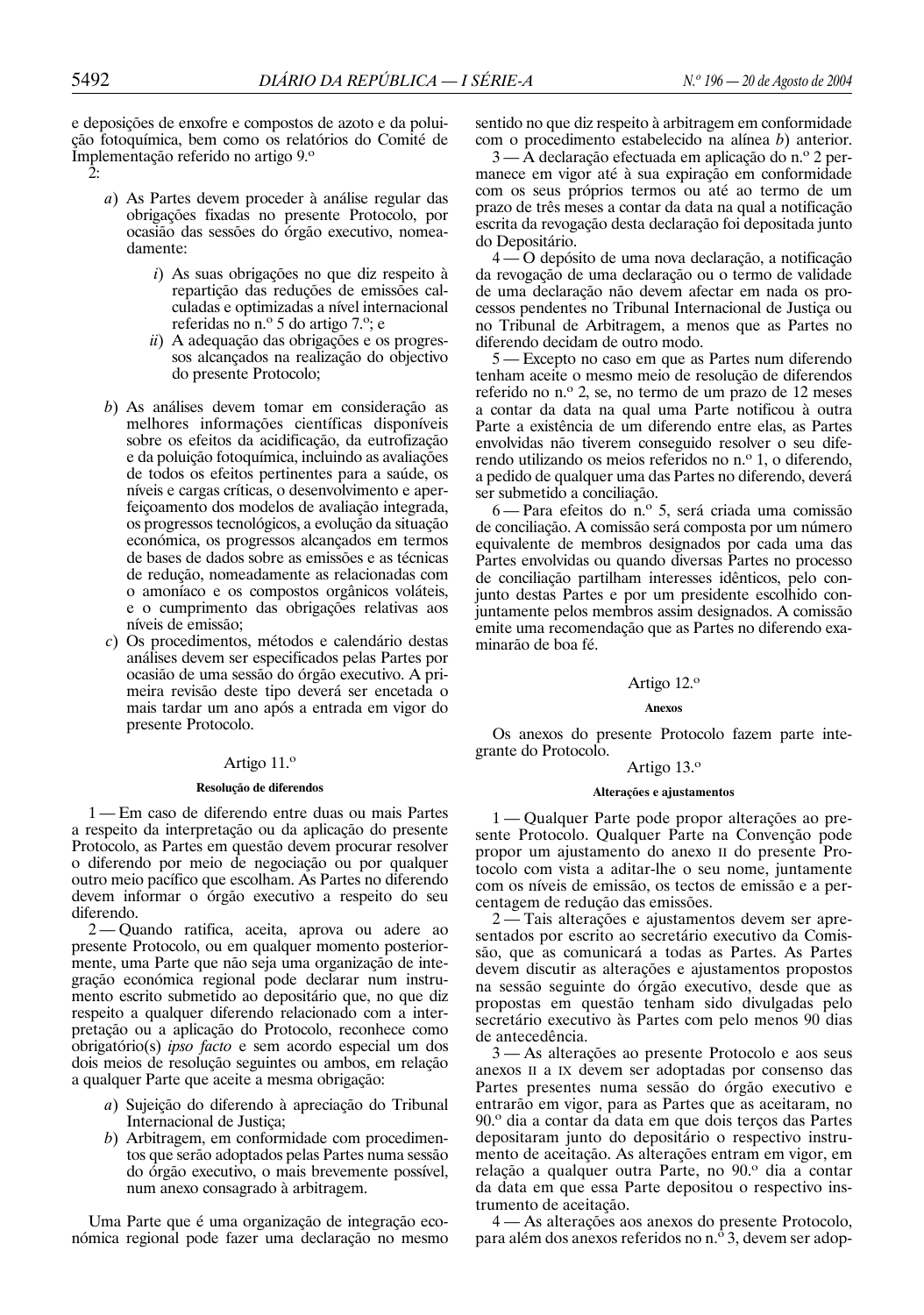tadas por consenso das Partes presentes numa sessão do órgão executivo. No termo do prazo de 90 dias a contar da data da sua comunicação a todas as Partes, pelo secretário executivo da Comissão, uma alteração a qualquer destes anexos entrará em vigor em relação às Partes que não submeteram ao depositário uma notificação em conformidade com o disposto no n.º 5, desde que pelo menos 16 Partes não tenham submetido tal notificação.

5 — Qualquer Parte que não possa aprovar uma alteração a um anexo, para além dos anexos referidos no n.<sup>o</sup> 3, deve notificar o depositário por escrito, no prazo de 90 dias a contar da data da comunicação da sua adopção. O depositário deve informar todas as Partes, o mais brevemente possível, a respeito da recepção desta notificação. Uma Parte pode, em qualquer momento, substituir uma aceitação pela sua notificação anterior e, após o depósito de um instrumento de aceitação junto do depositário, a alteração de tal anexo entrará em vigor em relação a essa Parte.

6 — Os ajustamentos ao anexo II devem ser adoptados por consenso das Partes presentes numa reunião do órgão executivo e entrarão em vigor para todas as Partes no presente Protocolo no 90.º dia a contar da data em que o secretário executivo da Comissão notificou por escrito essas Partes da adopção do ajustamento.

### Artigo  $14.°$

#### **Assinatura**

1 — O presente Protocolo encontra-se aberto para assinatura dos Estados membros da Comissão e igualmente pelos Estados dotados de estatuto consultivo junto da Comissão em aplicação do n.º 8 da Resolução n.º 36 (IV), do Conselho Económico e Social, de 28 de Março de 1947, e das organizações de integração económica e regional constituídas por Estados soberanos membros da Comissão, dispondo de competência para negociar, concluir e aplicar acordos internacionais nos domínios abrangidos pelo Protocolo, sob reserva de os Estados e as organizações em questão serem Partes na Convenção e constarem de uma lista do anexo II, em Gotemburgo (Suécia) em 30 de Novembro e 1 de Dezembro de 1999 e, posteriormente, na sede da Organização das Nações Unidas em Nova Iorque até 30 de Maio de 2000.

2 — Nos domínios abrangidos pela sua competência, tais organizações de integração económica regional exercerão, em seu nome, os direitos e assumirão as responsabilidades que o presente Protocolo confere aos seus Estados-Membros. Em tais casos, os Estados-Membros dessas organizações não estão habilitados a exercer estes direitos a título individual.

### Artigo 15.º

#### **Ratificação, aceitação, aprovação e adesão**

1 — O presente Protocolo está sujeito a ratificação, aceitação ou aprovação pelos signatários.

2 — O presente Protocolo estará aberto à adesão dos Estados e organizações que satisfaçam os requisitos do n.º 1 do artigo 14.º, a partir de 31 de Maio de 2000.

3 — Os instrumentos de ratificação, aceitação, aprovação ou adesão serão depositados junto do depositário.

### Artigo 16.º

### **Depositário**

O Secretário-Geral da Organização das Nações Unidas exercerá as funções de depositário.

### Artigo 17.º

### **Entrada em vigor**

1 — O presente Protocolo entrará em vigor no 90.<sup>o</sup> dia a contar da data do depósito do 16.º instrumento de ratificação, aceitação, aprovação ou adesão junto do depositário.

2 — Em relação a cada um dos Estados ou organizações referidas no n.º 1 do artigo 14.º, que ratifique, aceite ou aprove o presente Protocolo ou a ele adira após o depósito do 16.<sup>o</sup> instrumento de ratificação, aceitação, aprovação ou adesão, o Protocolo entrará em vigor no 90.º dia a contar da data do depósito por essa Parte do seu instrumento de ratificação, aceitação, aprovação ou adesão.

#### Artigo  $18.°$

#### **Denúncia**

Em qualquer momento, após o termo do prazo de cinco anos a contar da data em que o presente Protocolo tenha entrado em vigor relativamente a uma Parte, essa Parte pode denunciar o Protocolo por notificação escrita dirigida ao depositário. A denúncia produzirá efeitos no 90.º dia a contar da data da recepção da sua notificação pelo depositário ou em qualquer outra data posterior a especificar na notificação da denúncia.

### Artigo  $19.°$

### **Textos que fazem fé**

O original do presente Protocolo, cujos textos em inglês, francês e russo fazem igualmente fé, será depositado junto do Secretário-Geral da Organização das Nações Unidas.

Em fé do que, os abaixo assinados, devidamente autorizados para o efeito, assinaram o presente Protocolo.

Feito em Gotemburgo (Suécia) em 30 de Novembro de 1999.

### ANEXO I

### **Cargas e níveis críticos**

### **I — Cargas críticas de acidez**

A — Partes situadas na zona geográfica de actividades do EMEP

1 — As cargas críticas (na acepção do artigo 1.º) de acidez para os ecossistemas são determinadas de acordo com o *Manual da Convenção sobre as Metodologias e Critérios para Cartografar os Níveis e Cargas Críticos e as Zonas Geográficas onde Eles são Excedidos.* Essas cargas correspondem à quantidade máxima de deposição acidificante que um ecossistema pode tolerar a longo prazo sem ficar danificado. As cargas críticas de acidez em termos de azoto têm em conta os processos de remoção do azoto existentes nos ecossistemas (por exemplo, a sua absorção pelas plantas). As cargas críticas de acidez em termos de enxofre não têm em conta esses processos. Uma carga crítica de acidez relativa ao enxofre e ao azoto combinados só considera o azoto quando a depo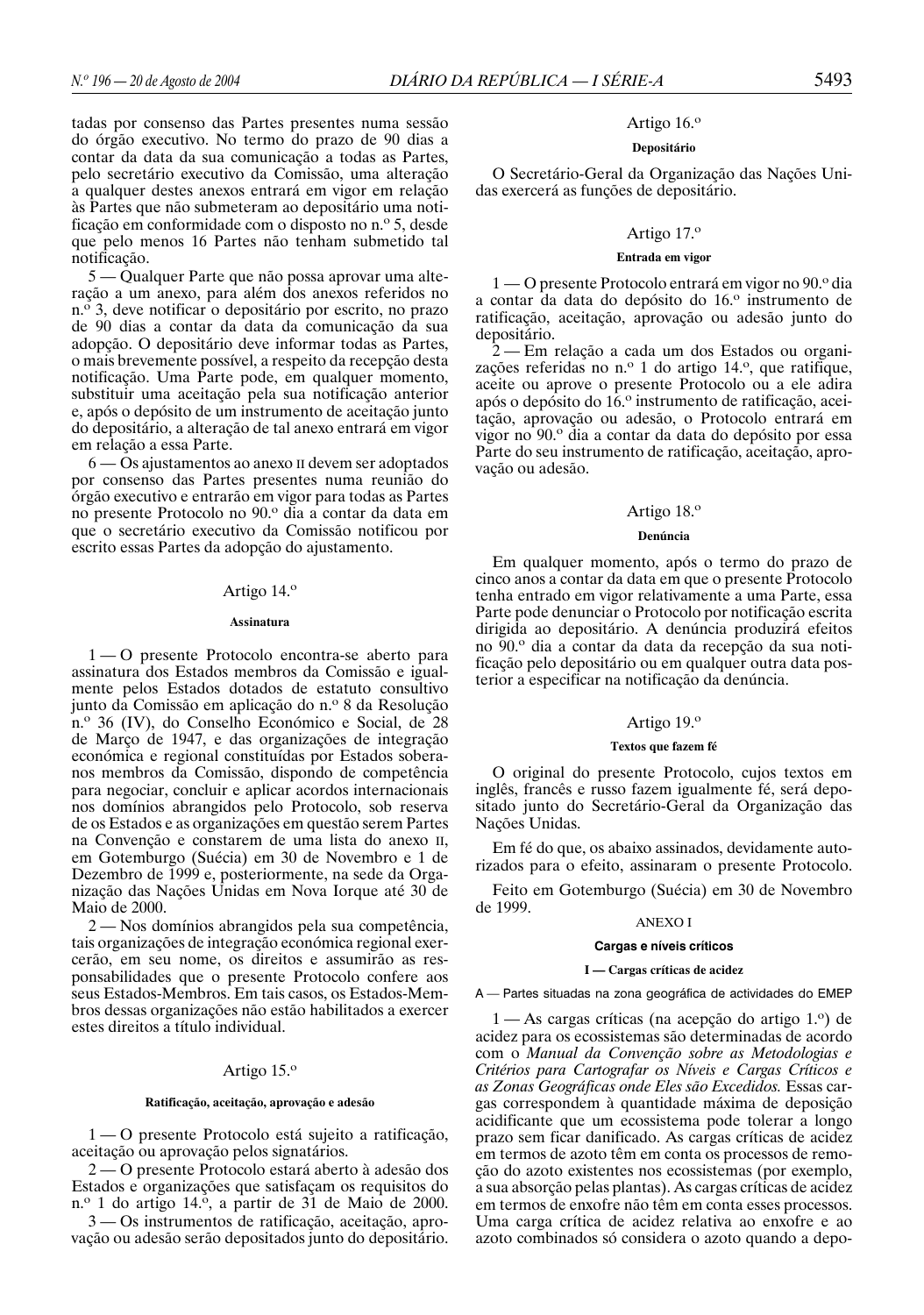sição desta substância é superior aos processos de remoção de azoto presentes no ecossistema. Todas as cargas críticas comunicadas pelas Partes foram sintetizadas para serem utilizadas nos modelos de avaliação integrada utilizados no fornecimento de orientações para a fixação dos tectos de emissão apresentados no anexo II.

### B — Partes da América do Norte

2 — No caso da região oriental do Canadá, as cargas críticas de enxofre e azoto relativas aos ecossistemas florestais foram determinadas por meio de metodologias e critérios científicos (avaliação da chuva ácida canadiana de 1997) semelhantes aos que figuram no *Manual da Convenção sobre as Metodologias e Critérios para Cartografar os Níveis e Cargas Críticos e as Zonas Geográficas onde Eles são Excedidos.* Os valores das cargas críticas (na acepção do artigo 1.º) de acidez da região oriental do Canadá referem-se ao sulfato presente na precipitação, expresso em quilograma/hectare/ano. Alberta, no leste do Canadá, onde os níveis de deposição se situam actualmente abaixo dos limites ambientais, adoptou os sistemas genéricos de classificação das cargas críticas utilizados para os solos europeus no tocante à acidez potencial. A acidez potencial obtém-se subtraindo a deposição total (húmida e seca) de catiões básicos da deposição total correspondente ao enxofre e azoto. Para além das cargas críticas relativas à acidez potencial, Alberta estabeleceu objectivos de carga e de vigilância para gestão das emissões acidificantes.

3 — Nos Estados Unidos da América, os efeitos da acidificação são analisados através de uma avaliação da sensibilidade dos ecossistemas, da carga total de compostos acidificantes presente nos ecossistemas e da incerteza associada aos processos de remoção do azoto presentes nos ecossistemas.

4 — Estas cargas e efeitos são utilizados nos modelos de avaliação integrada e proporcionam orientações para o estabelecimento dos tectos de emissão e ou das reduções que o Canadá e os Estados Unidos da América deverão realizar e que se encontram descritos no anexo II.

#### **II — Cargas críticas de nutrientes azotados**

Partes situadas na zona geográfica de actividades do EMEP

5 — As cargas críticas (na acepção do artigo 1.º) de nutrientes azotados (eutrofização) para os ecossistemas são determinadas de acordo com o *Manual da Convenção sobre as Metodologias e Critérios para Cartografar os Níveis e Cargas Críticas e as Zonas Geográficas onde Eles são Excedidos.* Essas cargas correspondem à quantidade máxima de deposição eutrofizante de azoto que um ecossistema pode tolerar a longo prazo sem ficar danificado. Todas as cargas críticas comunicadas pelas Partes foram sintetizadas para serem utilizadas nos modelos de avaliação integrada empregues no fornecimento de orientações para a fixação dos tectos de emissão apresentados no anexo II.

### **III — Níveis críticos de ozono**

### A — Partes situadas na zona geográfica de actividades do EMEP

6 — Os níveis críticos (na acepção do artigo 1.º) de ozono são determinados para proteger as plantas de acordo com o *Manual da Convenção sobre as Metodo-* *logias e Critérios para Cartografar os Níveis e Cargas Críticas e as Zonas Geográficas onde Eles são Excedidos.* São expressos como uma exposição cumulativa relativamente a uma concentração limiar de ozono de 40 ppb (40 partes por bilião em volume). Este índice de exposição é referido como AOT40 (exposição cumulativa acima do limiar de 40 ppb). A AOT40 é calculada como a soma da diferença entre as concentrações horárias (em ppb) e 40 ppb por cada hora em que a concentração excede os 40 ppb.

7 — O nível crítico de ozono a longo prazo para as culturas, de uma AOT40 de 3000 ppb durante as horas de dia nos meses de Maio a Julho (considerados como período de produção típico), foi utilizado para definir as zonas em risco onde o nível crítico é excedido. Adoptou-se como objectivo uma redução específica dessas excedências nos modelos de avaliação integrada elaborados para efeitos do presente Protocolo, a fim de proporcionar orientações para a fixação dos tectos de emissão que figuram no anexo II. Considera-se que o nível crítico de ozono a longo prazo para as culturas também protege outras plantas, como as árvores e a vegetação natural. Estão em curso novos trabalhos científicos destinados a desenvolver uma interpretação mais diferenciada das excedências dos níveis críticos de ozono em relação à vegetação.

8 — O valor da OMS para a qualidade do ar relativo ao ozono, de 120  $\mu$ g/m<sup>3</sup> como média de oito horas, constitui um nível crítico de ozono para a saúde humana. Em colaboração com o Gabinete Regional para a Europa da Organização Mundial de Saúde (OMS/ EURO), foi adoptado um nível crítico expresso por um índice, a AOT60 (exposição cumulativa relativamente a um limiar de 60 ppb), isto é, 120  $\mu$ g/m<sup>3</sup>, calculada ao longo de um ano, em substituição do valor recomendado pela OMS para a qualidade do ar, para efeitos dos modelos de avaliação integrada. Este índice foi utilizado para definir as zonas em risco onde o nível crítico é excedido. Adoptou-se como objectivo uma redução específica dessas excedências nos modelos de avaliação integrada elaborados para efeitos do presente Protocolo, a fim de proporcionar orientações para a fixação dos tectos de emissão que figuram no anexo II.

### B — Partes da América do Norte

9 — Em relação ao Canadá, os níveis críticos de ozono são determinados tendo em vista a protecção da saúde humana e do ambiente e são utilizados para estabelecer uma norma relativa ao ozono aplicável em todo o território canadiano. Os tectos de emissão constantes do anexo II são definidos de acordo com o nível de ambição necessário para se cumprir essa norma canadiana relativa ao ozono.

10 — Quanto aos Estados Unidos da América, os níveis críticos do ozono são fixados com o objectivo de proteger a saúde pública com uma margem de segurança adequada, proteger o bem-estar da população de quaisquer efeitos nocivos conhecidos ou previstos e servem para estabelecer uma norma nacional para a qualidade do ar ambiente. Os modelos de avaliação integrada e a norma para a qualidade do ar são utilizados no fornecimento de orientações para fixar os tectos de emissão e ou as reduções a realizar pelos Estados Unidos da América incluídos no anexo II.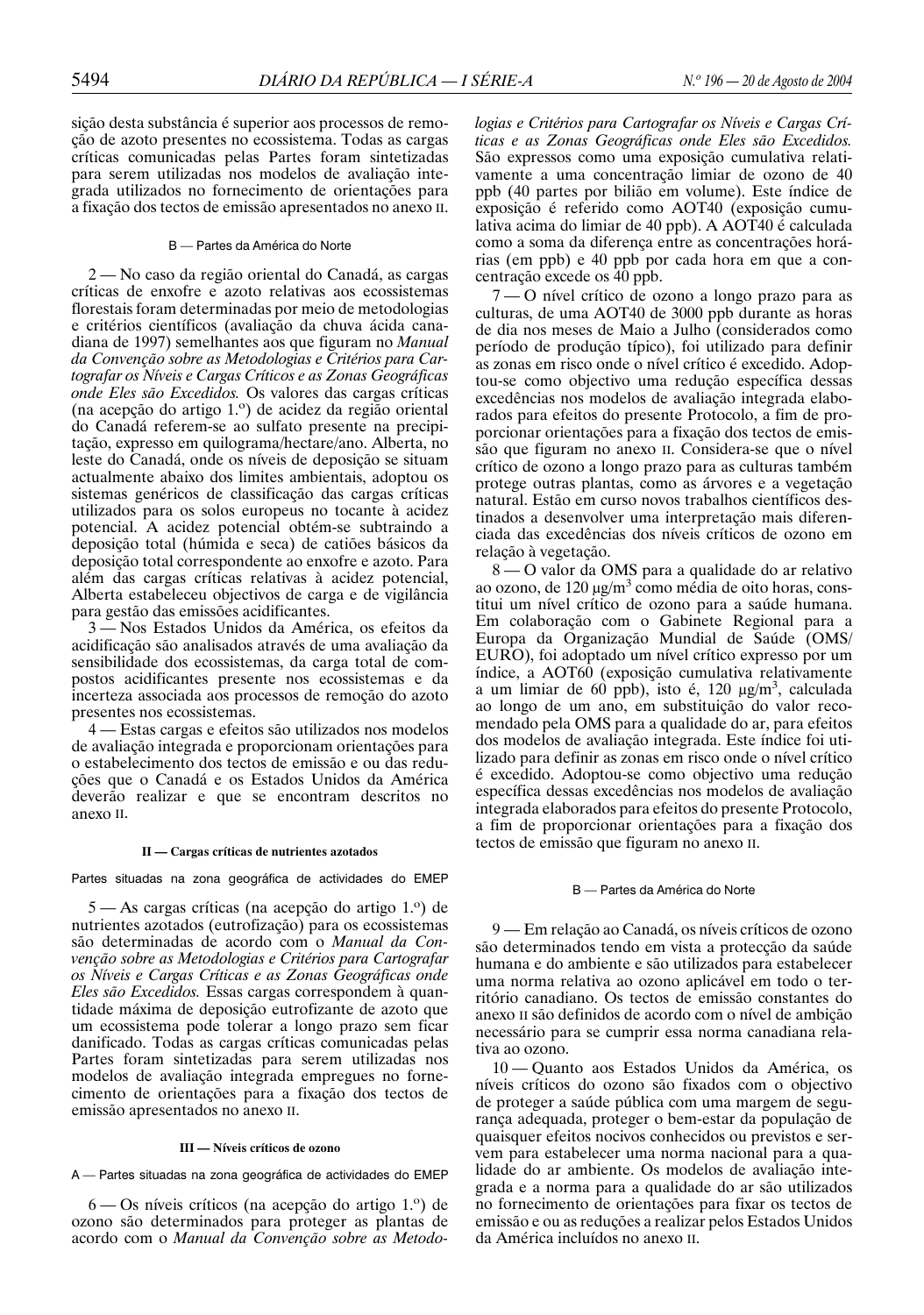### ANEXO II

### **Tectos de emissão**

Os tectos de emissão enumerados nos quadros seguintes dizem respeito às disposições dos n.<sup>os</sup> 1 e 10 do artigo 3.º do presente Protocolo. Os níveis de emissão de 1980 e 1990 e as percentagens de redução das emissões são apresentados no quadro com fins meramente informativos.

#### OUADRO N.º1

### **Tectos de emissão relativos ao enxofre (milhares de toneladas de** *SO2* **por ano)**

|       | Níveis de emissão |         |                                | Percentagens de                                             |  |
|-------|-------------------|---------|--------------------------------|-------------------------------------------------------------|--|
| Parte | 1980              | 1990    | Tectos de emissão<br>para 2010 | redução das emissões<br>para 2010<br>$(ano de base - 1990)$ |  |
|       | 141               | 73      | 73                             | $- 0$                                                       |  |
|       | 400               | 91      | 39                             | $-57$                                                       |  |
|       | 740               | 637     | 480                            | $-25$                                                       |  |
|       | 828               | 372     | 106                            | $-72$                                                       |  |
|       | 2050              | 2008    | 856                            | $-57$                                                       |  |
|       | 4643              | 3 2 3 6 |                                |                                                             |  |
|       | 3 1 3 5           | 1873    |                                |                                                             |  |
|       | 150               | 180     | 70                             | $-61$                                                       |  |
|       | 2 2 5 7           | 1876    | 283                            | $-85$                                                       |  |
|       | 450               | 182     | 55                             | $-70$                                                       |  |
|       | 584               | 260     | 116                            | $-55$                                                       |  |
|       | 3 2 0 8           | 1 2 6 9 | 400                            | - 68                                                        |  |
|       | 7514              | 5 3 1 3 | 550                            | $-90$                                                       |  |
|       | 400               | 509     | 546                            | 7                                                           |  |
|       | 1633              | 1010    | 550                            | - 46                                                        |  |
|       | 222               | 178     | 42                             | - 76                                                        |  |
|       | 3757              | 1651    | 500                            | $-70$                                                       |  |
|       |                   | 119     | 107                            | $-10$                                                       |  |
|       | 0,39              | 0,15    | 0,11                           | $-27$                                                       |  |
|       | 311               | 222     | 145                            | $-35$                                                       |  |
|       | 24                | 15      | 4                              | - 73                                                        |  |
|       | 490               | 202     | 50                             | - 75                                                        |  |
|       | 137               | 53      | 22                             | $-58$                                                       |  |
|       | 4 100             | 3 2 1 0 | 1 3 9 7                        | $-56$                                                       |  |
|       | 266               | 362     | 170                            | $-53$                                                       |  |
|       | 308               | 265     | 135                            | $-49$                                                       |  |
|       | 1 0 5 5           | 1 3 1 1 | 918                            | $-30$                                                       |  |
|       | 7 1 6 1           | 4 4 6 0 |                                |                                                             |  |
| ZGEP  | 1 0 6 2           | 1 1 3 3 | 635                            | $-44$                                                       |  |
|       | 780               | 543     | 110                            | $-80$                                                       |  |
|       | 235               | 194     | 27                             | $-86$                                                       |  |
|       | 2959              | 2 1 8 2 | 774                            | $-65$                                                       |  |
|       | 491               | 119     | 67                             | – 44                                                        |  |
|       | 116               | 43      | 26                             | $-40$                                                       |  |
|       | 3849              | 2782    | 1457                           | $-48$                                                       |  |
|       | 4863              | 3731    | 625                            | $-83$                                                       |  |
|       |                   |         |                                |                                                             |  |
|       | 26 45 6           | 16 4 36 | 4 0 5 9                        | $-75$                                                       |  |

(a) Ao ratificar, aceitar, aprovar ou aderir ao presente Protocolo, o Canadá deverá apresentar um tecto de emissão relativo ao enxofre, a nível nacional ou para a sua ZGEP, e<br>esforça-se-á por apresentar um tecto de emissão

(c) Ao ratificarem, aceitarem, aprovarem ou aderirem ao presente Protocolo, os Estados Unidos da América deverão apresentar, para inclusão no presente anexo: a) medidas específicas<br>de redução das emisosos aplicáveis às fon será incluída no quadro e as alíneas *a*), *c*) e *d*) serão incluídas numa nota de rodapé ao quadro.

#### OUADRO N.º 2

### **Tectos de emissão relativos aos óxidos de azoto (milhares de toneladas de** *NO***<sup>2</sup> por ano)**

| Parte | Níveis<br>de emissão<br>(1990) | Tectos<br>de emissão<br>para 2010 | Percentagens<br>de redução<br>das emissões<br>para 2010<br>$(ano de base - 1990)$ |
|-------|--------------------------------|-----------------------------------|-----------------------------------------------------------------------------------|
|       | 46<br>194<br>285               | 46<br>107<br>255                  | $-45$<br>$-11$                                                                    |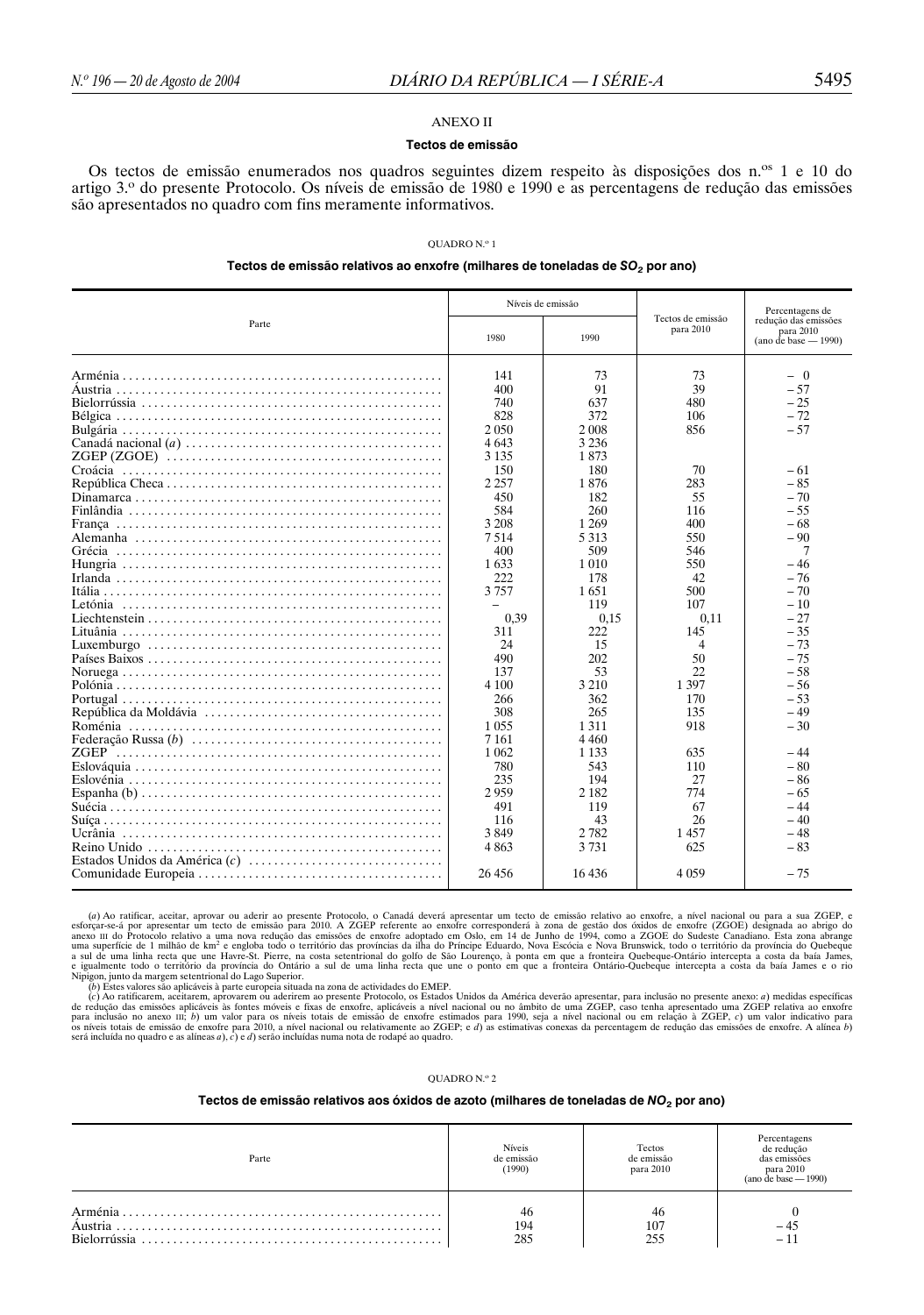| Parte | Níveis<br>de emissão<br>(1990) | Tectos<br>de emissão<br>para 2010 | Percentagens<br>de redução<br>das emissões<br>para 2010<br>$(ano de base - 1990)$ |
|-------|--------------------------------|-----------------------------------|-----------------------------------------------------------------------------------|
|       | 339<br>361<br>2 1 0 4          | 181<br>266                        | $-47$<br>$-26$                                                                    |
|       | 87                             | 87                                | $\Omega$                                                                          |
|       | 742                            | 286                               | - 61                                                                              |
|       | 282                            | 127                               | - 55                                                                              |
|       | 300                            | 170                               | $-43$                                                                             |
|       | 1882                           | 860                               | - 54                                                                              |
|       | 2693                           | 1 0 8 1                           | - 60                                                                              |
|       | 343                            | 344                               | $\theta$                                                                          |
|       | 238                            | 198                               | $-17$                                                                             |
|       | 115                            | 65                                | $-43$                                                                             |
|       | 1938                           | 1 000                             | - 48                                                                              |
|       | 93                             | 84                                | $-10$                                                                             |
|       | 0.63                           | 0,37                              | – 41                                                                              |
|       | 158                            | 110                               | $-30$                                                                             |
|       | 23                             | 11                                | $-52$                                                                             |
|       | 580                            | 266                               | - 54                                                                              |
|       | 218                            | 156                               | - 28                                                                              |
|       | 1 2 8 0                        | 879                               | $-31$                                                                             |
|       | 348                            | 260                               | $-25$                                                                             |
|       | 100<br>546<br>3 600            | 90<br>437                         | $-10$<br>$-20$                                                                    |
|       | 360<br>225<br>62               | 265<br>130<br>45                  | $-26$<br>$-42$<br>$-27$<br>$-24$                                                  |
|       | 1 1 1 3<br>338<br>166<br>1888  | 847<br>148<br>79<br>1 2 2 2       | $-56$<br>$-52$<br>$-35$                                                           |
|       | 2673<br>13 16 1                | 1 1 8 1<br>6 6 7 1                | - 56<br>$-49$                                                                     |

(a) Ao ratificar, aceitar, aprovar ou aderir ao presente Protocolo, o Canadá deverá apresentar os níveis de emissão de 1990 e os tectos de emissão de óxidos de azoto para 2010,<br>a nível nacional ou em relação à sua ZGEP par

### QUADRO N.º 3

### **Tectos de emissão relativos ao amoníaco (milhares de toneladas de** *NH***<sup>3</sup> por ano)**

| Parte | <b>Níveis</b><br>de emissão<br>(1990)                                                                                | Tectos<br>de emissão<br>para 2010                                                                                 | Percentagens<br>de redução<br>das emissões<br>para 2010<br>$(ano de base - 1990)$                                                   |
|-------|----------------------------------------------------------------------------------------------------------------------|-------------------------------------------------------------------------------------------------------------------|-------------------------------------------------------------------------------------------------------------------------------------|
|       | 25<br>81<br>219<br>107<br>144<br>37<br>156<br>122<br>35<br>814<br>764<br>80<br>124<br>126<br>466<br>44<br>0.15<br>84 | 25<br>66<br>158<br>74<br>108<br>30<br>101<br>69<br>31<br>780<br>550<br>73<br>90<br>116<br>419<br>44<br>0.15<br>84 | $\Omega$<br>$-19$<br>$-28$<br>$-31$<br>$-25$<br>$-19$<br>$-35$<br>$-43$<br>$-11$<br>$-28$<br><b>Q</b><br>$-27$<br>$-10$<br>$\theta$ |
|       | 226                                                                                                                  | 128                                                                                                               | $-43$                                                                                                                               |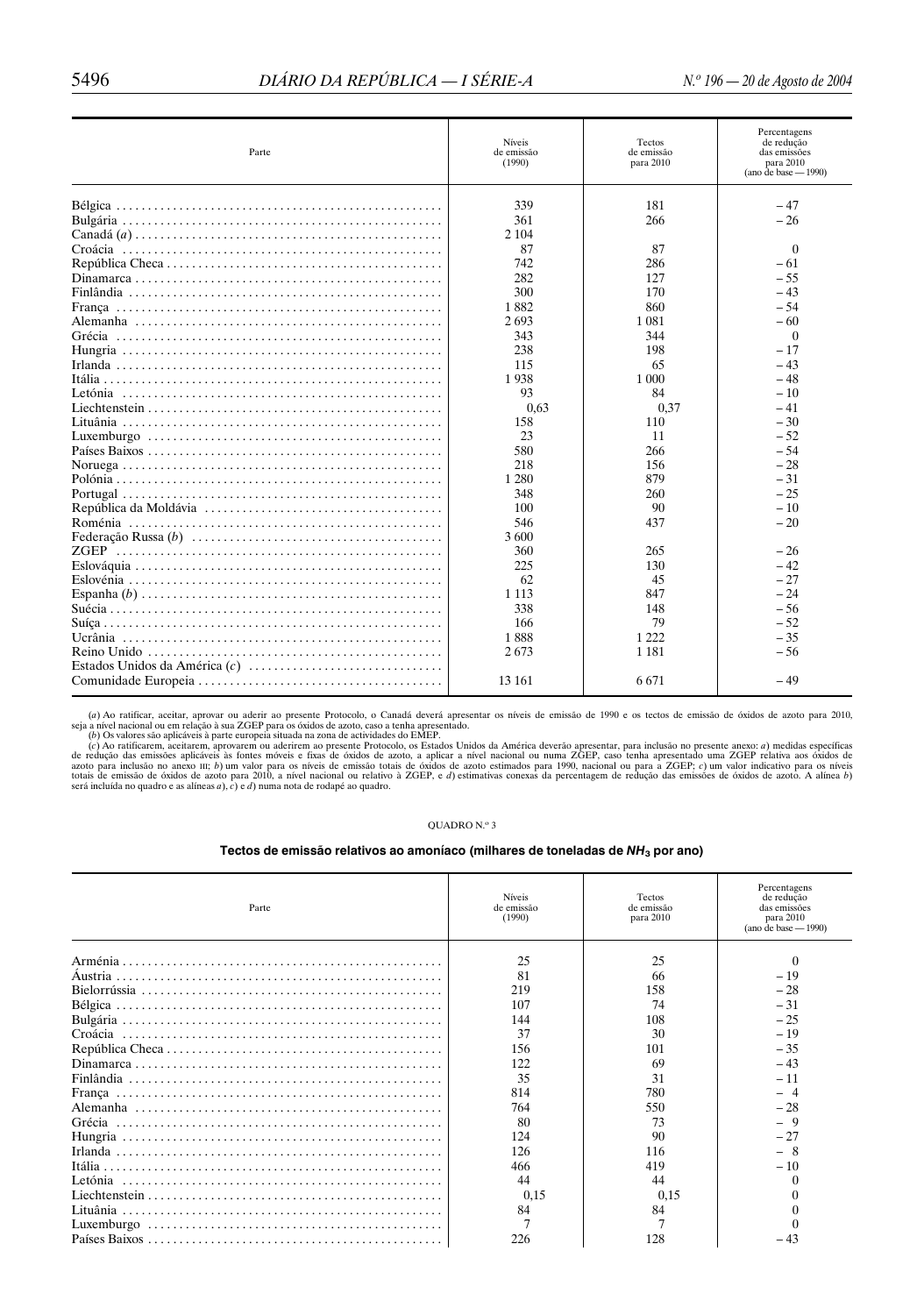| Parte           | <b>Níveis</b><br>de emissão<br>(1990)                                                        | Tectos<br>de emissão<br>para 2010                                                           | Percentagens<br>de redução<br>das emissões<br>para 2010<br>$(ano de base - 1990)$ |
|-----------------|----------------------------------------------------------------------------------------------|---------------------------------------------------------------------------------------------|-----------------------------------------------------------------------------------|
| Roménia<br>ZGEP | 23<br>508<br>98<br>49<br>300<br>1 1 9 1<br>61<br>62<br>24<br>351<br>61<br>729<br>333<br>3671 | 23<br>468<br>108<br>42<br>210<br>49<br>39<br>20<br>353<br>57<br>63<br>592<br>297<br>3 1 2 9 | $-30$<br>$-20$<br>$-37$<br>$-19$<br>$-15$                                         |

(*a*) Os valores são aplicáveis à parte europeia da zona de actividades do EMEP.

### QUADRO N.º 4

### **Tectos de emissão relativos aos compostos orgânicos voláteis (milhares de toneladas de COV por ano)**

| Parte                                  | Níveis<br>de emissão<br>(1990)                                                                                                                                                                                                                   | Tectos<br>de emissão<br>para 2010                                                                                                                                                                                    | Percentagens<br>de redução<br>das emissões<br>para 2010<br>$(ano de base - 1990)$                                                                                                                                                                                                       |
|----------------------------------------|--------------------------------------------------------------------------------------------------------------------------------------------------------------------------------------------------------------------------------------------------|----------------------------------------------------------------------------------------------------------------------------------------------------------------------------------------------------------------------|-----------------------------------------------------------------------------------------------------------------------------------------------------------------------------------------------------------------------------------------------------------------------------------------|
| República da Moldávia ………………………………………… | 81<br>351<br>533<br>324<br>217<br>2880<br>105<br>435<br>178<br>209<br>2957<br>3 1 9 5<br>373<br>205<br>197<br>2 2 1 3<br>152<br>1,56<br>103<br>20<br>502<br>310<br>831<br>640<br>157<br>616<br>3566<br>203<br>149<br>42<br>1 0 9 4<br>526<br>292 | 81<br>159<br>309<br>144<br>185<br>90<br>220<br>85<br>130<br>1 100<br>995<br>261<br>137<br>55<br>1 1 5 9<br>136<br>0,86<br>92<br>9<br>191<br>195<br>800<br>202<br>100<br>523<br>165<br>140<br>40<br>669<br>241<br>144 | $\overline{0}$<br>$-55$<br>- 42<br>$-56$<br>$-15$<br>$-14$<br>$-49$<br>$-52$<br>$-38$<br>$-63$<br>$-69$<br>$-30$<br>$-33$<br>$-72$<br>- 48<br>$-11$<br>- 45<br>- 11<br>$-55$<br>- 62<br>- 37<br>$\overline{4}$<br>- 68<br>$-36$<br>$-15$<br>$-19$<br>6<br>-5<br>$-39$<br>$-54$<br>$-51$ |
|                                        | 1 3 6 9<br>2555                                                                                                                                                                                                                                  | 797<br>1 200                                                                                                                                                                                                         | - 42<br>$-53$                                                                                                                                                                                                                                                                           |
|                                        | 15 353                                                                                                                                                                                                                                           | 6 600                                                                                                                                                                                                                | $-57$                                                                                                                                                                                                                                                                                   |

(a) Ao ratificar, accitar, aprovar ou aderir ao presente Protocolo, o Canadá deverá apresentar os níveis de emissão de 1990 e os tectos de emissão de compostos orgânicos voláteis<br>
(b) Os valores são aplicáveis à parte eur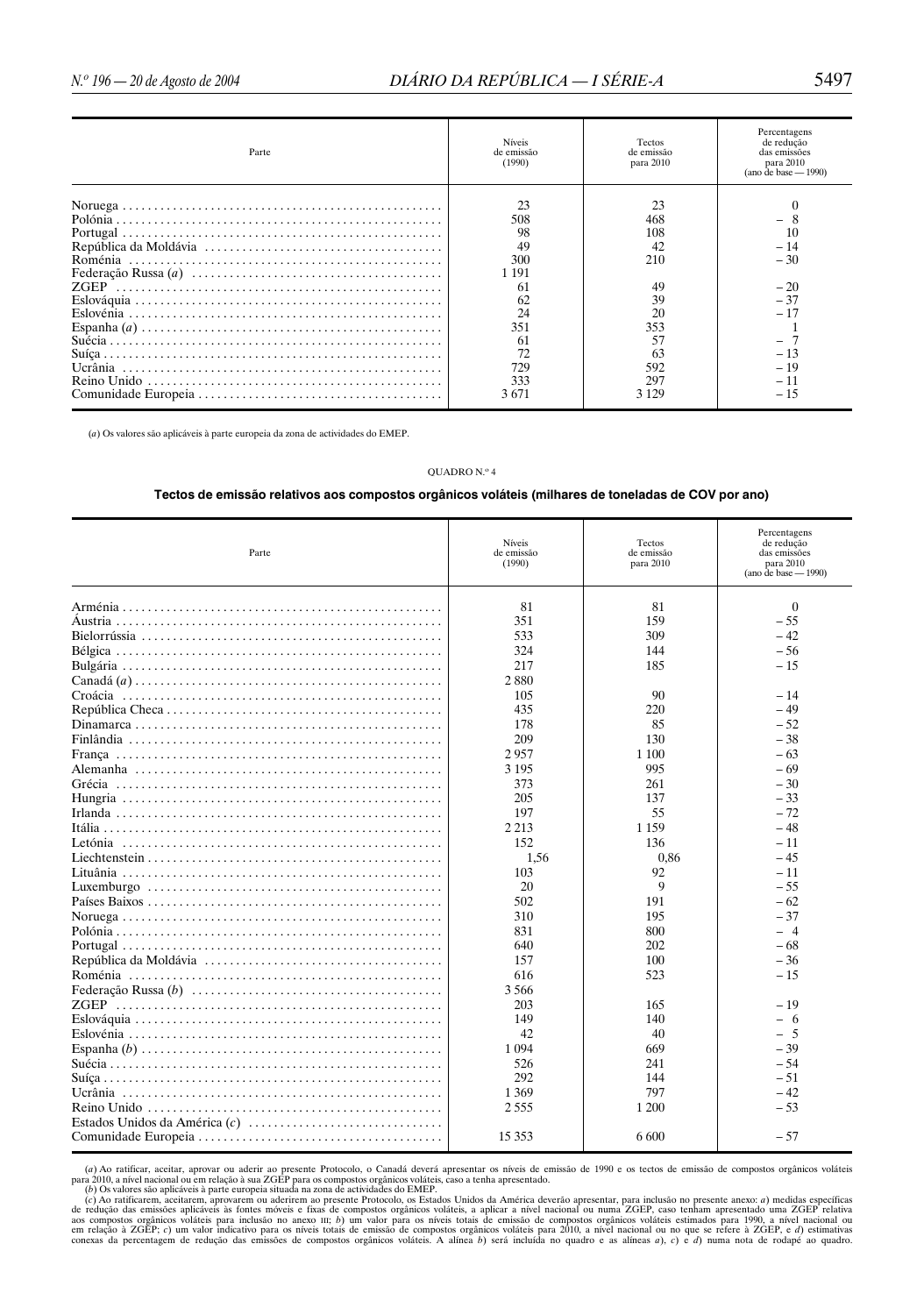### ANEXO III

#### **Zona de gestão das emissões poluentes (ZGEP)**

É incluída a seguinte ZGEP para efeitos do presente Protocolo: ZGEP da Federação Russa.

Esta zona inclui o território de Murmansk *oblast,* a República de Karelia, Leningrad *oblast* (incluindo São Petersburgo), Pskov *oblast,* Novgorod *oblast* e Kaliningrad *oblast.* Os limites da ZGEP coincidem com as fronteiras estatais e administrativas destas entidades constituintes da Federação Russa.

### ANEXO IV

### **Valores limite de emissão de enxofre de fontes fixas**

1 — A secção A aplica-se a todas as Partes com excepção do Canadá e dos Estados Unidos da América, a secção B aplica-se ao Canadá e a secção C aos Estados Unidos da América.

### **A — Partes com excepção do Canadá e dos Estados Unidos da América**

2 — Para efeitos da secção A, excepto o quadro n.º 2 e os n.<sup>os</sup> 11 e 12, entende-se por valor limite de emissão a quantidade máxima de uma substância gasosa contida nos gases residuais de uma instalação que não pode ser excedida. Salvo disposição em contrário, este valor limite deve ser calculado em termos de massa de poluente por unidade de volume dos gases residuais (expressa em miligramas/metro cúbico), às condições normais de temperatura e pressão para o gás seco (volume a 273,15 K, 101,3 kPa). No que respeita ao teor de oxigénio dos gases de combustão, são aplicáveis os valores apresentados nos quadros seguintes para cada categoria de fonte. A diluição com o fim de diminuir as concentrações de poluentes nos gases residuais não é permitida. As operações de arranque e paragem, bem como a manutenção do equipamento, estão excluídas.

3 — As emissões devem ser monitorizadas (<sup>1</sup>) em todos os casos e o cumprimento dos valores limite verificado. Entre os métodos de verificação poderão incluir-se as medições pontuais ou em contínuo, a aprovação de tipo ou qualquer outro método tecnicamente válido.

4 — A recolha de amostras e a análise dos poluentes, bem como os métodos de medição de referência para calibrar os sistemas de medição, devem ser realizadas de acordo com as normas estabelecidas pelo Comité Europeu de Normalização (CEN) ou pela Organização Internacional de Normalização (ISO). Enquanto se aguarda o desenvolvimento de normas CEN ou ISO, serão aplicáveis as normas nacionais.

5 — As medições das emissões devem ser efectuadas em contínuo, quando as emissões de *SO*<sup>2</sup> excederem os 75 kg/h.

6 — Em caso de medição contínua relativa a novas instalações, o cumprimento das normas de emissão é alcançado se os valores médios diários calculados não excederem o valor limite e se nenhum valor horário exceder o valor limite em 100%.

7 — Em caso de medições contínuas relativas a instalações existentes, o cumprimento das normas de emissão é alcançado se: *a*) nenhum dos valores médios mensais exceder os valores limite, e *b*) 97% de todos os valores médios de quarenta e oito horas não excederem 110% dos valores limite de emissão.

8 — No caso das medições pontuais, como requisito mínimo, o cumprimento das normas de emissão é alcançado se o valor médio, baseado num número adequado de medições em condições representativas, não ultrapassar o valor da norma de emissão.

9 — Caldeiras e geradores de calor industriais com uma potência térmica nominal superior a  $50 \text{ MW}_{th}$ :

| Valores limite para as emissões de $SOx$ de caldeiras (a)                 |                                                          |                                                               |                                                                                      |
|---------------------------------------------------------------------------|----------------------------------------------------------|---------------------------------------------------------------|--------------------------------------------------------------------------------------|
|                                                                           | Potência térmica<br>$(MW_{th})$                          | Valor limite<br>(mg SO <sub>2</sub> /Nm <sup>3</sup> )<br>(b) | Alternativa para<br>a eficiência da remoção<br>de combustíveis sólidos<br>domésticos |
| Combustíveis sólidos e líquidos, novas instalações                        | 50-100<br>100-300                                        | 850<br>$(c)$ 850-200<br>(redução linear)                      | $(d) 90\%$<br>$(d)$ 92%                                                              |
|                                                                           | > 300                                                    | (c) 200                                                       | $(d)$ 95%                                                                            |
| Combustíveis sólidos, instalações existentes                              | 50-100<br>100-500<br>> 500<br>50-150<br>150-500<br>> 500 | 2 0 0 0<br>2 000-400<br>(redução linear)<br>400               | 40%<br>$40\% - 90\%$<br>(aumento linear)<br>$90\%$                                   |
| Combustíveis líquidos, instalações existentes                             | 50-300<br>300-500<br>> 500                               | 1700<br>1 700-400<br>(redução linear)<br>400                  |                                                                                      |
| Combustíveis gasosos em geral, novas instalações e instalações existentes |                                                          | 35                                                            |                                                                                      |

QUADRO N.º 1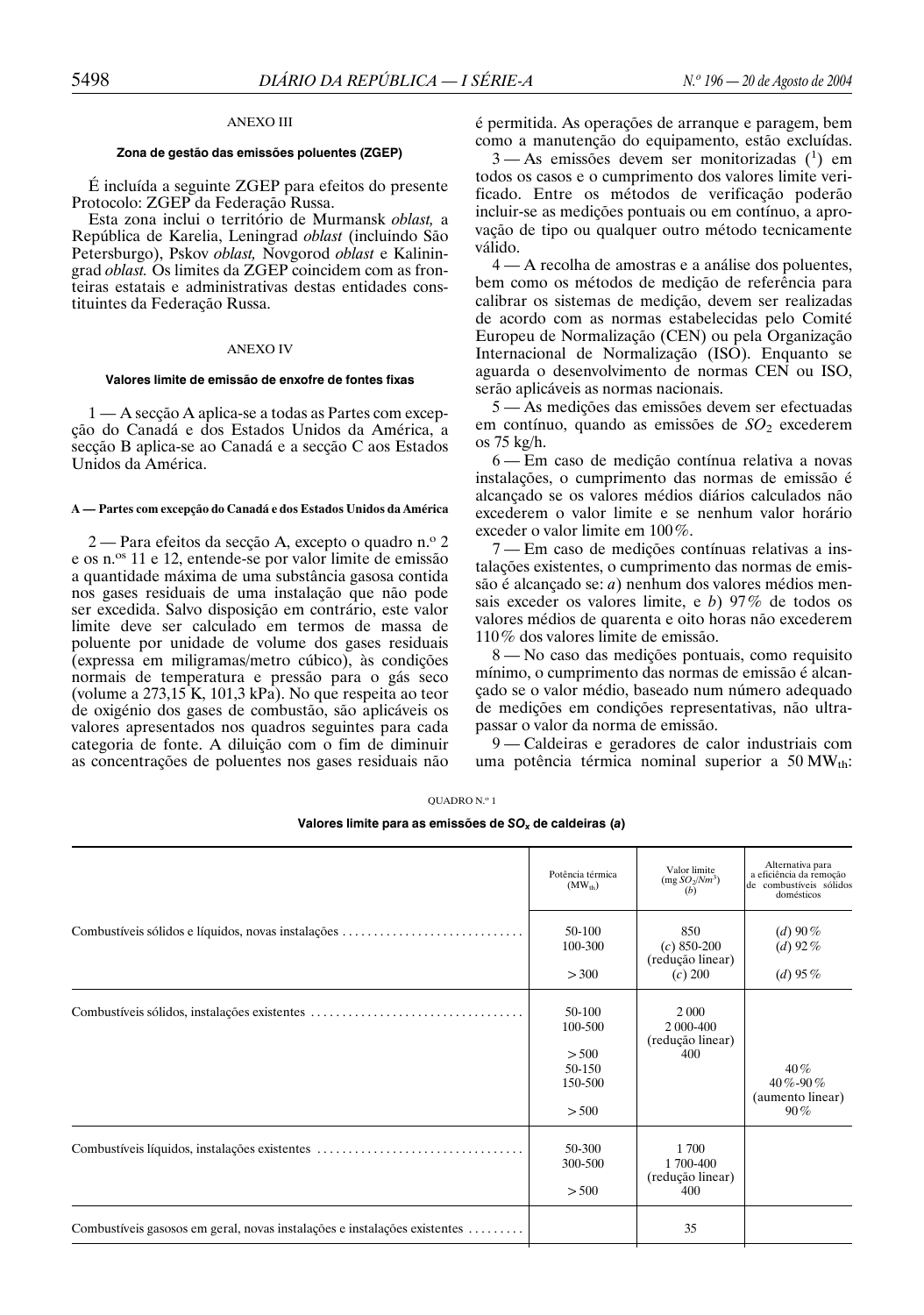|                                                                                                                                     | Potência térmica<br>$(MW_{th})$           | Valor limite<br>(mg SO <sub>2</sub> /Nm <sup>3</sup> )<br>(b) | Alternativa para<br>a eficiência da remoção<br>de combustíveis sólidos<br>domésticos |
|-------------------------------------------------------------------------------------------------------------------------------------|-------------------------------------------|---------------------------------------------------------------|--------------------------------------------------------------------------------------|
| Gás liquefeito, novas instalações e instalações existentes                                                                          |                                           | 5                                                             |                                                                                      |
| Gases de baixo poder calorífico (por exemplo, gaseificação dos resíduos de refinaria<br>ou combustão dos gases de fornos de coque). |                                           | Nova 400<br>Existente 800                                     |                                                                                      |
|                                                                                                                                     |                                           | <b>Nova 200</b><br>Existente 800                              |                                                                                      |
| Novas instalações de combustão em refinarias (média de todas as novas instalações<br>de combustão).                                 | $> 50$ (capacidade<br>total da refinaria) | 600                                                           |                                                                                      |
| Instalações de combustão existentes nas refinarias (média de todas as instalações<br>de combustão existentes).                      |                                           | 1 000                                                         |                                                                                      |

(*a*) Os valores limite não se aplicam, em particular, às seguintes instalações:

Instalações cujos produtos de combustão sejam utilizados directamente para o aquecimento, secagem ou qualquer outro tratamento de objectos ou materiais, por exemplo, fornos de reaquecimento e fornos para tratamento térmico; Instalação de pós-combustão, ou seja, qualquer equipamento técnico concebido para depuração por combustão dos gases residuais, que não funciona como uma instalação de combustão independente;

Equipamentos de regeneração de catalisadores de fraccionamento catalítico;

Equipamentos para a conversão de sulfureto de hidrogénio em enxofre;

Reactores utilizados na indústria química;

Fornos accionados a coque; Regeneradores de alto-forno *(cowpers);*

Incineradoras de resíduos; e Instalações equipadas com motores diesel, a gasolina ou a gás, ou ainda por turbinas a gás, independentemente do combustível utilizado.

(b) O teor de referência de Ø2 é de 6 % para os combustíveis sólidos e de 3 % para os outros.<br>(c) 400 com fuelóleo pesado com teor de S < 0,25 %.<br>(*d*) Se uma instalação atingir 300 mg/N*m<sup>3</sup> SO<sub>2</sub> pode ser isenta da aplic* 

10 — Gasóleo:

#### QUADRO N.º 2

**Valores limite para o teor de enxofre no gasóleo (***a***)**

| Teor de enxofre (percentagem por peso) |
|----------------------------------------|
|                                        |

(a) Por «gasóleo» entende-se qualquer produto petrolífero no âmbito do HS 2710, ou<br>qualquer produto petrolífero que, em virtude dos seus limites de destilação, se integra na<br>categoria dos destilados médios destinados a ser estão excluídos desta definição. O gasóleo destinado a utilizações marítimas está incluído<br>na definição, caso corresponda à descrição anterior ou tenha uma viscosidade ou densidade<br>que se enquadrem nos limites de viscosida destilação marítimos constantes do quadro I da ISO 8217 (1996).

11 — Unidades Claus — para as instalações que produzam mais de 50 Mg de enxofre por dia:

- *a*) Recuperação de enxofre de 99,5% para as novas instalações;
- *b*) Recuperação de enxofre de 97% para as instalações existentes.

12 — Produção de dióxido de titânio — nas novas instalações e nas instalações existentes, as descargas causadas pelas fases de digestão e calcinação no fabrico de dióxido de titânio devem ser reduzidas para um valor não superior a 10 kg de equivalente — *SO*<sup>2</sup> por miligrama de dióxido de titânio produzido.

#### **B — Canadá**

13 — Os valores limite para o controlo das emissões de dióxido de enxofre provenientes de novas fontes fixas pertencentes à categoria de fontes fixas seguinte serão determinados com base nas informações disponíveis sobre a tecnologia e os níveis de controlo, incluindo os valores limite aplicados noutros países, e no seguinte documento: *Canada Gazette,* part I. Department of the Environment. Thermal Power Generation Emissions (emissões provenientes das centrais térmicas) — *National Guidelines for New Stationary Sources,* 15 de Maio de 1993, a pp. 1633-1638.

### **C — Estados Unidos da América**

14 — Os valores limite para o controlo das emissões de dióxido de enxofre provenientes de novas fontes fixas pertencentes às categorias de fontes fixas seguintes estão especificados nos seguintes documentos:

- *a*) Geradores de vapor de companhias públicas de electricidade — 40 Code of Federal Regulations (CFR), part 60, subpart D e subpart Da;
- *b*) Geradores de vapor dos sectores industrial, comercial e institucional — 40 CFR, part 60, subpart Db e subpart Dc;
- *c*) Instalações de produção de ácido sulfúrico 40 CFR, part 60, subpart H;
- *d*) Refinarias de petróleo 40 CFR, part 60, subpart J;
- *e*) Fundições primárias de cobre 40 CFR, part 60, subpart P;
- *f*) Fundições primárias de zinco 40 CFR, part 60, subpart Q;
- *g*) Fundições primárias de chumbo 40 CFR, part 60, subpart R;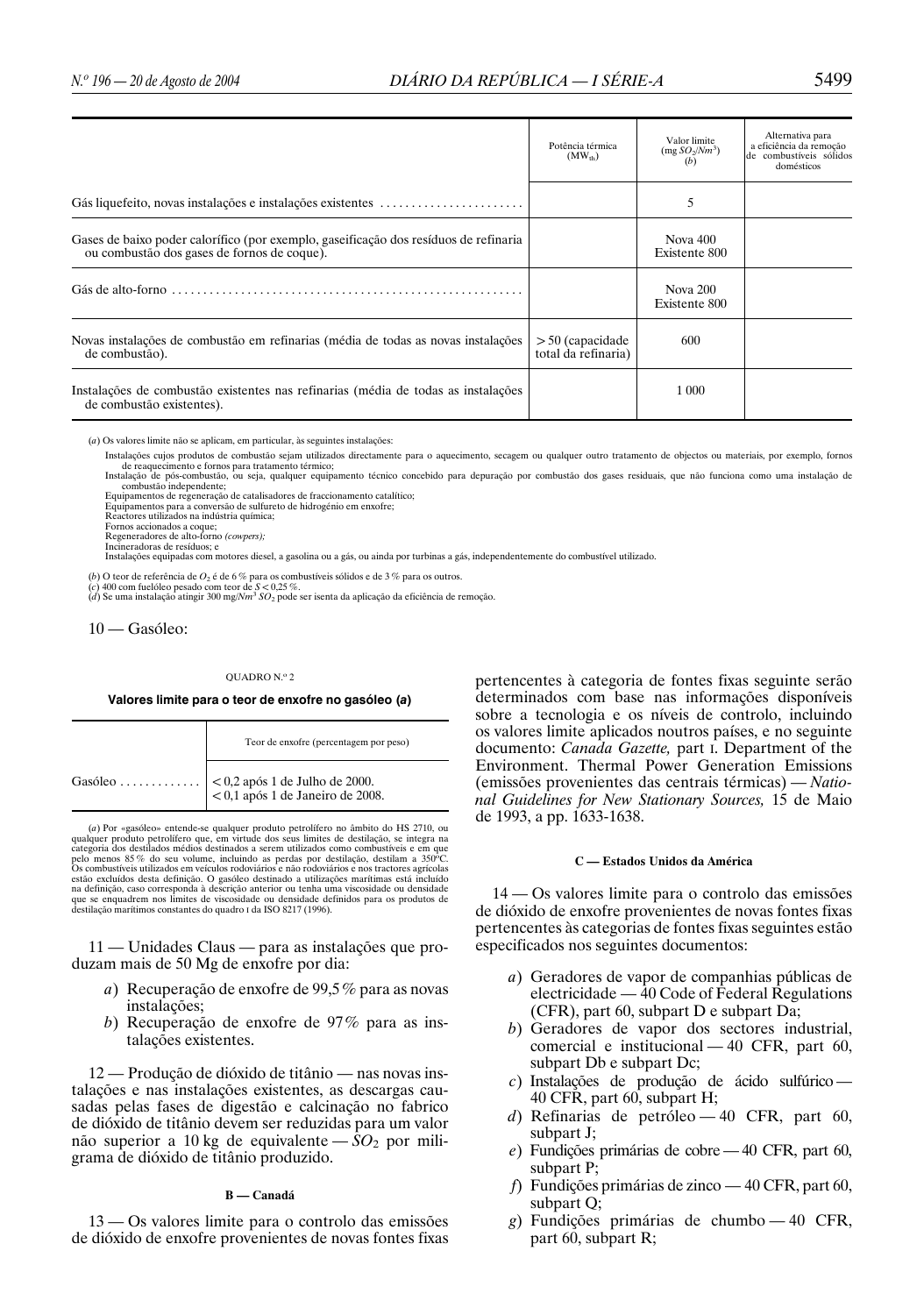- *h*) Turbinas a gás fixas 40 CFR, part 60, subpart GG;
- *i*) Tratamento de gás natural em terra 40 CFR, part 60, subpart LLL;
- *j*) Incineradoras de resíduos sólidos urbanos 40 CFR, part 60, subpart Ea e subpart Eb; e
- *k*) Incineradoras de resíduos hospitalares, médicos, infecciosos — 40 CFR, part 60, subpart Ec.

*Nota.* — A monitorização deverá ser entendida como uma actividade global, incluindo a medição das emissões, o balanço de massas, etc. Pode ser realizada de forma contínua ou pontual.

### ANEXO V

### **Valores limite de emissão de óxidos de azoto de fontes fixas**

1 — A secção A aplica-se a todas as Partes com excepção do Canadá e dos Estados Unidos da América, a secção B aplica-se ao Canadá e a secção C aos Estados Unidos da América.

### **A — Partes com excepção do Canadá e dos Estados Unidos da América**

2 — Para efeitos da secção A, entende-se por valor limite de emissão a quantidade máxima de uma substância gasosa contida nos gases residuais de uma instalação que não pode ser excedida. Salvo disposição em contrário, este valor limite deve ser calculado em termos de massa de poluente por unidade de volume dos gases residuais (expressa em miligramas/metros cúbicos), às condições normais de temperatura e pressão para o gás seco (volume a 273,15 K, 101,3 kPa). No que respeita ao teor de oxigénio dos gases de combustão, são aplicáveis os valores apresentados nos quadros seguintes para cada categoria de fonte. A diluição com o fim de diminuir as concentrações de poluentes nos gases residuais não é permitida. Os valores limite referem-se geralmente ao *NO* juntamente com o *NO*2, normalmente designados como *NOx,* expresso como *NO*2. O arranque, a paragem e a manutenção do equipamento estão excluídos.

 $3$  — As emissões devem ser monitorizadas  $(1)$  em todos os casos. O cumprimento dos valores limite deverá ser verificado. Os métodos de verificação podem incluir medições contínuas ou pontuais, a aprovação de tipo ou qualquer outro método tecnicamente válido.

4 — A recolha de amostras e a análise dos poluentes, bem como os métodos de medição de referência para calibrar os sistemas de medição, devem ser realizadas de acordo com as normas estabelecidas pelo Comité Europeu de Normalização (CEN) ou pela Organização Internacional de Normalização (ISO). Enquanto se aguarda o desenvolvimento das normas CEN ou ISO, são aplicáveis as normas nacionais.

5 — As medições das emissões devem ser realizadas de forma contínua, quando as emissões de *NOx* excederem os 75 kg/h.

6 — No caso das medições contínuas, excepto no caso das instalações de combustão existentes incluídas no quadro n.º 1, o cumprimento das normas de emissão é alcançado se os valores médios diários calculados não excederem o valor limite e se nenhum valor horário exceder em 100% o valor limite.

7 — No caso das medições contínuas relativas às instalações de combustão existentes incluídas no quadro n.<sup>o</sup> 1, o cumprimento das normas de emissão é alcançado se: *a*) nenhum dos valores médios mensais exceder os valores limite de emissão, e se *b*) 95% de todos os valores médios de quarenta e oito horas não excederem 110% dos valores limite de emissão.

8 — No caso das medições pontuais, como requisito mínimo, o cumprimento das normas de emissão é alcançado se o valor médio, baseado num número adequado de medições em condições representativas, não exceder o valor da norma de emissão.

9 — As caldeiras e os geradores de calor industriais com uma potência térmica nominal superior a 50  $MW_{th}$ :

#### QUADRO N.º 1

### **Valores limite para as emissões de** *NOx* **de caldeiras (***a***)**

|                                                                                                             | Valor<br>limite<br>$(mg/Nm^3)(b)$ |
|-------------------------------------------------------------------------------------------------------------|-----------------------------------|
| Combustíveis sólidos, novas instalações:                                                                    |                                   |
| Caldeiras 50 MW <sub>th</sub> -100 MW <sub>th</sub>                                                         | 400<br>300                        |
| Caldeiras $100 \text{ MW}_{\text{th}}$ -300 MW $_{\text{th}}$<br>Caldeiras $> 300 \text{ MW}_{th}$          | 200                               |
| Combustíveis sólidos, instalações existentes:                                                               |                                   |
| Sólidos em geral $\dots \dots \dots \dots \dots \dots \dots \dots$<br>Sólidos com menos de 10% de compostos | 650                               |
| voláteis                                                                                                    | 1 300                             |
| Combustíveis líquidos, novas instalações:                                                                   |                                   |
| Caldeiras 50 MW <sub>th</sub> -100 MW <sub>th</sub><br>Caldeiras 100 MW <sub>th</sub> -300 MW <sub>th</sub> | 400<br>300                        |
|                                                                                                             | 200                               |
| Combustíveis líquidos, instalações existentes<br>Combustíveis gasosos, novas instalações:                   | 450                               |
| Combustível: gás natural:                                                                                   |                                   |
| Caldeiras 50 MW <sub>th</sub> -300 MW <sub>th</sub>                                                         | 150                               |
| Caldeiras $> 300$ MW <sub>th</sub>                                                                          | 100                               |
| Combustível: todos os outros gases $\dots\dots\dots$                                                        | 200                               |
| Combustíveis gasosos, instalações existentes                                                                | 350                               |

(*a*) Os valores limite não se aplicam, em particular, às seguintes instalações:

| Instalações cujos produtos de combustão sejam utilizados directamente para o aque-<br>cimento, secagem ou qualquer outro tratamento de objectos ou materiais (por<br>exemplo fornos de reaquecimento e fornos para tratamento térmico); |
|-----------------------------------------------------------------------------------------------------------------------------------------------------------------------------------------------------------------------------------------|
| Instalação de pós-combustão, ou seja, qualquer equipamento técnico concebido para<br>depuração por combustão dos gases residuais, que não funciona como uma<br>instalação de combustão independente;                                    |
| Equipamentos de regeneração de catalisadores de fraccionamento catalítico;                                                                                                                                                              |
| Equipamentos para a conversão de sulfureto de hidrogénio em enxofre;                                                                                                                                                                    |
| Reactores utilizados na indústria química;                                                                                                                                                                                              |
| Fornos accionados a coque;                                                                                                                                                                                                              |
| Regeneradores de alto-forno (cowpers);                                                                                                                                                                                                  |
| Incineradoras de resíduos; e                                                                                                                                                                                                            |
| Instalações equipadas com motores diesel, a gasolina ou a gás, ou ainda por turbinas<br>a gás, independentemente do combustível utilizado.                                                                                              |

(*b*) Estes valores não são aplicáveis a caldeiras que trabalhem menos de quinhentas horas por ano. O teor de referência de *O*<sup>2</sup> é de 6 % para os combustíveis sólidos e de 3 % para os restantes.

10 — Turbinas de combustão em terra com uma potência térmica nominal superior a 50 MW<sub>th</sub>: os valores limite para os *NOx* expressos em mg/Nm3 (com um teor de *O*<sup>2</sup> de 15%) devem ser aplicados a uma só turbina. Os valores limite que figuram no quadro  $n^{\circ}$  2 só são aplicáveis quando a carga é superior a 70%.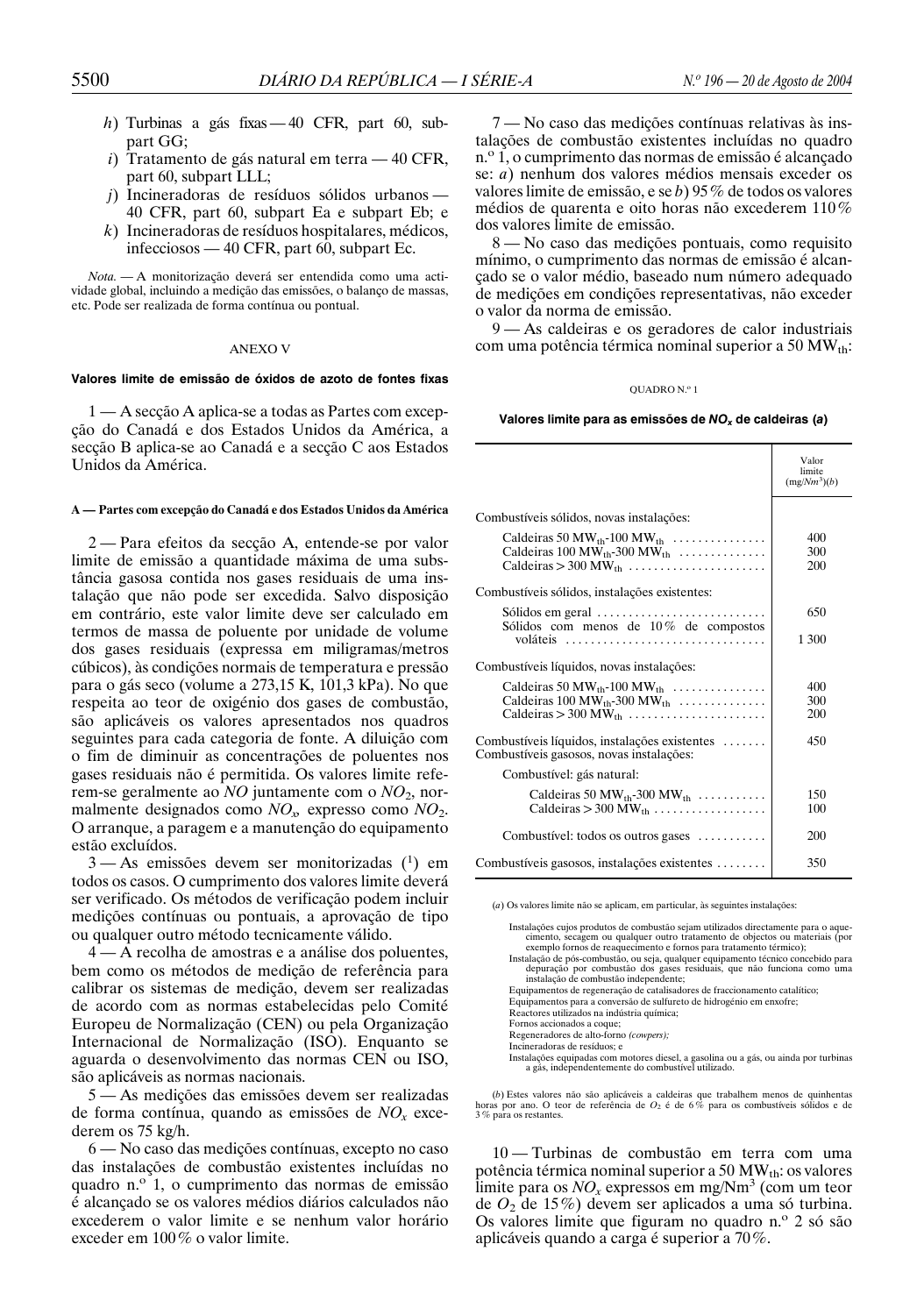#### **Valores limite para as emissões de** *NOx* **provenientes de turbinas de combustão terrestres**

| $> 50$ MW <sub>th</sub> (potência térmica nas condições ISO)                                            | Valor limite<br>$(mg/Mm^3)$ |
|---------------------------------------------------------------------------------------------------------|-----------------------------|
| Novas instalações, combustíveis líquidos $(c)$<br>Instalações existentes, todos os combustíveis $(d)$ : | - 50<br>120                 |
| Gás natural $\ldots, \ldots, \ldots, \ldots, \ldots, \ldots, \ldots, \ldots$<br>Combustíveis líquidos   | 150<br>200                  |

(*a*) O gás natural é metano em estado natural com um teor de gases inertes e outros constituintes não superior a 20 % (em volume). (*b*) 75 mg/*Nm3* em caso de:

Turbinas de combustão utilizadas em sistemas combinados de produção de calor

- e energia; ou Turbinas de combustão que accionem um compressor para a alimentação da rede
	- pública de abastecimento de gás. Relativamente às turbinas de combustão que não se inserem em nenhuma das categorias supramencionadas, mas com um rendimento superior a 35 %, determinado nas condições ISO de carga de base, o valor limite de emissão<br>deve ser de 50\*ŋ/35, sendo ŋ o rendimento da turbina de combustão, expresso em percentagem (e determinada nas condições ISO de carga de base).

(*c*) Este valor limite aplica-se exclusivamente a turbinas de combustão que utilizam como combustível destilados leves e médios.

(*d*) Os valores limite não são aplicáveis a turbinas de combustão que funcionem menos de cento e cinquenta horas por ano.

### 11 — Produção de cimento:

#### QUADRO N.o 3

**Valores limite para as emissões de** *NOx* **de instalações de produção de cimento (***a***)**

|                                                             | Valor limite<br>$(mg/Nm^3)$ |
|-------------------------------------------------------------|-----------------------------|
| Novas instalações (10% $O_2$ ):                             |                             |
| Fornos por via seca<br>Outros fornos                        | 500<br>800                  |
| Instalações existentes $(10\% O_2) \dots \dots \dots \dots$ | 1 200                       |

(*a*) Instalações de produção clínquer em fornos rotativos com uma capacidade de<br>
> 500 Mg/dia, ou noutros fornos com uma capacidade > 50 Mg/dia.

### 12 — Motores estacionários:

#### OUADRO N.º 4

#### **Valores limite para as emissões de** *NOx* **resultantes de novos motores estacionários**

| Capacidade, técnica, especificação do combustível                                                                | Valor limite<br>$(a)$ (mg/Nm <sup>3</sup> ) |
|------------------------------------------------------------------------------------------------------------------|---------------------------------------------|
| Motores de ignição comandada (= Otto), a quatro<br>tempos, $> 1$ MW <sub>th</sub> :                              |                                             |
| Motores de mistura pobre                                                                                         | 250                                         |
| Todos os outros motores                                                                                          | 500                                         |
| Motores de ignição por compressão (= Diesel),<br>$> 5$ MW <sub>th</sub> :                                        |                                             |
| Combustível: gás natural (motores de ignição a<br>Combustível: fuelóleo pesado<br>Combustível: diesel ou gasóleo | 500<br>600<br>500                           |

(*a*) Estes valores não são aplicáveis a motores que trabalhem menos de quinhentas horas por ano. O teor de *O*<sup>2</sup> de referência é de 5 %.

### 13 — Produção e transformação de metais:

#### QUADRO N.o 5

### **Valores limite para as emissões de** *NOx* **resultantes da produção primária de ferro e aço (***a***)**

| Capacidade, técnica, especificação do combustível | Valor limite<br>$(mg/Mm^3)$ |
|---------------------------------------------------|-----------------------------|
| Instalações de sinterização novas e existentes    | 400                         |

(*a*) Produção e transformação de metais: instalações de ustulação ou sinterização de minério metálico, instalações de produção de gusa ou aço (fusão primária ou secundária),<br>incluindo uma fusão contínua com capacidade superior a 2,5 Mg/hora, instalações para a<br>transformação de metais ferrosos (instalações bruto).

14 — Produção de ácido nítrico:

#### OUADRO N.º 6

**Valores limite para as emissões de** *NOx* **resultantes da produção de ácido nítrico excluindo as unidades de concentração do ácido.**

| Capacidade, técnica, especificação do combustível | Valor limite<br>$(mg/Mm^3)$ |
|---------------------------------------------------|-----------------------------|
|                                                   | 350                         |
| Instalações existentes                            | 450                         |

### **B — Canadá**

15 — Os valores limite relativos ao controlo das emissões de óxidos de azoto (*NOx*) provenientes de novas fontes fixas incluídas nas seguintes categorias de fontes fixas serão determinados com base nas informações disponíveis sobre a tecnologia e os níveis de controlo, incluindo valores limite aplicados noutros países, e nos documentos que se seguem:

- *a*) Canadian Council of Ministers of the Environment (CCME). *National Emission Guidelines for Stationary Combustion Turbines* (emissões das turbinas de combustão fixas). Dezembro de 1992. PN1072;
- *b*) *Canada Gazette,* part I. Department of the Environment. «Thermal power generation emissions (emissões das centrais térmicas)» *National Guidelines for New Stationary Sources,* 15 de Maio de 1993, a pp. 1633-1638; e
- *c*) CME. *National Emission Guidelines for Cement Kilns* (fornos das cimenteiras), Março de 1998, PN1284.

### **C — Estados Unidos da América**

16 — Os valores limite relativos ao controlo das emissões de *NOx* provenientes de novas fontes fixas incluídas nas categorias de fontes fixas seguintes são especificados nos documentos seguintes:

- *a*) Instalações a carvão de serviços públicos de distribuição — 40 Code of Federal Regulations (CFR), part 76;
- *b*) Geradores de vapor de companhias públicas de electricidade  $-40$  Code of Federal Regulations (CFR), part 60, subpart D e subpart Da;
- *c*) Geradores de vapor dos sectores industrial, comercial e institucional — 40 CFR, part 60, subpart Db;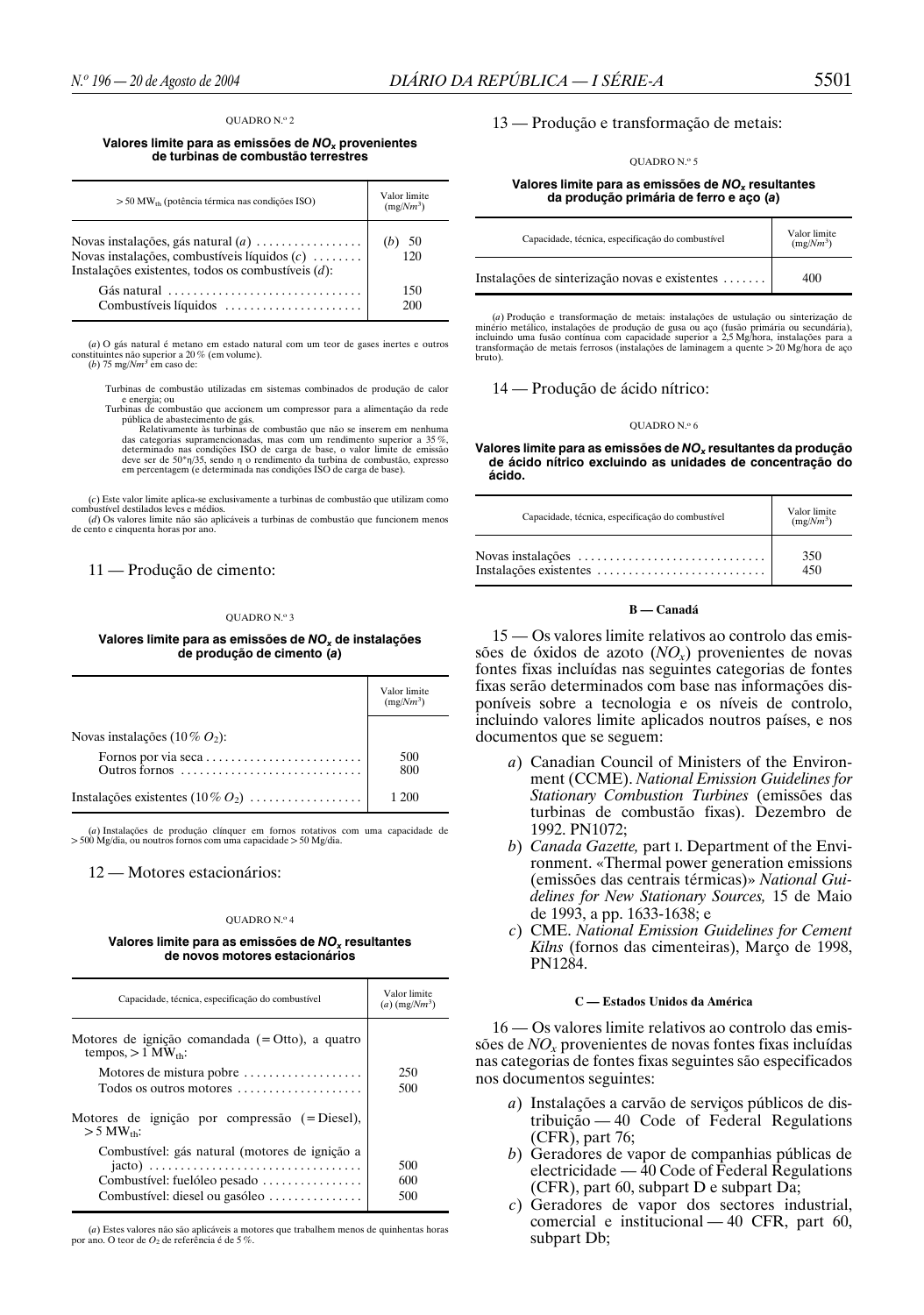- *d*) Instalações de produção de ácido nítrico 40 CFR, part 60, subpart G;
- *e*) Turbinas a gás fixas 40 CFR, part 60, subpart GG;
- *f*) Incineradoras de resíduos sólidos urbanos 40 CFR, part 60, subpart Ea e subpart Eb; e
- *g*) Incineradoras de resíduos hospitalares, médicos, infecciosos — 40 CFR, part 60, subpart Ec.

 $(1)$ ) — A monitorização deverá ser entendida como uma actividade global, incluindo a medição das emissões, o balanço de massas, etc. Pode ser realizada de forma contínua ou pontual.

### ANEXO VI

### **Valores limite de emissão de compostos orgânicos voláteis a partir de fontes fixas**

1 — A secção A é aplicável a todas as Partes com excepção do Canadá e dos Estados Unidos da América, a secção B aplica-se ao Canadá e a secção C aos Estados Unidos da América.

#### **A — Partes com excepção do Canadá e dos Estados Unidos da América**

2 — Esta secção do presente anexo abrange as fontes fixas de emissão de compostos orgânicos voláteis não metânicos (COVNM) enumeradas nos n.<sup>os</sup> 8 a 21 infra. As instalações ou partes de instalações de investigação, desenvolvimento e experimentação de novos produtos e processos não se encontram abrangidas. Os limiares de consumo são apresentados nos quadros sectoriais seguintes e referem-se, de um modo geral, ao consumo de solventes ou ao caudal mássico das emissões. Quando um operador executa várias actividades pertencentes à mesma categoria na mesma instalação e no mesmo local, o consumo de solventes ou o caudal mássico das emissões dessas actividades são somados. Se não for indicado nenhum limiar de consumo, o valor limite dado é aplicável a todas as instalações em causa.

3 — Para efeitos da secção A do presente anexo, entende-se por:

- *a*) «Armazenagem e distribuição de gasolina» o carregamento de camiões, vagões de caminho de ferro, barcaças e navios de mar, em depósitos e postos de distribuição das refinarias de petróleo, excluindo o reabastecimento de veículos nas estações de serviço abrangidas pelos documentos pertinentes relativos às fontes móveis;
- *b*) «Revestimentos adesivos» qualquer processo que envolva a aplicação de uma cola a uma superfície, com excepção dos processos de revestimento e laminagem com colas associadas aos processos de impressão e da laminagem de madeira e plástico;
- *c*) «Laminagem de madeiras e plásticos» qualquer processo de colagem de madeira e ou plástico para a produção de laminados;
- *d*) «Processos de revestimento» a aplicação de superfícies de metal e plástico a automóveis de passageiros, cabinas de camiões, camiões, autocarros ou superfícies de madeira. Incluem quaisquer processos em que se proceda à aplicação de uma única ou várias películas contínuas de material de revestimento em:
	- *i*) Veículos novos abrangidos (v. infra) pela categoria M1 ou pela categoria N1, se

o revestimento for efectuado nas mesmas instalações dos veículos abrangidos pela categoria M1;

- *ii*) Cabinas de camiões definidas como o habitáculo do motorista e os compartimentos integrados e destinados ao equipamento técnico, dos veículos abrangidos pelas categorias N2 e N3;
- *iii*) Carrinhas e camiões definidos como veículos abrangidos pelas categorias N1, N2 e N3, excluindo cabinas de camiões;
- *iv*) Autocarros definidos como veículos das categorias M2 e M3; e
- *v*) Outras superfícies metálicas e plásticas, incluindo as dos aviões, embarcações, comboios, etc., superfícies de madeira, têxteis, tecidos, películas e superfícies de papel.

Não se inclui o revestimento de substratos com metais por técnicas electroforéticas e pulverização química. Caso o processo de revestimento inclua uma fase em que o produto seja objecto de impressão, essa fase é considerada parte integrante do processo de revestimento. Não se incluem, contudo, os processos de impressão autónomos. Nesta definição:

- Os veículos M1 são os veículos utilizados no transporte de passageiros e que não possuem mais de seis lugares para além do lugar do condutor;
- Os veículos M2 são os veículos utilizados no transporte de passageiros e que têm mais de oito lugares para além do lugar do condutor, cujo peso máximo não ultrapassa 5 Mg;
- Os veículos M3 são os veículos utilizados no transporte de passageiros e que têm mais de oito lugares para além do lugar do condutor, cujo peso máximo excede 5 Mg;
- Os veículos N1 são os veículos utilizados no transporte de mercadorias e cujo peso máximo não excede 3,5 Mg;
- Os veículos N2 são os veículos utilizados no transporte de mercadorias e cujo peso máximo excede 3,5 Mg mas não vai além de 12 Mg;
- Os veículos N3 são os veículos usados no transporte de mercadorias e cujo peso máximo excede 12 g;
- *e*) «Revestimento de bobinas» todos os processos de revestimento de bobinas de aço, de aço inoxidável, de aço revestido, de ligas de cobre e de bandas de alumínio que incluam a formação de uma película ou o de um revestimento laminado num processo contínuo;
- *f*) «Limpeza a seco» todos os processos industriais ou comerciais que utilizem compostos orgânicos voláteis numa instalação com o objectivo de limpar vestuário, mobiliário e outros bens de consumo semelhantes, com excepção da remoção manual de manchas e nódoas na indústria têxtil e do vestuário;
- *g*) «Fabrico de preparações de revestimento, vernizes, tintas de impressão e colas» o fabrico de preparações de revestimento, vernizes, tintas de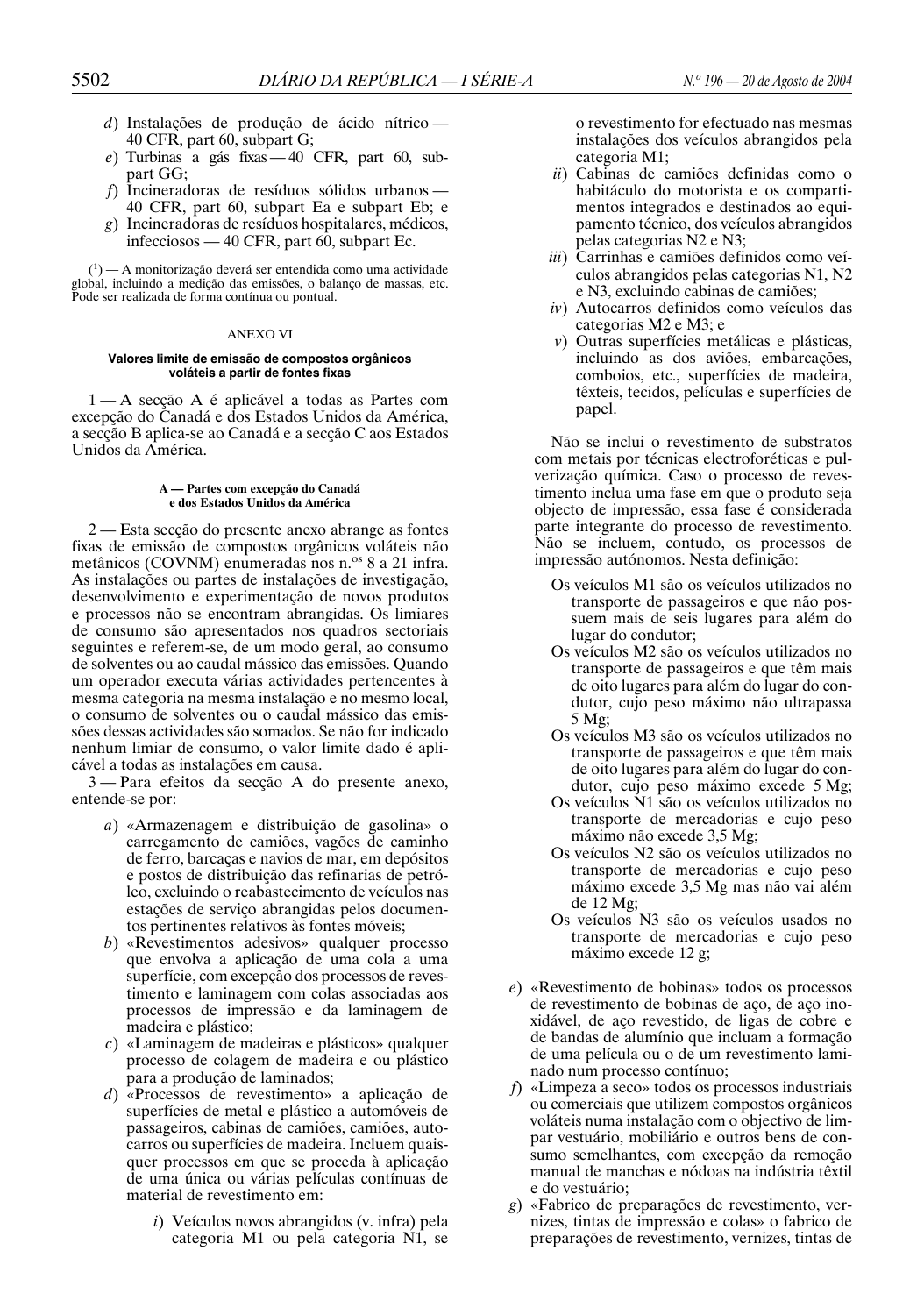impressão e colas, enquanto produtos finais, bem como de produtos intermédios, se efectuado na mesma instalação, mediante a mistura de pigmentos, resinas e materiais adesivos com solventes orgânicos ou outros veículos, incluindo as actividades de dispersão ou pré-dispersão, ajustamentos de viscosidade e tonalidade, bem como as operações para enchimento do produto acabado nas respectivas embalagens;

- *h*) «Impressão» os processos de reprodução de texto e ou imagens em que, através de um *cliché,* se procede à transferência de tinta para qualquer tipo de superfície e que são aplicáveis aos seguintes subprocessos:
	- *i*) Flexografia processo de impressão que utiliza um *cliché* de borracha ou de um fotopolímero elástico em que a área a imprimir se situa num plano superior à área em branco e usa tintas líquidas que secam por evaporação;
	- *ii*) Impressão rotativa *offset* com secagem a quente — processo de impressão rotativa *offset* que utiliza um *cliché* em que a área a imprimir e a área em branco se situam no mesmo plano. A denominação da técnica provém do facto de o material a imprimir ser introduzido na máquina na forma de bobina e não de folhas separadas. A área em branco é tratada de modo a tornar-se hidrófila, repelindo a tinta. A área a imprimir é tratada de modo a receber tinta e transmiti-la à superfície a imprimir. A evaporação ocorre numa estufa, por aquecimento com ar quente do material impresso;
	- *iii*) Rotogravura para publicação rotogravura utilizada na impressão de revistas, brochuras, catálogos e produtos similares, que recorre a tintas à base de tolueno;
	- *iv*) Rotogravura processo de impressão que utiliza um *cliché* cilíndrico em que a área a imprimir se situa num plano inferior à área em branco, e usa tintas líquidas que secam por evaporação. Os recessos são enchidos com tinta, sendo o excesso da mesma removido da área em branco antes da superfície a imprimir tocar o cilindro e retirar a tinta dos recessos;
	- *v*) Serigrafia rotativa processo de impressão rotativa em que uma tinta líquida, que seca apenas por evaporação, é vertida na superfície a imprimir após passagem por um *cliché* poroso, sendo a área a imprimir aberta e a área em branco vedada. A denominação da técnica provém do facto de o material a imprimir ser introduzido na máquina na forma de bobina e não de folhas separadas;
	- *vi*) Laminagem associada a processos de impressão — colagem de dois ou mais materiais flexíveis, de modo a produzir laminados; e
	- *vii*) Envernizamento processo através do qual se aplica num material flexível um verniz ou revestimento adesivo, tendo por objectivo a vedação posterior do material de embalagem;
- *i*) «Fabrico de produtos farmacêuticos» a síntese química, fermentação, extracção, formulação e acabamento de produtos farmacêuticos e, quando efectuado no mesmo local, o fabrico de produtos intermédios;
- *j*) «Processamento de borracha natural e sintética» qualquer processo de mistura, trituração, dosagem, calandragem, extrusão e vulcanização de borracha natural e sintética ou quaisquer operações afins tendo por objectivo a conversão da borracha natural ou sintética em produtos acabados;
- *k*) «Limpeza de superfícies» todos os processos, à excepção da limpeza a seco, que utilizem solventes orgânicos com o objectivo de remover sujidade de materiais, nomeadamente processos de desengorduramento. Os processos de limpeza constituídos por várias fases anteriores ou posteriores a qualquer outro processo devem considerar-se como um só processo de limpeza de superfícies. Este processo não engloba a limpeza dos equipamentos mas apenas a limpeza da superfície dos produtos;
- *l*) «Extracção de óleos vegetais e gorduras animais e refinação de óleos vegetais» todos os processos destinados a extrair óleos vegetais de sementes e outras matérias vegetais, processamento de resíduos secos tendo em vista a produção de alimentos para animais, purificação de gorduras e óleos vegetais provenientes de sementes, matérias vegetais e ou matérias animais;
- *m*) «Retoque de veículos» todas as actividades industriais ou comerciais de revestimento e actividades de desengorduramento associadas que executem:
	- *i*) O revestimento de veículos rodoviários, ou parte dos mesmos, efectuado no contexto da reparação, conservação ou decoração de veículos fora das instalações de produção; ou
	- *ii*) O revestimento inicial de veículos rodoviários, ou parte dos mesmos, com materiais de acabamento, caso não seja executado na linha de produção; ou
	- *iii*) O revestimento de reboques (incluindo semi-reboques);
- *n*) «Impregnação de superfícies de madeira» todos os processos que envolvam a aplicação de conservantes na madeira;
- *o*) «Condições normais de pressão e temperatura» uma temperatura de 273,15 K e uma pressão de 101,3 kPa;
- *p*) «COVNM» todos os compostos orgânicos, com excepção do metano, com uma pressão de vapor de pelo menos 0,01 kPa a 273,15 K, ou com volatilidade equivalente, nas condições de aplicação indicadas;
- *q*) «Gases residuais» a descarga final para a atmosfera de produtos gasosos que contenham COVNM ou outros poluentes, através de chaminés ou equipamentos de redução de emissões. Os caudais volúmicos devem ser expressos em metros cúbicos/hora, nas condições normais de pressão e temperatura;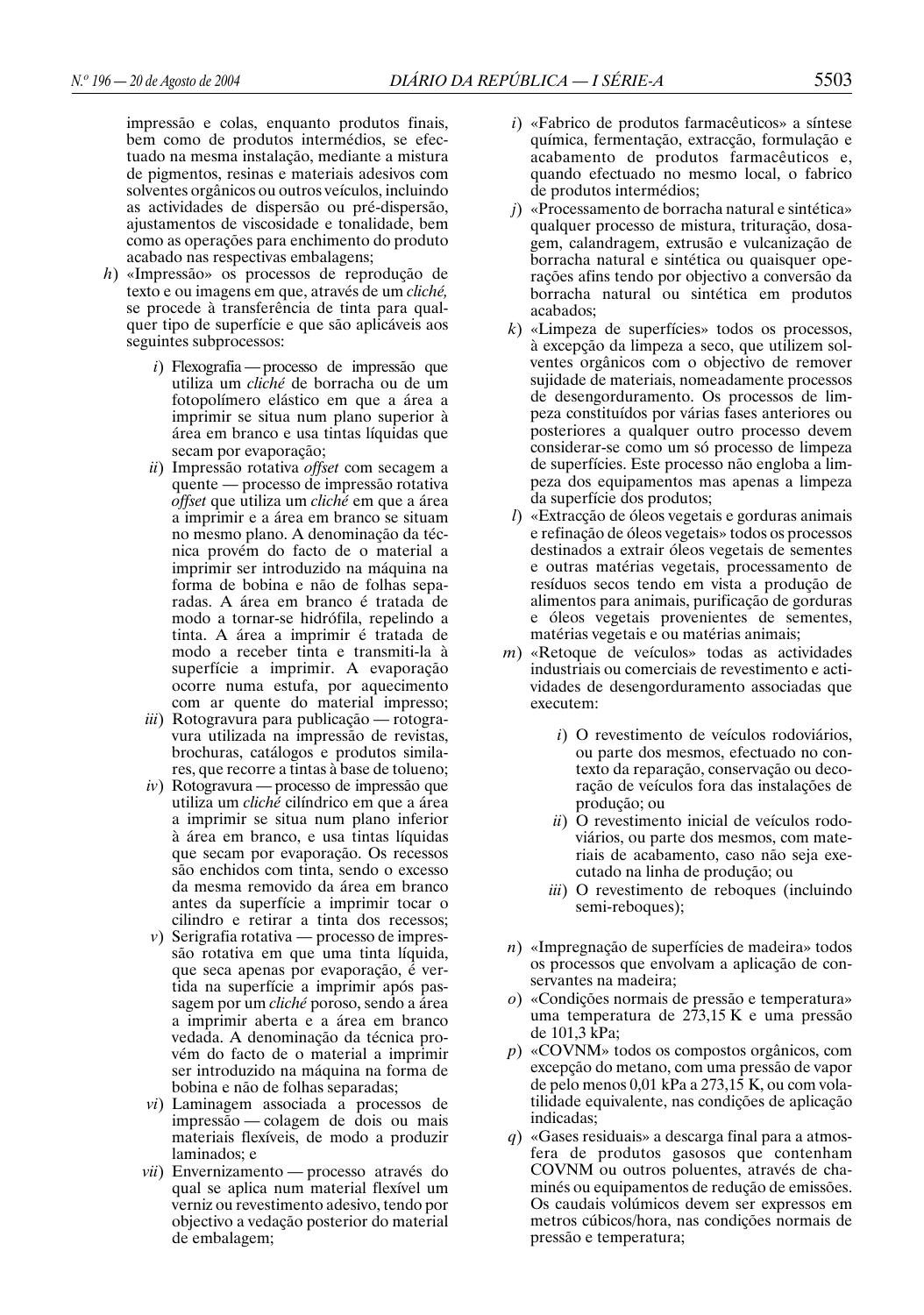- *r*) «Emissões difusas de COVNM» quaisquer emissões para a atmosfera, o solo ou a água de COVNM não contidos em gases residuais, bem como, salvo disposição em contrário, de solventes contidos em quaisquer produtos. Incluem as emissões não confinadas de COVNM para o ambiente exterior através de janelas, portas, respiradouros e aberturas afins. Os valores limite relativos às emissões difusas são calculados com base num plano de gestão dos solventes (v. apêndice I do presente anexo);
- *s*) «Emissão total de COVNM» a soma das emissões difusas e das emissões de gases residuais;
- *t*) «Entrada» a quantidade de solventes orgânicos e a quantidade destes presente nas preparações utilizadas no desenrolar de um processo, incluindo solventes reciclados no interior e fora da instalação, que são contabilizados sempre que sejam utilizados para executar a actividade;
- *u*) «Valor limite de emissão» a quantidade máxima de uma substância gasosa contida nos gases residuais de uma instalação que não pode ser excedida em condições normais de funcionamento. Salvo disposição em contrário, deve ser calculado em termos de massa de poluente por volume de gases residuais (expressos em termos de mg C/Nm3 , salvo indicação em contrário), às condições normais de pressão e temperatura para o gás seco. No caso das instalações que utilizam solventes, os valores limite são expressos como unidade de massa por unidade característica da actividade respectiva. Para a determinação da concentração em massa do poluente nos gases residuais não devem ser tidos em conta os volumes de gás adicionados para fins de refrigeração ou diluição. Os valores limite referem-se normalmente a todos os compostos orgânicos voláteis, com excepção do metano (não é feita qualquer outra distinção, por exemplo, em termos de reactividade ou de toxicidade);
- *v*) «Funcionamento normal» todos os períodos de funcionamento de uma instalação ou processo, à excepção das operações de arranque e paragem, bem como de manutenção do equipamento;
- *w*) «Substâncias nocivas para a saúde humana», subdivididas em duas categorias:
	- *i*) COV halogenados que têm possíveis riscos de efeitos irreversíveis; ou
	- *ii*) Substâncias perigosas que são cancerígenas, mutagénicas ou tóxicas para a reprodução, ou que podem causar cancro, danos genéticos hereditários, cancro por inalação, diminuir a fertilidade ou danos no feto.
- 4 Deverão ser satisfeitos os requisitos seguintes:
	- *a*) As emissões de COVNM deverão ser monitorizadas (<sup>1</sup>) e o cumprimento dos valores limite verificado. Entre os métodos de verificação poderão incluir-se medições contínuas ou pontuais, a aprovação de tipo, ou quaisquer outros métodos tecnicamente válidos, que deverão ser, além do mais, economicamente viáveis;
- *b*) As concentrações de poluentes atmosféricos nas condutas de gás devem ser medidas de forma representativa. A recolha de amostras e a análise de todos os poluentes, bem como os métodos de medição de referência para calibrar qualquer sistema de medição, devem ser realizadas de acordo com as normas estabelecidas pelo Comité Europeu de Normalização (CEN) ou pela Organização Internacional de Normalização (ISO). Enquanto se aguarda o desenvolvimento de normas CEN ou ISO, são aplicáveis as normas nacionais;
- *c*) Se forem necessárias medições das emissões de COVNM, elas devem ser efectuadas de forma contínua, caso as emissões excedam 10 kg/h de carbono orgânico total (COT), no ponto final de descarga de gases residuais, a jusante de um equipamento de redução das emissões, e o número de horas de funcionamento for superior a duzentas horas por ano. Em relação a todas as outras instalações é exigida, no mínimo, uma medição pontual. Quanto à conformidade com as normas, podem ser utilizados outros métodos desde que resultem num rigor equivalente;
- *d*) No caso das medições em contínuo, como requisito mínimo, o cumprimento das normas de emissão é alcançado se a média diária não exceder o valor limite, durante o funcionamento normal, e nenhuma média horária exceder 150% dos valores limite. Quanto à conformidade com as normas, podem ser utilizados outros métodos desde que resultem num rigor equivalente;
- *e*) No caso das medições pontuais, como requisito mínimo, o cumprimento das normas de emissão é alcançado se o valor médio de todas as leituras não exceder o valor limite e nenhuma média horária exceder 150% do valor limite. Quanto à conformidade com as normas, podem ser utilizados outros métodos desde que resultem num rigor equivalente;
- *f*) Deverão ser tomadas todas as precauções adequadas para minimizar as emissões de COVNM durante as operações de arranque e paragem, e caso se verifiquem desvios ao funcionamento normal; e
- *g*) Não são exigidas medições no caso de não ser necessário um equipamento de redução final para dar cumprimento aos valores limite a seguir apresentados e se for possível demonstrar que os valores limite não são excedidos.

5 — Devem ser aplicados os seguintes valores limite aos gases residuais, salvo disposição em contrário infra:

- *a*) 20 mg de substância/m<sup>3</sup> para as descargas de compostos orgânicos voláteis halogenados (aos quais seja atribuída a frase de risco: «Possível risco de efeitos irreversíveis»), quando o caudal mássico da soma dos compostos considerados for igual ou superior a 100 g/h; e
- *b*)  $2 \text{ mg/m}^3$  (expressos como a massa total dos compostos individuais) em relação às descargas de compostos orgânicos voláteis (aos quais sejam atribuídos as seguintes frases de risco: pode cau-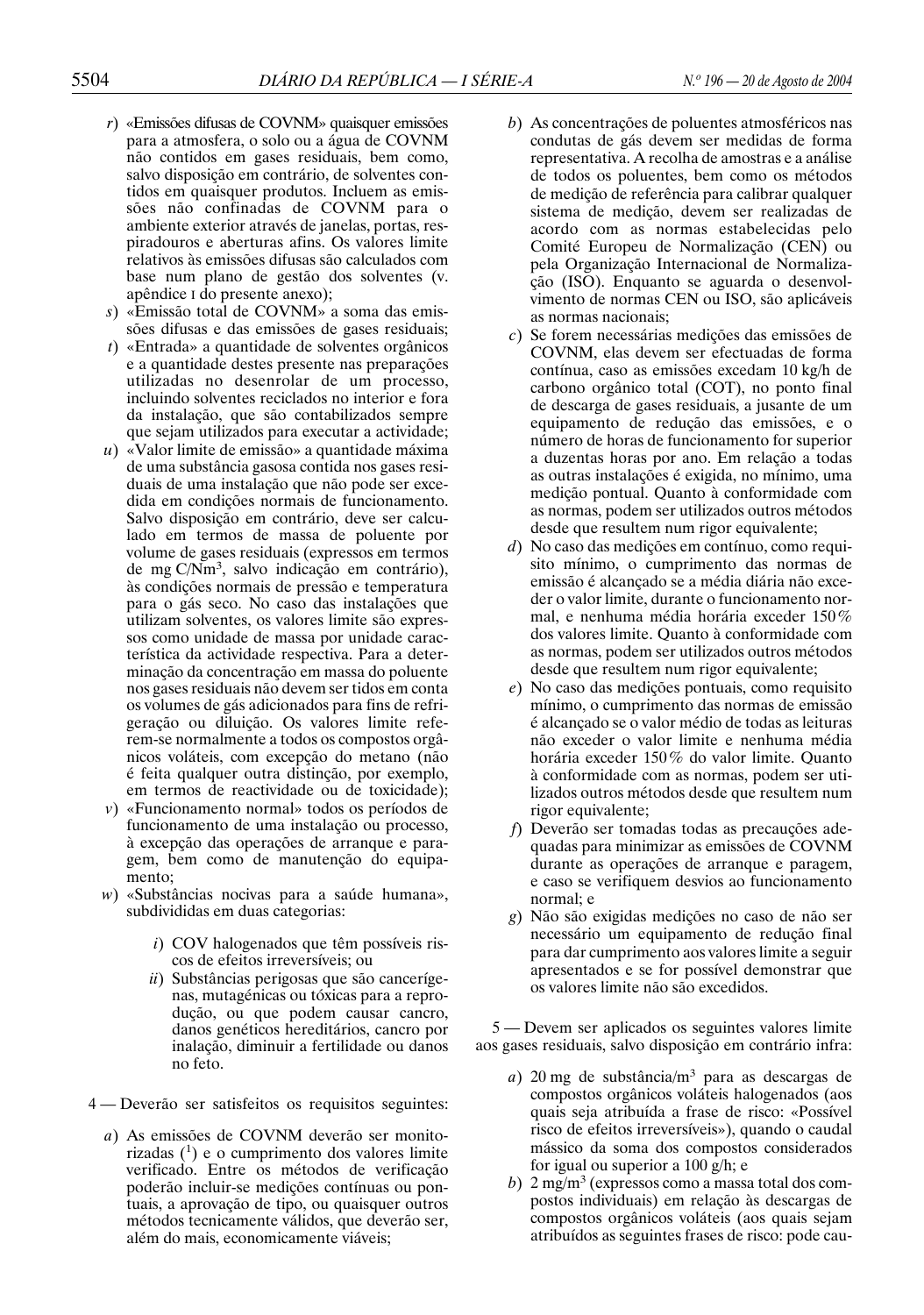sar cancro, danos genéticos hereditários, cancro por inalação ou danos no feto; pode diminuir a fertilidade), quando o caudal mássico da soma dos compostos considerados for igual ou superior a 10 g/h.

6 — Em relação às categorias de fontes enumeradas nos n.<sup>os</sup> 9 a 21 infra, são pertinentes as seguintes disposições:

- *a*) Em vez de aplicar os valores limite relativos às instalações a seguir referidos os operadores das instalações respectivas poderão ser autorizados a utilizar um plano de redução (v. apêndice II do presente anexo). O objectivo dos planos de redução é dar ao operador a possibilidade de alcançar por outros meios reduções de emissões equivalentes às alcançadas caso os valores limite fixados fossem aplicados; e
- *b*) Em relação às emissões difusas de COVNM, os valores das emissões difusas a seguir apresentados serão aplicados como valor limite. Contudo, nos casos em que for demonstrado a contento da autoridade competente que, relativamente a uma instalação individual, este valor não é técnica e economicamente viável, a autoridade competente poderá isentar essa instalação desde que não sejam previsíveis riscos significativos para a saúde humana ou para o ambiente. Em relação a cada uma das derrogações, o operador tem de demonstrar a contento da autoridade competente que está a ser utilizada a melhor técnica disponível.

7 — Os valores limite relativos às emissões de COV para as categorias de fontes definidas no n.º 3 serão os especificados nos n.<sup>os</sup> 8 a 21 infra.

8 — Armazenagem e distribuição de gasolina:

### QUADRO N.º 1

### **Valores limite para as emissões de COV resultantes da armazenagem e distribuição de gasolina, excluindo o carregamento de navios de mar**

| Capacidade, técnica, outras especificações                                                                                                                                                                             | Limiar      | Valor limite |
|------------------------------------------------------------------------------------------------------------------------------------------------------------------------------------------------------------------------|-------------|--------------|
| Unidade de recuperação de vapor ao serviço das instalações de arma- 5000 m <sup>3</sup> de gasolina fornecida 10 g COV/Nm <sup>3</sup> , incluindo<br>zenagem e distribuição em depósitos ou terminais das refinarias. | anualmente. | metano.      |

*Nota.* — O vapor deslocado pelo enchimento dos depósitos de armazenagem da gasolina deve ser removido quer para outros tanques de armazenamento quer para equipamentos de redução de emissões que respeitem os valores limite apresentados no quadro supra.

9 — Revestimentos adesivos:

### QUADRO N.º 2

### **Valores limite para as emissões de COVNM provenientes de revestimentos adesivos**

| Valor limite<br>para as emissões<br>difusas de COVNM<br>(percentagem<br>de solvente utilizado) |
|------------------------------------------------------------------------------------------------|
|                                                                                                |
|                                                                                                |
| 25                                                                                             |
|                                                                                                |
| 20                                                                                             |
|                                                                                                |

(*a*) Se forem utilizadas técnicas que permitam a reutilização do solvente recuperado, o valor limite será de 150 mg C/*Nm*<sup>3</sup> .

10 — Laminagem de madeiras e plásticos:

#### OUADRO N.º 3

### **Valores limite para as emissões de COVNM resultantes da laminagem de madeiras e plásticos**

| Capacidade, técnica, outras especificações                                    | Limiar de consumo<br>de solventes<br>(mg/ano) | Valor limite<br>para as emissões<br>totais de COVNM |
|-------------------------------------------------------------------------------|-----------------------------------------------|-----------------------------------------------------|
| Laminagem de madeiras e plásticos, novas instalações e instalações existentes | > 5                                           | $30 g$ COVNM/m <sup>2</sup>                         |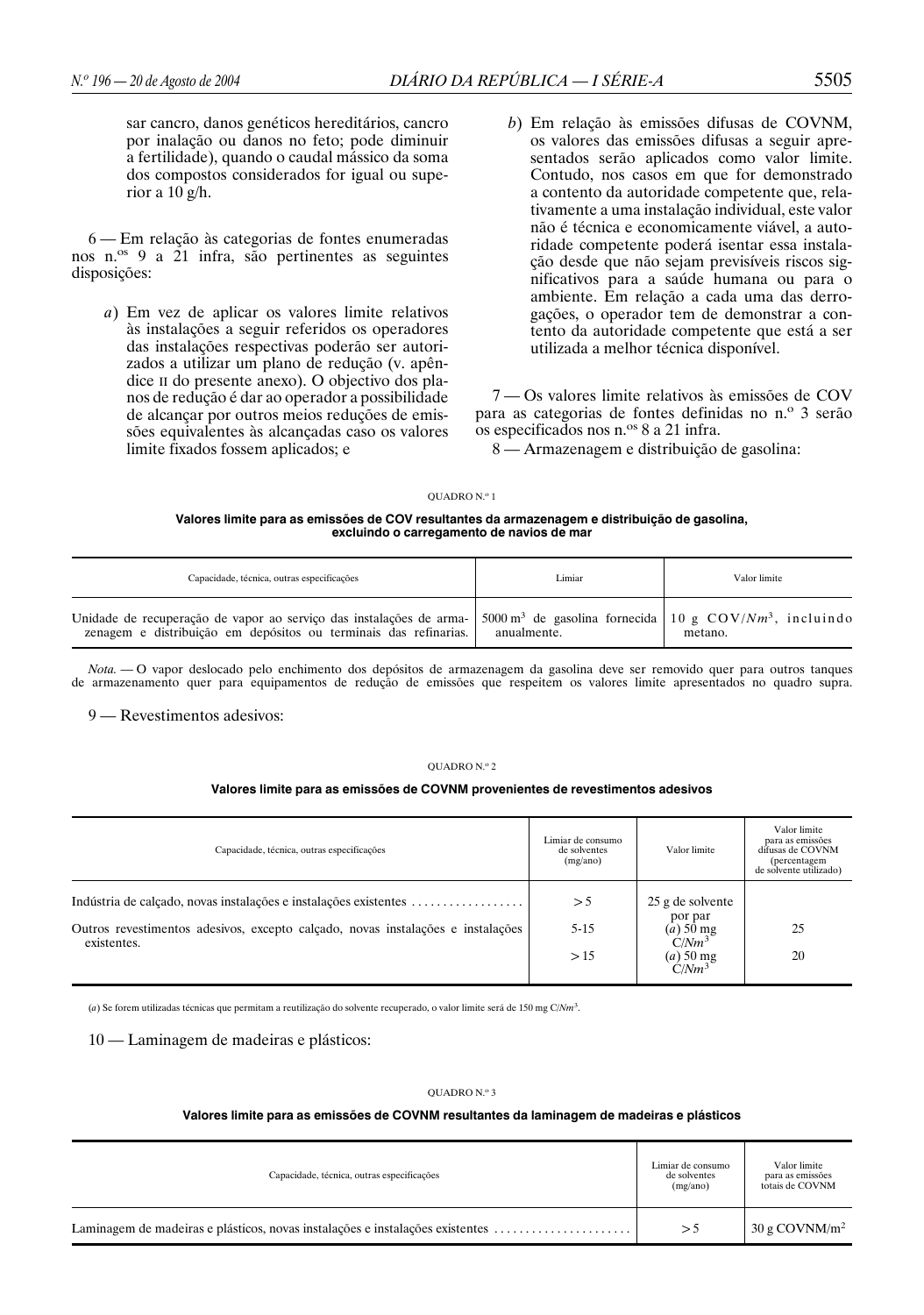11 — Processos de revestimento (superfícies metálicas e plásticas de veículos de passageiros, cabinas de camiões, camiões, autocarros, superfícies em madeira):

### QUADRO N.º 4

### **Valores limite para as emissões de COVNM resultantes dos processos de revestimento na indústria automóvel**

| Capacidade, técnica, outras especificações                                                        | Limiar de consumo<br>de solventes (mg/ano) $(a)$                                             | Valor limite (b) para as emissões totais<br>de COVNM                          |
|---------------------------------------------------------------------------------------------------|----------------------------------------------------------------------------------------------|-------------------------------------------------------------------------------|
| Novas instalações, revestimento de automóveis (M1, M2)                                            | $> 15$ (e $> 5000$ artigos revestidos<br>por ano).                                           | 45 g COVNM/m <sup>2</sup> ou 1,3 kg/artigo<br>e 33 g COVNM/m <sup>2</sup> .   |
| Instalações existentes, revestimento de automóveis (M1, M2)                                       | $> 15$ (e $> 5$ 000 artigos revestidos<br>por ano).                                          | 60 g COVNM/m <sup>2</sup> ou 1,9 kg/artigo<br>$e$ 41 g COVNM/m <sup>2</sup> . |
| Novas instalações e instalações existentes, revestimento de automóveis<br>$(M1, M2)$ .            | $> 15$ (5 000 monocascos revesti-<br>$\cos \omega$ > 3 500 chassis reves-<br>tidos por ano). | 90 g COVNM/m <sup>2</sup> ou 1,5 kg/artigo<br>e 70 g COVNM/m <sup>2</sup> .   |
| Novas instalações, revestimento de cabinas de camião novas (N1, N2,<br>$N3)$ .                    | $> 15$ (5 000 artigos revestidos<br>por ano).                                                | $65$ g COVNM/m <sup>2</sup> .                                                 |
| Novas instalações, revestimento de cabinas de camião novas (N1, N2,<br>$N3)$ .                    | $> 15$ ( $> 5000$ artigos revestidos<br>por ano).                                            | 55 g COVNM/ $m^2$ .                                                           |
| Instalações existentes, revestimento de cabinas de camião novas (N1, N2,<br>N3).                  | $> 15$ (5 000 artigos revestidos<br>por ano).                                                | $85$ g COVNM/m <sup>2</sup> .                                                 |
| Instalações existentes, revestimento de cabinas de camião novas (N1, N2,<br>$N3$ ).               | $> 15$ ( $> 5000$ artigos revestidos<br>por ano).                                            | 75 g COVNM/m <sup>2</sup> .                                                   |
| Novas instalações, revestimento de camiões e carrinhas novos (sem cabina)<br>$(N1, N2, N3)$ .     | $> 15$ (2.500 artigos revestidos<br>por ano).                                                | 90 g COVNM/m <sup>2</sup> .                                                   |
| Novas instalações, revestimento de camiões e carrinhas novos (sem cabina)<br>$(N1, N2, N3)$ .     | $> 15$ ( $> 2500$ artigos revestidos<br>por ano).                                            | 70 g COVNM/ $m^2$ .                                                           |
| Instalações existentes, revestimento de camiões e carrinhas novos (sem<br>cabina) (N1, N2, N3).   | $> 15$ (2.500 artigos revestidos<br>por ano).                                                | 120 g COVNM/m <sup>2</sup> .                                                  |
| Instalações existentes, revestimento de camiões e carrinhas novos (sem<br>cabina) (N1, N2, N3).   | $> 15$ ( $> 2500$ artigos revestidos<br>por ano).                                            | 90 g COVNM/m <sup>2</sup> .                                                   |
| Novas instalações, revestimento de autocarros novos (M3)                                          | $> 15$ (2000 artigos revestidos<br>por ano).                                                 | $210 \text{ g }$ COVNM/m <sup>2</sup> .                                       |
| Novas instalações, revestimento de autocarros novos (M3)                                          | $> 15$ ( $> 2000$ artigos revestidos<br>por ano).                                            | 150 g COVNM/m <sup>2</sup> .                                                  |
| Instalações existentes, revestimento de autocarros novos (M3)                                     | $> 15$ (2000 artigos revestidos<br>por ano).                                                 | $290$ g COVNM/m <sup>2</sup> .                                                |
| Instalações existentes, revestimento de autocarros novos (M3)    > 15 (> 2 000 artigos revestidos | por ano).                                                                                    | 225 g COVNM/m <sup>2</sup> .                                                  |

(a) Para um consumo de solventes 15 mg por ano (revestimento de automóveis), é aplicável o quadro n.º 14 relativo ao retoque de veículos.<br>
(b) Os valores limite para a emissão total são expressos em termos de massa de sol

#### QUADRO N.º 5

**Valores limite para as emissões de COVNM resultantes dos processos de revestimento em vários sectores industriais**

| Capacidade, técnica,<br>outras especificações                                                                                                                                                                                                     | Limiar<br>de consumo<br>de solventes<br>(mg/ano) | Valor limite                                                                     | Valor limite<br>para<br>as emissões<br>difusas<br>de COVNM<br>(percentagem<br>de solvente<br>utilizado) |
|---------------------------------------------------------------------------------------------------------------------------------------------------------------------------------------------------------------------------------------------------|--------------------------------------------------|----------------------------------------------------------------------------------|---------------------------------------------------------------------------------------------------------|
| Novas instalações e insta-<br>lações existentes: outros<br>revestimentos, incluindo<br>metal, plásticos, têxteis,<br>tecido, películas e papel<br>(excluindo serigrafia<br>rotativa para têxteis, v.<br>$impress\tilde{a}o) \ldots \ldots \ldots$ | $5 - 15$<br>>15                                  | ( <i>a</i> ) ( <i>b</i> ) 100 mg<br>$C/Nm^3$<br>(b) (c) (d) 50/75 mg<br>$C/Nm^3$ | (b) 25<br>(b) 20                                                                                        |
| Novas instalações e insta-<br>lações existentes: reves-<br>timento de superfícies                                                                                                                                                                 |                                                  |                                                                                  |                                                                                                         |
| $de$ madeira $\dots \dots$                                                                                                                                                                                                                        | $15 - 25$                                        | (a) $100 \text{ mg}$<br>C/Nm <sup>3</sup>                                        | 25                                                                                                      |
|                                                                                                                                                                                                                                                   | >25                                              | $(c) 50/75$ mg<br>C/Nm <sup>3</sup>                                              | 20                                                                                                      |

(*a*) O valor limite é aplicável às operações de revestimento e aos processos de secagem utilizados em condições de confinamento.

(*b*) Se não for possível efectuar o revestimento em condições de confinamento (construção naval, revestimento de aeronaves, etc.), as instalações devem ser isentadas do cumprimento destes valores. O plano de redução previsto no n.º 6, alínea *a*), deverá ser então utilizado, a menos que seja demonstrado a contento da autoridade competente que esta opção não é técnica e economicamente viável. Neste caso, o operador deve demonstrar a contento da autoridade competente que está a utilizar a melhor técnica disponível.

(*c*) O primeiro valor é aplicável aos processos de secagem, o segundo aos processos de aplicação de revestimento.

(*d*) Se, no caso do revestimento têxtil, forem utilizadas técnicas que permitam a reu-<br>tilização dos solventes recuperados, o valor limite será de 150 mg C/*Nm*<sup>3</sup> para a secagem e o revestimento em conjunto.

### 12 — Revestimento de bobinas:

### QUADRO N.º 6

### **Valores limite para as emissões de COVNM resultantes do revestimento de bobinas**

| Capacidade, técnica, outras especificações            | Limiar<br>de consumo<br>de solventes<br>(mg/ano) | Valor<br>limite<br>(mg)<br>$C/Nm^3$ | Valor limite<br>para as emissões<br>difusas<br>de COVNM<br>(percentagem<br>de solvente<br>utilizado |
|-------------------------------------------------------|--------------------------------------------------|-------------------------------------|-----------------------------------------------------------------------------------------------------|
| Novas instalações<br>.<br>Instalações existentes<br>. | $>$ 25<br>$>$ 25                                 | (a) 50<br>$(a)$ 50                  | 10                                                                                                  |

(*a*) Se forem utilizadas técnicas que permitam a reutilização do solvente recuperado, o valor limite será de 150 mg C/*Nm*<sup>3</sup> .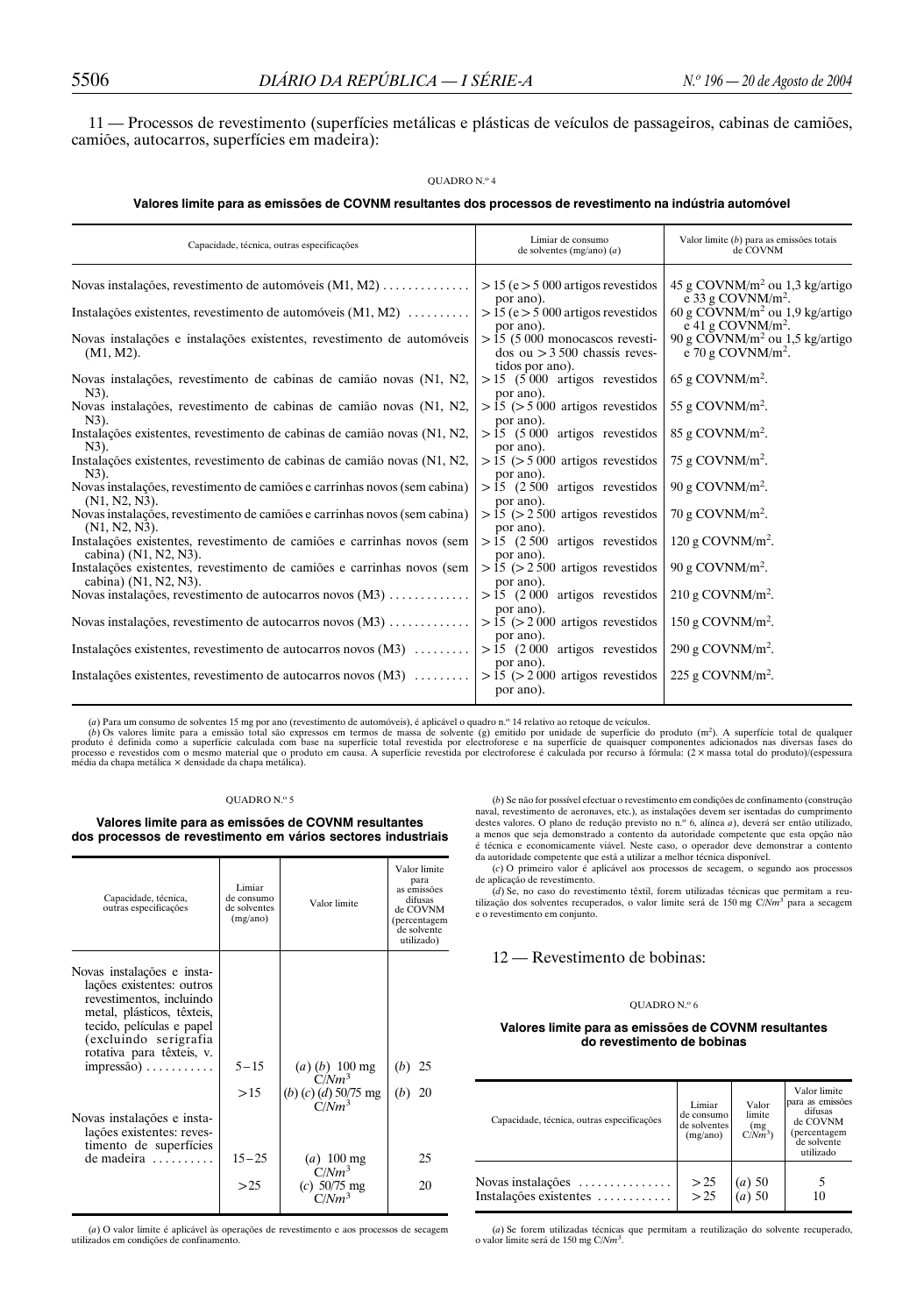13 — Limpeza a seco:

#### OUADRO N.º 7

#### **Valores limite para as emissões de COVNM resultantes da limpeza a seco**

| Capacidade, técnica, outras especificações | Limiar<br>de consumo<br>de solventes<br>(mg/ano) | Valor limite           |
|--------------------------------------------|--------------------------------------------------|------------------------|
| Novas instalações e instalações existentes |                                                  | $(a) 20 g$<br>COVNM/kg |

(*a*) Valor limite das emissões totais de COVNM calculado como a massa de solvente emitido por massa do produto limpo a seco.

14 — Fabrico de preparações de revestimento, vernizes, tintas de impressão e colas:

### QUADRO N.o 8

#### **Valores limite para as emissões de COVNM resultantes do fabrico de preparações de revestimento, vernizes, tintas de impressão e colas.**

| Capacidade, técnica, outras especificações         | Limiar<br>para<br>o consumo<br>de solventes<br>(mg/ano) | Valor<br>limite<br>(mg)<br>$C/Nm^3$ | Valor limite<br>para as emissões<br>difusas<br>de COVNM<br>(percentagem<br>de solvente<br>utilizado) |
|----------------------------------------------------|---------------------------------------------------------|-------------------------------------|------------------------------------------------------------------------------------------------------|
| Novas instalações e instalações                    | $ 100 - 1000 $                                          | $(a)$ 150                           | $(a)$ $(c)$ 5                                                                                        |
| $exists \dots \dots \dots \dots \dots \dots \dots$ | > 1000                                                  | (b) 150                             | (b) $(c)$ 3                                                                                          |

(a) Pode ser aplicado um valor limite total de 5 % de solvente utilizado, em vez do limite de concentração nos gases residuais e o valor límite para as emissões difusas de (b) Pode ser aplicado um valor limite total de 3

15 — Impressão (flexografia, impressão rotativa *offset* com secagem a quente, rotogravura para publicação, etc.):

OUADRO N.º 9

### **Valores limite para as emissões de COVNM resultantes dos processos de impressão**

| Capacidade, técnica, outras especificações                                                                                                                                                                                                      | Limiar de consumo<br>de solventes<br>(mg/ano)             | Valor limite<br>$(mg C/Nm^3)$                     | Valor limite<br>para as emissões<br>difusas de COVNM<br>(percentagem<br>de solvente utilizado) |
|-------------------------------------------------------------------------------------------------------------------------------------------------------------------------------------------------------------------------------------------------|-----------------------------------------------------------|---------------------------------------------------|------------------------------------------------------------------------------------------------|
| Novas instalações e instalações existentes: impressão rotativa <i>offset</i> com secagem<br>serigrafia rotativa, unidades de laminagem e envernizamento<br>Novas instalações e instalações existentes: serigrafia rotativa para têxteis, cartão | 15-25<br>$>25$<br>$>25$<br>>25<br>$15 - 25$<br>>25<br>>30 | 100<br>20<br>$\frac{75}{75}$<br>100<br>100<br>100 | 30<br>$\begin{pmatrix} a \\ a \end{pmatrix}$<br>30<br>25<br>20<br>20                           |

(*a*) Os resíduos de solventes presentes em produtos acabados não devem ser considerados como parte das emissões difusas de COVNM.

16 — Fabrico de produtos farmacêuticos:

#### $OIIADRON<sup>o</sup> 10$

### **Valores limite para as emissões de COVNM resultantes do fabrico de produtos farmacêuticos**

| Capacidade, técnica, outras especificações | Limiar de consumo<br>de solventes<br>(mg/ano) | Valor limite<br>$(mg C/Nm^3)$ | Valor limite<br>para as emissões<br>difusas de COVNM<br>(percentagem<br>de solvente utilizado) |
|--------------------------------------------|-----------------------------------------------|-------------------------------|------------------------------------------------------------------------------------------------|
|                                            | >50<br>>50                                    | $(a) (b) 20$<br>$(a) (c) 20$  | ( <i>b</i> ) ( <i>d</i> ) 5<br>( <i>c</i> ) ( <i>d</i> ) 15                                    |

(a) Se forem utilizadas técnicas que permitam a reutilização dos solventes recuperados, o valor limite será de 150 mg C/Nm<sup>3</sup>.<br>(b) Pode ser aplicado um valor limite total de 5 % de solvente utilizado, em vez do limite de c

### 17 — Processamento de borracha natural ou sintética:

### OUADRO N.º 11

### **Valores limite para as emissões de COVNM resultantes do processamento de borracha natural ou sintética**

| Capacidade, técnica, outras especificações                                                    | Limiar de consumo<br>de solventes<br>(mg/ano) | Valor limite<br>$(mg C/Nm^3)$ | Valor limite<br>para as emissões<br>difusas de COVNM<br>(percentagem<br>de solvente utilizado) |
|-----------------------------------------------------------------------------------------------|-----------------------------------------------|-------------------------------|------------------------------------------------------------------------------------------------|
| Novas instalações e instalações existentes: processamento de borracha natural ou<br>sintética | >15                                           | $(a)$ $(b)$ 20                | $(a)$ $(c)$ 25                                                                                 |

(*a*) Pode ser aplicado um valor limite total de 25 % de solvente utilizado em vez do limite de concentração nos gases residuais e o valor limite para as emissões difusas de COVNM. (b) Se forem utilizadas técnicas que permitam a reutilização do solvente recuperado, o valor limite será de 150 mg C/Ñm<sup>3</sup>.<br>(c) O limite para as emissões difusas não inclui os solventes vendidos como parte de uma preparaçã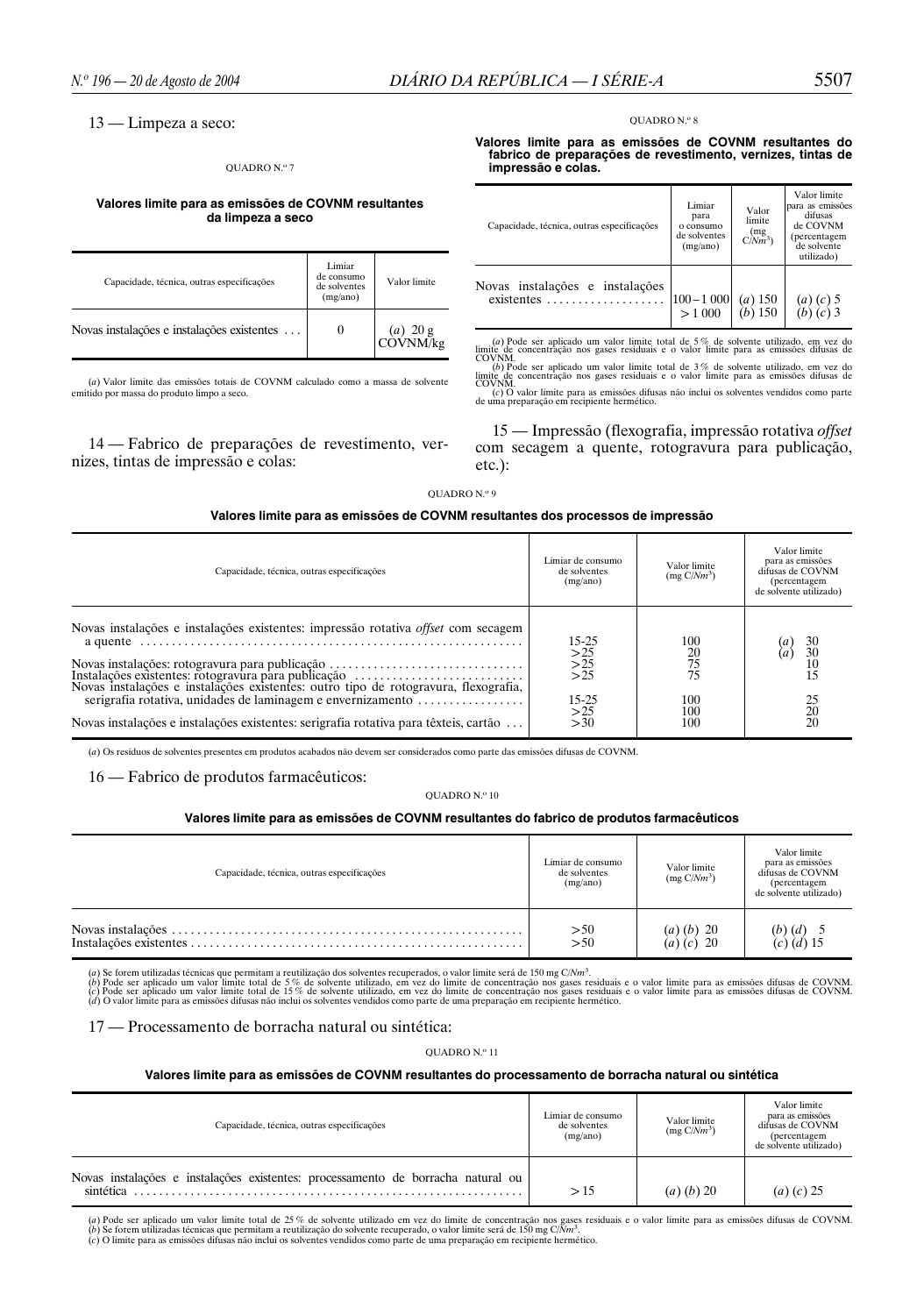### 18 — Limpeza de superfícies:

### QUADRO N.º 12

### **Valores limite para as emissões de COVNM resultantes da limpeza de superfícies**

| Capacidade, técnica, outras especificações                                                                                                                       | Limiar de consumo<br>de solventes<br>(mg/ano) | Valor limite<br>$(mg C/Nm^3)$                                                                                                                     | Valor limite<br>para as emissões<br>difusas de COVNM<br>(percentagem<br>de solvente utilizado) |
|------------------------------------------------------------------------------------------------------------------------------------------------------------------|-----------------------------------------------|---------------------------------------------------------------------------------------------------------------------------------------------------|------------------------------------------------------------------------------------------------|
| Novas instalações e instalações existentes: limpeza de superfícies com substâncias<br>Novas instalações e instalações existentes: outras limpezas de superfícies | $\frac{1-5}{5}$<br>$2 - 10$<br>>10            | $20 \text{ mg}$<br>composto/ $Nm^3$<br>$20 \text{ mg}$<br>composto/ $Nm^3$<br>( <i>d</i> ) 75 mg<br>C/N $m^3$<br>$(a)$ 75 mg<br>C/Nm <sup>3</sup> | 15<br>10<br>(a) 20<br>(a) 15                                                                   |

(*a*) As instalações que demonstrem à autoridade competente que o teor médio de solvente orgânico de todo o material de limpeza utilizado não excede 30% w/w estão isentas da aplicação destes valores.

### 19 — Extracção de óleos vegetais e gorduras animais e refinação de óleos vegetais:

### QUADRO N.º 13

### **Valores limite para as emissões de COVNM resultantes da extracção de óleos vegetais e gorduras animais e refinação de óleos vegetais**

| Capacidade, técnica, outras especificações | Limiar de consumo<br>de solventes<br>(mg/ano) | Valor limite total<br>(kg/mg)                                                                                                                                                                                                                                                                                                                                                                      |
|--------------------------------------------|-----------------------------------------------|----------------------------------------------------------------------------------------------------------------------------------------------------------------------------------------------------------------------------------------------------------------------------------------------------------------------------------------------------------------------------------------------------|
|                                            | >10                                           | Gordura animal $-1.5$ .<br>Sementes de rícino $-3$ .<br>Sementes de colza $-1$ .<br>Sementes de girasso $l - 1$ .<br>Sementes de soja (moagem normal) —<br>0.8.<br>Sementes de soja (flocos brancos) —<br>1,2.<br>Outras sementes e matérias vege-<br>tais $-3$ .<br>Todos os processos de destilação frac-<br>cionada, excluindo a eliminação da<br>goma $(b) - 1.5$ .<br>Eliminação da goma — 4. |

(a) Os valores limite para as emissões totais de COVNM provenientes de instalações que tratam lotes únicos de sementes ou outras matérias vegetais devem ser fixados caso a<br>caso pelas autoridades competentes com base nas me

### 20 — Retoque de veículos:

### QUADRO N.º 14

### **Valores limite de emissão de COVNM proveniente do retoque de veículos**

| Capacidade, técnica, outras especificações | Limiar de consumo<br>de solventes<br>(mg/ano) | Valor limite<br>$(mg C/Nm^3)$ | Valor limite<br>para as emissões<br>difusas de COVNM<br>(percentagem<br>de solvente utilizado) |
|--------------------------------------------|-----------------------------------------------|-------------------------------|------------------------------------------------------------------------------------------------|
|                                            | > 0.5                                         | (a) 50                        |                                                                                                |

(*a*) O cumprimento dos valores limite deve ser demonstrado por medições médias de quinze minutos.

### 21 — Impregnação de superfícies de madeira:

### QUADRO N.º 15

### **Valores limite para as emissões de COVNM resultantes da impregnação de superfícies de madeira**

| Capacidade, técnica, outras especificações | Limiar de consumo<br>de solventes<br>(mg/ano) | Valor limite<br>$(mg C/Nm^3)$ | Valor limite<br>para as emissões<br>difusas de COVNM<br>(percentagem<br>de solvente utilizado) |
|--------------------------------------------|-----------------------------------------------|-------------------------------|------------------------------------------------------------------------------------------------|
|                                            | > 25                                          | $(a)$ (b) 100                 | $(b)$ 45                                                                                       |

(*a*) Não se aplica à impregnação com creosoto.

(*b*) Poderá ser aplicado um valor limite total de 11 kg de solvente/m3 de madeira tratada, em vez do limite de concentração nos gases residuais e do valor limite para as emissões difusas de COVNM.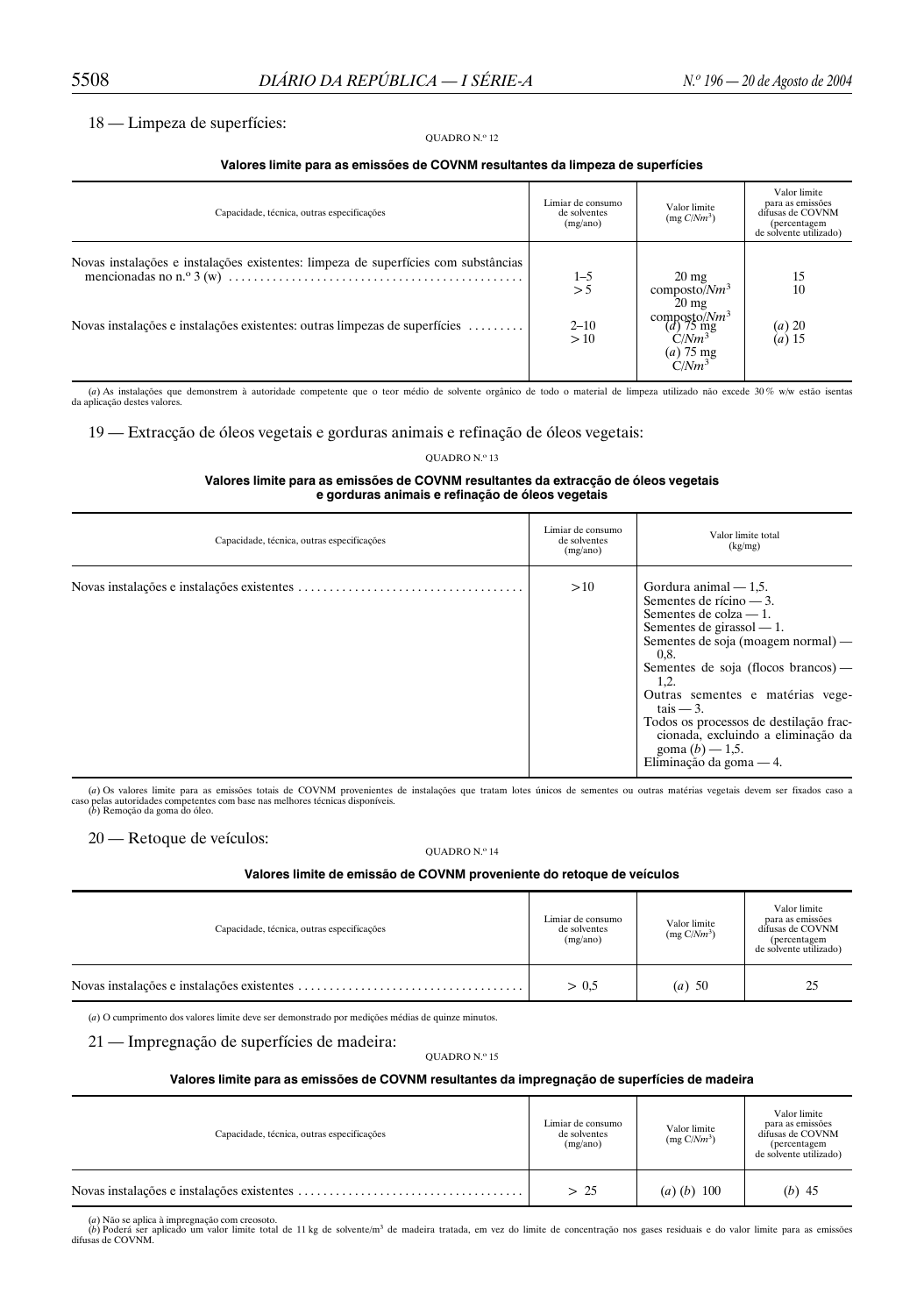### **B — Canadá**

22 — Os valores limite para o controlo das emissões de compostos orgânicos voláteis (COV) de novas fontes fixas, nas categorias de fontes fixas seguintes, serão determinados com base nas informações disponíveis sobre a tecnologia e os níveis de controlo, incluindo os valores limite aplicados noutros países, e nos documentos que se seguem:

- *a*) Canadian Council of Ministers of the Environment (CCME). Environmental Code of Practice for the Reduction of Solvent Emissions from Dry Cleaning Facilities (instalações de limpeza a seco). Dezembro de 1992. PN1053;
- *b*) CCME. Environmental Guideline for the Control of Volatile Organic Compounds Process Emissions from New Organic Chemical Operations (operações com novos produtos químicos orgânicos). Setembro de 1993. PN1108;
- *c*) CCME. Environmental Code of Practice for the Measurement and Control of Fugitive COV Emissions from Equipment Leaks (fugas de COV de equipamentos). Outubro de 1993. PN1106;
- *d*) CCME. A Program to Reduce Volatile Organic Compound Emissions by 40 Percent from Adhesives and Sealants (adesivos e produtos impermeabilizantes). Março de 1994. PN1116;
- *e*) CCME. A Plan to Reduce Volatile Organic Compound Emissions by 20 Percent from Consumer Surface Coatings (revestimentos de superfícies de bens de consumo). Março de 1994. PN1114;
- *f*) CCME. Environmental Guidelines for Controlling Emissions of Volatile Organic Compounds from Aboveground Storage Tanks (depósitos subterrâneos). Junho de 1995. PN1180;
- *g*) CCME. Environmental Code of Practice for Vapour Recovery during Vehicle Refueling at Service Stations and Other Gasoline Dispersing Facilities (reabastecimento dos veículos em estações de serviço e outras instalações com dispersão de gasolina). (Stage II) Abril de 1995. PN1184;
- *h*) CCME. Environmental Code of Practice for the Reduction of Solvent Emissions from Commercial and Industrial Degreasing Facilities (instalações comerciais e industriais de desengorduramento). Junho de 1995. PN1182;
- *i*) CCME. New Source Performance Standards and Guidelines for the Reduction of Volatile Organic Compound Emissions from Canadian Automotive Original Equipment Manufacturer (OEM) Coating Facilities (instalações de revestimento de veículos automóveis). Agosto de 1995. PN1234;
- *j*) CCME. Environmental Guideline for the Reduction of Volatile Organic Compound Emissions from the Plastics Processing Industry (indústria de plásticos). Julho de 1997. PN1276; e
- *k*) CCME. National Standards for the Volatile Organic Compound Content of Canadian Commercial/Industrial Surface Coating Products — Automotive Refinishing (retoque de veículos). Agosto de 1997. PN1288.

#### **C — Estados Unidos da América**

23 — Os valores limite para o controlo das emissões de COV de novas fontes fixas nas seguintes categorias de fontes fixas estão especificados nos documentos seguintes:

- *a*) Navios de armazenagem de hidrocarbonetos líquidos — 40 Code of Federal Regulations (CFR), part 60, subpart K, and subpart Ka;
- *b*) Navios de armazenagem de líquidos orgânicos voláteis — 40 CFR, part 60, subpart Kb;
- *c*) Refinarias de petróleo 40 CFR, part 60, subpart J;
- *d*) Revestimento de superfícies de mobiliário metálico — 40 CFR, part 60, subpart EE;
- *e*) Revestimento de superfícies de veículos de passageiros e comerciais ligeiros — 40 CFR, part 60, subpart MM;
- *f*) Impressão em rotogravura para publicação 40 CFR, part 60, subpart QQ;
- *g*) Operações de revestimento da superfície de fitas magnéticas e etiquetas à pressão — 40 CFR, part 60, subpart RR;
- *h*) Revestimento de superfícies de grandes electrodomésticos, bobinas de metal e latas de bebidas — 40 CFR, part 60, subpart SS, subpart TT and subpart WW;
- *i*) Terminais de venda de gasolina por grosso 40 CFR, part 60, subpart XX;
- *j*) Fabrico de pneumáticos de borracha 40 CFR, part 60, subpart BBB;
- *k*) Fabrico de polímeros 40 CFR, part 60, subpart DDD;
- *l*) Revestimento e impressão de vinil flexível e uretano — 40 CFR, part 60, subpart FFF;
- *m*) Fugas dos equipamentos de refinarias de petróleo e dos sistemas de tratamento de águas residuais — 40 CFR, part 60, subpart GGG and subpart QQQ;
- *n*) Produção de fibras sintéticas 40 CFR, part 60, subpart HHH;
- *o*) Empresas de limpeza a seco com hidrocarbonetos — 40 CFR, part 60, subpart JJJ;
- *p*) Centrais de tratamento de gás natural em terra — 40 CFR, part 60, subpart KKK;
- *q*) Fugas de equipamentos SOCMI, Unidades de oxidação do ar, operações de destilação e processos dos reactores — 40 CFR, part 60, subpart VV, subpart III, subpart NNN and subpart RRR;
- *r*) Revestimento de fita magnética 40 CFR, part 60, subpart SSS;
- *s*) Revestimentos de superfícies industriais 40 CFR, part 60, subpart TTT; e
- *t*) Revestimentos poliméricos dos substratos de apoio de instalações — 40 CFR, part 60, subpart VVV.

 $(^1$ ) — A monitorização deverá ser entendida como uma actividade global, incluindo a medição das emissões, o balanço de massas, etc. Pode ser realizada de forma contínua ou pontual.

### APÊNDICE I

### **Plano de gestão dos solventes**

### **Introdução**

1 — O presente apêndice ao anexo sobre os valores limite de emissão dos compostos orgânicos voláteis não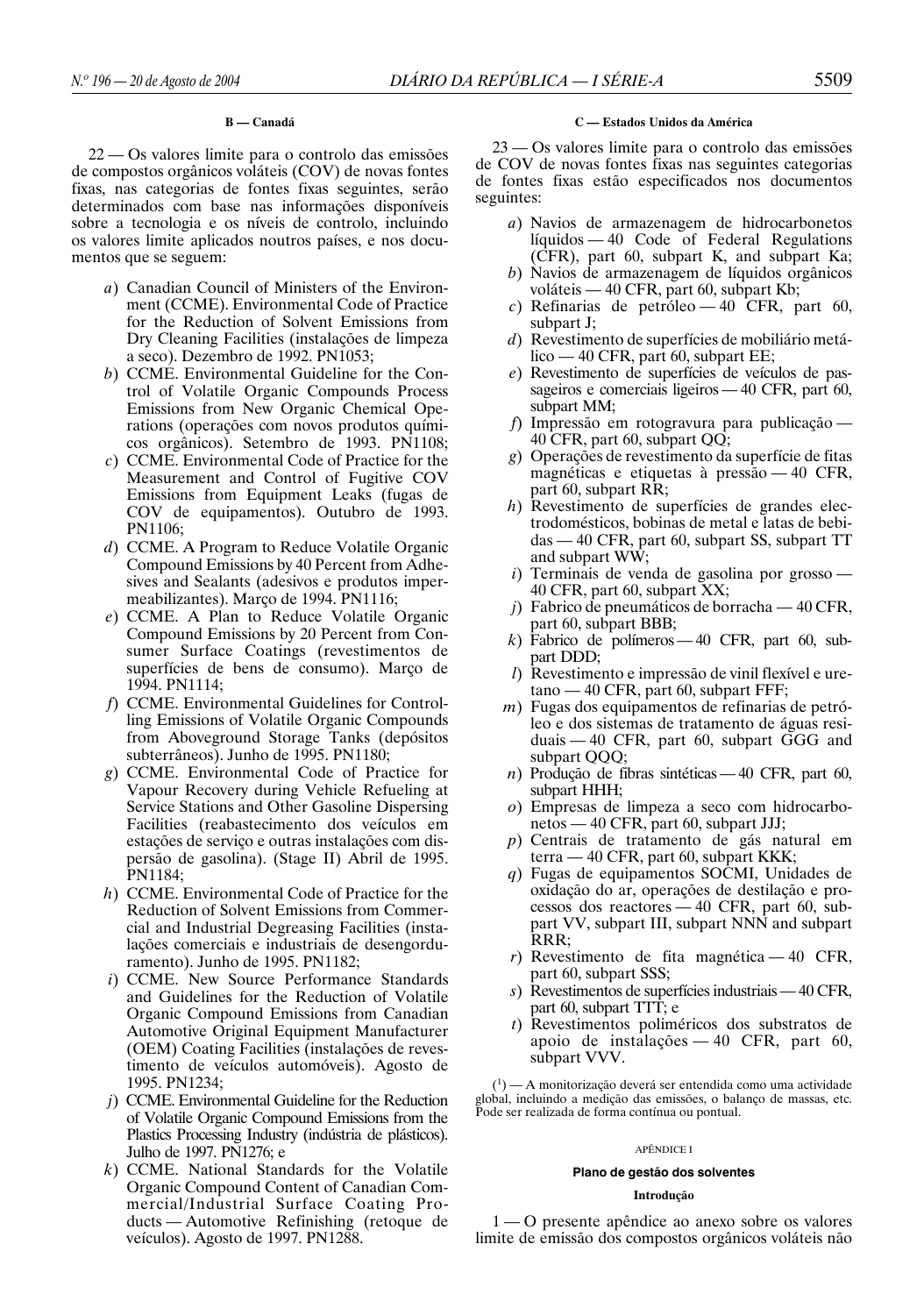metano (COVNM) a partir de fontes fixas fornece directrizes para a elaboração de um plano de gestão de solventes, identificando os princípios a aplicar (ponto 2) e fornecendo tópicos para a determinação do balanço de massas (ponto 3), bem como uma indicação das exigências em matéria de verificação da conformidade (ponto 4).

### **Princípios**

2 — O plano de gestão de solventes possui os seguintes objectivos:

- *a*) Verificar a conformidade, de acordo com o especificado no anexo; e
- *b*) Identificar as futuras opções em matéria de redução de emissões.

### **Definições**

3 — As seguintes definições constituem a base para a determinação do balanço de massas:

*a*) Entradas de solventes orgânicos *(E):*

*E*1 — Quantidades de solventes orgânicos utilizados em processos durante o período de cálculo do balanço de massas, incluindo os solventes puros ou os solventes contidos em preparações;

*E*2 — Quantidades de solventes orgânicos recuperados e reutilizados como solventes num processo, incluindo os solventes contidos em preparações (os solventes reciclados são tomados em conta sempre que sejam lançados no processo).

*b*) Saídas de solventes orgânicos *(S):*

*S*1 — Emissão de COVNM nos gases residuais;

*S*2 — Solventes orgânicos dispersos em água, incluindo, eventualmente, as águas residuais;

*S*3 — Solventes orgânicos presentes nos produtos resultantes do processo, na forma de contaminantes ou resíduos;

*S*4 — Emissão não confinada de solventes orgânicos para a atmosfera, nomeadamente através de janelas, portas, ventiladores e afins, por intermédio de sistemas de ventilação;

*S*5 — Solventes orgânicos e ou compostos orgânicos consumidos em processos químicos ou físicos (nomeadamente solventes orgânicos e ou compostos orgânicos destruídos por incineração ou de cujo tratamento resultem gases ou águas residuais, bem como solventes orgânicos e ou compostos orgânicos captados, nomeadamente por adsorção, não contabilizados no âmbito de *S*6, *S*7 e *S*8);

*S*6 — Solventes orgânicos contidos em resíduos recolhidos;

*S*7 — Solventes orgânicos comercializados ou destinados a serem comercializados, incluindo os solventes contidos em preparações;

*S*8 — Solventes orgânicos contidos em preparações, recuperados para reutilização mas que não dão entrada no processo, desde que não sejam contabilizados no âmbito de *S*7;

*S*9 — Solventes orgânicos libertados de outras formas.

#### **Directrizes para a verificação da conformidade aos planos de gestão de solventes**

4 — O tipo de utilização do plano de gestão de solventes será determinado pela exigência específica a respeitar, do seguinte modo:

*a*) Verificação da conformidade com a opção de redução do n.º 6, alínea *a*), do anexo, com um valor limite para a emissão total, expresso em termos de emissões de solvente por unidade do produto, ou por outra forma estipulada no anexo:

*i*) No que respeita aos processos que utilizam a opção de redução do n. $\overline{0}$  6, alínea *a*), do anexo, o plano de gestão de solventes deve ser elaborado anualmente, de modo a determinar o consumo *(C).* Este último pode ser calculado por recurso à seguinte fórmula:

$$
C = E1 - S8
$$

Deve proceder-se de modo idêntico para a determinação do teor de sólidos utilizados num processo de revestimento, de modo a estabelecer anualmente o valor de referência das emissões anuais e o objectivo de emissão;

*ii*) No que respeita à determinação da conformidade com um valor limite para a emissão total, expresso em termos de emissão de solventes por unidade do produto, ou por outra forma estipulada no anexo, o plano de gestão de solventes deve ser elaborado anualmente, de modo a determinar o volume de emissões de COVNM *(E).* Este último pode ser calculado por recurso à seguinte fórmula:

$$
E = F + S1
$$

em que *F* representa as emissões difusas de COVNM definidas na alínea *b*), subalínea *i*), infra. O valor obtido deve dividir-se pelo parâmetro específico relativo ao produto;

- *b*) Determinação das emissões difusas de COVNM para comparação com os respectivos valores de emissão que se apresentam no anexo:
	- *i*) Metodologia as emissões difusas de COVNM podem ser calculadas por recurso à seguinte fórmula:

$$
F = E1 - S1 - S5 - S6 - S7 - S8
$$

ou

$$
F = S2 + S3 + S4 + S9
$$

As quantidades podem ser determinadas por medição directa. O cálculo pode ser efectuado de outro modo, nomeadamente com base na eficiência de confinamento do processo.

O valor relativo às emissões difusas é expresso em percentagem das entradas, calculado do seguinte modo:

$$
E = E1 + E2
$$

*ii*) Frequência — a determinação do volume de emissões difusas de COVNM pode ser efectuada através de um conjunto de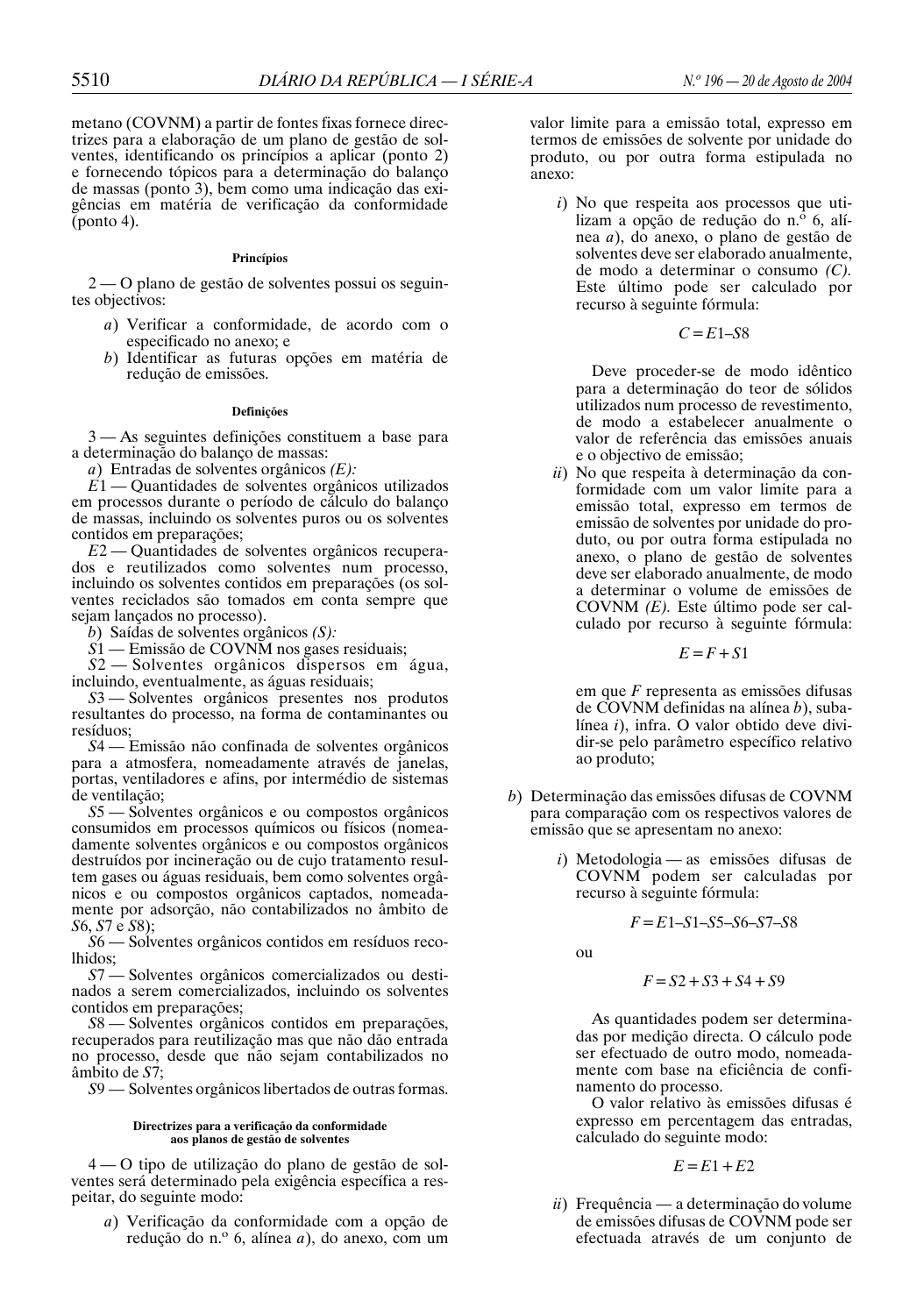medições breve mas completo, não tendo de ser até se proceder a alterações do equipamento.

#### APÊNDICE II

### **Plano de redução**

#### **Princípios**

1 — O objectivo do plano de redução das emissões consiste em permitir, por outros meios, que o operador alcance uma redução das emissões equivalente à que resultaria da aplicação de valores limite de emissão. Para o efeito, o operador pode utilizar qualquer plano de redução especialmente concebido para a sua instalação, desde que, no fim, se obtenha uma redução das emissões equivalente. As Partes deverão apresentar relatórios sobre os progressos na obtenção dessa redução das emissões, incluindo a experiência adquirida com a aplicação do plano de redução.

#### **Aplicação**

2 — Em caso de aplicação de preparações de revestimento, vernizes, colas ou tintas de impressão, pode ser utilizado o plano seguinte. Caso este se revele inadequado, a autoridade competente poderá autorizar que um operador aplique outros planos de redução alternativos que, no seu entender, preencham os princípios aqui descritos. A elaboração do plano deve ter em conta o seguinte:

- *a*) Caso se encontrem em fase de desenvolvimento substituintes isentos de solventes ou com um teor reduzido dos mesmos, deve conceder-se ao operador uma prorrogação do prazo, de modo a permitir a aplicação dos seus planos de redução das emissões;
- *b*) O valor de referência para a redução das emissões deve corresponder, na medida do possível, às emissões que resultariam caso não fossem adoptadas quaisquer acções de redução.

3 — O plano que se segue é aplicável a instalações relativamente às quais se possa assumir um teor de sólidos constante nos produtos fabricados e cujo valor possa ser utilizado para a definição do valor de referência para a redução das emissões:

*a*) O operador deve aplicar um plano de redução das emissões que inclua, nomeadamente, a redução do teor médio de solvente utilizado e ou uma maior eficiência na utilização dos sólidos, de modo a reduzir as emissões totais provenientes da instalação a uma determinada percentagem das emissões anuais de referência, designada objectivo de emissão. Tal deve efectuar-se de acordo com o seguinte calendário:

|                   | Calendário             |                                           |
|-------------------|------------------------|-------------------------------------------|
| Novas instalações | Instalações existentes | Emissões totais anuais máximas permitidas |
|                   |                        |                                           |

*b*) As emissões anuais de referência são calculadas do seguinte modo:

*i*) Determina-se a massa total de sólidos na quantidade total de revestimento e ou tinta de impressão, verniz ou cola consumida num ano. Os sólidos são todos os materiais presentes nos revestimentos, tintas de impressão, vernizes e colas que solidificam quando a água ou os compostos orgânicos voláteis se evaporam;

*ii*) Calculam-se as emissões anuais de referência mediante a multiplicação da massa determinada na subalínea *i*) pelo factor específico que se apresenta no quadro infra. As autoridades competentes podem ajustar os factores em causa de modo a adaptá-los aos progressos em matéria de utilização eficiente de sólidos.

| Actividade                                                                                                                                                                                                                                   | Factor de multiplicação<br>para utilização<br>na alínea $b$ ), subalínea $ii$ ) |
|----------------------------------------------------------------------------------------------------------------------------------------------------------------------------------------------------------------------------------------------|---------------------------------------------------------------------------------|
| Impressão por retogravura; impressão por flexografia; laminagem num processo de impressão; impressão; envernizamento<br>num processo de impressão, revestimento de madeira; revestimento de têxteis, tecido, película ou papel; revestimento | 2,33                                                                            |

*iii*) O objectivo de emissão é calculado multiplicando a emissão anual de referência por uma determinada percentagem igual a:

(Valor relativo às emissões difusas+15), no caso das instalações incluídas nos sectores seguintes:

Revestimento de veículos (consumo de solventes  $> 15$  mg/ano) e retoque de veículos; Revestimento de metal, plástico, têxteis, tecidos, película e papel (consumo de solvente entre 5 mg/ano e 15 mg/ano);

Revestimento de superfícies de madeira (consumo de solventes entre 15 mg/ano e 25 mg/ano);

(Valor relativo às emissões difusas+5), no caso das restantes instalações;

*iv*) A conformidade verifica-se nos casos em que a emissão real de solventes, determinada com base no plano de gestão de solventes, é inferior ou igual ao objectivo de emissão.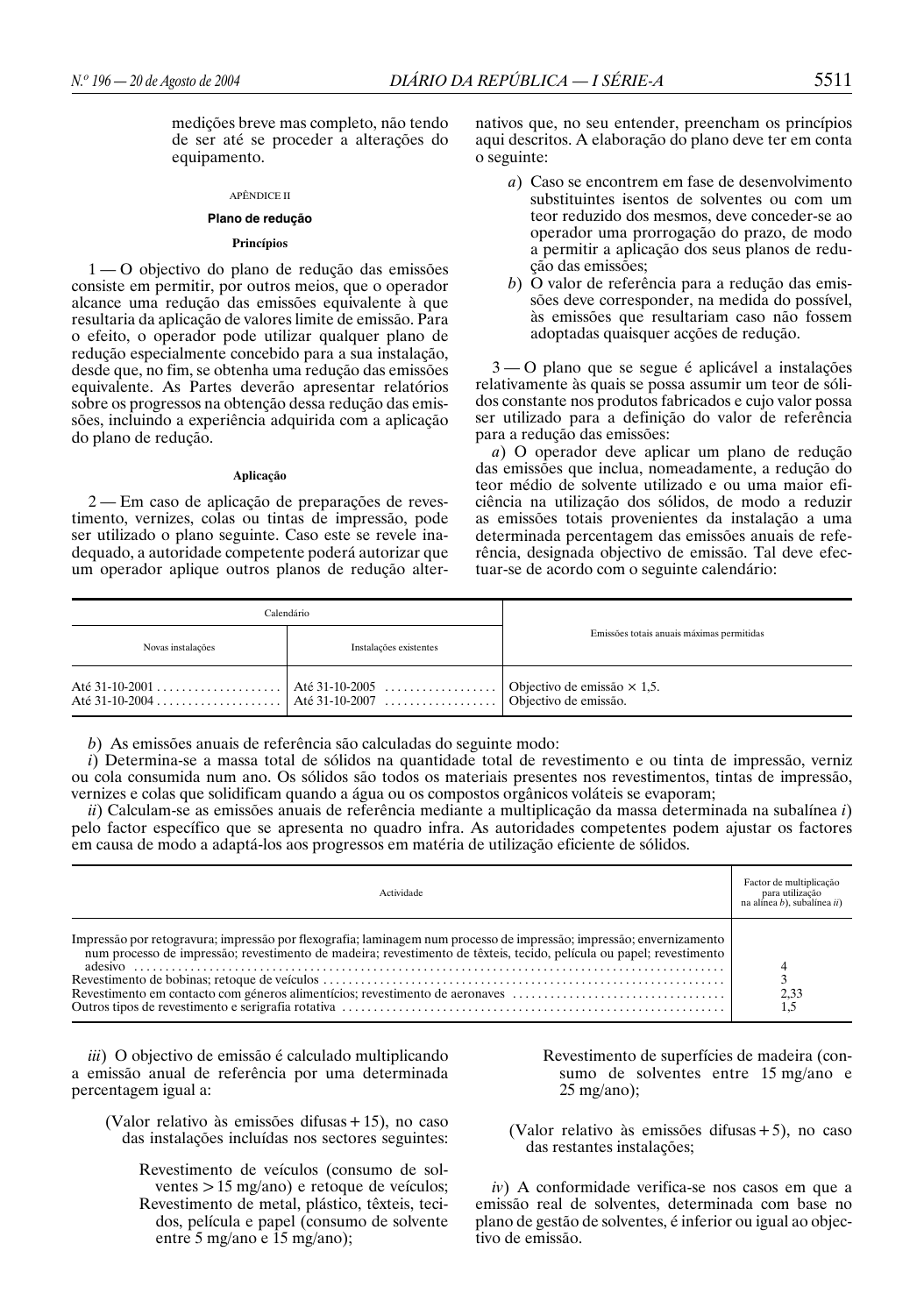### ANEXO VII

### **Prazos ao abrigo do artigo 3.o**

1 — Os prazos de aplicação dos valores limite referidos nos n. $\delta$  2 e 3 do artigo 3. $\delta$  serão os seguintes:

- *a*) Em relação às novas fontes fixas, um ano após a data de entrada em vigor do presente Protocolo para a Parte em questão; e
- *b*) Em relação às fontes fixas existentes:
	- *i*) No caso de uma Parte que não seja um país com uma economia em transição, um ano após a data de entrada em vigor do presente Protocolo ou 31 de Dezembro de 2007, consoante o que for mais tarde; e
	- *ii*) No caso de uma Parte que seja um país com uma economia em transição, oito anos após a entrada em vigor do presente Protocolo.

2 — Os prazos de aplicação dos valores limite relativos aos combustíveis e novas fontes móveis mencionados no n.º 5 do artigo 3.º e os valores limite para o gasóleo referidos no quadro n.º 2 do anexo IV serão os seguintes:

- *i*) No caso de uma Parte que não seja um país com uma economia em transição, a data de entrada em vigor do presente Protocolo ou as datas associadas às medidas especificadas no anexo VIII e aos valores limite indicados no qua $d$ ro n. $^{\circ}$  2 do anexo IV, consoante as que forem mais tarde; e
- *ii*) No caso de uma Parte que seja um país com uma economia em transição, cinco anos após a data da entrada em vigor do presente Protocolo ou cinco anos após as datas associadas às medidas especificadas no anexo VIII e aos valores limite mencionados no anexo IV, quadro n.<sup>o</sup> 2, consoante as que forem mais tarde.

Estes prazos não serão aplicáveis às Partes no presente Protocolo que estejam sujeitas a um prazo mais curto no que diz respeito ao gasóleo por força do Protocolo Relativo a Uma Nova Redução das Emissões de Enxofre.

3 — Para efeitos do presente anexo, entende-se por «país com uma economia em transição» uma Parte que tenha entregue, juntamente com o seu instrumento de ratificação, aceitação, aprovação ou adesão, uma declaração dizendo desejar ser tratada como país com uma economia em transição para efeitos dos n.<sup>os</sup> 1 e ou 2 do presente anexo.

### ANEXO VIII

# **Valores limite para os combustíveis e novas fontes móveis**

### **Introdução**

1 — A secção A é aplicável a todas as Partes, com excepção do Canadá e dos Estados Unidos da América, a secção B é aplicável ao Canadá e a secção C aos Estados Unidos da América.

2 — O anexo contém valores limite relativos aos *NOx ,* expressos como equivalentes de dióxido de azoto (*NO*2), e aos hidrocarbonetos, que são na sua maioria compostos orgânicos voláteis, bem como especificações ambientais relativas aos combustíveis comercializados para os veículos.

3 — Os prazos para aplicação dos valores limite mencionados no presente anexo são apresentados no anexo VII.

### **A — Partes com excepção do Canadá e dos Estados Unidos da América**

#### Veículos de passageiros e veículos comerciais ligeiros

4 — Os valores limite para veículos a motor com pelo menos quatro rodas e utilizados no transporte de passageiros (categoria M) e de mercadorias (categoria N) são apresentados no quadro n.º 1.

#### Veículos pesados

5 — Os valores limite para os motores dos veículos pesados são apresentados nos quadros n.<sup>os</sup> 2 e 3 dependendo dos procedimentos de ensaio aplicáveis.

#### Motociclos e ciclomotores

6 — Os valores limite para os motociclos e ciclomotores são apresentados nos quadros n.<sup>os</sup> 6 e 7.

#### Veículos e máquinas não rodoviários

7 — Os valores limite para os tractores agrícolas e florestais bem como para outros veículos e máquinas não rodoviários são enumerados nos quadros n.<sup>os 4</sup> e 5. A fase I (quadro n.º 4) é baseada no Regulamento n.º 96 da Comissão Económica para a Europa, «Disposições uniformes relativas à homologação dos motores de ignição por compressão (C. I.) a instalar em tractores agrícolas e florestais no que diz respeito às emissões de poluentes provenientes do motor».

#### Qualidade dos combustíveis

8 — Nos quadros n.<sup>os</sup> 8 a 11 são apresentadas as especificações ambientais da gasolina e do gasóleo.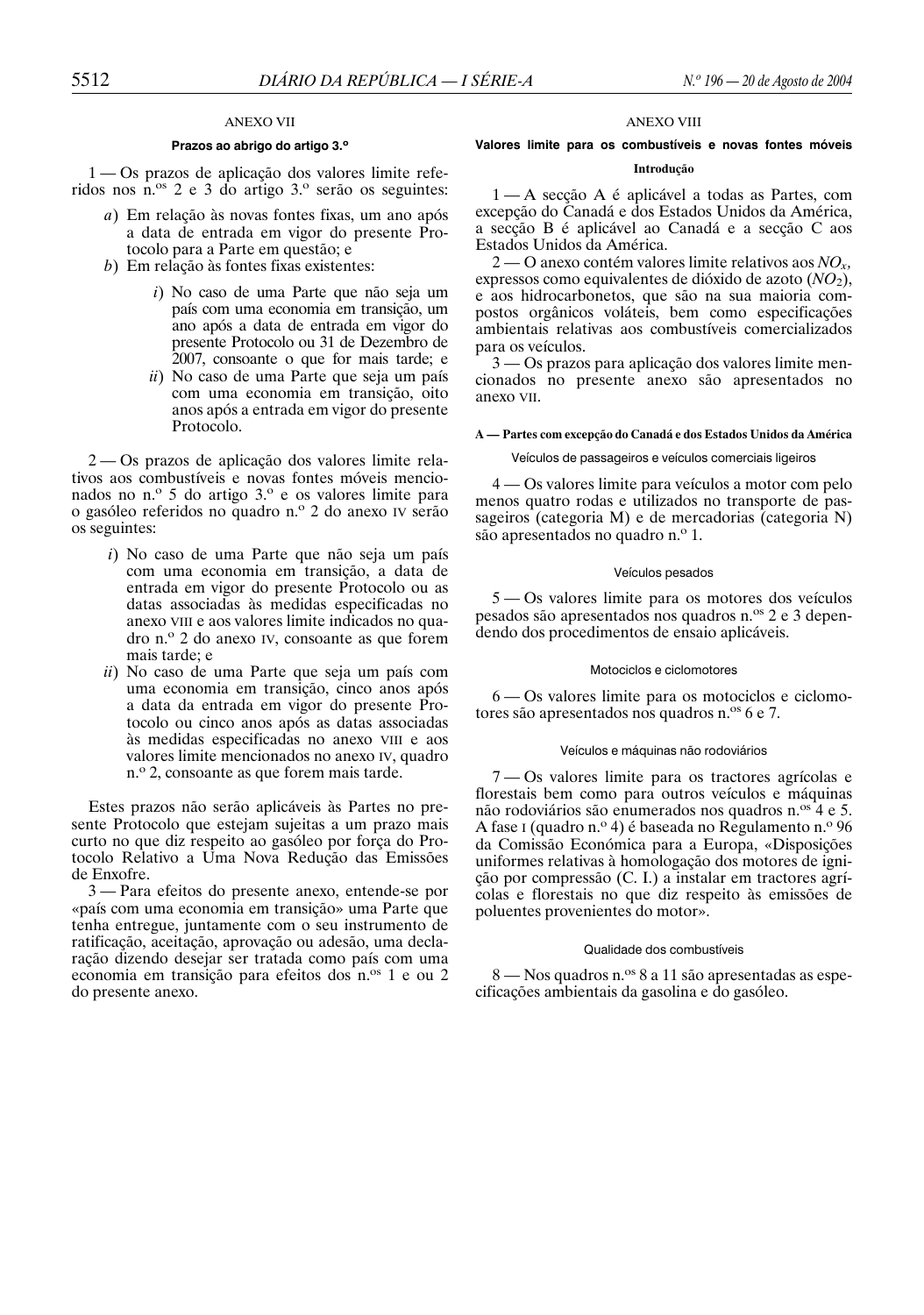### **Valores limite para veículos de passageiros <sup>e</sup> veículos comerciais ligeiros**

|                 |                      |                                       |                                                    |                                                 |                     | Valores limite              |                     |                                                                           |                      |                                                                  |                                                                                  |                               |                       |
|-----------------|----------------------|---------------------------------------|----------------------------------------------------|-------------------------------------------------|---------------------|-----------------------------|---------------------|---------------------------------------------------------------------------|----------------------|------------------------------------------------------------------|----------------------------------------------------------------------------------|-------------------------------|-----------------------|
| Categoria       |                      | A aplicar a partir<br>Classe<br>de(b) | Massa de referência<br>(RW)(kg)                    | Monóxido de carbono<br>L1(g/km)                 |                     | Hidrocarbonetos<br>L2(g/km) |                     | Óxidos de azoto<br>L3(g/km)                                               |                      | Hidrocarbonetos e óxidos<br>de azoto combinados<br>$L2+L3(g/Km)$ |                                                                                  | Partículas (a)<br>L4 $(g/km)$ |                       |
|                 |                      |                                       |                                                    |                                                 | Gasolina            | Gasóleo                     | Gasolina            | Gasóleo                                                                   | Gasolina             | Gasóleo                                                          | Gasolina                                                                         | Gasóleo                       | Gasóleo               |
| A               | $(c)$ M              |                                       | $1 - 1 - 2001$                                     | $(g)$ Toda                                      | 2,3                 | 0,64                        | 0,2                 | $\qquad \qquad -$                                                         | 0.15                 | 0.5                                                              | $\overline{\phantom{m}}$                                                         | 0,56                          | 0,05                  |
|                 | $(d)$ N <sub>1</sub> | $_{II}$<br>III                        | $(e)$ 1-1-2001<br>$1 - 1 - 2002$<br>$1 - 1 - 2002$ | <b>RW</b> 1305<br>$1305 <$ RW 1760<br>1760 < RW | 2,3<br>4,17<br>5,22 | 0,64<br>0,8<br>0,95         | 0,2<br>0,25<br>0,29 | $\overline{\phantom{0}}$<br>$\overline{\phantom{0}}$<br>$\qquad \qquad -$ | 0,15<br>0,18<br>0,21 | 0.5<br>0.65<br>0,78                                              | $\overline{\phantom{m}}$<br>$\overline{\phantom{m}}$<br>$\overline{\phantom{m}}$ | 0,56<br>0,72<br>0,86          | 0,05<br>0,07<br>0,1   |
| $B \ldots$<br>. | $(c)$ M              |                                       | $1 - 1 - 2006$                                     | Toda                                            | -1                  | 0,5                         | 0,1                 | $\overline{\phantom{0}}$                                                  | 0,08                 | 0,25                                                             | -                                                                                | 0,3                           | 0,025                 |
|                 | $(d)$ N <sub>1</sub> | $\mathbf{I}$<br>III                   | $(f)$ 1-1-2006<br>$1 - 1 - 2007$<br>$1 - 1 - 2007$ | <b>RW</b> 1305<br>$1305 <$ RW 1760<br>1760 < RW | 1,81<br>2,27        | 0,5<br>0,63<br>0,74         | 0,1<br>0,13<br>0,16 | $\overline{\phantom{0}}$                                                  | 0,08<br>0,1<br>0,11  | 0,25<br>0,33<br>0,39                                             | -<br>$\qquad \qquad -$<br>-                                                      | 0,3<br>0,39<br>0,46           | 0,025<br>0,04<br>0,06 |

(*a*) Para os motores de ignição por compressão.

(b) A matrícula, a venda ou a entrada em circulação de veículos novos que não cumpram os respectivos valores limite serão recusados a partir das datas apresentadas nesta coluna e a homologação deixará de poder ser concedid antes destas datas.

(*c*) Excepto veículos cuja massa máxima seja superior <sup>a</sup> 2500 kg.

(*d*) <sup>E</sup> aos veículos de categoria <sup>M</sup> especificados na nota (*c*). (*e*) 1-1-2002 para os veículos de categoria <sup>M</sup> especificados na nota (*c*).

(*f*) 1-1-2007 para os veículos de categoria <sup>M</sup> especificados na nota (*c*).

(g) Até 1 de Janeiro de 2003 os veículos desta categoria equipados com motores de ignição por compressão que sejam veículos não rodoviários e veículos com uma massa máxima superior a 2000 kg destinados a transportar mais d <sup>o</sup> condutor, devem ser considerados como veículos da categoria N1, classe III, linha A.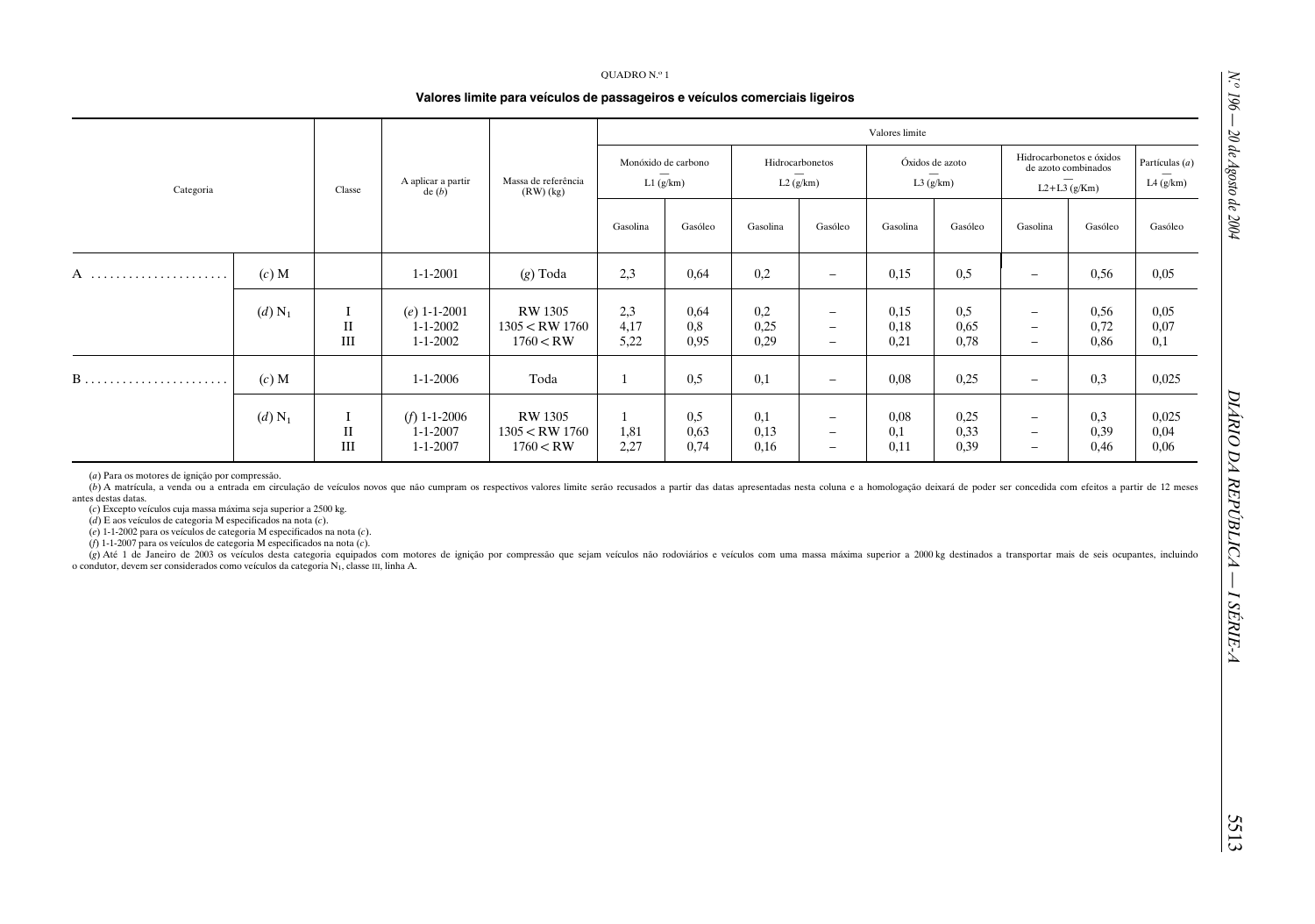#### **Valores limite para veículos pesados — Ensaios «European steady-state cycle» (ciclo estável) (ESC) e «European load-response» (carga-resposta) (ELR)**

| Linha             | Aplicável a partir                  | Monóxido de       | Hidrocarbonetos      | Óxidos de azoto | Partículas                     | Fumo              |
|-------------------|-------------------------------------|-------------------|----------------------|-----------------|--------------------------------|-------------------|
|                   | de(a)                               | carbono $(g/kWh)$ | (g/kWh)              | (g/kWh)         | (g/kWh)                        | $(m^{-1})$        |
| $A$<br>$B1$<br>B2 | 1-10-2001<br>1-10-2006<br>1-10-2009 | 2,1<br>1,5<br>1,5 | 0,66<br>0,46<br>0,46 | 3,5             | (b) $0,1/0,13$<br>0,02<br>0,02 | 0,8<br>0,5<br>0,5 |

(a) Com efeito a partir das datas referidas, e excepto no caso dos veículos e motores destinados a exportação para países que não sejam Partes no presente Protocolo e no de<br>motores sobressalentes de veículos a uso, as Part

(*b*) Para os motores com menos de 0,75 dm<sup>3</sup> por cilindro e uma potência à velocidade nominal superior a 3000 rotações por minuto.

#### QUADRO N.º 3

#### **Valores limite para veículos pesados — «European transient cycle (ETC)» (ensaio europeu do ciclo transitório) (***a***)**

| Linha | Aplicável a partir<br>de(b)           | Monóxido<br>de carbono<br>(g/kWh) | Hidrocarbonetos<br>não metânicos<br>(g/kWh) | Metano $(c)$<br>(g/kWh) | Oxidos<br>de azoto<br>(g/kWh) | Partículas $(d)$                |
|-------|---------------------------------------|-----------------------------------|---------------------------------------------|-------------------------|-------------------------------|---------------------------------|
|       | 1-10-2001<br>$1-10-2006$<br>1-10-2009 | 5,45                              | 0,78<br>0,55<br>0,55                        | 1,6<br>1.1<br>1.1       | 3.5                           | $(e)$ 0,16/0,21<br>0,03<br>0,03 |

(a) As condições da verificação da aceitabilidade dos ensaios ETC aquando da medição das emissões dos motores a gás relativamente aos valores limite aplicáveis na linha A serão<br>reexaminadas e, sempre que necessárias, alter

ou motores a gás, bem como a venda e a utilização de motores novos de ignição por compressão ou a gás cujas emissões não cumpram os valores limite respectivos. Com efeito a<br>partir de 12 meses antes destas datas, a homologa

(*c*) Apenas para motores a gás natural. (*d*) Não aplicável a motores a gás na fase A e às fases B1 e B2.

(*e*) Para os motores com menos de 0,75 dm3 por cilindro e uma potência à velocidade nominal superior a 3000 rotações por minuto.

#### QUADRO N.o 4

#### **Valores limite (fase I) para motores diesel de máquinas móveis não rodoviárias (procedimento de medição ISO 8178)**

| Potência útil (P)                                                                                                                                                                                                     | Aplicável a partir                    | Monóxido de carbono | Hidrocarbonetos | Óxidos de azoto   | Partículas          |
|-----------------------------------------------------------------------------------------------------------------------------------------------------------------------------------------------------------------------|---------------------------------------|---------------------|-----------------|-------------------|---------------------|
| (kW)                                                                                                                                                                                                                  | de(a)                                 | (g/kWh)             | (g/kWh)         | (g/kWh)           | (g/kWh)             |
| $130 \text{ P} < 560 \ldots \ldots \ldots \ldots \ldots \ldots \ldots \ldots \ldots \ldots \ldots \ldots$<br>$75 \text{ P} < 130 \ldots \ldots \ldots \ldots \ldots \ldots \ldots \ldots \ldots \ldots \ldots \ldots$ | 31-12-1998<br>31-12-1998<br>31-3-1998 | 6.5                 |                 | 9,2<br>9,2<br>9.2 | 0,54<br>0,7<br>0.85 |

(a) Com efeito a partir da data referida e com a excepção das máquinas e motores destinados a exportação para países que não sejam Partes no presente Protocolo, as Partes no presente Protocolo, as Partes no presente de de

*Nota.* — Estes limites referem-se a emissões directas do motor e devem ser alcançados antes de qualquer tratamento dos gases de escape.

#### QUADRO N.o 5

#### **Valores limite (fase II) para os motores diesel e para as máquinas móveis não rodoviárias (procedimento de medição ISO 8178)**

| Potência útil (P)                                                                                                                                                                                                                                                                                                        | Aplicável a partir<br>de $(a)$                       | Monóxido de carbonol | Hidrocarbonetos                 | Óxidos de ozoto | Partículas |
|--------------------------------------------------------------------------------------------------------------------------------------------------------------------------------------------------------------------------------------------------------------------------------------------------------------------------|------------------------------------------------------|----------------------|---------------------------------|-----------------|------------|
| (kW)                                                                                                                                                                                                                                                                                                                     |                                                      | (g/kWh)              | $\left(\frac{\rho}{kWh}\right)$ | (g/kWh)         | (g/kWh)    |
| $130 \text{ P} < 560 \ldots \ldots \ldots \ldots \ldots \ldots \ldots \ldots \ldots \ldots \ldots$<br>$75 \text{ P} < 130 \ldots \ldots \ldots \ldots \ldots \ldots \ldots \ldots \ldots \ldots \ldots \ldots$<br>$18 P < 37 \ldots \ldots \ldots \ldots \ldots \ldots \ldots \ldots \ldots \ldots \ldots \ldots \ldots$ | 31-12-2001<br>31-12-2002<br>31-12-2003<br>31-12-2000 |                      |                                 |                 |            |

(*a*) Com efeito a partir da data referida e com a excepção das máquinas e motores destinados a exportação para países que não sejam Partes no presente Protocolo, as Partes só permitirão o registo, quando aplicável, e a colocação no mercado dos novos motores, quer estejam instalados nas máquinas quer não, se cumprirem os valores limite apresentados<br>no quadro. A homologação para um tipo ou fam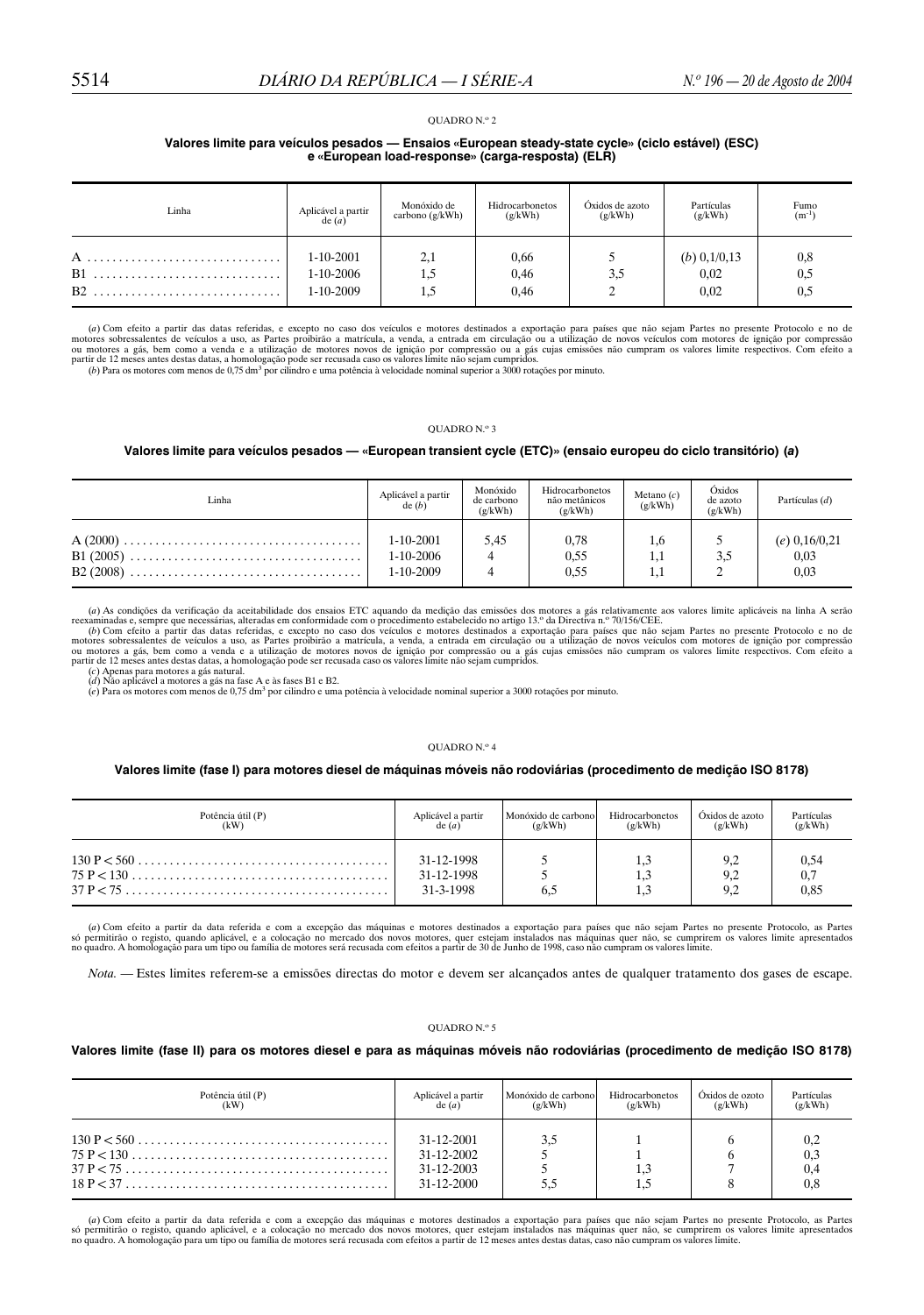**Valores limite para motociclos e veículos com3e4 rodas (**1 **50 cm3;** 1 **45 km/h) a aplicar a partir de 17 de Junho de 1999 (***a***)**

| Tipo de motor        | Valores limite                                                                                  |
|----------------------|-------------------------------------------------------------------------------------------------|
| 2-tempos<br>4-tempos | $CO=8$ g/km<br>$HC=4$ g/km<br>$NO_x=0,1$ g/km<br>$CO=13$ g/km<br>$HC=3$ g/km<br>$NO_x=0,3$ g/km |

(*a*) A homologação será recusada a partir da data referida se as emissões do veículo não cumprirem os valores limite.

*Nota.* — Em relação aos veículos de 3 e 4 rodas, os valores limite têm de ser multiplicados por 1,5.

#### QUADRO N.º 7

### **Valores limite para ciclomotores (50 cm3;** ! **45 km/h)**

|       |                                 | Valores limite |                       |
|-------|---------------------------------|----------------|-----------------------|
| Fase  | Aplicáveis a partir<br>de $(a)$ | $CO$ (g/km)    | $HC + NO_x$<br>(g/km) |
| $\Pi$ | 17-6-1999<br>17-6-2002          | (b)6<br>(c)    | $(b)$ 3               |

(*a*) A homologação será recusada a partir das datas referidas se as emissões do veículo não cumprirem os valores limite. (*b*) Em relação aos veículos de3e4 rodas, multiplicar por 2.

(*c*) Para os veículos de3e4 rodas, 3,5 g/km.

#### QUADRO N.º 8

### **Especificações ambientais para os combustíveis comercializados para serem utilizados em veículos equipados com motores de ignição comandada**

### **Tipo — Gasolina**

|                                                                                                                 |                                                          | Limites $(a)$ |                     | Ensaio                                              |                                      |
|-----------------------------------------------------------------------------------------------------------------|----------------------------------------------------------|---------------|---------------------|-----------------------------------------------------|--------------------------------------|
| Parâmetro                                                                                                       | Unidade                                                  | Mínimo        | Máximo              | Método $(b)$                                        | Data<br>de publicação                |
| Pressão de vapor (método Reid) período de Verão $(c)$<br>Destilação:                                            | kPa                                                      | 95<br>85      | 60                  | EN 25164<br>EN 25163<br><b>EN 12</b>                | 1993<br>1993<br>1993                 |
|                                                                                                                 | $\%$ v/v<br>$\%$ v/v                                     | 46<br>75      |                     | <b>EN-ISO 3405</b>                                  | 1988                                 |
| Análise dos hidrocarbonetos:                                                                                    |                                                          |               |                     |                                                     |                                      |
|                                                                                                                 | $\%$ v/v                                                 |               | $(d)$ 18<br>42<br>1 | ASTM D1319<br>ASTM D1319<br>Projecto EN 12177       | 1995<br>1995<br>1995                 |
| Compostos oxigenados:                                                                                           | $\%$ m/m                                                 |               | 2,7                 | EN 1601                                             | 1996                                 |
| Metanol, devem ser adicionados agentes estabilizadores<br>Etanol, podem ser necessários agentes estabilizadores | $\%$ v/v<br>$\%$ v/v<br>$\%$ v/v<br>$\%$ v/v<br>$\%$ v/v |               | 3<br>5<br>10<br>10  | EN 1601<br>EN 1601<br>EN 1601<br>EN 1601<br>EN 1601 | 1996<br>1996<br>1996<br>1996<br>1996 |
| Éteres contendo 5 ou mais átomos de carbono por molécula $\dots\dots$                                           | $\%$ v/v<br>$\%$ v/v<br>mg/kg                            |               | 15<br>10<br>150     | EN 1601<br>EN 1601<br>Projecto EN-ISO/DIS<br>14596  | 1996<br>1996<br>1996                 |

(a) Os valores citados na especificação são «valores reais». No estabelecimento dos seus valores limite, foram aplicados os termos da norma ISO 4259, «Produtos petrolíferos — Determinação و aplicação são «valores relação s

b) EN — norma europeia; ASTM — American Society for Testing and Materials; DIS — projecto de norma internacional.<br>(c) O período de Verão não deve começar após 1 de Maio nem deve terminar antes de 30 de Setembro. No caso do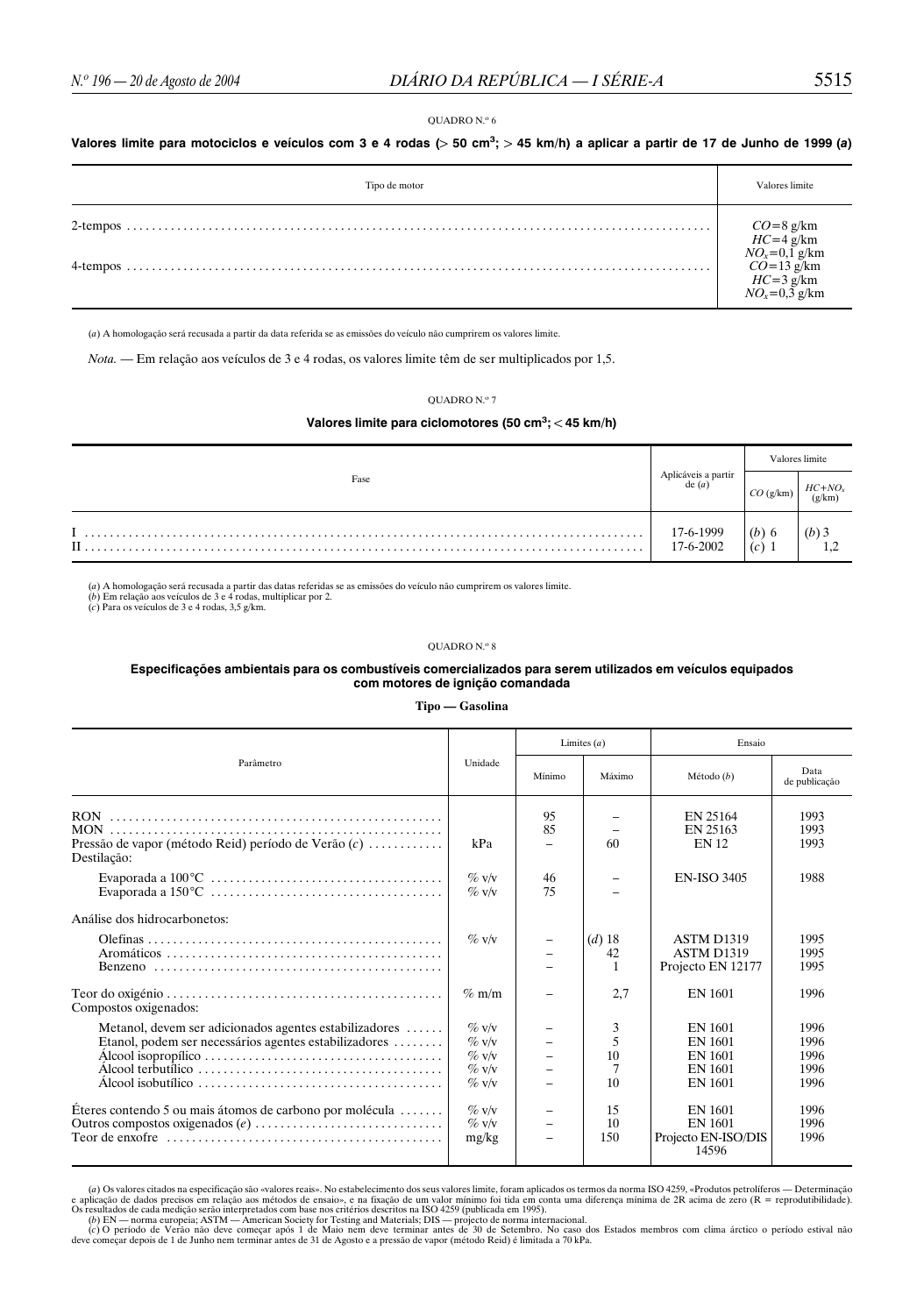(d) Excepto no caso da gasolina sem chumbo «regular» [índice mínimo de octanas-motor (MON) de 81 e índice mínimo de octanas teórico (RON)] de 91, cujo teor máximo de octanas inferior aos aqui<br>olefinas será de 21 % v/v. Est e comunhado com um ponto de destilação final não superior ao ponto de destilação final estabelecido nas especificações nacionais ou, caso estas não existam, nas especificações nacionais ou estas não existam, nas especifica industriais em matéria de combustíveis para motores.

*Nota.* — As Partes deverão assegurar que a partir de 1 de Janeiro de 2000, o mais tardar, a gasolina só poderá se comercializada nos<br>seus territórios se cumprir as especificações ambientais que figuram no quadro n.º 8. Ca com um teor de enxofre não conforme com as respectivas especificações incluídas no quadro n.º 8, mas que não excede o teor actual, causaria graves dificuldades às indústrias nacionais, no tocante à introdução das alterações necessárias nas suas instalações de produção até 1 de Janeiro de 2000, poderá prorrogar o prazo de comercialização no seu território até 1 de Janeiro de 2003, no máximo. Nesse caso, a Parte deverá especificar, numa declaração a depositar juntamente com o seu instrumento de ratificação, aceitação, aprovação ou adesão, que tenciona prorrogar o prazo, devendo apresentar também uma informação por escrito ao órgão executivo sobre a razão para tal.

#### QUADRO N.º 9

#### **Especificações ambientais para os combustíveis colocados no mercado para serem utilizados em veículos equipados com motores de ignição por compressão**

### **Tipo — Combustível para motores diesel**

| Parâmetro | Unidade                                               | Limites $(a)$ |                   | Ensaio                                                                                                   |                                      |
|-----------|-------------------------------------------------------|---------------|-------------------|----------------------------------------------------------------------------------------------------------|--------------------------------------|
|           |                                                       | Mínimo        | Máximo            | Método $(b)$                                                                                             | Data<br>de publicação                |
|           | $\frac{\text{kg/m}^3}{\text{C}}$<br>$\%$ m/m<br>mg/kg | 51            | 845<br>360<br>350 | <b>EN-ISO 5165</b><br><b>EN-ISO 3675</b><br><b>EN-ISO 3405</b><br>IP 391<br>Projecto EN-ISO/DIS<br>14596 | 1992<br>1995<br>1988<br>1995<br>1996 |

(a) Os valores citados na especificação são «valores reais». No estabelecimento dos seus valores limite foram aplicados os termos da norma ISO 4259, «Produtos petrolíferos — Determinação<br>Os resultados de dados precisos em

*Nota.* — As Partes deverão assegurar que em 1 de Janeiro de 2000, o mais tardar, o combustível para motores diesel só poderá ser<br>comercializado nos seus territórios se cumprir as especificações ambientais que figuram no q a proibição do combustível para motores diesel com um teor de enxofre não conforme com as respectivas especificações contidas no quadro<br>n.º 9, mas que não excede o teor actual, causaria graves dificuldades às suas indústri nas suas instalações de produção até 1 de Janeiro de 2000, poderá prorrogar o prazo de comercialização no seu território até 1 de Janeiro de 2003, no máximo. Nesse caso, a Parte deverá especificar, numa declaração a depositar juntamente com o seu instrumento de ratificação, aceitação, aprovação ou adesão, que tenciona prorrogar o prazo, devendo apresentar também uma informação por escrito ao órgão executivo sobre a razão para tal.

### QUADRO N.º 10

#### **Especificações ambientais para os combustíveis colocados no mercado para serem utilizados em veículos equipados com motores de ignição comandada**

**Tipo — Gasolina**

| Parâmetro                                                                                   | Unidade                          | Limites $(a)$ |        | Ensaio                       |                       |
|---------------------------------------------------------------------------------------------|----------------------------------|---------------|--------|------------------------------|-----------------------|
|                                                                                             |                                  | Mínimo        | Máximo | Método $(b)$                 | Data<br>de publicação |
| <b>RON</b><br><b>MON</b><br>Pressão de vapor (método Reid), período de Verão<br>Destilação: | kPa                              | 95<br>85      |        | EN 25164<br>EN 5163          | 1993<br>1993          |
|                                                                                             | $\%$ v/v                         |               |        |                              |                       |
| Análise de hidrocarbonetos:                                                                 |                                  |               |        |                              |                       |
|                                                                                             | $\%$ v/v<br>$\%$ v/v<br>$\%$ v/v |               | 35     | ASTM D <sub>1319</sub>       | 1995                  |
|                                                                                             | $\%$ m/m<br>mg/kg                |               | 50     | Projecto EN-ISO/DIS<br>14596 | 1996                  |

(a) Os valores citados na especificação são «valores reais». No estabelecimento dos seus valores limite foram aplicados os termos da norma ISO 4259, «Produtos petrolíferos — Determinação aplicação aos métodos de eastions d

*Nota.* — As Partes deverão assegurar que em 1 de Janeiro de 2005, o mais tardar, a gasolina só poderá ser comercializada nos seus territórios se cumprir as especificações ambientais que figuram no quadro n.º 10. Caso uma Parte determine que a proibição da gasolina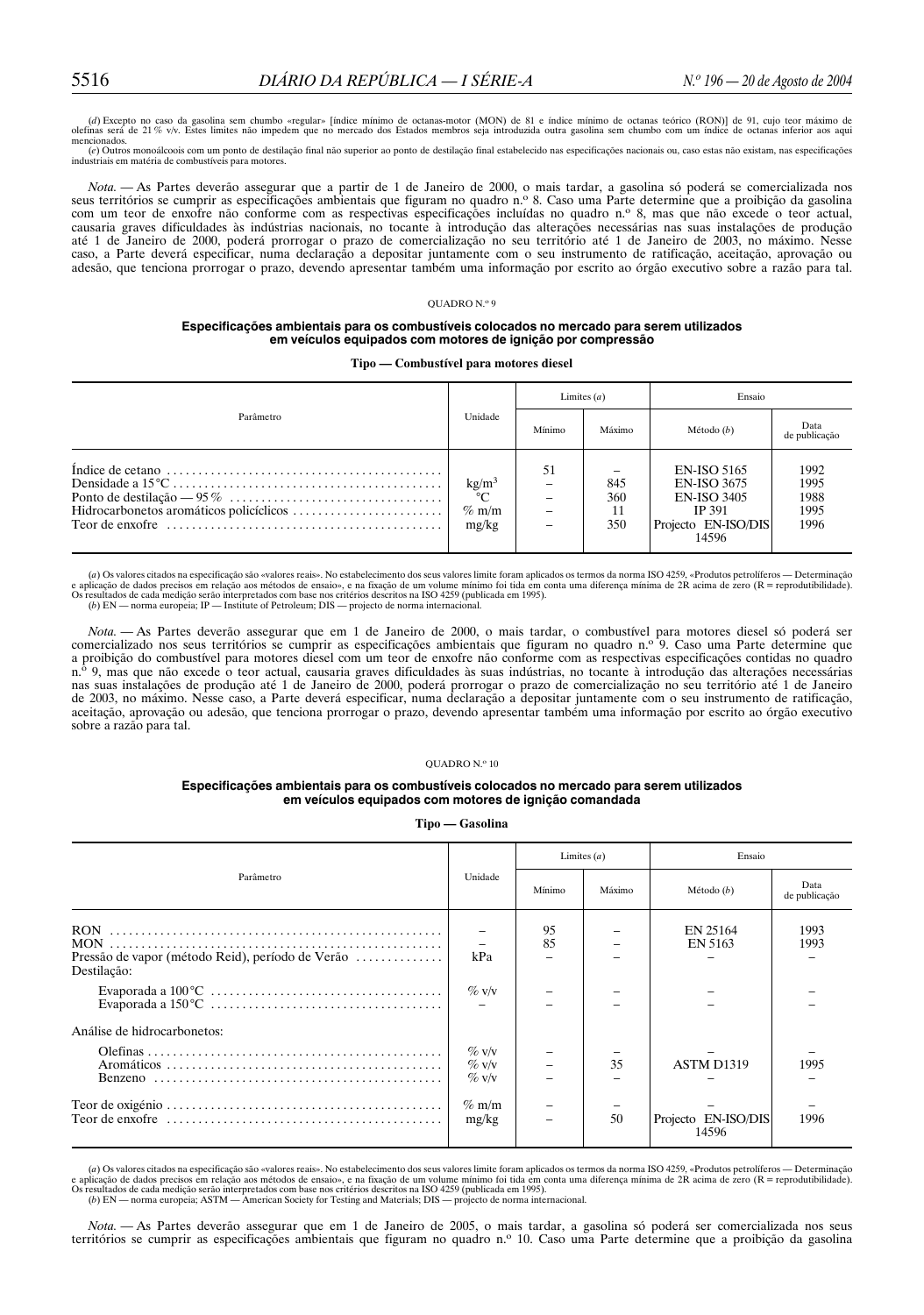com um teor de enxofre que não cumpre as especificações relativas ao teor de enxofre contidas no quadro n.º 10, mas conforme com o quadro n.º 8, causaria dificuldades graves às suas indústrias, no tocante à introdução das alterações necessárias nas suas instalações de produção até 1 de Janeiro de 2005, poderá prorrogar o prazo de comercialização no seu território até 1 de Janeiro de 2007, no máximo. Nesse caso, a Parte deverá especificar, numa declaração a depositar juntamente com o seu instrumento de ratificação, aceitação, aprovação ou adesão, que tenciona prorrogar o prazo, devendo apresentar também uma informação por escrito ao órgão executivo sobre a razão para tal.

#### QUADRO N.º 11

#### **Especificações ambientais para os combustíveis colocados no mercado para serem utilizados em veículos equipados com motores de ignição por compressão**

**Tipo — Combustível para motores diesel**

| Parâmetro                                                                                             | Unidade                                             | Limites $(a)$ |        | Ensaio                       |                       |
|-------------------------------------------------------------------------------------------------------|-----------------------------------------------------|---------------|--------|------------------------------|-----------------------|
|                                                                                                       |                                                     | Mínimo        | Máximo | Método $(b)$                 | Data<br>de publicação |
| Teor de enxofre $\dots \dots \dots \dots \dots \dots \dots \dots \dots \dots \dots \dots \dots \dots$ | $\frac{\text{kg/m}^3}{\text{C}}$<br>$%$ mm<br>mg/kg |               | 50     | Projecto EN-ISO/DIS<br>14596 | 1996                  |

a) Os valores citados na especificação são «valores reais». No estabelecimento dos seus valores limite foram aplicados os termos da norma ISO 4259, «Produtos petrolíferos — Determinação ae aplicação de dados precisos em re Os resultados de cada medição serão interpretados com base nos critérios descritos na ISO 4259. (*b*) EN — norma europeia; DIS — projecto de norma internacional.

*Nota.* — As Partes deverão assegurar que em 1 de Janeiro de 2005, o mais tardar, o combustível para motores diesel só poderá ser colocado no mercado dos seus territórios se cumprir as especificações ambientais que figuram que a proibição do combustível para motores diesel com um teor de enxofre não conforme com as especificações relativas ao teor de enxofre<br>referidas no quadro n.º 11, mas que cumpre as do quadro n.º 9, causaria graves dific das alterações necessárias nas suas instalações de produção até 1 de Janeiro de 2005, poderá prorrogar o prazo de comercialização no seu território até 1 de Janeiro de 2007, no máximo. Nesse caso, a Parte deverá especificar, numa declaração a depositar juntamente com o seu instrumento de ratificação, aceitação, aprovação ou adesão, que tenciona prorrogar o prazo e apresentar ao órgão executivo uma informação por escrito sobre a razão para tal.

#### **C — Canadá**

9 — Novas normas de emissão para veículos ligeiros, veículos ligeiros de mercadorias, veículos pesados, motores de pesados e motociclos: Motor Vehicle Safety Act (e legislação subsequente), Schedule V of the Motor Vehicle Safety Regulations: Vehicle Emissions (Standard 1100), SOR/97-376 (28 de Julho de 1997), alterada por diversas vezes.

10 — Canadian Environmental Protection Act, Diesel Fuel Regulations, SOR/97-110 (4 de Fevereiro de 1997, enxofre no combustível diesel), alterada por diversas vezes.

11 — Canadian Environmental Protection Act, Benzene in Gasoline Regulations, SOR/97-493 (6 November, 1997), alterada por diversas vezes.

12 — Canadian Environmental Protection Act, Sulphur in Gasoline Regulations, Canada Gazette, part II (4 de Junho de 1999), alterada por diversas vezes.

#### **D — Estados Unidos da América**

13 — Execução de um programa de controlo das emissões de fontes móveis para veículos ligeiros, veículos ligeiros de mercadorias, camiões pesados e combustíveis na medida exigida pelas secções 202 (a), 202 (g) e 202 (h) da Clean Air Act, aplicada através de:

- *a*) 40 Code of Federal Regulations (CFR), part 80, subpart D — Reformulated Gasoline;
- *b*) 40 CFR, part 86, subpart A General Provisions for Emission Regulations;
- *c*) 40 CFR, part 80, section 80.29 Controls and Prohibitions on Diesel Fuel Quality.

#### ANEXO IX

#### **Medidas de controlo das emissões de amoníaco de fontes agrícolas**

 $1 - As$  Partes sujeitas às obrigações previstas no n.<sup>o</sup> 8, alínea  $a$ ), do artigo  $3.°$  deverão tomar as medidas descritas no presente anexo.

2 — Cada Parte terá em devida conta a necessidade de reduzir as perdas durante todo o ciclo do azoto.

#### **A — Código indicativo de boas práticas agrícolas**

3 — No prazo de um ano a contar da data da respectiva entrada em vigor do presente Protocolo, as Partes deverão estabelecer, publicar e divulgar um código indicativo de boas práticas agrícolas destinado a controlar as emissões de amoníaco. O código deve ter em conta as condições específicas existentes no território da Parte em causa e incluir disposições relativas a:

- Gestão do azoto, tendo em conta todo o ciclo do azoto;
- Estratégias de alimentação dos animais;
- Técnicas de aplicação de estrume com baixas emissões;
- Sistemas de armazenamento do estrume com baixas emissões;
- Sistemas de alojamento dos animais com baixas emissões; e
- Possibilidades de limitar as emissões de amoníaco resultantes da utilização de adubos minerais.

As Partes devem atribuir um título ao código, a fim de evitar confusões com outros códigos de orientação.